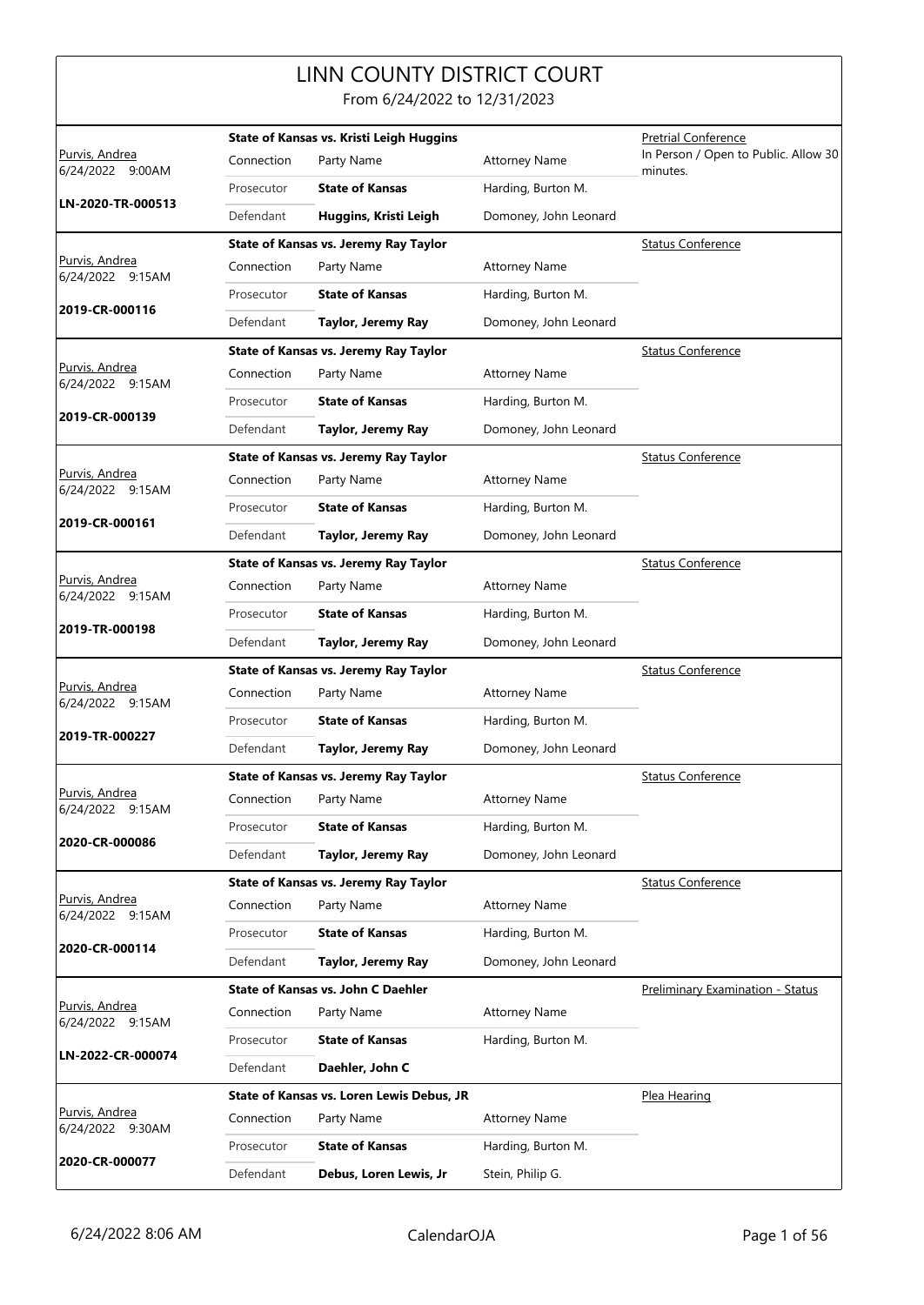|                                            | State of Kansas vs. Lloyd Dean Pearce, Jr |                                                     | Diversion - Status          |                                         |
|--------------------------------------------|-------------------------------------------|-----------------------------------------------------|-----------------------------|-----------------------------------------|
| <u>Purvis, Andrea</u><br>6/24/2022 9:30AM  | Connection                                | Party Name                                          | <b>Attorney Name</b>        |                                         |
|                                            | Prosecutor                                | <b>State of Kansas</b>                              | Harding, Burton M.          |                                         |
| LN-2021-CR-000121                          | Defendant                                 | Pearce, Lloyd Dean, Jr                              | Domoney, John Leonard       |                                         |
|                                            |                                           | <b>State of Kansas vs. Shannon E Anderson</b>       |                             | Diversion - Status                      |
| <u>Purvis, Andrea</u><br>6/24/2022 9:45AM  | Connection                                | Party Name                                          | <b>Attorney Name</b>        |                                         |
|                                            | Prosecutor                                | <b>State of Kansas</b>                              | Harding, Burton M.          |                                         |
| LN-2021-CR-000165                          | Defendant                                 | Anderson, Shannon E                                 | Fisher, Richard Michael, Jr |                                         |
|                                            |                                           | <b>State of Kansas vs. Travis Dale Richter</b>      |                             | Preliminary Hearing (CR) - Status       |
| Purvis, Andrea<br>6/24/2022 9:45AM         | Connection                                | Party Name                                          | <b>Attorney Name</b>        |                                         |
|                                            | Prosecutor                                | <b>State of Kansas</b>                              | Harding, Burton M.          |                                         |
| LN-2022-CR-000060                          | Defendant                                 | <b>Richter, Travis Dale</b>                         | Fisher, Richard Michael, Jr |                                         |
|                                            |                                           | State of Kansas vs. Jessica Charlene Kasper         |                             | Diversion - Status                      |
| Purvis, Andrea<br>6/24/2022 10:00AM        | Connection                                | Party Name                                          | <b>Attorney Name</b>        |                                         |
|                                            | Prosecutor                                | <b>State of Kansas</b>                              | Harding, Burton M.          |                                         |
| 2019-CR-000059                             | Defendant                                 | Kasper, Jessica Charlene                            | Fisher, Richard Michael, Jr |                                         |
|                                            |                                           | State of Kansas vs. Eva Nicole Riojas               |                             | Plea Hearing                            |
| Purvis, Andrea<br>6/24/2022 10:00AM        | Connection                                | Party Name                                          | <b>Attorney Name</b>        |                                         |
|                                            | Prosecutor                                | <b>State of Kansas</b>                              | Harding, Burton M.          |                                         |
| LN-2021-CR-000052                          | Defendant                                 | Riojas, Eva Nicole                                  | Fulcher, Darren E.          |                                         |
|                                            |                                           |                                                     |                             | Plea Hearing                            |
|                                            |                                           | <b>State of Kansas vs. David Taylor Griffith</b>    |                             |                                         |
| Purvis, Andrea<br>6/24/2022 10:00AM        | Connection                                | Party Name                                          | <b>Attorney Name</b>        |                                         |
|                                            | Prosecutor                                | <b>State of Kansas</b>                              | Harding, Burton M.          |                                         |
| LN-2021-CR-000141                          | Defendant                                 | <b>Griffith, David Taylor</b>                       | Hartley, Geri Lynne         |                                         |
|                                            |                                           | State of Kansas vs. Joshua Leslie David Thompson    |                             | <b>Preliminary Examination - Status</b> |
| <u>Purvis, Andrea</u><br>6/24/2022 10:00AM | Connection                                | Party Name                                          | <b>Attorney Name</b>        |                                         |
|                                            | Prosecutor                                | <b>State of Kansas</b>                              | Harding, Burton M.          |                                         |
| LN-2021-CR-000143                          | Defendant                                 | Thompson, Joshua Leslie<br><b>David</b>             | Hartley, Geri Lynne         |                                         |
|                                            |                                           | <b>State of Kansas vs. Craig Aaron Jester</b>       |                             | Sentencing                              |
| Purvis, Andrea                             | Connection                                | Party Name                                          | <b>Attorney Name</b>        |                                         |
| 6/24/2022 10:15AM                          | Prosecutor                                | <b>State of Kansas</b>                              | Harding, Burton M.          |                                         |
| 2018-CR-000084                             | Defendant                                 | Jester, Craig A                                     | Leininger, Brian Lowell     |                                         |
|                                            |                                           | <b>State of Kansas vs. Michael Shawn Leins</b>      |                             | Arraignment                             |
| Purvis, Andrea                             | Connection                                | Party Name                                          | <b>Attorney Name</b>        |                                         |
| 6/24/2022 10:15AM                          | Prosecutor                                | <b>State of Kansas</b>                              | Harding, Burton M.          |                                         |
| LN-2021-CR-000081                          | Defendant                                 | Leins, Michael Shawn                                | Hartley, Geri Lynne         |                                         |
|                                            |                                           | <b>State of Kansas vs. Tierra W Quinn Clemetson</b> |                             | <u>Plea Hearing</u>                     |
| Purvis, Andrea<br>6/24/2022 10:30AM        | Connection                                | Party Name                                          | <b>Attorney Name</b>        | In Person / Open to Public              |
| LN-2021-CR-000043                          | Prosecutor                                | <b>State of Kansas</b>                              | Harding, Burton M.          |                                         |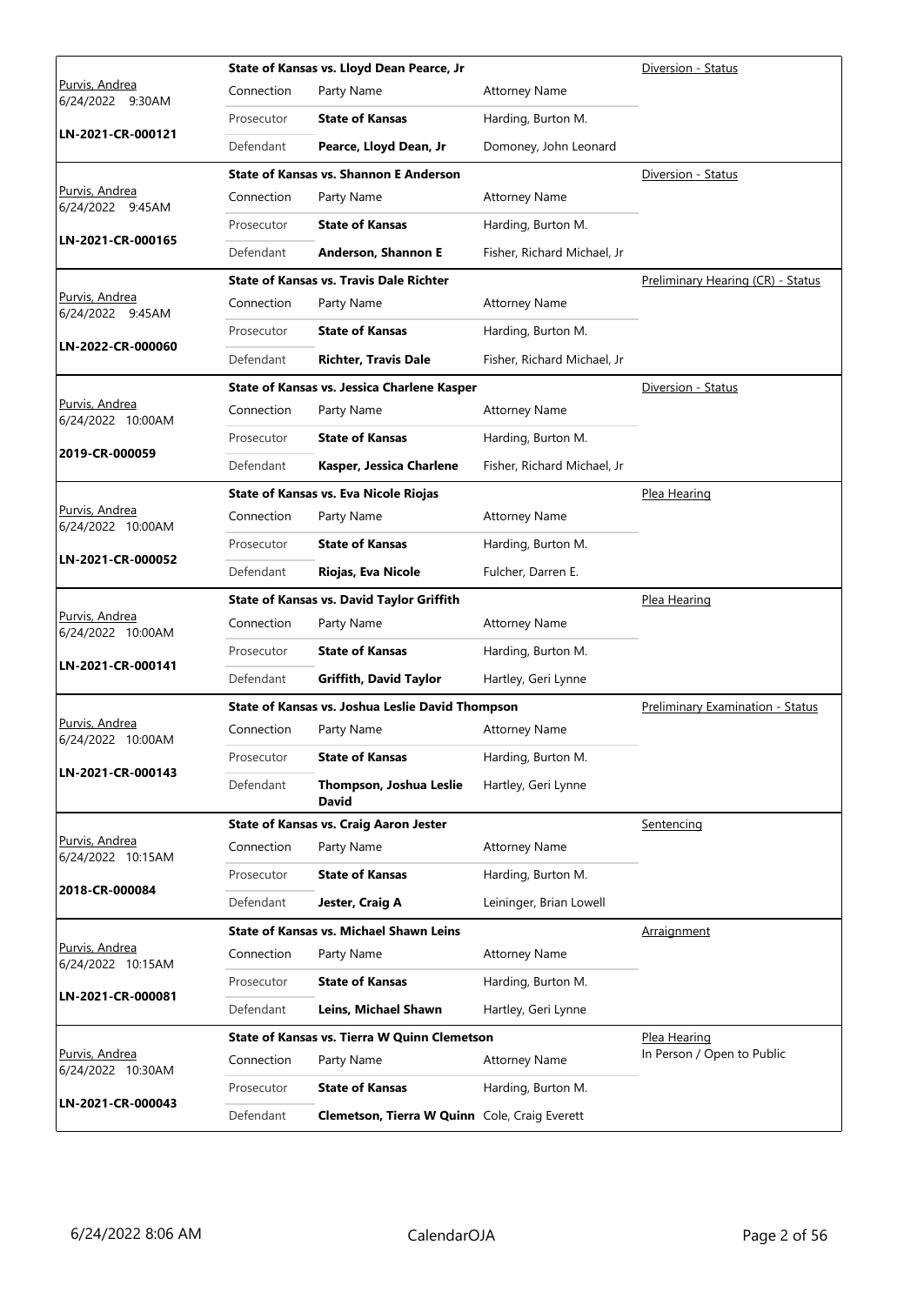|                                            | <b>State of Kansas vs. Bradley Adam Kirch</b> |                                                   | Diversion - Status          |                                         |
|--------------------------------------------|-----------------------------------------------|---------------------------------------------------|-----------------------------|-----------------------------------------|
| <u>Purvis, Andrea</u><br>6/24/2022 10:30AM | Connection                                    | Party Name                                        | <b>Attorney Name</b>        |                                         |
|                                            | Prosecutor                                    | <b>State of Kansas</b>                            | Harding, Burton M.          |                                         |
| LN-2021-CR-000070                          | Defendant                                     | Kirch, Bradley Adam                               | Fisher, Richard Michael, Jr |                                         |
|                                            |                                               | State of Kansas vs. James Julian Lawler           |                             | Preliminary Examination - Status        |
| Purvis, Andrea<br>6/24/2022 10:30AM        | Connection                                    | Party Name                                        | <b>Attorney Name</b>        |                                         |
|                                            | Prosecutor                                    | <b>State of Kansas</b>                            | Harding, Burton M.          |                                         |
| LN-2021-TR-000332                          | Defendant                                     | Lawler, James Julian                              | Edmonds, Norman Robb        |                                         |
|                                            |                                               | State of Kansas vs. Joseph D Palmer               |                             | Preliminary Examination - Status        |
| Purvis, Andrea<br>6/24/2022 10:30AM        | Connection                                    | Party Name                                        | <b>Attorney Name</b>        | (2)                                     |
| LN-2022-CR-000041                          | Prosecutor                                    | <b>State of Kansas</b>                            | Harding, Burton M.          |                                         |
|                                            | Defendant                                     | Palmer, Joseph D                                  | Fisher, Richard Michael, Jr |                                         |
|                                            |                                               | <b>State of Kansas vs. Sherri Lynn Storey</b>     |                             | Plea Hearing                            |
| Purvis, Andrea<br>6/24/2022 10:45AM        | Connection                                    | Party Name                                        | <b>Attorney Name</b>        |                                         |
| 2020-CR-000098                             | Prosecutor                                    | <b>State of Kansas</b>                            | Harding, Burton M.          |                                         |
|                                            | Defendant                                     | Storey, Sherri Lynn                               | Leininger, Brian Lowell     |                                         |
|                                            |                                               | State of Kansas vs. Sherri Lynn Storey            |                             | Plea Hearing                            |
| Purvis, Andrea<br>6/24/2022 10:45AM        | Connection                                    | Party Name                                        | <b>Attorney Name</b>        |                                         |
| 2020-CR-000110                             | Prosecutor                                    | <b>State of Kansas</b>                            | Harding, Burton M.          |                                         |
|                                            | Defendant                                     | Storey, Sherri Lynn                               | Leininger, Brian Lowell     |                                         |
|                                            |                                               |                                                   |                             |                                         |
|                                            |                                               | State of Kansas vs. Sherri Lynn Storey            |                             | Plea Hearing                            |
| Purvis, Andrea<br>6/24/2022 10:45AM        | Connection                                    | Party Name                                        | <b>Attorney Name</b>        |                                         |
|                                            | Prosecutor                                    | <b>State of Kansas</b>                            | Harding, Burton M.          |                                         |
| 2020-CR-000173                             | Defendant                                     | Storey, Sherri Lynn                               | Leininger, Brian Lowell     |                                         |
|                                            |                                               | State of Kansas vs. Timothy J Oram                |                             | Diversion - Status                      |
| Purvis, Andrea<br>6/24/2022 11:00AM        | Connection                                    | Party Name                                        | <b>Attorney Name</b>        |                                         |
|                                            | Prosecutor                                    | <b>State of Kansas</b>                            | Harding, Burton M.          |                                         |
| LN-2021-CR-000158                          | Defendant                                     | Oram, Timothy J                                   | Cole, Craig Everett         |                                         |
|                                            |                                               | <b>State of Kansas vs. Tina Marie Nichols</b>     |                             | Sentencing                              |
| <u>Purvis, Andrea</u><br>6/24/2022 11:15AM | Connection                                    | Party Name                                        | <b>Attorney Name</b>        |                                         |
|                                            | Prosecutor                                    | <b>State of Kansas</b>                            | Harding, Burton M.          |                                         |
| LN-2021-CR-000108                          | Defendant                                     | <b>Nichols, Tina Marie</b>                        | Alsobrook, Luke Hoffman     |                                         |
|                                            |                                               | <b>State of Kansas vs. William Edward Swarnes</b> |                             | <b>Preliminary Examination - Status</b> |
| Purvis, Andrea<br>6/24/2022 11:30AM        | Connection                                    | Party Name                                        | <b>Attorney Name</b>        |                                         |
|                                            | Prosecutor                                    | <b>State of Kansas</b>                            | Harding, Burton M.          |                                         |
| LN-2021-CR-000156                          | Defendant                                     | Swarnes, William Edward                           | Domoney, John Leonard       |                                         |
|                                            |                                               | <b>State of Kansas vs. Michael Lee Colley</b>     |                             | <b>Status Conference</b>                |
| Purvis, Andrea<br>6/24/2022 11:45AM        | Connection                                    | Party Name                                        | <b>Attorney Name</b>        |                                         |
| 2020-CR-000014                             | Prosecutor                                    | <b>State of Kansas</b>                            | Harding, Burton M.          |                                         |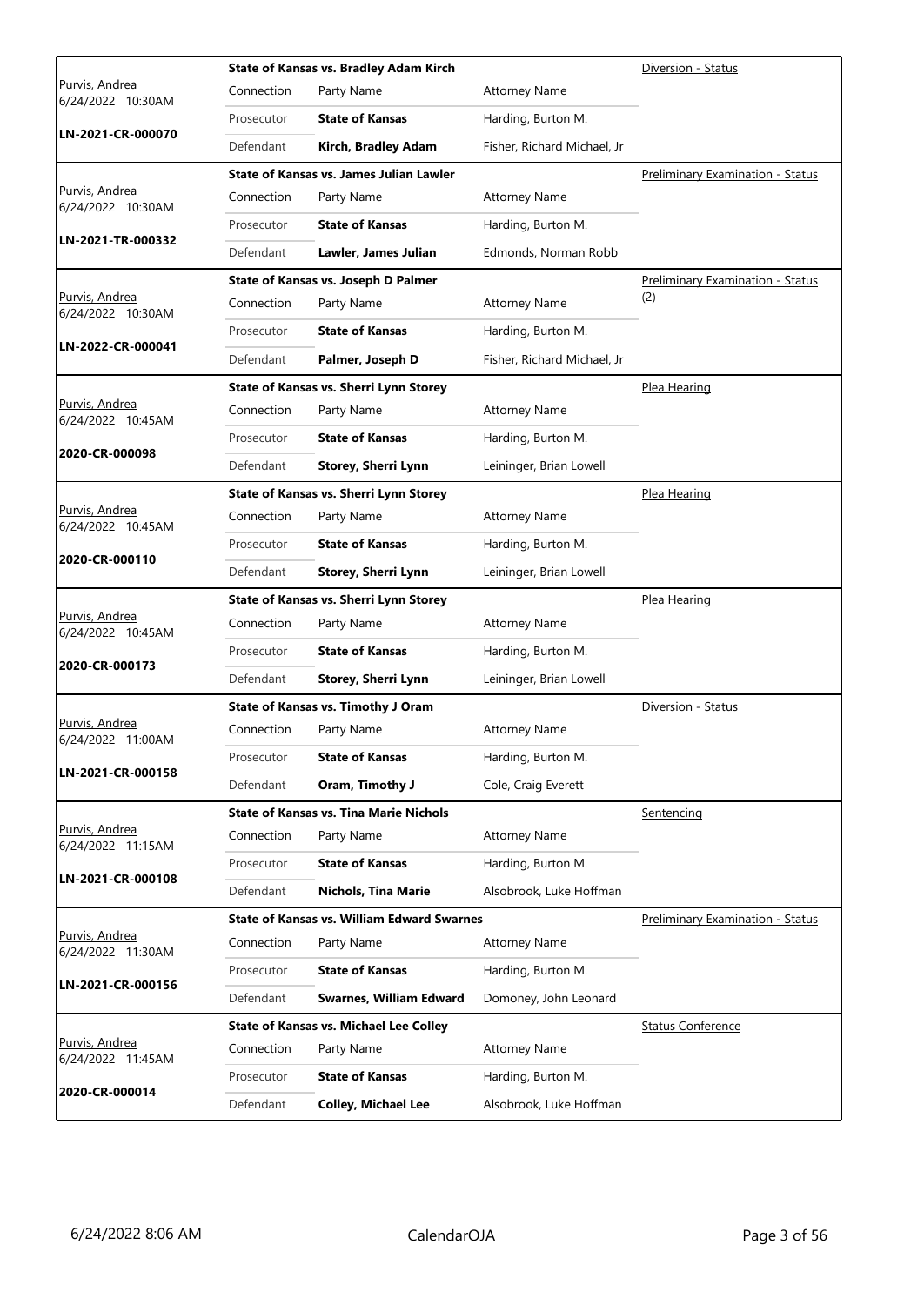|                                           | <b>State of Kansas vs. Andrea Nicole Elliott</b> |                                                        |                             | Plea Hearing                            |
|-------------------------------------------|--------------------------------------------------|--------------------------------------------------------|-----------------------------|-----------------------------------------|
| <u>Purvis, Andrea</u><br>6/24/2022 1:30PM | Connection                                       | Party Name                                             | <b>Attorney Name</b>        | In Person / Open to Public              |
|                                           | Prosecutor                                       | <b>State of Kansas</b>                                 | Harding, Burton M.          |                                         |
| LN-2020-CR-000192                         | Defendant                                        | <b>Elliott, Andrea Nicole</b>                          | Ivan, John                  |                                         |
|                                           |                                                  | <b>State of Kansas vs. Andrea Nicole Elliott</b>       |                             | Plea Hearing                            |
| <u>Purvis, Andrea</u><br>6/24/2022 1:30PM | Connection                                       | Party Name                                             | <b>Attorney Name</b>        | In Person / Open to Public              |
|                                           | Prosecutor                                       | <b>State of Kansas</b>                                 | Harding, Burton M.          |                                         |
| LN-2021-CR-000020                         | Defendant                                        | <b>Elliott, Andrea Nicole</b>                          | Ivan, John                  |                                         |
|                                           |                                                  | <b>State of Kansas vs. Justin Charles Wingate</b>      |                             | Preliminary Examination - Status        |
| Purvis, Andrea<br>6/24/2022 1:30PM        | Connection                                       | Party Name                                             | <b>Attorney Name</b>        | In Person / Open to Public              |
|                                           | Prosecutor                                       | <b>State of Kansas</b>                                 | Harding, Burton M.          |                                         |
| LN-2022-CR-000017                         | Defendant                                        | <b>Wingate, Justin Charles</b>                         | Ivan, John                  |                                         |
|                                           |                                                  | <b>State of Kansas vs. Jason M Phillips</b>            |                             | <u>Plea Hearing</u>                     |
| Purvis, Andrea<br>6/24/2022 1:45PM        | Connection                                       | Party Name                                             | <b>Attorney Name</b>        | In Person / Open to Public              |
|                                           | Prosecutor                                       | <b>State of Kansas</b>                                 | Harding, Burton M.          |                                         |
| 2020-CR-000023                            | Defendant                                        | Phillips, Jason M                                      | Ivan, John                  |                                         |
|                                           |                                                  | <b>State of Kansas vs. Jason M Phillips</b>            |                             | Plea Hearing                            |
| Purvis, Andrea<br>6/24/2022 1:45PM        | Connection                                       | Party Name                                             | <b>Attorney Name</b>        | In Person / Open to Public              |
|                                           | Prosecutor                                       | <b>State of Kansas</b>                                 | Harding, Burton M.          |                                         |
| 2020-TR-000034                            | Defendant                                        | Phillips, Jason M                                      | Ivan, John                  |                                         |
|                                           |                                                  | <b>State of Kansas vs. Christopher Terrance Harvey</b> |                             | Sentencing                              |
| Purvis, Andrea<br>6/24/2022 2:00PM        | Connection                                       | Party Name                                             | <b>Attorney Name</b>        | In Person / Open to Public              |
|                                           | Prosecutor                                       | <b>State of Kansas</b>                                 | Harding, Burton M.          |                                         |
| 2019-CR-000211                            | Defendant                                        | Harvey, Christopher<br><b>Terrance</b>                 | Alsobrook, Luke Hoffman     |                                         |
|                                           |                                                  | State of Kansas vs. Christopher Terrance Harvey        |                             | <u>Plea Hearing</u>                     |
| <u>Purvis, Andrea</u><br>6/24/2022 2:00PM | Connection                                       | Party Name                                             | <b>Attorney Name</b>        | In Person / Open to Public              |
|                                           | Prosecutor                                       | <b>State of Kansas</b>                                 | Harding, Burton M.          |                                         |
| 2020-CR-000101                            | Defendant                                        | Harvey, Christopher<br><b>Terrance</b>                 | Alsobrook, Luke Hoffman     |                                         |
|                                           |                                                  | <b>State of Kansas vs. Dallas William Horn</b>         |                             | Preliminary Hearing (CR) - Status       |
| <u>Purvis, Andrea</u><br>6/24/2022 2:00PM | Connection                                       | Party Name                                             | <b>Attorney Name</b>        |                                         |
|                                           | Prosecutor                                       | <b>State of Kansas</b>                                 | Harding, Burton M.          |                                         |
| LN-2022-CR-000054                         | Defendant                                        | Horn, Dallas William                                   | Ivan, John                  |                                         |
|                                           |                                                  | <b>State of Kansas vs. Durand Cole Denyer</b>          |                             | Plea Hearing                            |
| Purvis, Andrea<br>6/24/2022 2:15PM        | Connection                                       | Party Name                                             | <b>Attorney Name</b>        | In Person / Open to Public              |
| 2020-CR-000012                            | Prosecutor                                       | <b>State of Kansas</b>                                 | Harding, Burton M.          |                                         |
|                                           | Defendant                                        | <b>Denyer, Durand Cole</b>                             | Hartley, Geri Lynne         |                                         |
|                                           |                                                  | <b>State of Kansas vs. Tashina Marie Crane</b>         |                             | <b>Preliminary Examination - Status</b> |
| Purvis, Andrea<br>6/24/2022 2:15PM        | Connection                                       | Party Name                                             | <b>Attorney Name</b>        | In Person / Open to Public              |
| LN-2022-CR-000023                         | Prosecutor                                       | <b>State of Kansas</b>                                 | Harding, Burton M.          |                                         |
|                                           | Defendant                                        | Crane, Tashina Marie                                   | Fisher, Richard Michael, Jr |                                         |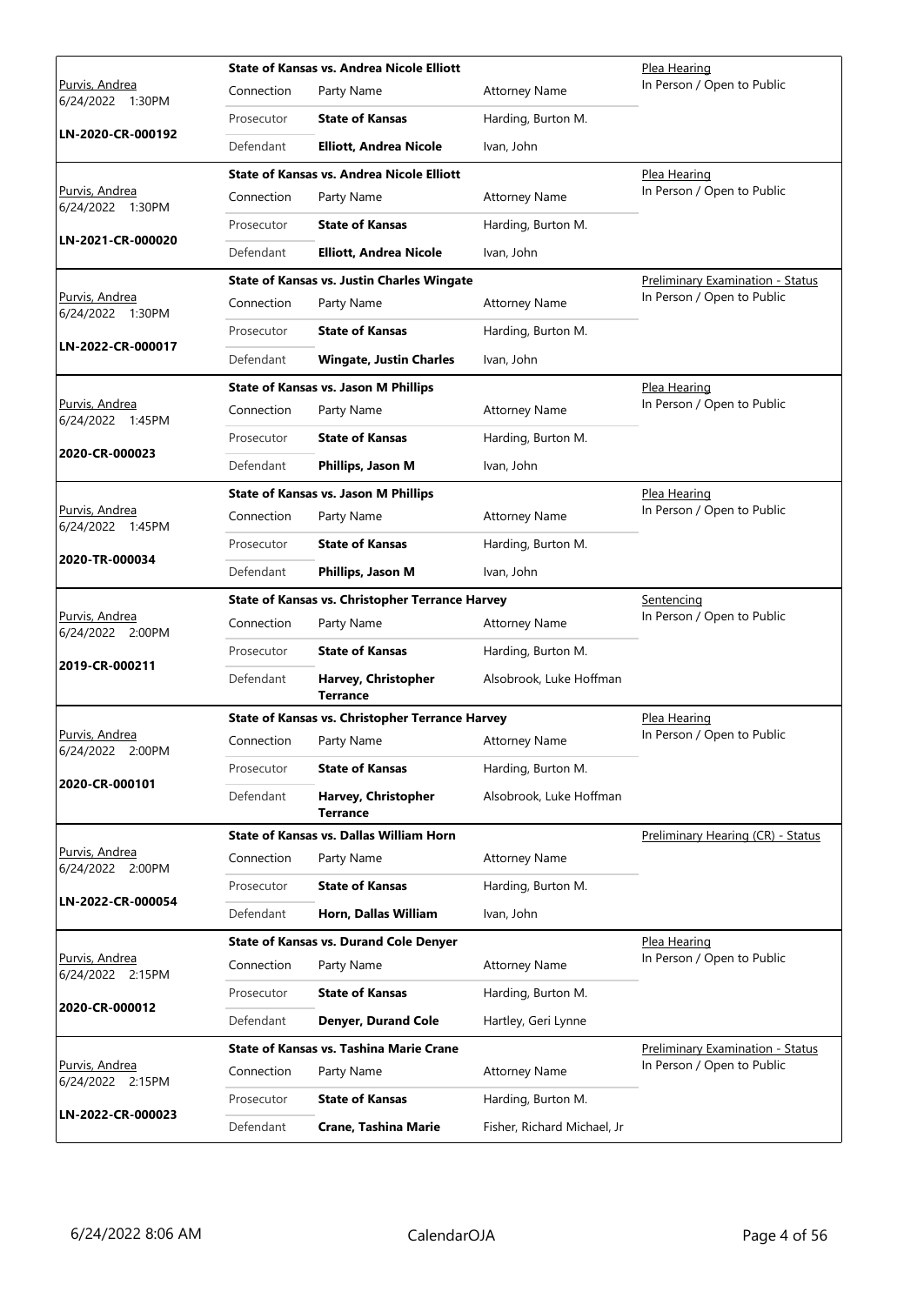|                                           |                                               | <b>State of Kansas vs. Randall Matthew Fincher</b> |                                         | <b>Status Conference</b>                         |
|-------------------------------------------|-----------------------------------------------|----------------------------------------------------|-----------------------------------------|--------------------------------------------------|
| <u>Purvis, Andrea</u><br>6/24/2022 2:15PM | Connection                                    | Party Name                                         | <b>Attorney Name</b>                    |                                                  |
|                                           | Prosecutor                                    | <b>State of Kansas</b>                             | Harding, Burton M.                      |                                                  |
| LN-2022-CR-000031                         | Defendant                                     | <b>Fincher, Randall Matthew</b>                    | Alsobrook, Luke Hoffman                 |                                                  |
|                                           |                                               | State of Kansas vs. Anthony Dewayne Kelley         | <b>Preliminary Examination - Status</b> |                                                  |
| <u>Purvis, Andrea</u><br>6/24/2022 2:15PM | Connection                                    | Party Name                                         | <b>Attorney Name</b>                    | In Person / Open to Public (2)                   |
|                                           | Prosecutor                                    | <b>State of Kansas</b>                             | Harding, Burton M.                      |                                                  |
| LN-2022-CR-000033                         | Defendant                                     | Kelley, Anthony Dewayne                            | Fisher, Richard Michael, Jr             |                                                  |
|                                           |                                               | <b>State of Kansas vs. Kenneth Jones</b>           |                                         | <u>Sentencing</u>                                |
| Purvis, Andrea<br>6/24/2022 2:30PM        | Connection                                    | Party Name                                         | <b>Attorney Name</b>                    | In Person / Open to Public                       |
|                                           | Prosecutor                                    | <b>State of Kansas</b>                             | Harding, Burton M.                      |                                                  |
| 2019-CR-000086                            | Defendant                                     | Jones, Kenneth Wayne                               | Alsobrook, Luke Hoffman                 |                                                  |
|                                           |                                               | <b>State of Kansas vs. Kenneth Wayne Jones</b>     |                                         | Sentencing                                       |
| Purvis, Andrea<br>6/24/2022 2:30PM        | Connection                                    | Party Name                                         | <b>Attorney Name</b>                    | In Person / Open to Public                       |
|                                           | Prosecutor                                    | <b>State of Kansas</b>                             | Harding, Burton M.                      |                                                  |
| 2020-CR-000089                            | Defendant                                     | Jones, Kenneth Wayne                               | Alsobrook, Luke Hoffman                 |                                                  |
|                                           |                                               | <b>State of Kansas vs. Kenneth W Jones</b>         |                                         | <u>Sentencing</u>                                |
| Purvis, Andrea<br>6/24/2022 2:30PM        | Connection                                    | Party Name                                         | <b>Attorney Name</b>                    | In Person / Open to Public. Allow 30<br>minutes. |
| LN-2021-CR-000159                         | Prosecutor                                    | <b>State of Kansas</b>                             | Harding, Burton M.                      |                                                  |
|                                           | Defendant                                     | Jones, Kenneth W                                   | Alsobrook, Luke Hoffman                 |                                                  |
| Purvis, Andrea                            | <b>State of Kansas vs. Michael Lee Ortego</b> |                                                    |                                         | <b>Sentencing</b>                                |
|                                           |                                               |                                                    |                                         | In Person / Open to Public                       |
| 6/24/2022 2:45PM                          | Connection                                    | Party Name                                         | <b>Attorney Name</b>                    |                                                  |
|                                           | Prosecutor                                    | <b>State of Kansas</b>                             | Harding, Burton M.                      |                                                  |
| 2018-CR-000152                            | Defendant                                     | <b>Ortego, Michael Lee</b>                         | Cole, Craig Everett                     |                                                  |
|                                           |                                               | <b>State of Kansas vs. Lakeal Anthony Pierce</b>   |                                         | Probation - Violation - Status                   |
| <u>Purvis, Andrea</u><br>6/24/2022 3:00PM | Connection                                    | Party Name                                         | <b>Attorney Name</b>                    |                                                  |
|                                           | Prosecutor                                    | <b>State of Kansas</b>                             | Harding, Burton M.                      |                                                  |
| 2018-CR-000043                            | Defendant                                     | <b>Pierce, Lakeal Anthony</b>                      | Alsobrook, Luke Hoffman                 |                                                  |
|                                           |                                               | <b>State of Kansas vs. Jacob Cain Larsen</b>       |                                         | <b>Preliminary Examination - Status</b>          |
| <u>Purvis, Andrea</u><br>6/24/2022 3:00PM | Connection                                    | Party Name                                         | <b>Attorney Name</b>                    | In Person / Open to Public (4)                   |
|                                           | Prosecutor                                    | <b>State of Kansas</b>                             | Harding, Burton M.                      |                                                  |
| LN-2021-CR-000022                         | Defendant                                     | Larsen, Jacob Cain                                 | Fisher, Richard Michael, Jr             |                                                  |
|                                           |                                               | <b>State of Kansas vs. Tricia Louise Yager</b>     |                                         | Plea Hearing                                     |
| Purvis, Andrea<br>6/24/2022 3:00PM        | Connection                                    | Party Name                                         | <b>Attorney Name</b>                    | In Person / Open to Public                       |
|                                           | Prosecutor                                    | <b>State of Kansas</b>                             | Harding, Burton M.                      |                                                  |
| LN-2021-CR-000064                         | Defendant                                     | Yager, Tricia Louise                               | Alsobrook, Luke Hoffman                 |                                                  |
|                                           |                                               | State of Kansas vs. Stephen Michael Hudson         |                                         | Plea Hearing                                     |
| Purvis, Andrea<br>6/24/2022 3:15PM        | Connection                                    | Party Name                                         | <b>Attorney Name</b>                    | In Person / Open to Public                       |
| 2018-CR-000032                            | Prosecutor                                    | <b>State of Kansas</b>                             | Harding, Burton M.                      |                                                  |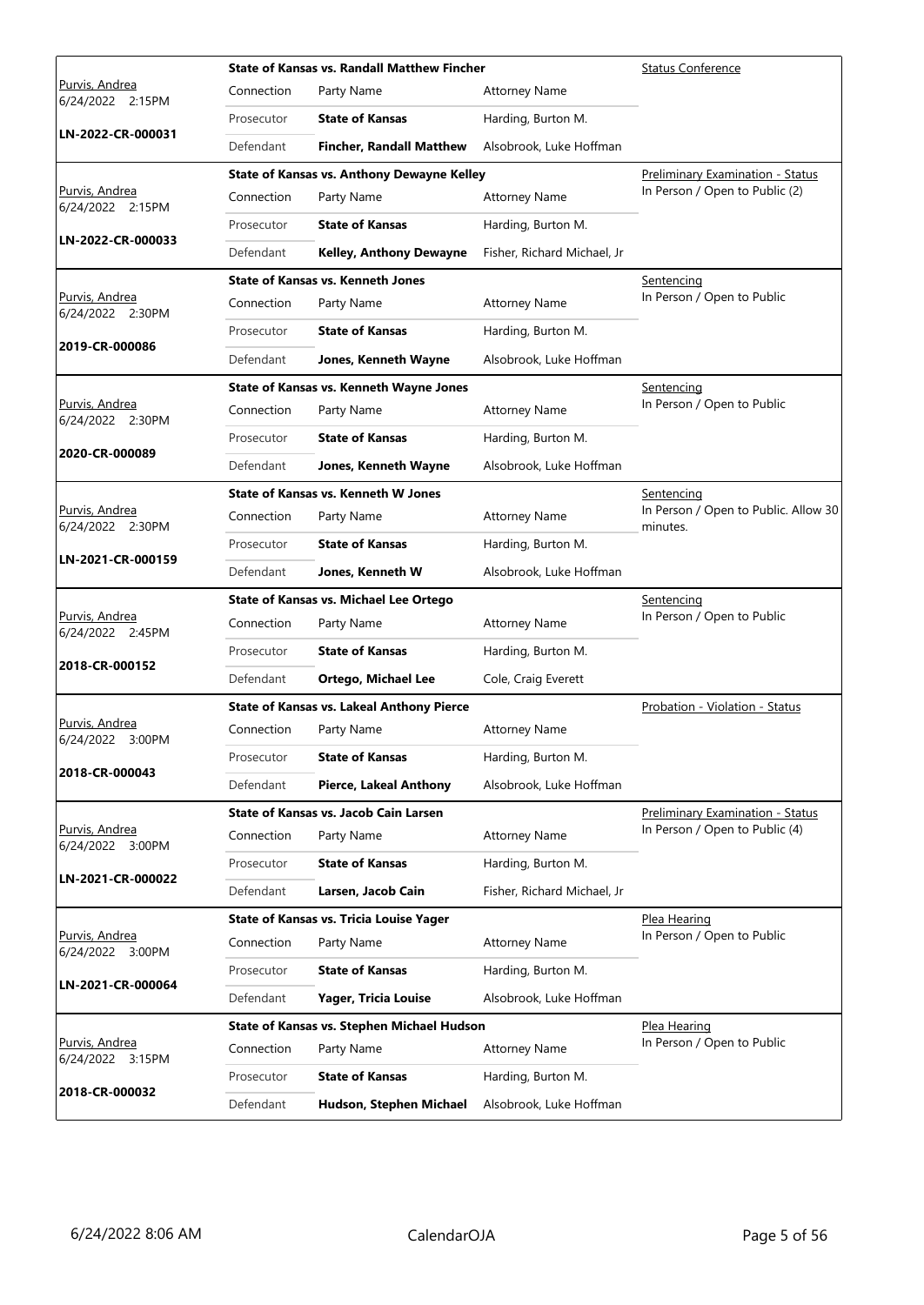|                                           | <b>State of Kansas vs. Joe Lewis Strange</b>    |                                                 |                                  | Plea Hearing                     |
|-------------------------------------------|-------------------------------------------------|-------------------------------------------------|----------------------------------|----------------------------------|
| <u>Purvis, Andrea</u><br>6/24/2022 3:30PM | Connection                                      | Party Name                                      | <b>Attorney Name</b>             | In Person / Open to Public       |
|                                           | Prosecutor                                      | <b>State of Kansas</b>                          | Harding, Burton M.               |                                  |
| LN-2021-CR-000035                         | Defendant                                       | <b>Strange, Joe Lewis</b>                       | Hartley, Geri Lynne              |                                  |
|                                           |                                                 | State of Kansas vs. Stephon Deandre Brown       | Preliminary Examination - Status |                                  |
| <u>Purvis, Andrea</u><br>6/24/2022 3:30PM | Connection                                      | Party Name                                      | <b>Attorney Name</b>             | In Person / Open to Public (4)   |
| LN-2021-CR-000161                         | Prosecutor                                      | <b>State of Kansas</b>                          | Harding, Burton M.               |                                  |
|                                           | Defendant                                       | <b>Brown, Stephon Deandre</b>                   | Hartley, Geri Lynne              |                                  |
|                                           |                                                 | State of Kansas vs. Philando G White            |                                  | Plea Hearing                     |
| Purvis, Andrea<br>6/24/2022 3:30PM        | Connection                                      | Party Name                                      | <b>Attorney Name</b>             | In Person / Open to Public       |
|                                           | Prosecutor                                      | <b>State of Kansas</b>                          | Harding, Burton M.               |                                  |
| LN-2022-CR-000019                         | Defendant                                       | White, Philando G                               | Davies, Brandan Joseph           |                                  |
|                                           |                                                 | <b>State of Kansas vs. Travis Gary Meads</b>    |                                  | Plea Hearing                     |
| Purvis, Andrea<br>6/24/2022 3:45PM        | Connection                                      | Party Name                                      | <b>Attorney Name</b>             | In Person / Open to Public       |
| LN-2021-CR-000012                         | Prosecutor                                      | <b>State of Kansas</b>                          | Harding, Burton M.               |                                  |
|                                           | Defendant                                       | <b>Meads, Travis Gary</b>                       | Fisher, Richard Michael, Jr      |                                  |
|                                           |                                                 | <b>State of Kansas vs. Joy Dean Young</b>       |                                  | Preliminary Examination - Status |
| Purvis, Andrea<br>6/24/2022 3:45PM        | Connection                                      | Party Name                                      | <b>Attorney Name</b>             | NO-GO                            |
| LN-2022-CR-000083                         | Prosecutor                                      | <b>State of Kansas</b>                          | Harding, Burton M.               |                                  |
|                                           | Defendant                                       | Young, Joy Dean                                 | Cole, Craig Everett              |                                  |
|                                           | <b>State of Kansas vs. Kristi Leigh Huggins</b> |                                                 |                                  | <b>Jury Trial</b>                |
|                                           |                                                 |                                                 |                                  |                                  |
| <u>Purvis, Andrea</u><br>6/27/2022 9:00AM | Connection                                      | Party Name                                      | <b>Attorney Name</b>             | Allow 2 days                     |
|                                           | Prosecutor                                      | <b>State of Kansas</b>                          | Harding, Burton M.               |                                  |
| LN-2020-TR-000513                         | Defendant                                       | Huggins, Kristi Leigh                           | Domoney, John Leonard            |                                  |
|                                           |                                                 | Deborah C Spears vs. Florence Ann Wootton       |                                  | Hearing                          |
| Purvis, Andrea<br>6/27/2022 10:00AM       | Connection                                      | Party Name                                      | <b>Attorney Name</b>             |                                  |
|                                           | Plaintiff                                       | Spears, Deborah C                               |                                  |                                  |
| LN-2022-LM-000042                         | Defendant                                       | <b>Wootton, Florence Ann</b>                    |                                  |                                  |
|                                           |                                                 | In the Matter of Brendyn Matthew Workman        |                                  | <b>Pretrial Conference</b>       |
| Purvis, Andrea<br>6/28/2022 9:00AM        | Connection                                      | Party Name                                      | <b>Attorney Name</b>             |                                  |
| 2016-PR-000017                            | Subject                                         | Workman, Brendyn<br><b>Matthew</b>              | Fisher, Richard Michael, Jr      |                                  |
|                                           | Other Party                                     | <b>Finfrock, Ashley Nicole</b>                  |                                  |                                  |
|                                           |                                                 | Holsman, Velda F                                | Randall, Jesse T.                |                                  |
|                                           |                                                 | Finfrock, Lisa A                                | Harding, Burton M.               |                                  |
|                                           | Guardian                                        | Workman, Michael<br><b>Lawrence</b>             | Thompson, Gary E.                |                                  |
|                                           |                                                 | <b>State of Kansas vs. Kristi Leigh Huggins</b> |                                  | <b>Jury Trial</b>                |
| <u>Purvis, Andrea</u>                     | Connection                                      | Party Name                                      | <b>Attorney Name</b>             | Allow 2 days                     |
| 6/28/2022 9:00AM<br>LN-2020-TR-000513     | Prosecutor                                      | <b>State of Kansas</b>                          | Harding, Burton M.               |                                  |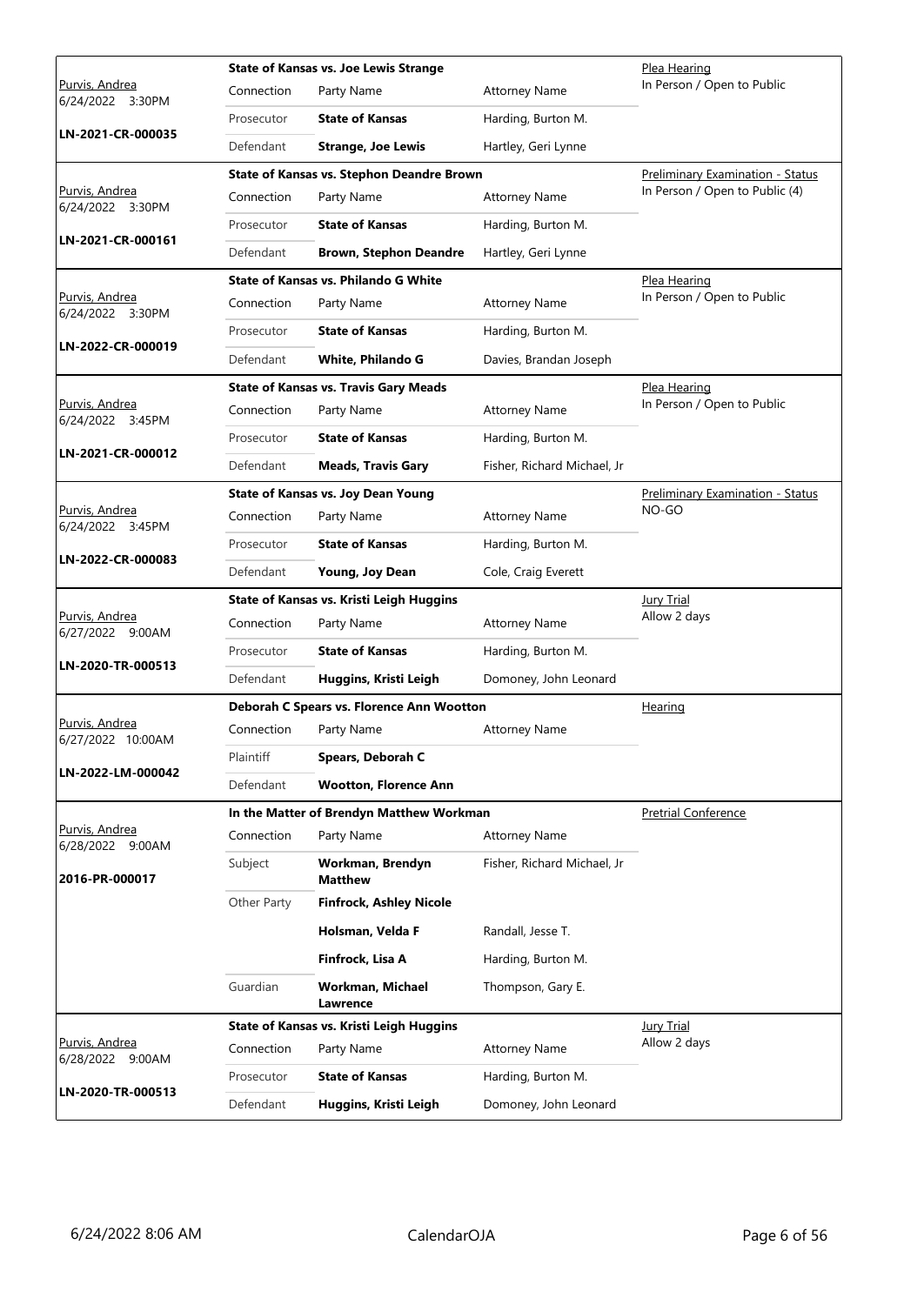|                                            | Sealed ********* Sealed ********* |                                                          |                               | PFA/PFS Hearing                            |
|--------------------------------------------|-----------------------------------|----------------------------------------------------------|-------------------------------|--------------------------------------------|
| Purvis, Andrea<br>6/28/2022 9:30AM         | Connection                        | Party Name                                               | <b>Attorney Name</b>          |                                            |
|                                            | Petitioner                        | Sealed                                                   | Pro Se                        |                                            |
| LN-2022-DM-000045                          | Respondent                        | Sealed                                                   |                               |                                            |
|                                            |                                   | Mercury Wireless, Inc. vs. George Davis                  |                               | <b>Status Conference</b>                   |
| <u>Purvis, Andrea</u><br>6/28/2022 9:30AM  | Connection                        | Party Name                                               | <b>Attorney Name</b>          |                                            |
|                                            | Plaintiff                         | <b>Mercury Wireless, Inc.</b>                            | Mc Vay, Kendall Moran         |                                            |
| LN-2022-LM-000026                          | Defendant                         | Davis, George                                            |                               |                                            |
|                                            |                                   | <b>State of Kansas vs. Sharon Kay Owens</b>              |                               | Preliminary Hearing (CR)                   |
| Purvis, Andrea<br>6/28/2022 9:45AM         | Connection                        | Party Name                                               | <b>Attorney Name</b>          |                                            |
|                                            | Prosecutor                        | <b>State of Kansas</b>                                   | Harding, Burton M.            |                                            |
| 2020-CR-000150                             | Defendant                         | <b>Owens, Sharon Kay</b>                                 | Hartley, Geri Lynne           |                                            |
|                                            |                                   | George Milam Hall vs. Barbara Golladay                   |                               | <b>Status Conference</b>                   |
| Purvis, Andrea<br>6/28/2022 10:00AM        | Connection                        | Party Name                                               | <b>Attorney Name</b>          |                                            |
| 2019-CV-000188                             | Other Party                       | <b>Mary M. Hall Living Trust</b><br>u/t/d Dec 15, 2006   |                               |                                            |
|                                            | Plaintiff                         | Hall, George Milam                                       |                               |                                            |
|                                            | Defendant                         | Golladay, Barbara                                        | Pro Se                        |                                            |
|                                            |                                   | George Milam Hall vs. Barbara K Golladay                 |                               | <b>Status Conference</b>                   |
| <u>Purvis, Andrea</u><br>6/28/2022 10:00AM | Connection                        | Party Name                                               | <b>Attorney Name</b>          |                                            |
| 2019-CV-000209                             | Plaintiff                         | Hall, George Milam                                       | Pro Se, Party                 |                                            |
|                                            | Defendant                         | Golladay, Barbara K                                      | Dreiling, Michael Patrick, Jr |                                            |
|                                            |                                   | In the Matter of the Estate of Ronald Dean Reed          | Determination of Descent      |                                            |
| Purvis, Andrea<br>6/28/2022 10:00AM        | Connection                        | Party Name                                               | <b>Attorney Name</b>          | NO APPEARANCES<br>PAPER SIGNING ONLY       |
| LN-2022-PR-000016                          | Petitioner                        | <b>Reed. Nathan James</b>                                | Barrett, John Breckenridge    |                                            |
|                                            | Decedent                          | Reed, Ronald Dean                                        |                               |                                            |
|                                            |                                   | In the Matter of the Estate of Norma June Reed Edgar     |                               | Determination of Descent                   |
| Purvis, Andrea<br>6/28/2022 10:00AM        | Connection                        | Party Name                                               | <b>Attorney Name</b>          | NO APPEARANCES - PAPER<br>SIGNING ONLY     |
| LN-2022-PR-000017                          | Petitioner                        | <b>Edgar, Roger R</b>                                    | Barrett, John Breckenridge    |                                            |
|                                            | Decedent                          | Reed Edgar, Norma June                                   |                               |                                            |
|                                            |                                   | In the Matter of the Estate of Mary Elizabeth Reed Heinz |                               | Determination of Descent                   |
| Purvis, Andrea<br>6/28/2022 10:00AM        | Connection                        | Party Name                                               | <b>Attorney Name</b>          | NO APPERANCES PAPER SIGNING<br><b>ONLY</b> |
| LN-2022-PR-000018                          | Petitioner                        | Ponchur, Mark                                            | Barrett, John Breckenridge    |                                            |
|                                            | Decedent                          | <b>Reed Heinz, Mary</b><br><b>Elizabeth</b>              |                               |                                            |
|                                            |                                   | Heinz, Dean                                              |                               |                                            |
|                                            |                                   | Heinz Ponchur, Linda<br>Susan                            |                               |                                            |
|                                            |                                   | Michelle Minden, et al vs. Ty Holler                     |                               | <b>Scheduling Conference</b>               |
| Purvis, Andrea<br>6/28/2022 1:00PM         | Connection                        | Party Name                                               | <b>Attorney Name</b>          |                                            |
| LN-2021-CV-000006                          | Plaintiff                         | <b>Minden, Michelle</b>                                  | Dasenbrock, Jeffrey Ford      |                                            |
|                                            |                                   | Minden, Jason                                            | Dasenbrock, Jeffrey Ford      |                                            |
|                                            | Defendant                         | Holler, Ty                                               | Tetwiler, Lee H.              |                                            |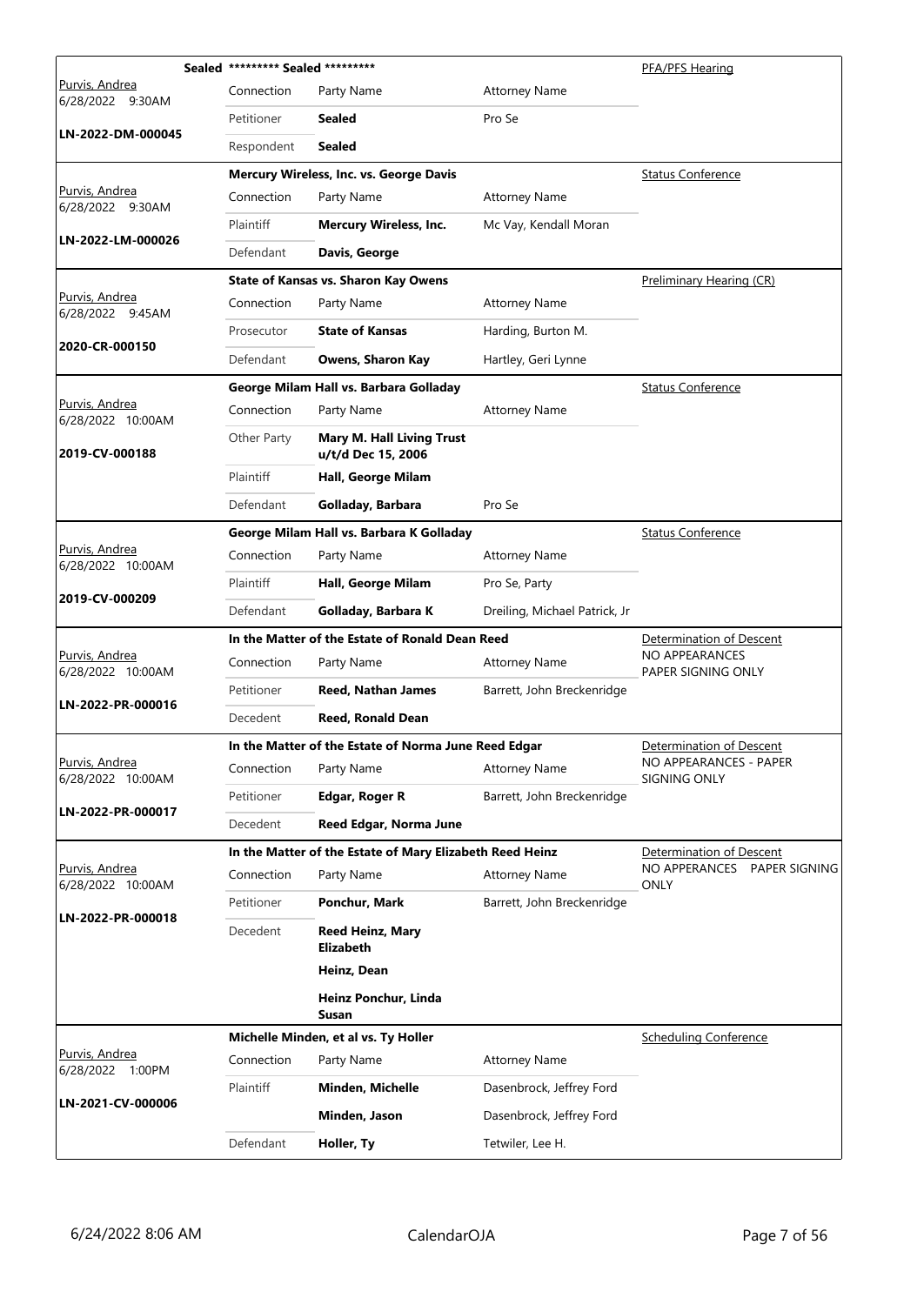|                                       | In the Matter of the Marriage of Gary W. Bittle vs. Mary A. Bittle |                                                                     |                                             |                                          |  |
|---------------------------------------|--------------------------------------------------------------------|---------------------------------------------------------------------|---------------------------------------------|------------------------------------------|--|
| Purvis, Andrea<br>6/28/2022<br>3:00PM | Connection                                                         | Party Name                                                          | <b>Attorney Name</b>                        |                                          |  |
|                                       | Petitioner                                                         | Bittle, Gary W.                                                     | Randall, Jesse T.                           |                                          |  |
| LN-2021-DM-000034                     | Respondent                                                         | Bittle, Mary A.                                                     |                                             |                                          |  |
|                                       |                                                                    | In the Matter of the Marriage of Amber Wingate vs. Justin Wingate   |                                             | <b>Bench Trial</b>                       |  |
| Purvis, Andrea<br>6/28/2022 3:15PM    | Connection                                                         |                                                                     |                                             |                                          |  |
| LN-2021-DM-000075                     | Petitioner                                                         | Party Name<br><b>Wingate, Amber</b>                                 | <b>Attorney Name</b>                        |                                          |  |
|                                       |                                                                    | <b>Wingate, Justin</b>                                              | Harding, Burton M.                          |                                          |  |
|                                       | Respondent                                                         |                                                                     | Ivan, John                                  |                                          |  |
| Purvis, Andrea                        | Connection                                                         | In the Matter of the Estate of Mary Jane Pemberton<br>Party Name    | <b>Status Conference</b>                    |                                          |  |
| 6/30/2022 2:30PM                      | Petitioner                                                         | Benjamin, Emma                                                      | <b>Attorney Name</b><br>Hartley, Geri Lynne |                                          |  |
| LN-2021-PR-000009                     |                                                                    | <b>Stitt, Wendy</b>                                                 | Wood, Ronald Phillip                        |                                          |  |
|                                       | Decedent                                                           | <b>Pemberton, Mary Jane</b>                                         |                                             |                                          |  |
|                                       |                                                                    |                                                                     |                                             | Motion                                   |  |
| Purvis, Andrea                        | Connection                                                         | In the Matter of the Estate of Edgar Newton Pemberton<br>Party Name | <b>Attorney Name</b>                        |                                          |  |
| 6/30/2022 2:45PM                      | Petitioner                                                         | <b>Pemberton, Danny Greg</b>                                        | Wood, Ronald Phillip                        |                                          |  |
| LN-2021-PR-000010                     | Decedent                                                           | Pemberton, Edgar Newton Hartley, Geri Lynne                         |                                             |                                          |  |
|                                       |                                                                    | State of Kansas vs. Corey Demetrick Simpson, Jr                     |                                             | Diversion - Status                       |  |
| Purvis, Andrea                        | Connection                                                         | Party Name                                                          | <b>Attorney Name</b>                        |                                          |  |
| 7/1/2022 9:00AM                       | Prosecutor                                                         | <b>State of Kansas</b>                                              | Harding, Burton M.                          |                                          |  |
| LN-2021-CR-000042                     | Defendant                                                          | Simpson, Corey Demetrick, Clark, Geoffrey William                   |                                             |                                          |  |
|                                       |                                                                    | Jr                                                                  | Lewis                                       |                                          |  |
| Purvis, Andrea                        |                                                                    | <b>State of Kansas vs. Nathaniel Gray</b>                           |                                             | Probation - Violation - Status           |  |
| 7/1/2022 9:30AM                       | Connection                                                         | Party Name                                                          | <b>Attorney Name</b>                        |                                          |  |
| 2017-CR-000001                        | Prosecutor                                                         | <b>State of Kansas</b>                                              | Harding, Burton M.                          |                                          |  |
|                                       | Defendant                                                          | Gray, Nathaniel                                                     | Page, Michael Gayle                         |                                          |  |
| Purvis, Andrea                        |                                                                    | <b>State of Kansas vs. Nathaniel Gray</b>                           |                                             | Probation - Violation - Status           |  |
| 7/1/2022 9:30AM                       | Connection                                                         | Party Name                                                          | <b>Attorney Name</b>                        |                                          |  |
| 2017-TR-000009                        | Prosecutor                                                         | <b>State of Kansas</b>                                              | Attorney's Office, Linn<br>County           |                                          |  |
|                                       | Defendant                                                          | <b>Gray, Nathaniel</b>                                              |                                             |                                          |  |
|                                       |                                                                    | <b>State of Kansas vs. Jonathan Chance Ayres</b>                    |                                             | Probation - Violation                    |  |
| Purvis, Andrea<br>7/1/2022 10:00AM    | Connection                                                         | Party Name                                                          | <b>Attorney Name</b>                        |                                          |  |
| 2020-CR-000125                        | Prosecutor                                                         | <b>State of Kansas</b>                                              | Harding, Burton M.                          |                                          |  |
|                                       | Defendant                                                          | Ayres, Jonathan Chance                                              | Cole, Craig Everett                         |                                          |  |
|                                       |                                                                    | <b>State of Kansas vs. Timothy James Lacy</b>                       |                                             | Plea Hearing                             |  |
| Purvis, Andrea<br>7/1/2022 10:30AM    | Connection                                                         | Party Name                                                          | <b>Attorney Name</b>                        |                                          |  |
| LN-2021-CR-000147                     | Prosecutor                                                         | <b>State of Kansas</b>                                              | Harding, Burton M.                          |                                          |  |
|                                       | Defendant                                                          | Lacy, Timothy James                                                 | Domoney, John Leonard                       |                                          |  |
|                                       |                                                                    | State of Kansas vs. Kevin Dean Horn, Jr                             |                                             | First Appearance                         |  |
| Purvis, Andrea<br>7/5/2022 1:00PM     | Connection                                                         | Party Name                                                          | <b>Attorney Name</b>                        | In Person / Open to Public.<br>Detainer. |  |
| LN-2021-CR-000087                     | Prosecutor                                                         | <b>State of Kansas</b>                                              | Harding, Burton M.                          |                                          |  |
|                                       | Defendant                                                          | Horn, Kevin Dean, Jr                                                | Hartley, Geri Lynne                         |                                          |  |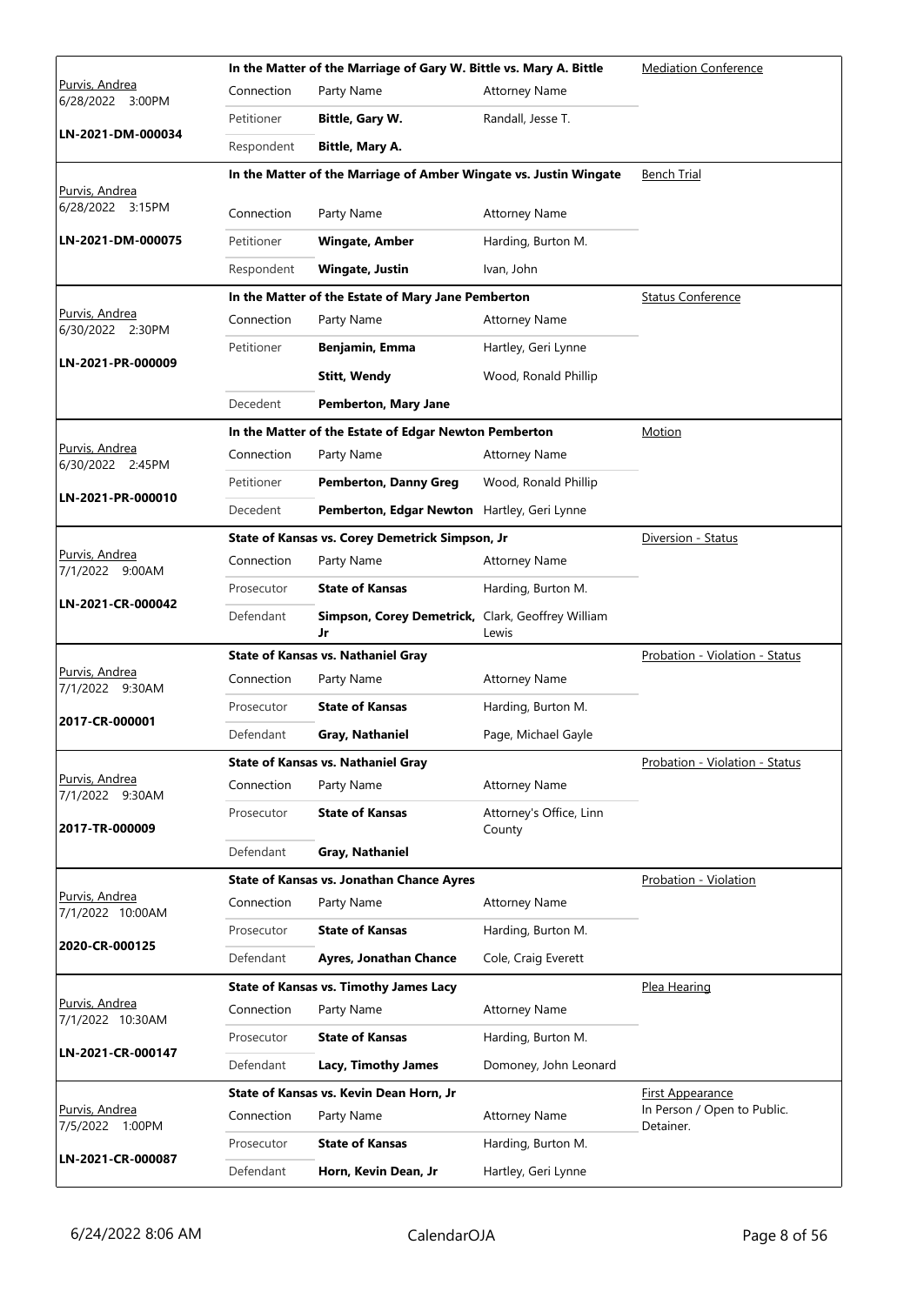|                                          |            | <b>State of Kansas vs. Krissa Dawn Brim</b>           | <b>Preliminary Examination - Status</b> |                                         |
|------------------------------------------|------------|-------------------------------------------------------|-----------------------------------------|-----------------------------------------|
| Purvis, Andrea<br>7/5/2022<br>1:15PM     | Connection | Party Name                                            | <b>Attorney Name</b>                    |                                         |
|                                          | Prosecutor | <b>State of Kansas</b>                                | Harding, Burton M.                      |                                         |
| LN-2022-CR-000081                        | Defendant  | Brim, Krissa Dawn                                     | Hartley, Geri Lynne                     |                                         |
|                                          |            | <b>State of Kansas vs. James Kenneth Woolery</b>      |                                         | Preliminary Examination - Status        |
| Purvis, Andrea<br>7/5/2022 1:30PM        | Connection | Party Name                                            | <b>Attorney Name</b>                    |                                         |
|                                          | Prosecutor | <b>State of Kansas</b>                                | Harding, Burton M.                      |                                         |
| LN-2022-CR-000051                        | Defendant  | <b>Woolery, James Kenneth</b>                         |                                         |                                         |
|                                          |            | State of Kansas vs. Jesse Gene Overbay                |                                         | Preliminary Examination - Status        |
| Purvis, Andrea<br>7/5/2022 1:45PM        | Connection | Party Name                                            | <b>Attorney Name</b>                    | In Person / Open to Public              |
|                                          | Prosecutor | <b>State of Kansas</b>                                | Harding, Burton M.                      |                                         |
| LN-2021-CR-000177                        | Defendant  | <b>Overbay, Jesse Gene</b>                            | Cole, Craig Everett                     |                                         |
|                                          |            | <b>State of Kansas vs. Kelton Scott Baker</b>         |                                         | Plea Hearing                            |
| Purvis, Andrea<br>7/5/2022 1:45PM        | Connection | Party Name                                            | <b>Attorney Name</b>                    | In Person / Open to Public              |
|                                          | Prosecutor | <b>State of Kansas</b>                                | Harding, Burton M.                      |                                         |
| LN-2022-CR-000022                        | Defendant  | <b>Baker, Kelton Scott</b>                            | Hartley, Geri Lynne                     |                                         |
|                                          |            | <b>State of Kansas vs. David Wayne King</b>           |                                         | <b>Preliminary Examination - Status</b> |
| Purvis, Andrea<br>7/5/2022 2:00PM        | Connection | Party Name                                            | <b>Attorney Name</b>                    | In Person / Open to Public (3)          |
|                                          | Prosecutor | <b>State of Kansas</b>                                | Harding, Burton M.                      |                                         |
| LN-2021-CR-000160                        | Defendant  | King, David Wayne                                     | Cole, Craig Everett                     |                                         |
|                                          |            | <b>State of Kansas vs. David Allen Young</b>          |                                         | <b>Preliminary Examination - Status</b> |
| Purvis, Andrea<br>7/5/2022 2:00PM        | Connection | Party Name                                            | <b>Attorney Name</b>                    |                                         |
|                                          | Prosecutor | <b>State of Kansas</b>                                | Harding, Burton M.                      |                                         |
| LN-2022-CR-000048                        | Defendant  | Young, David Allen                                    | Cole, Craig Everett                     |                                         |
|                                          |            | <b>State of Kansas vs. David Scott Marlar</b>         |                                         | Sentencing                              |
| Purvis, Andrea<br>7/5/2022 2:15PM        | Connection | Party Name                                            | <b>Attorney Name</b>                    | In Person / Open to Public              |
|                                          | Prosecutor | <b>State of Kansas</b>                                | Harding, Burton M.                      |                                         |
| LN-2021-CR-000032                        | Defendant  | <b>Marlar, David Scott</b>                            | Cole, Craig Everett                     |                                         |
|                                          |            |                                                       |                                         |                                         |
|                                          |            | <b>State of Kansas vs. Chad E Snider</b>              |                                         | Preliminary Examination - Status        |
| <u>Purvis, Andrea</u><br>7/5/2022 2:15PM | Connection | Party Name                                            | <b>Attorney Name</b>                    | In Person / Open to Public              |
|                                          | Prosecutor | <b>State of Kansas</b>                                | Harding, Burton M.                      |                                         |
| LN-2022-CR-000028                        | Defendant  | Snider, Chad E                                        | Alsobrook, Luke Hoffman                 |                                         |
|                                          |            | <b>State of Kansas vs. Cortia Emerald JC Robinson</b> |                                         | Preliminary Examination - Status        |
| <u>Purvis, Andrea</u>                    | Connection | Party Name                                            | <b>Attorney Name</b>                    | In Person / Open to Public              |
| 7/5/2022 2:30PM                          | Prosecutor | <b>State of Kansas</b>                                | Harding, Burton M.                      |                                         |
| LN-2022-CR-000053                        | Defendant  | Robinson, Cortia Emerald<br>JC                        | Repp, Ashley Elizabeth                  |                                         |
|                                          |            | <b>State of Kansas vs. Eric Neal Thomas</b>           |                                         | <u>Sentencing</u>                       |
| Purvis, Andrea                           | Connection | Party Name                                            | <b>Attorney Name</b>                    | In Person / Open to Public              |
| 7/5/2022 2:45PM<br>LN-2021-CR-000119     | Prosecutor | <b>State of Kansas</b>                                | Harding, Burton M.                      |                                         |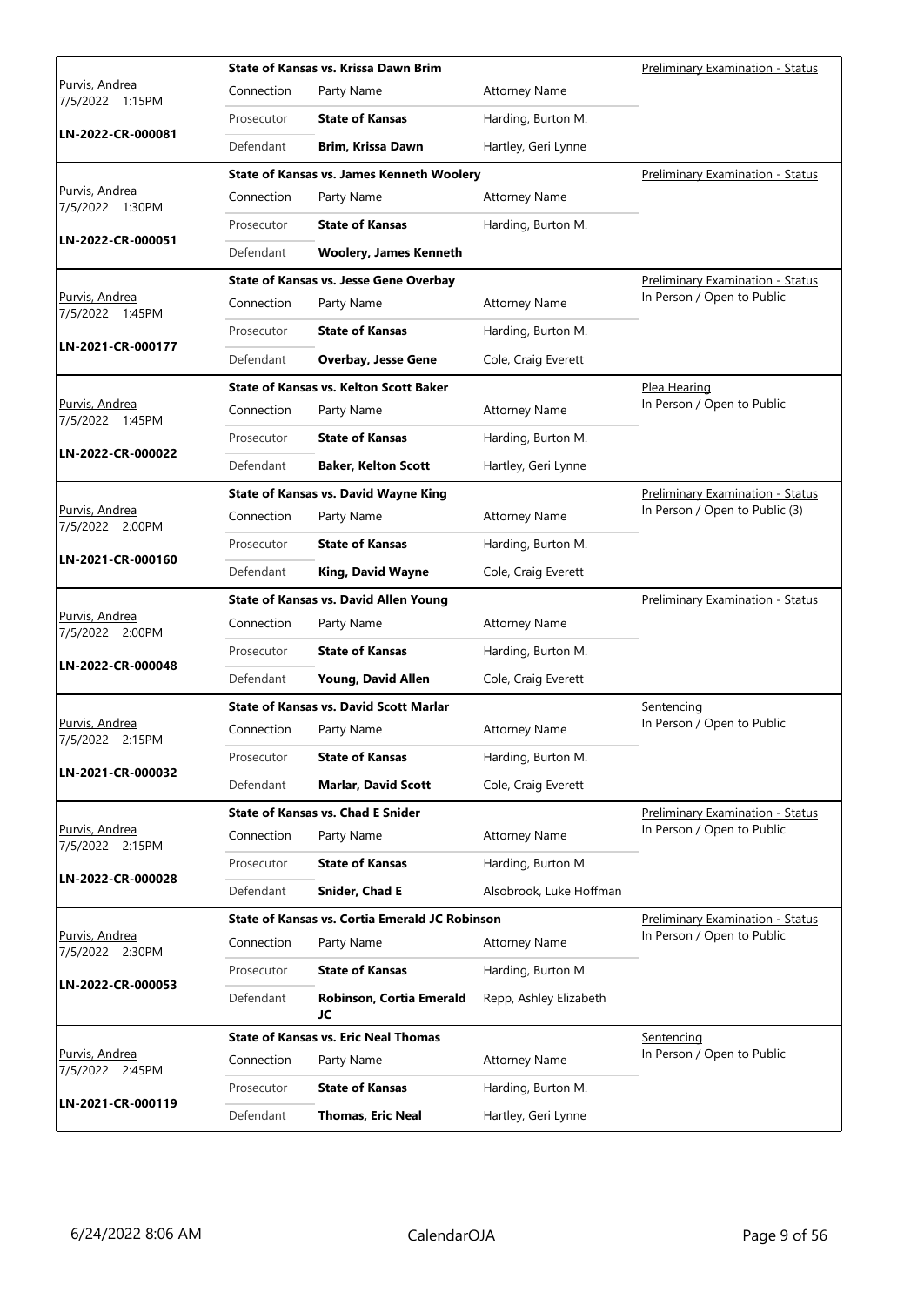|                                      | State of Kansas vs. Angela D Irons |                                                    |                                | Diversion - Status                |
|--------------------------------------|------------------------------------|----------------------------------------------------|--------------------------------|-----------------------------------|
| Purvis, Andrea<br>7/5/2022 2:45PM    | Connection                         | Party Name                                         | <b>Attorney Name</b>           | In Person / Open to Public        |
|                                      | Prosecutor                         | <b>State of Kansas</b>                             | Harding, Burton M.             |                                   |
| LN-2022-CR-000043                    | Defendant                          | Irons, Angela D                                    | Alsobrook, Luke Hoffman        |                                   |
|                                      |                                    | State of Kansas vs. Dana G Elliot                  |                                | Plea Hearing                      |
| Purvis, Andrea<br>7/5/2022 3:00PM    | Connection                         | Party Name                                         | <b>Attorney Name</b>           | In Person / Open to Public        |
|                                      | Prosecutor                         | <b>State of Kansas</b>                             | Harding, Burton M.             |                                   |
| 2019-CR-000044                       | Defendant                          | <b>Blurton, Dana</b>                               | Hartley, Geri Lynne            |                                   |
|                                      |                                    | <b>State of Kansas vs. Dana Blurton</b>            |                                | Plea Hearing                      |
| Purvis, Andrea<br>7/5/2022 3:00PM    | Connection                         | Party Name                                         | <b>Attorney Name</b>           | In Person / Open to Public        |
|                                      | Prosecutor                         | <b>State of Kansas</b>                             | Harding, Burton M.             |                                   |
| 2019-CR-000128                       | Defendant                          | <b>Blurton, Dana</b>                               | Hartley, Geri Lynne            |                                   |
|                                      |                                    | State of Kansas vs. Vanessa Gail Russell           |                                | Diversion - Status                |
| Purvis, Andrea<br>7/5/2022 3:15PM    | Connection                         | Party Name                                         | <b>Attorney Name</b>           |                                   |
| LN-2022-CR-000006                    | Prosecutor                         | <b>State of Kansas</b>                             | Meeks, Justin Byron<br>Johnson |                                   |
|                                      | Defendant                          | Russell, Vanessa Gail                              | Cole, Craig Everett            |                                   |
|                                      |                                    | <b>State of Kansas vs. Rebecca J McAnany</b>       |                                | Plea Hearing                      |
| Purvis, Andrea<br>7/5/2022 3:30PM    | Connection                         | Party Name                                         | <b>Attorney Name</b>           | In Person / Open to Public        |
|                                      | Prosecutor                         | <b>State of Kansas</b>                             | Harding, Burton M.             |                                   |
| LN-2022-CR-000052                    | Defendant                          | McAnany, Rebecca J                                 | Hartley, Geri Lynne            |                                   |
|                                      |                                    |                                                    |                                |                                   |
|                                      |                                    | <b>State of Kansas vs. Daniel Lee Brenneman</b>    |                                | Arraignment                       |
| Purvis, Andrea                       | Connection                         | Party Name                                         | <b>Attorney Name</b>           |                                   |
| 7/5/2022 3:45PM                      | Prosecutor                         | <b>State of Kansas</b>                             | Harding, Burton M.             |                                   |
| LN-2020-CR-000218                    | Defendant                          | <b>Brenneman, Daniel Lee</b>                       | Hartley, Geri Lynne            |                                   |
|                                      |                                    | <b>State of Kansas vs. Daniel Lee Brenneman</b>    |                                | <b>Arraignment</b>                |
| Purvis, Andrea                       | Connection                         | Party Name                                         | <b>Attorney Name</b>           |                                   |
| 7/5/2022 3:45PM                      | Prosecutor                         | <b>State of Kansas</b>                             | Harding, Burton M.             |                                   |
| LN-2021-CR-000005                    | Defendant                          | <b>Brenneman, Daniel Lee</b>                       | Hartley, Geri Lynne            |                                   |
|                                      |                                    | State of Kansas vs. Cody Jay Weien                 |                                | Preliminary Hearing (CR) - Status |
| Purvis, Andrea                       | Connection                         | Party Name                                         | <b>Attorney Name</b>           |                                   |
| 7/5/2022 4:00PM                      | Prosecutor                         | <b>State of Kansas</b>                             | Harding, Burton M.             |                                   |
| LN-2022-CR-000058                    | Defendant                          | Weien, Cody Jay                                    |                                |                                   |
|                                      |                                    | State of Kansas vs. Jeffrey Dewayne Casida         |                                | <b>Bench Warrant</b>              |
| Leblanc, Valorie R                   | Connection                         | Party Name                                         | <b>Attorney Name</b>           |                                   |
| 7/6/2022 9:00AM                      | Prosecutor                         | <b>State of Kansas</b>                             | Harding, Burton M.             |                                   |
| 2019-CR-000154                       | Defendant                          | Casida, Jeffrey Dewayne                            | Fisher, Richard Michael, Jr    |                                   |
|                                      |                                    | <b>State of Kansas vs. Andrew Samuel Bettinger</b> |                                | <b>Bench Warrant</b>              |
| Leblanc, Valorie R                   | Connection                         | Party Name                                         | <b>Attorney Name</b>           |                                   |
| 7/6/2022 9:00AM<br>LN-2021-CR-000152 | Prosecutor                         | <b>State of Kansas</b>                             | Meeks, Justin Byron<br>Johnson |                                   |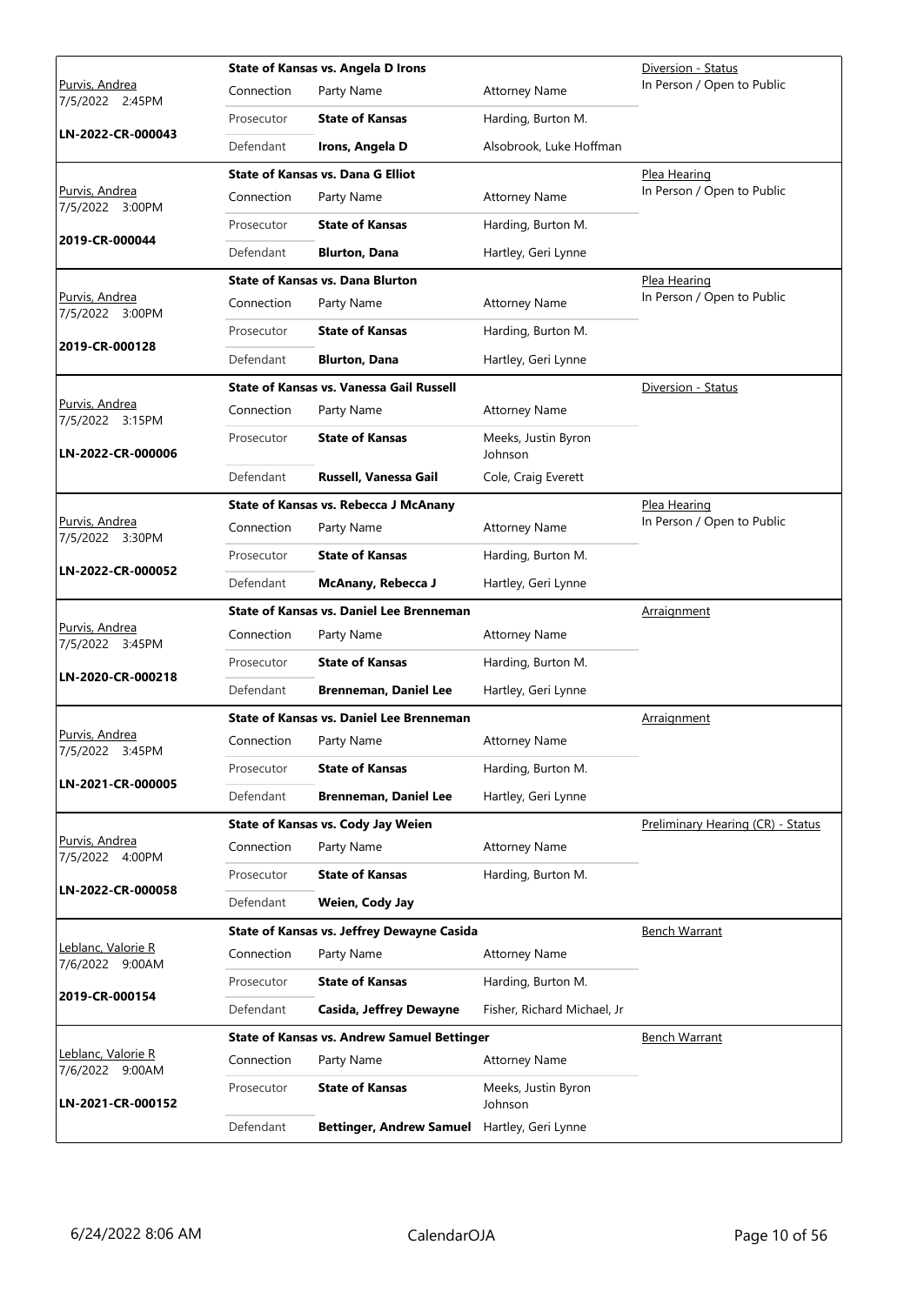|                                               | <b>State of Kansas vs. Tonya Barry-Jauernig</b> |                                                   |                                | <b>First Appearance</b>                     |
|-----------------------------------------------|-------------------------------------------------|---------------------------------------------------|--------------------------------|---------------------------------------------|
| <u> Leblanc, Valorie R</u><br>7/6/2022 9:00AM | Connection                                      | Party Name                                        | <b>Attorney Name</b>           | Walk In FTA on 6-1-22                       |
|                                               | Prosecutor                                      | <b>State of Kansas</b>                            | Harding, Burton M.             |                                             |
| LN-2021-TR-000210                             | Defendant                                       | <b>Barry-Jauernig, Tonya</b>                      | Pro Se                         |                                             |
|                                               |                                                 | State of Kansas vs. Jassica Jean'e Freeman        |                                | First Appearance                            |
| Leblanc, Valorie R<br>7/6/2022 9:00AM         | Connection                                      | Party Name                                        | <b>Attorney Name</b>           |                                             |
| LN-2022-CR-000080                             | Prosecutor                                      | <b>State of Kansas</b>                            | Harding, Burton M.             |                                             |
|                                               | Defendant                                       | Freeman, Jassica Jean'e                           | Holliday, Harold Lee           |                                             |
|                                               |                                                 | State of Kansas vs. Jose Roberto Quijada          |                                | First Appearance                            |
| Leblanc, Valorie R<br>7/6/2022 9:00AM         | Connection                                      | Party Name                                        | <b>Attorney Name</b>           |                                             |
| LN-2022-FG-000009                             | Prosecutor                                      | <b>State of Kansas</b>                            | Meeks, Justin Byron<br>Johnson |                                             |
|                                               | Defendant                                       | Quijada, Jose Roberto                             |                                |                                             |
|                                               |                                                 | <b>State of Kansas vs. Dylan S Campos</b>         |                                | <b>First Appearance</b>                     |
| Leblanc, Valorie R<br>7/6/2022 9:00AM         | Connection                                      | Party Name                                        | <b>Attorney Name</b>           |                                             |
| LN-2022-TR-000127                             | Prosecutor                                      | <b>State of Kansas</b>                            | Harding, Burton M.             |                                             |
|                                               | Defendant                                       | Campos, Dylan S                                   |                                |                                             |
|                                               |                                                 | State of Kansas vs. Rodney Alan Boehm             |                                | First Appearance                            |
| Leblanc, Valorie R<br>7/6/2022 9:00AM         | Connection                                      | Party Name                                        | <b>Attorney Name</b>           |                                             |
| LN-2022-TR-000146                             | Prosecutor                                      | <b>State of Kansas</b>                            | Meeks, Justin Byron<br>Johnson |                                             |
|                                               | Defendant                                       | Boehm, Rodney Alan                                |                                |                                             |
|                                               |                                                 | <b>State of Kansas vs. Trenton Parker</b>         |                                | <b>Preliminary Examination - Status</b>     |
| Leblanc, Valorie R<br>7/6/2022 9:15AM         | Connection                                      | Party Name                                        | <b>Attorney Name</b>           |                                             |
| 2019-TR-000112                                | Prosecutor                                      | <b>State of Kansas</b>                            | Harding, Burton M.             |                                             |
|                                               | Defendant                                       | Parker, Trenton                                   | Hartley, Geri Lynne            |                                             |
|                                               |                                                 | <b>State of Kansas vs. Trenton Rudy Parker</b>    |                                | Preliminary Examination - Status            |
| Leblanc, Valorie R<br>7/6/2022 9:15AM         |                                                 | Connection Party Name                             | <b>Attorney Name</b>           |                                             |
| LN-2021-CR-000065                             | Prosecutor                                      | <b>State of Kansas</b>                            | Harding, Burton M.             |                                             |
|                                               | Defendant                                       | Parker, Trenton Rudy                              | Hartley, Geri Lynne            |                                             |
|                                               |                                                 | State of Kansas vs. Amanda Vanloenen              |                                | <b>Arraignment - Status</b>                 |
| Leblanc, Valorie R<br>7/6/2022 9:15AM         | Connection                                      | Party Name                                        | <b>Attorney Name</b>           | Misd                                        |
| LN-2021-TR-000232                             | Prosecutor                                      | <b>State of Kansas</b>                            | Harding, Burton M.             |                                             |
|                                               | Defendant                                       | Vanloenen, Amanda                                 |                                |                                             |
|                                               |                                                 | State of Kansas vs. Brian K Hilt                  |                                | <b>Status Conference</b>                    |
| Leblanc, Valorie R<br>7/6/2022 9:30AM         | Connection                                      | Party Name                                        | <b>Attorney Name</b>           | Case is Pending - No Journal Entry<br>Filed |
| 2020-TR-000153                                | Prosecutor                                      | <b>State of Kansas</b>                            | Harding, Burton M.             |                                             |
|                                               | Defendant                                       | Hilt, Brian K                                     | Ivan, John                     |                                             |
|                                               |                                                 | <b>State of Kansas vs. Christina Dawn Roberts</b> |                                | Arraignment                                 |
| Leblanc, Valorie R<br>7/6/2022 9:30AM         | Connection                                      | Party Name                                        | <b>Attorney Name</b>           |                                             |
| LN-2021-TR-000267                             | Prosecutor                                      | <b>State of Kansas</b>                            | Harding, Burton M.             |                                             |
|                                               | Defendant                                       | Roberts, Christina Dawn                           |                                |                                             |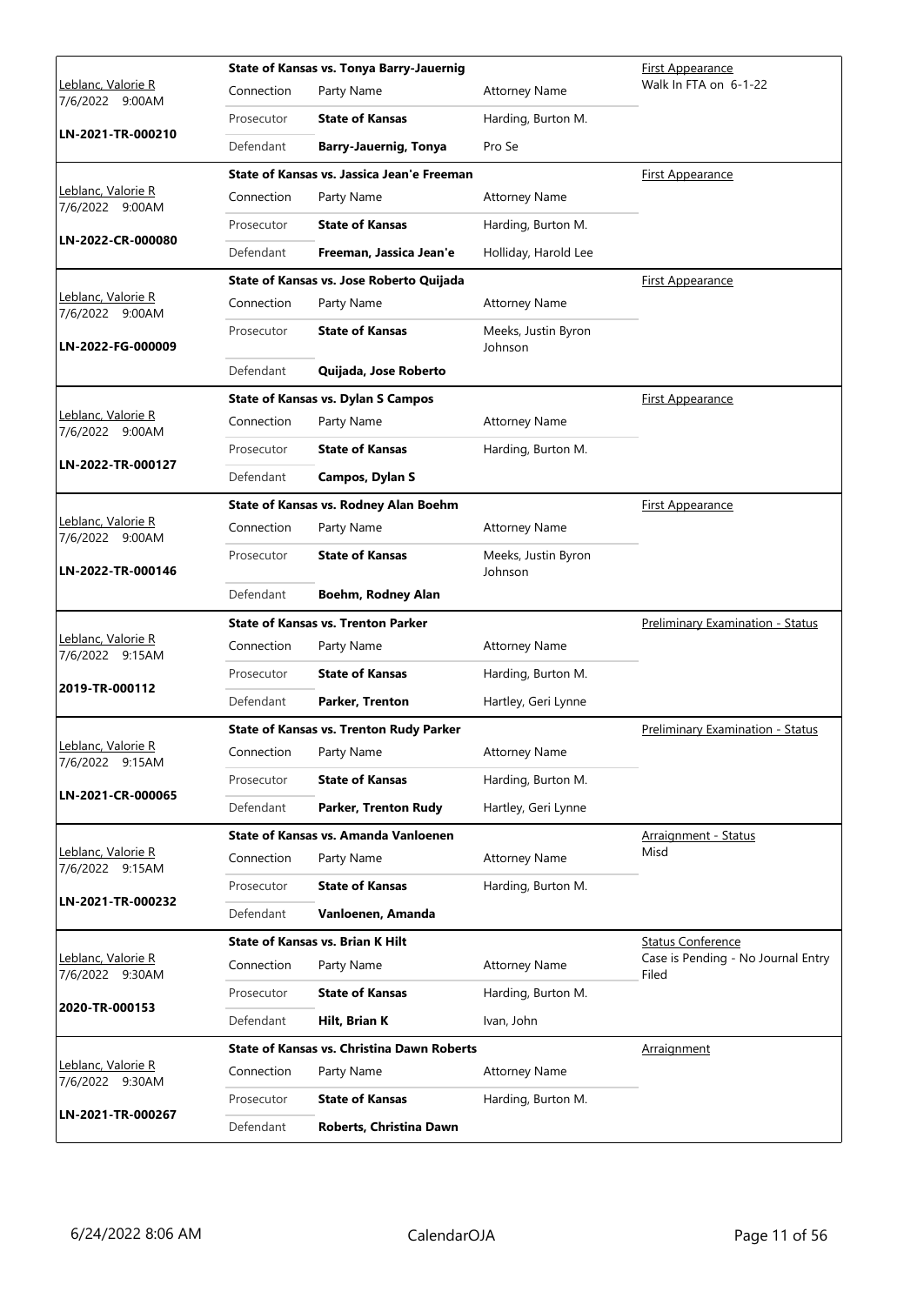|                                        |            | State of Kansas vs. Nathan A Hurteau              |                                | Plea Hearing       |
|----------------------------------------|------------|---------------------------------------------------|--------------------------------|--------------------|
| Leblanc, Valorie R<br>7/6/2022 9:30AM  | Connection | Party Name                                        | <b>Attorney Name</b>           |                    |
|                                        | Prosecutor | <b>State of Kansas</b>                            | Harding, Burton M.             |                    |
| LN-2021-TR-000326                      | Defendant  | Hurteau, Nathan A                                 | Hartley, Geri Lynne            |                    |
|                                        |            | <b>State of Kansas vs. Charity Burk</b>           |                                | Diversion - Status |
| Leblanc, Valorie R<br>7/6/2022 9:30AM  | Connection | Party Name                                        | <b>Attorney Name</b>           |                    |
| LN-2022-CR-000016                      | Prosecutor | <b>State of Kansas</b>                            | Meeks, Justin Byron<br>Johnson |                    |
|                                        | Defendant  | <b>Burk, Charity</b>                              | Pro Se                         |                    |
|                                        |            | <b>State of Kansas vs. Dakota Catoire-Higgins</b> |                                | <u>Arraignment</u> |
| Leblanc, Valorie R<br>7/6/2022 9:30AM  | Connection | Party Name                                        | <b>Attorney Name</b>           |                    |
| LN-2022-CR-000032                      | Prosecutor | <b>State of Kansas</b>                            | Meeks, Justin Byron<br>Johnson |                    |
|                                        | Defendant  | Catoire-Higgins, Dakota                           |                                |                    |
|                                        |            | <b>State of Kansas vs. Jason Matthew Phillips</b> |                                | Arraignment        |
| Leblanc, Valorie R<br>7/6/2022 9:30AM  | Connection | Party Name                                        | <b>Attorney Name</b>           |                    |
| LN-2022-CR-000049                      | Prosecutor | <b>State of Kansas</b>                            | Meeks, Justin Byron<br>Johnson |                    |
|                                        | Defendant  | <b>Phillips, Jason Matthew</b>                    | Ivan, John                     |                    |
|                                        |            | <b>State of Kansas vs. MELISSA ANNE TAICLET</b>   |                                | Arraignment        |
| Leblanc, Valorie R<br>7/6/2022 9:30AM  | Connection | Party Name                                        | <b>Attorney Name</b>           |                    |
| LN-2022-TR-000006                      | Prosecutor | <b>State of Kansas</b>                            | Meeks, Justin Byron<br>Johnson |                    |
|                                        | Defendant  | <b>TAICLET, MELISSA ANNE</b>                      | Pro Se                         |                    |
|                                        |            | <b>State of Kansas vs. Kieran S Lingle</b>        |                                | Arraignment        |
| Leblanc, Valorie R<br>7/6/2022 9:30AM  | Connection | Party Name                                        | <b>Attorney Name</b>           |                    |
| LN-2022-TR-000070                      | Prosecutor | <b>State of Kansas</b>                            | Meeks, Justin Byron<br>Johnson |                    |
|                                        | Defendant  | Lingle, Kieran S                                  |                                |                    |
|                                        |            | <b>State of Kansas vs. COREY DEWAYNE DANNELS</b>  |                                | Arraignment        |
| Leblanc, Valorie R<br>7/6/2022 9:30AM  | Connection | Party Name                                        | <b>Attorney Name</b>           |                    |
| LN-2022-TR-000077                      | Prosecutor | <b>State of Kansas</b>                            | Meeks, Justin Byron<br>Johnson |                    |
|                                        | Defendant  | <b>DANNELS, COREY</b><br><b>DEWAYNE</b>           | Fisher, Richard Michael, Jr    |                    |
|                                        |            | <b>State of Kansas vs. Andrea Nicole Elliott</b>  |                                | <b>Arraignment</b> |
| Leblanc, Valorie R<br>7/6/2022 9:30AM  | Connection | Party Name                                        | <b>Attorney Name</b>           |                    |
| LN-2022-TR-000089                      | Prosecutor | <b>State of Kansas</b>                            | Meeks, Justin Byron<br>Johnson |                    |
|                                        | Defendant  | <b>Elliott, Andrea Nicole</b>                     |                                |                    |
|                                        |            | <b>State of Kansas vs. Allyn Sherman Mackey</b>   |                                | Plea Hearing       |
| Leblanc, Valorie R<br>7/6/2022 10:00AM | Connection | Party Name                                        | <b>Attorney Name</b>           |                    |
| LN-2021-CR-000016                      | Prosecutor | <b>State of Kansas</b>                            | Meeks, Justin Byron<br>Johnson |                    |
|                                        | Defendant  | <b>Mackey, Allyn Sherman</b>                      | Ivan, John                     |                    |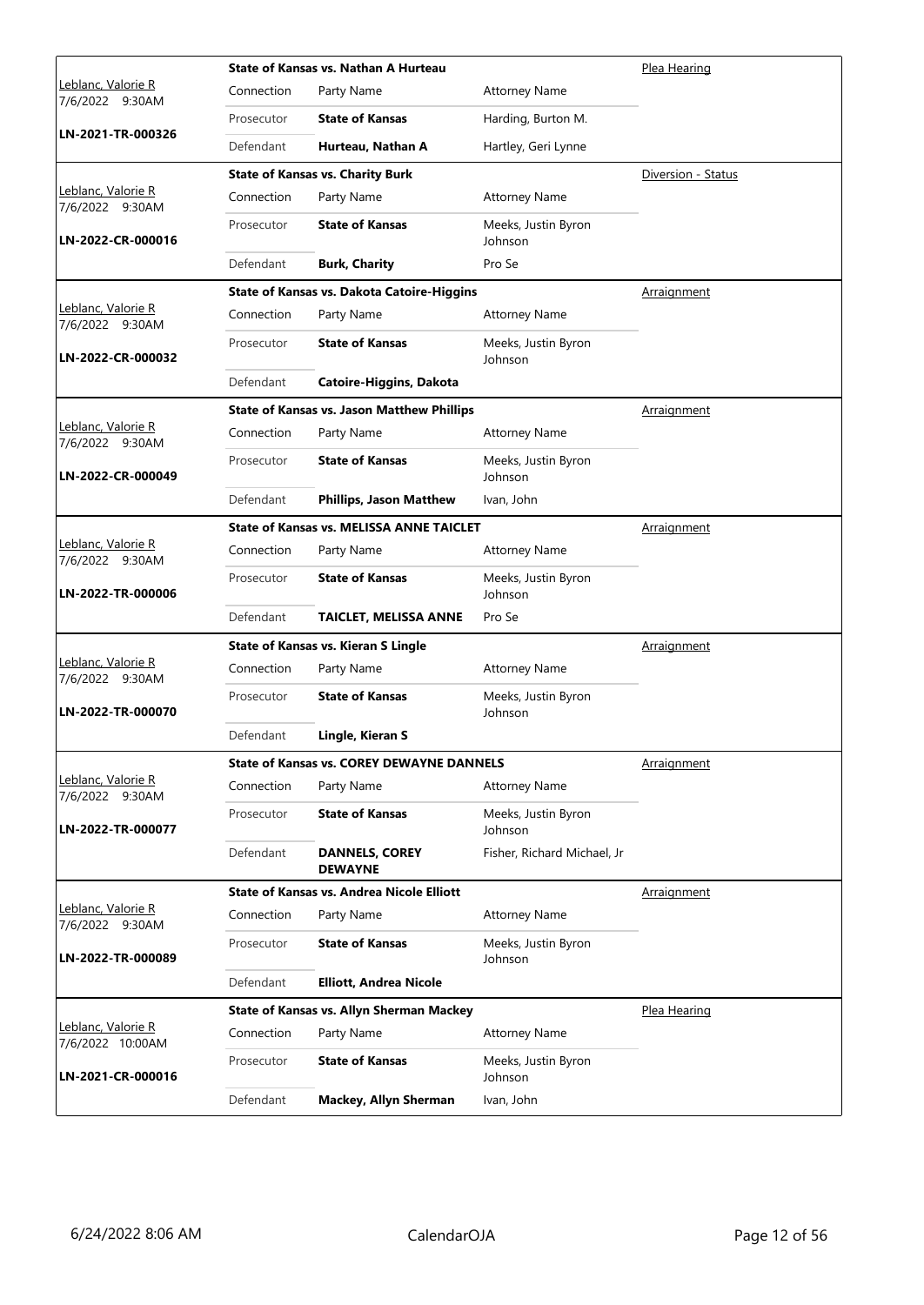|                                        | <b>State of Kansas vs. Nicholas E Mitchell</b> |                                                  |                                   | <b>Bench Warrant</b>                    |
|----------------------------------------|------------------------------------------------|--------------------------------------------------|-----------------------------------|-----------------------------------------|
| Leblanc, Valorie R<br>7/6/2022 10:00AM | Connection                                     | Party Name                                       | <b>Attorney Name</b>              | <b>FIRST APPEARANCE</b>                 |
|                                        | Prosecutor                                     | <b>State of Kansas</b>                           | Harding, Burton M.                |                                         |
| LN-2021-TR-000202                      | Defendant                                      | <b>Mitchell, Nicholas E</b>                      |                                   |                                         |
|                                        |                                                | <b>STATE OF KANSAS vs. Allyn Sherman Mackey</b>  |                                   | <b>First Appearance</b>                 |
| Leblanc, Valorie R<br>7/6/2022 10:00AM | Connection                                     | Party Name                                       | <b>Attorney Name</b>              |                                         |
| LN-2022-CR-000062                      | Prosecutor                                     | <b>STATE OF KANSAS</b>                           | Meeks, Justin Byron<br>Johnson    |                                         |
|                                        | Defendant                                      | Mackey, Allyn Sherman                            |                                   |                                         |
|                                        |                                                | State of Kansas vs. Robert Harold Merriman, Jr   |                                   | <b>First Appearance</b>                 |
| Leblanc, Valorie R<br>7/6/2022 10:00AM | Connection                                     | Party Name                                       | <b>Attorney Name</b>              |                                         |
|                                        | Prosecutor                                     | <b>State of Kansas</b>                           | Harding, Burton M.                |                                         |
| LN-2022-CR-000076                      | Defendant                                      | Merriman, Robert Harold,<br>Jr                   |                                   |                                         |
|                                        |                                                | <b>State of Kansas vs. Allyn Sherman Mackey</b>  |                                   | <b>First Appearance</b>                 |
| Leblanc, Valorie R                     | Connection                                     | Party Name                                       | <b>Attorney Name</b>              |                                         |
| 7/6/2022 10:00AM<br>LN-2022-CR-000077  | Prosecutor                                     | <b>State of Kansas</b>                           | Attorney's Office, Linn<br>County |                                         |
|                                        | Defendant                                      | Mackey, Allyn Sherman                            |                                   |                                         |
|                                        |                                                | <b>State of Kansas vs. Allyn Sherman Mackey</b>  |                                   | <b>First Appearance</b>                 |
| Leblanc, Valorie R<br>7/6/2022 10:00AM | Connection                                     | Party Name                                       | <b>Attorney Name</b>              |                                         |
| LN-2022-CR-000078                      | Prosecutor                                     | <b>State of Kansas</b>                           | Meeks, Justin Byron<br>Johnson    |                                         |
|                                        | Defendant                                      | <b>Mackey, Allyn Sherman</b>                     |                                   |                                         |
|                                        |                                                | <b>State of Kansas vs. Ty W Page</b>             |                                   | <b>First Appearance</b>                 |
| Leblanc, Valorie R<br>7/6/2022 10:00AM | Connection                                     | Party Name                                       | <b>Attorney Name</b>              |                                         |
| LN-2022-TR-000152                      | Prosecutor                                     | <b>State of Kansas</b>                           | Meeks, Justin Byron<br>Johnson    |                                         |
|                                        | Defendant                                      | Page, Ty W                                       |                                   |                                         |
|                                        |                                                | State of Kansas vs. Karysa Beth Johnson          |                                   | Arraignment                             |
| Leblanc, Valorie R<br>7/6/2022 10:30AM | Connection                                     | Party Name                                       | <b>Attorney Name</b>              |                                         |
| 2017-TR-000538                         | Prosecutor                                     | <b>State of Kansas</b>                           | Meeks, Justin Byron<br>Johnson    |                                         |
|                                        | Defendant                                      | Johnson, Karysa Beth                             | Pro Se                            |                                         |
| Leblanc, Valorie R                     |                                                | State of Kansas vs. Christa Lain Chaney          |                                   | Bond - Forfeiture                       |
| 7/6/2022 10:30AM                       | Connection                                     | Party Name                                       | <b>Attorney Name</b>              |                                         |
| 2019-CR-000016                         | Prosecutor                                     | <b>State of Kansas</b>                           | Harding, Burton M.                |                                         |
|                                        | Defendant                                      | Chaney, Christa Lain                             | Pro Se, Party                     |                                         |
|                                        |                                                | <b>State of Kansas vs. Robert Andrew Butters</b> |                                   | Motion - Status                         |
| Leblanc, Valorie R<br>7/6/2022 10:30AM | Connection                                     | Party Name                                       | <b>Attorney Name</b>              | for default judgment against<br>obligor |
| 2020-CR-000026                         | Prosecutor                                     | <b>State of Kansas</b>                           | Harding, Burton M.                |                                         |
|                                        | Defendant                                      | <b>Butters, Robert Andrew</b>                    | Domoney, John Leonard             |                                         |
|                                        |                                                | State of Kansas vs. Brandi Marie Howe            |                                   | Motion - Status                         |
| Leblanc, Valorie R<br>7/6/2022 10:30AM | Connection                                     | Party Name                                       | <b>Attorney Name</b>              | for default judgment against<br>obligor |
| 2020-CR-000051                         | Prosecutor                                     | <b>State of Kansas</b>                           | Harding, Burton M.                |                                         |
|                                        | Defendant                                      | Howe, Brandi Marie                               | Pro Se                            |                                         |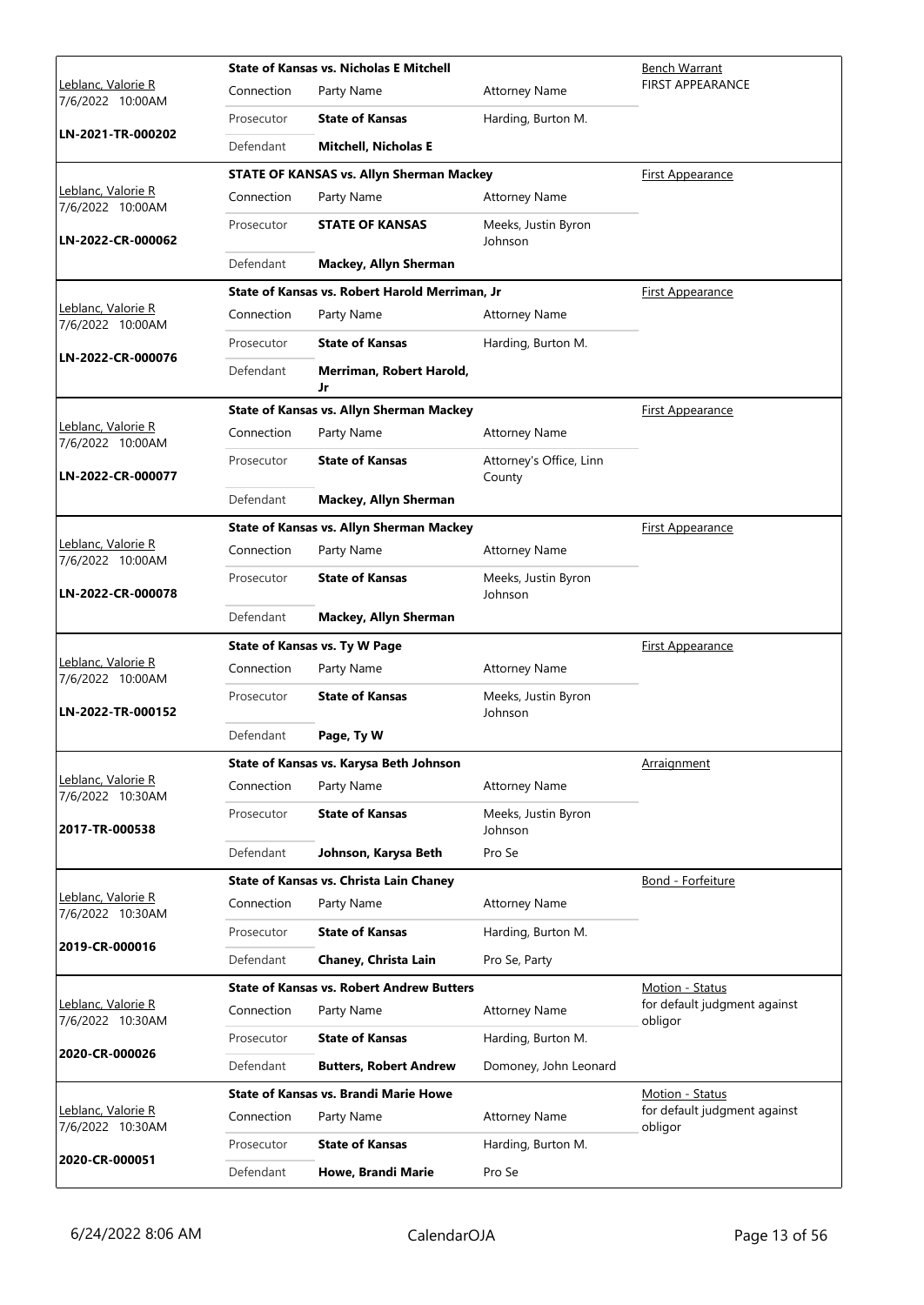|                                               | State of Kansas vs. Dylan T Schibi | Plea Hearing                                      |                                  |              |
|-----------------------------------------------|------------------------------------|---------------------------------------------------|----------------------------------|--------------|
| <u>Leblanc, Valorie R</u><br>7/6/2022 10:30AM | Connection                         | Party Name                                        | <b>Attorney Name</b>             |              |
| LN-2021-CR-000059                             | Prosecutor                         | <b>State of Kansas</b>                            | Meeks, Justin Byron<br>Johnson   |              |
|                                               | Defendant                          | Schibi, Dylan T                                   | Clark, Geoffrey William<br>Lewis |              |
|                                               |                                    | <b>State of Kansas vs. Jerried Wayne Hall</b>     |                                  | Plea Hearing |
| Leblanc, Valorie R<br>7/6/2022 10:30AM        | Connection                         | Party Name                                        | <b>Attorney Name</b>             |              |
| LN-2021-CR-000167                             | Prosecutor                         | <b>State of Kansas</b>                            | Meeks, Justin Byron<br>Johnson   |              |
|                                               | Defendant                          | Hall, Jerried Wayne                               | Hartley, Geri Lynne              |              |
|                                               |                                    | <b>State of Kansas vs. Jerried Wayne Hall</b>     |                                  | Plea Hearing |
| Leblanc, Valorie R<br>7/6/2022 10:30AM        | Connection                         | Party Name                                        | <b>Attorney Name</b>             |              |
| LN-2021-CR-000168                             | Prosecutor                         | <b>State of Kansas</b>                            | Meeks, Justin Byron<br>Johnson   |              |
|                                               | Defendant                          | Hall, Jerried Wayne                               | Hartley, Geri Lynne              |              |
|                                               |                                    | <b>State of Kansas vs. Carl Ira Romig</b>         |                                  | Plea Hearing |
| Leblanc, Valorie R<br>7/6/2022 10:30AM        | Connection                         | Party Name                                        | <b>Attorney Name</b>             |              |
| LN-2021-CR-000169                             | Prosecutor                         | <b>State of Kansas</b>                            | Meeks, Justin Byron<br>Johnson   |              |
|                                               | Defendant                          | Romig, Carl Ira                                   | Hartley, Geri Lynne              |              |
|                                               |                                    | <b>State of Kansas vs. Douglas Richard Regers</b> |                                  | Plea Hearing |
| Leblanc, Valorie R<br>7/6/2022 10:30AM        | Connection                         | Party Name                                        | <b>Attorney Name</b>             |              |
| LN-2021-TR-000216                             | Prosecutor                         | <b>State of Kansas</b>                            | Harding, Burton M.               |              |
|                                               | Defendant                          | Regers, Douglas Richard                           | Clark, Geoffrey William<br>Lewis |              |
|                                               |                                    | State of Kansas vs. Kori L Foster                 |                                  | Plea Hearing |
| Leblanc, Valorie R<br>7/6/2022 10:30AM        | Connection                         | Party Name                                        | <b>Attorney Name</b>             | SENTENCING   |
| LN-2021-TR-000220                             | Prosecutor                         | <b>State of Kansas</b>                            | Harding, Burton M.               |              |
|                                               | Defendant                          | Foster, Kori L                                    | Hartley, Geri Lynne              |              |
|                                               |                                    | <b>State of Kansas vs. Jason C Harp</b>           |                                  | Plea Hearing |
| Leblanc, Valorie R<br>7/6/2022 10:30AM        | Connection                         | Party Name                                        | <b>Attorney Name</b>             |              |
|                                               | Prosecutor                         | <b>State of Kansas</b>                            | Harding, Burton M.               |              |
| LN-2021-TR-000238                             | Defendant                          | Harp, Jason C                                     | Hartley, Geri Lynne              |              |
|                                               |                                    | State of Kansas vs. Charles Michael Schell, Jr    |                                  | Plea Hearing |
| Leblanc, Valorie R<br>7/6/2022 10:30AM        | Connection                         | Party Name                                        | <b>Attorney Name</b>             |              |
| LN-2022-CR-000009                             | Prosecutor                         | <b>State of Kansas</b>                            | Meeks, Justin Byron<br>Johnson   |              |
|                                               | Defendant                          | Schell, Charles Michael, Jr                       |                                  |              |
|                                               |                                    | State of Kansas vs. Cynthia Karen Franklin        |                                  | Plea Hearing |
| Leblanc, Valorie R<br>7/6/2022 10:30AM        | Connection                         | Party Name                                        | <b>Attorney Name</b>             |              |
|                                               | Prosecutor                         | <b>State of Kansas</b>                            | Harding, Burton M.               |              |
| LN-2022-CR-000027                             | Defendant                          | Franklin, Cynthia Karen                           | Kitchin, John Thomas             |              |
|                                               |                                    | State of Kansas vs. Buffie Foltz                  |                                  | Arraignment  |
| Leblanc, Valorie R<br>7/6/2022 10:30AM        | Connection                         | Party Name                                        | <b>Attorney Name</b>             |              |
| LN-2022-CR-000035                             | Prosecutor                         | <b>State of Kansas</b>                            | Meeks, Justin Byron<br>Johnson   |              |
|                                               | Defendant                          | <b>Foltz, Buffie</b>                              | Hartley, Geri Lynne              |              |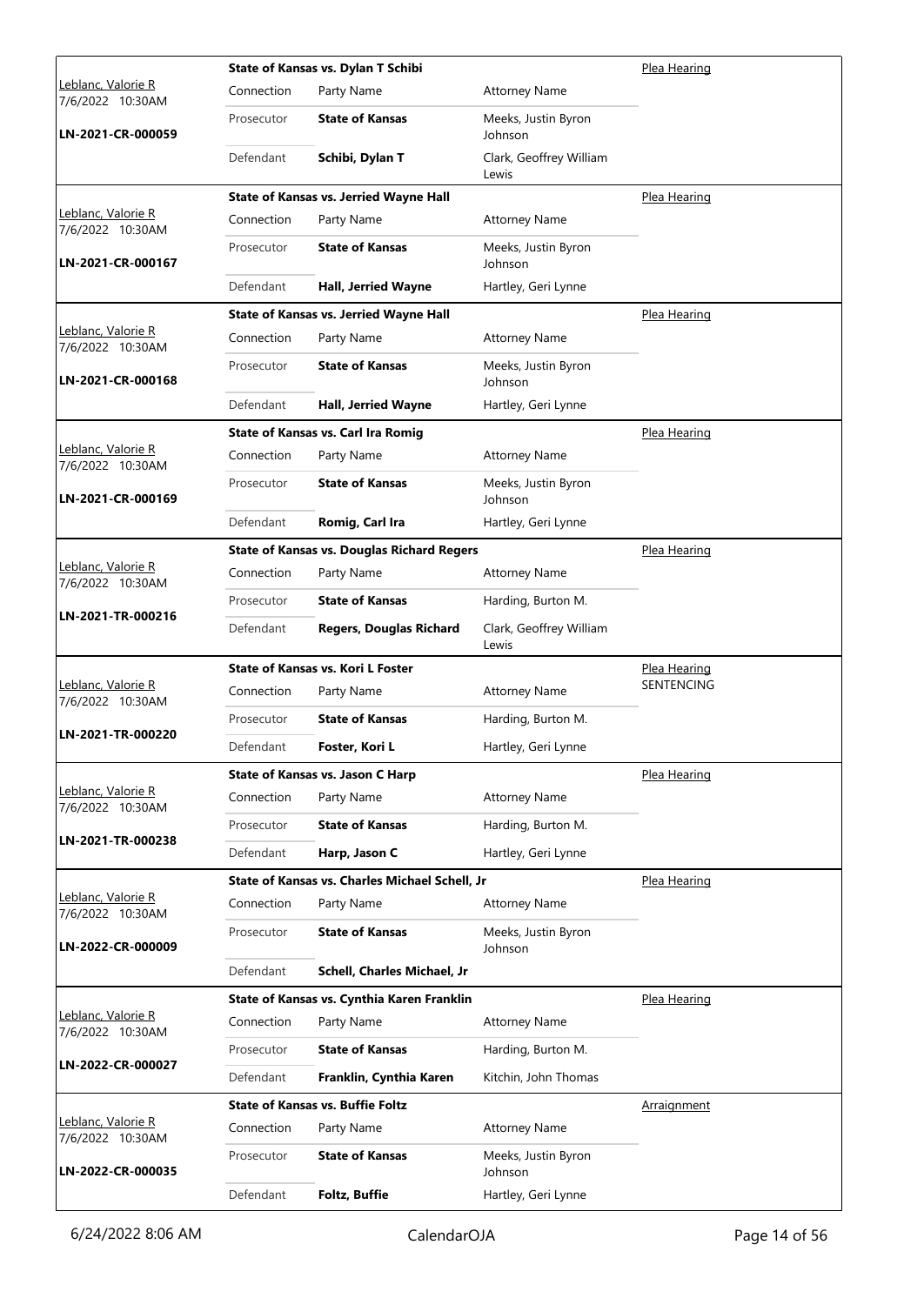|                                                | <b>State of Kansas vs. David E Rhoades</b> |                                                  |                                |                             |
|------------------------------------------------|--------------------------------------------|--------------------------------------------------|--------------------------------|-----------------------------|
| <u> Leblanc, Valorie R</u><br>7/6/2022 10:30AM | Connection                                 | Party Name                                       | <b>Attorney Name</b>           |                             |
| LN-2022-TR-000020                              | Prosecutor                                 | <b>State of Kansas</b>                           | Meeks, Justin Byron<br>Johnson |                             |
|                                                | Defendant                                  | <b>Rhoades, David E</b>                          |                                |                             |
|                                                |                                            | <b>State of Kansas vs. Tommy Dean Bailey</b>     |                                | Arraignment                 |
| Leblanc, Valorie R<br>7/6/2022 10:30AM         | Connection                                 | Party Name                                       | <b>Attorney Name</b>           |                             |
| LN-2022-TR-000027                              | Prosecutor                                 | <b>State of Kansas</b>                           | Meeks, Justin Byron<br>Johnson |                             |
|                                                | Defendant                                  | <b>Bailey, Tommy Dean</b>                        | Hartley, Geri Lynne            |                             |
|                                                |                                            | <b>State of Kansas vs. Caelan Seth Crawford</b>  |                                | Motion                      |
| Leblanc, Valorie R<br>7/6/2022 11:00AM         | Connection                                 | Party Name                                       | <b>Attorney Name</b>           |                             |
|                                                | Prosecutor                                 | <b>State of Kansas</b>                           | Harding, Burton M.             |                             |
| 2020-TR-000348                                 | Defendant                                  | <b>Crawford, Caelan Seth</b>                     | Fisher, Richard Michael, Jr    |                             |
|                                                |                                            | <b>State of Kansas vs. Blake Butler Stephens</b> |                                | <b>Bench Warrant</b>        |
| Leblanc, Valorie R<br>7/6/2022 11:00AM         | Connection                                 | Party Name                                       | <b>Attorney Name</b>           | <b>FIRST APPEARANCE</b>     |
|                                                | Prosecutor                                 | <b>State of Kansas</b>                           | Harding, Burton M.             |                             |
| LN-2020-TR-000496                              | Defendant                                  | <b>Stephens, Blake Butler</b>                    | Pro Se                         |                             |
|                                                |                                            | <b>State of Kansas vs. Caelan Seth Crawford</b>  |                                | Arraignment                 |
| Leblanc, Valorie R<br>7/6/2022 11:00AM         | Connection                                 | Party Name                                       | <b>Attorney Name</b>           |                             |
| LN-2022-TR-000050                              | Prosecutor                                 | <b>State of Kansas</b>                           | Meeks, Justin Byron<br>Johnson |                             |
|                                                | Defendant                                  | <b>Crawford, Caelan Seth</b>                     | Fisher, Richard Michael, Jr    |                             |
|                                                |                                            |                                                  |                                |                             |
|                                                |                                            | <b>State of Kansas vs. Andrew L Woods</b>        |                                | <u>First Appearance</u>     |
| Leblanc, Valorie R<br>7/6/2022 11:00AM         | Connection                                 | Party Name                                       | <b>Attorney Name</b>           |                             |
| LN-2022-TR-000129                              | Prosecutor                                 | <b>State of Kansas</b>                           | Meeks, Justin Byron<br>Johnson |                             |
|                                                | Defendant                                  | <b>Woods, Andrew L</b>                           |                                |                             |
|                                                |                                            | State of Kansas vs. Denver Lee Reagan, Jr        |                                | Plea Hearing                |
| Leblanc, Valorie R<br>7/6/2022 11:30AM         | Connection                                 | Party Name                                       | <b>Attorney Name</b>           |                             |
|                                                | Prosecutor                                 | <b>State of Kansas</b>                           | Harding, Burton M.             |                             |
| LN-2021-CR-000123                              | Defendant                                  | Reagan, Denver Lee, Jr                           | Cole, Craig Everett            |                             |
|                                                |                                            | State of Kansas vs. Denver Lee Reagan, Jr        |                                | Plea Hearing                |
| Leblanc, Valorie R<br>7/6/2022 11:30AM         | Connection                                 | Party Name                                       | <b>Attorney Name</b>           |                             |
| LN-2021-CR-000142                              | Prosecutor                                 | <b>State of Kansas</b>                           | Meeks, Justin Byron<br>Johnson |                             |
|                                                | Defendant                                  | Reagan, Denver Lee, Jr                           | Cole, Craig Everett            |                             |
|                                                |                                            | In the Matter of Eli Thomas Jackson              |                                | <b>Adjudication - Court</b> |
| Leblanc, Valorie R<br>7/6/2022 11:30AM         | Connection                                 | Party Name                                       | <b>Attorney Name</b>           | NON EVIDENTIARY             |
|                                                | Prosecutor                                 | <b>State of Kansas</b>                           | Mc Elroy, Tiana Marie          |                             |
| LN-2021-JV-000004                              | Juvenile<br>Offender                       | Jackson, Eli Thomas                              | Alsobrook, Luke Hoffman        |                             |
|                                                |                                            | State of Kansas vs. Paul R Weitman               |                                | Plea Hearing                |
| Leblanc, Valorie R<br>7/6/2022 11:30AM         | Connection                                 | Party Name                                       | <b>Attorney Name</b>           |                             |
| LN-2022-FG-000002                              | Prosecutor                                 | <b>State of Kansas</b>                           | Harding, Burton M.             |                             |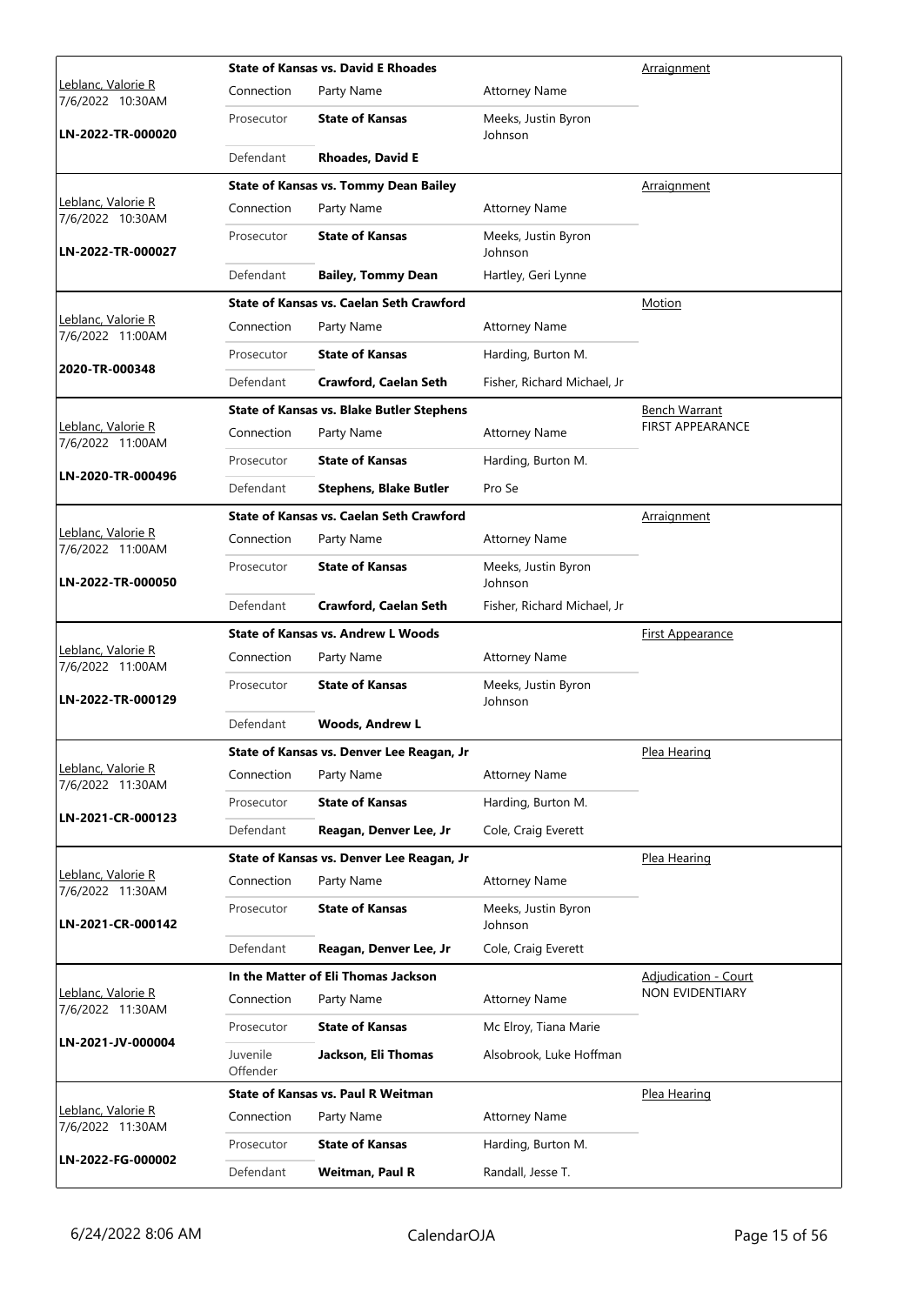|                                        | <b>State of Kansas vs. Bradley Charles Jones</b> |                                                    |                                   |                             |  |  |
|----------------------------------------|--------------------------------------------------|----------------------------------------------------|-----------------------------------|-----------------------------|--|--|
| Leblanc, Valorie R<br>7/6/2022 11:30AM | Connection                                       | Party Name                                         | <b>Attorney Name</b>              |                             |  |  |
| LN-2022-TR-000051                      | Prosecutor                                       | <b>State of Kansas</b>                             | Meeks, Justin Byron<br>Johnson    |                             |  |  |
|                                        | Defendant                                        | <b>Jones, Bradley Charles</b>                      | Sloan, Taylor Baird               |                             |  |  |
|                                        | Sealed ********* Sealed *********                |                                                    |                                   | Adjudication - Court        |  |  |
| Leblanc, Valorie R<br>7/6/2022 11:45AM | Connection                                       | Party Name                                         | <b>Attorney Name</b>              | NON-EVIDENTIARY             |  |  |
| 2013-JV-000035                         | Other Party                                      | <b>Sealed</b>                                      |                                   |                             |  |  |
|                                        |                                                  | <b>Sealed</b>                                      |                                   |                             |  |  |
|                                        | Prosecutor                                       | <b>Sealed</b>                                      | Harding, Burton M.                |                             |  |  |
|                                        | Juvenile<br>Offender                             | <b>Sealed</b>                                      | Hartley, Geri Lynne               |                             |  |  |
|                                        |                                                  | State of Kansas vs. Michael D Triplett, Jr         |                                   | Diversion - Status          |  |  |
| Leblanc, Valorie R<br>7/6/2022 1:00PM  | Connection                                       | Party Name                                         | <b>Attorney Name</b>              |                             |  |  |
| LN-2021-CR-000116                      | Prosecutor                                       | <b>State of Kansas</b>                             | Meeks, Justin Byron<br>Johnson    |                             |  |  |
|                                        | Defendant                                        | Triplett, Michael D, Jr                            | Alsobrook, Luke Hoffman           |                             |  |  |
|                                        |                                                  | In The Matter Of Jace Garrett                      |                                   | <b>Status Conference</b>    |  |  |
| Leblanc, Valorie R<br>7/6/2022 1:30PM  | Connection                                       | Party Name                                         | <b>Attorney Name</b>              |                             |  |  |
| 2019-JV-000015                         | Other Party                                      | Osborn, Shelby                                     |                                   |                             |  |  |
|                                        | Prosecutor                                       | <b>State of Kansas</b>                             | Mc Elroy, Tiana Marie             |                             |  |  |
|                                        | Juvenile<br>Offender                             | Garrett, Jace                                      | Alsobrook, Luke Hoffman           |                             |  |  |
|                                        |                                                  | In the Matter of Izzack Travis Edward Core         |                                   | <b>Adjudication - Court</b> |  |  |
| Leblanc, Valorie R<br>7/6/2022 1:30PM  | Connection                                       | Party Name                                         | <b>Attorney Name</b>              | NON-EVIDENTIARY             |  |  |
| LN-2022-JV-000001                      | Prosecutor                                       | <b>State of Kansas</b>                             | Meeks, Justin Byron<br>Johnson    |                             |  |  |
|                                        | Juvenile<br>Offender                             | Core, Izzack Travis Edward Alsobrook, Luke Hoffman |                                   |                             |  |  |
|                                        |                                                  | In the Matter of Izzack Travis Edward Core         |                                   | Adjudication - Court        |  |  |
| Leblanc, Valorie R<br>7/6/2022 1:30PM  | Connection                                       | Party Name                                         | <b>Attorney Name</b>              | NON-EVIDENTIARY             |  |  |
| LN-2022-JV-000003                      | Prosecutor                                       | <b>State of Kansas</b>                             | Meeks, Justin Byron<br>Johnson    |                             |  |  |
|                                        | Juvenile<br>Offender                             | Core, Izzack Travis Edward Alsobrook, Luke Hoffman |                                   |                             |  |  |
|                                        |                                                  | In the Matter of Izzack Travis Edward Core         |                                   | Adjudication - Court        |  |  |
| Leblanc, Valorie R<br>7/6/2022 1:30PM  | Connection                                       | Party Name                                         | <b>Attorney Name</b>              | NON-EVIDENTIARY             |  |  |
| LN-2022-JV-000005                      | Prosecutor                                       | <b>State of Kansas</b>                             | Meeks, Justin Byron<br>Johnson    |                             |  |  |
|                                        | Juvenile<br>Offender                             | Core, Izzack Travis Edward Alsobrook, Luke Hoffman |                                   |                             |  |  |
| <b>Sealed</b>                          | ********* Sealed *********                       |                                                    |                                   | <b>Adjudication - Court</b> |  |  |
| Leblanc, Valorie R<br>7/6/2022 1:45PM  | Connection                                       | Party Name                                         | <b>Attorney Name</b>              | NON-EVIDENTIARY             |  |  |
| LN-2022-JC-000016                      | Child in Need<br>of Care                         | <b>Sealed</b>                                      | Alsobrook, Luke Hoffman           |                             |  |  |
|                                        | Petitioner                                       | <b>Sealed</b>                                      | Attorney's Office, Linn<br>County |                             |  |  |
|                                        | Guardian Ad<br>Litem                             | <b>Sealed</b>                                      |                                   |                             |  |  |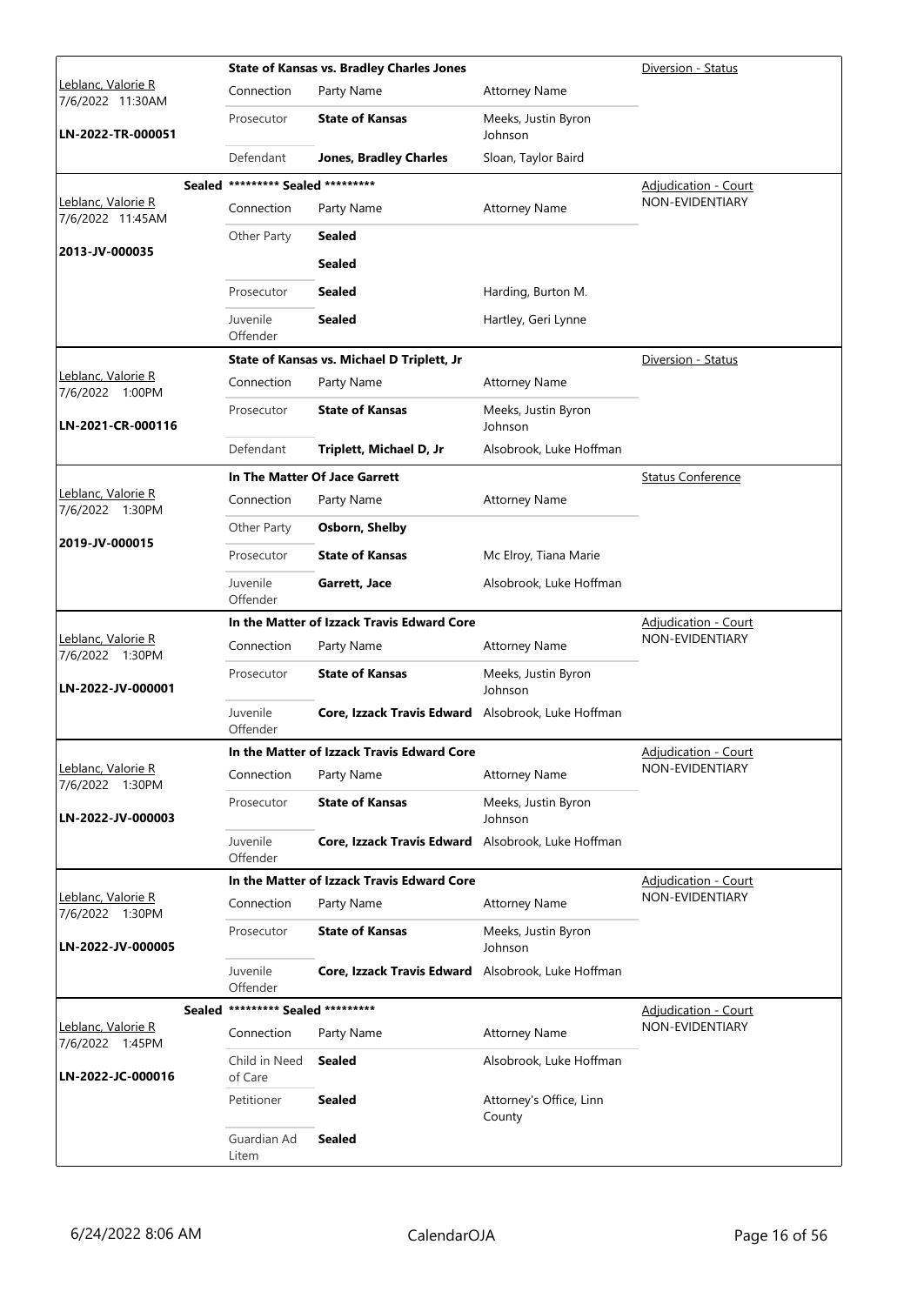|                                               | Sealed ********* Sealed ********* |                                                                 |                             | <u>Permanency - 2</u>                   |
|-----------------------------------------------|-----------------------------------|-----------------------------------------------------------------|-----------------------------|-----------------------------------------|
| <u> Leblanc, Valorie R</u><br>7/6/2022 2:00PM | Connection                        | Party Name                                                      | <b>Attorney Name</b>        | <b>GUARDIANSHIP</b>                     |
| 2020-JC-000011                                | Child in Need<br>of Care          | Sealed                                                          | Fisher, Richard Michael, Jr |                                         |
|                                               | Other Party                       | <b>Sealed</b>                                                   |                             |                                         |
|                                               | Petitioner                        | <b>Sealed</b>                                                   | Harding, Burton M.          |                                         |
|                                               |                                   | Timothy David Hartman vs. Morgan Paige Cossairt                 |                             | <b>Pretrial Conference</b>              |
| Purvis, Andrea<br>7/11/2022 9:00AM            | Connection                        | Party Name                                                      | <b>Attorney Name</b>        |                                         |
| LN-2021-DM-000062                             | Dependent                         | <b>Sealed</b>                                                   | Bolton, Andrew Lee          |                                         |
|                                               | Petitioner                        | Hartman, Timothy David                                          | Pro Se                      |                                         |
|                                               | Respondent                        | <b>Cossairt, Morgan Paige</b>                                   | Walker, H. Reed             |                                         |
|                                               | Guardian Ad<br>Litem              | <b>Bolton, Andrew Lee</b>                                       |                             |                                         |
|                                               |                                   | In the Matter of the Estate of George J. Argeropoulos           |                             | <b>Hearing</b>                          |
| Purvis, Andrea<br>7/11/2022 1:30PM            | Connection                        | Party Name                                                      | <b>Attorney Name</b>        | PAPER SIGNING ONLY                      |
|                                               | Petitioner                        | Argeropoulos, Marjorie                                          | Randall, Jesse T.           |                                         |
| LN-2022-PR-000021                             | Decedent                          | Argeropoulos, George J.                                         |                             |                                         |
|                                               |                                   | State of Kansas vs. Patricia Jane Hernandez                     |                             | Plea Hearing                            |
| Purvis, Andrea<br>7/11/2022 2:00PM            | Connection                        | Party Name                                                      | <b>Attorney Name</b>        |                                         |
|                                               | Prosecutor                        | <b>State of Kansas</b>                                          | Harding, Burton M.          |                                         |
| 2020-CR-000048                                | Defendant                         | Hernandez, Patricia Jane                                        | Alsobrook, Luke Hoffman     |                                         |
|                                               |                                   | Victoria Swain, Petitioner vs. Jason Mitchell Swain, Respondent |                             | <b>Status Conference</b>                |
| Purvis, Andrea<br>7/11/2022 2:30PM            | Connection                        | Party Name                                                      | <b>Attorney Name</b>        | <b>CHILD SUPPORT</b>                    |
| 2015-DM-000085                                | Dependent                         | <b>Sealed</b>                                                   | Harris, Ann Marie           |                                         |
|                                               | Other Party                       | <b>Department of Children</b><br>and Families                   | 6 & 11, Young Williams      |                                         |
|                                               | Petitioner                        | Swain, Victoria                                                 | Dasenbrock, Jeffrey Ford    |                                         |
|                                               | Respondent                        | Swain, Jason Mitchell                                           | Smith, Laura Elyse          |                                         |
|                                               | Guardian Ad<br>Litem              | Harris, Ann Marie                                               |                             |                                         |
|                                               |                                   | <b>State of Kansas vs. Lance Tyler Haley</b>                    |                             | Sentencing - Status                     |
| Purvis, Andrea<br>7/11/2022 2:30PM            | Connection                        | Party Name                                                      | <b>Attorney Name</b>        |                                         |
| LN-2021-TR-000138                             | Prosecutor                        | <b>State of Kansas</b>                                          | Harding, Burton M.          |                                         |
|                                               | Defendant                         | Haley, Lance Tyler                                              | Morin, Katherine M. White   |                                         |
|                                               |                                   | State of Kansas vs. Jeremiah Ricky Glenn Wallace                |                             | <b>Preliminary Examination - Status</b> |
| Purvis, Andrea<br>7/11/2022 2:30PM            | Connection                        | Party Name                                                      | <b>Attorney Name</b>        |                                         |
|                                               |                                   |                                                                 |                             |                                         |
|                                               | Prosecutor                        | <b>State of Kansas</b>                                          | Harding, Burton M.          |                                         |
| LN-2022-CR-000089                             | Defendant                         | <b>Wallace, Jeremiah Ricky</b><br>Glenn                         | Boyd, John Arthur           |                                         |
|                                               | Sealed ********* Sealed ********* |                                                                 |                             | PFA/PFS Hearing                         |
| Purvis, Andrea<br>7/11/2022 2:45PM            | Connection                        | Party Name                                                      | <b>Attorney Name</b>        |                                         |
| LN-2022-DM-000049                             | Petitioner                        | <b>Sealed</b>                                                   | Pro Se                      |                                         |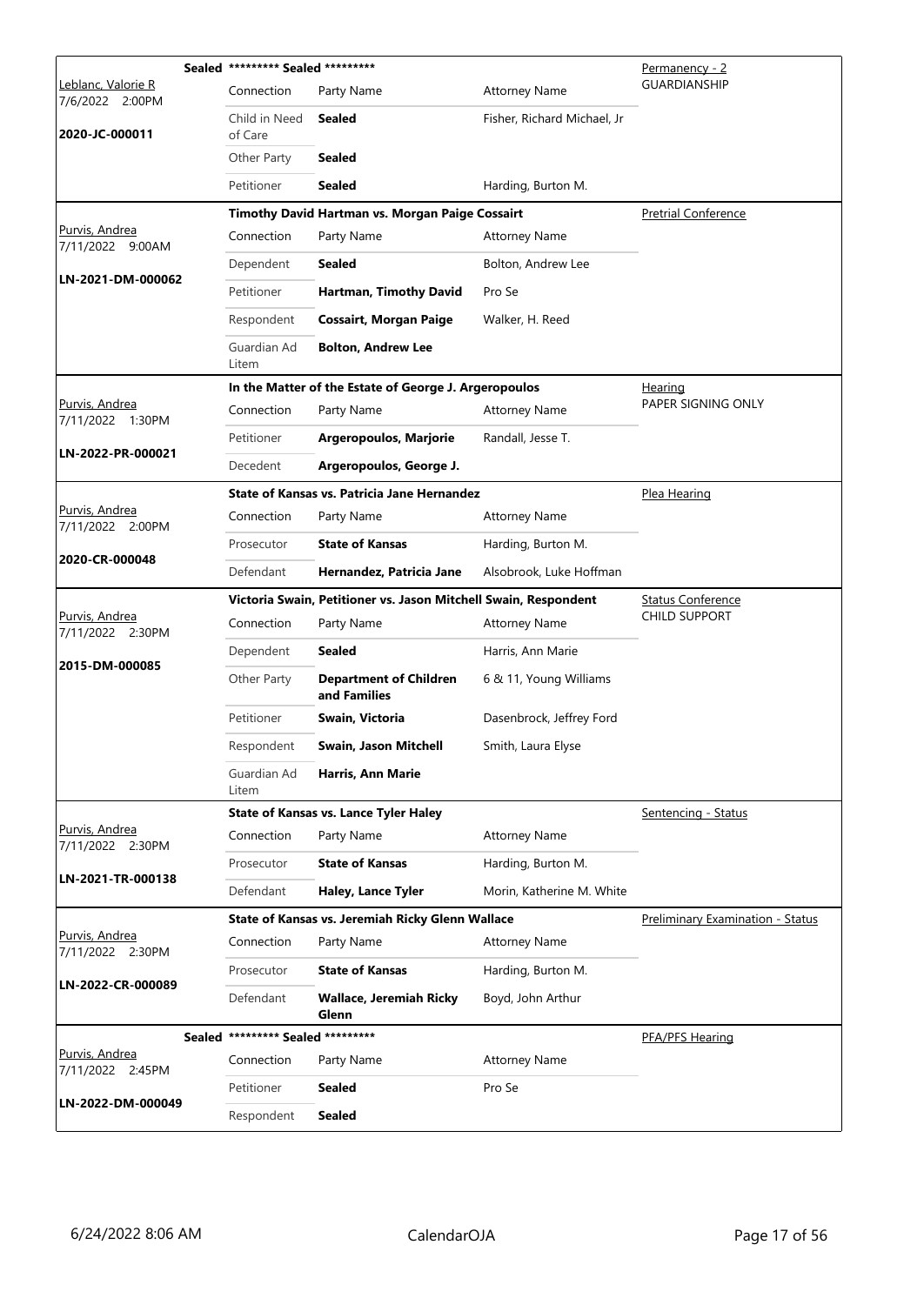|                                              |              | Katina L Dye, Petitioner vs. Jim A Dye Jr, Respondent            | <b>Bench Trial</b>              |                                               |
|----------------------------------------------|--------------|------------------------------------------------------------------|---------------------------------|-----------------------------------------------|
| <u>Purvis, Andrea</u><br>7/11/2022<br>3:00PM | Connection   | Party Name                                                       | <b>Attorney Name</b>            |                                               |
|                                              | Petitioner   | Dye, Tina L                                                      | Randall, Jesse T.               |                                               |
| 2005-DM-000095                               | Respondent   | Dye, Jim A, Jr                                                   | Boatright, Lauraleen<br>Annette |                                               |
|                                              |              | <b>State of Kansas vs. Allyn Sherman Mackey</b>                  |                                 | <b>Preliminary Examination</b>                |
| Purvis, Andrea<br>7/12/2022 9:00AM           | Connection   | Party Name                                                       | <b>Attorney Name</b>            | In Person / Open to Public. Allow 2<br>hours. |
|                                              | Prosecutor   | <b>State of Kansas</b>                                           | Harding, Burton M.              |                                               |
| LN-2021-CR-000047                            | Defendant    | <b>Mackey, Allyn Sherman</b>                                     | Ivan, John                      |                                               |
|                                              |              | Angela Lynn Skeens, Petitioner vs. Justin Lee Skeens, Respondent |                                 | <b>Hearing</b>                                |
| Purvis, Andrea<br>7/12/2022 11:00AM          | Connection   | Party Name                                                       | <b>Attorney Name</b>            |                                               |
|                                              | State Agency | <b>Kansas Payment Center</b>                                     |                                 |                                               |
| 1995-DM-000094                               | Petitioner   | Kiffer, Angela Lynn                                              | 6 & 11, Young Williams          |                                               |
|                                              | Respondent   | <b>Skeens, Justin Lee</b>                                        | Domoney, John Leonard           |                                               |
|                                              |              | Kansas SRS, etal., Petitioner vs. Brad M Snodgrass, Respondent   |                                 | <b>Show Cause Hearing</b>                     |
| Purvis, Andrea<br>7/12/2022 11:00AM          | Connection   | Party Name                                                       | <b>Attorney Name</b>            |                                               |
| 2006-DM-000067                               | Other Party  | <b>Department of Children</b><br>and Families                    | Tucker, Raye Ann                |                                               |
|                                              | Petitioner   | Gregg, Donivan M                                                 |                                 |                                               |
|                                              |              | <b>Kansas SRS</b>                                                | 6 & 11, Young Williams          |                                               |
|                                              |              | Gregg, Leslye Jean                                               |                                 |                                               |
|                                              | Respondent   | Snodgrass, Brad M                                                |                                 |                                               |
| Purvis, Andrea                               | Respondent   | Brandon Lee Stogsdill, Petitioner vs. Cindy Marie Stogsdill,     |                                 | <b>Motion</b><br>for Contempt                 |
| 7/12/2022 11:00AM                            | Connection   | Party Name                                                       | <b>Attorney Name</b>            |                                               |
| 2008-DM-000051                               | Other Party  | <b>Department of Children</b><br>and Families                    | 6 & 11, Young Williams          |                                               |
|                                              |              | Dept. of Families &<br>Services                                  | 6 & 11, Young Williams          |                                               |
|                                              | Petitioner   | <b>Stogsdill, Brandon Lee</b>                                    | Bullard, John R.                |                                               |
|                                              | Respondent   | <b>Stogsdill, Cindy Marie</b>                                    | Hartley, Geri Lynne             |                                               |
|                                              |              | Kansas SRS, etal., Petitioner vs. Shawn R Cox, Respondent        |                                 | Motion                                        |
| Purvis, Andrea<br>7/12/2022 11:00AM          | Connection   | Party Name                                                       | <b>Attorney Name</b>            | for contempt                                  |
|                                              | Petitioner   | <b>Bradley, Brittany Raye</b>                                    |                                 |                                               |
| 2009-DM-000083                               |              | Cox, Jesse R                                                     |                                 |                                               |
|                                              |              | <b>Kansas SRS</b>                                                | 6 & 11, Young Williams          |                                               |
|                                              | Respondent   | <b>Cox, Shawn Robert</b>                                         | Domoney, John Leonard           |                                               |
|                                              |              | Wendy Jo Collier, Petitioner vs. Ryan Collier, Respondent        |                                 | <b>Motion</b>                                 |
| Purvis, Andrea<br>7/12/2022 11:00AM          | Connection   | Party Name                                                       | <b>Attorney Name</b>            | to Modify Child Support                       |
| 2010-DM-000025                               | Other Party  | <b>Department of Children</b><br>and Families                    | 6 & 11, Young Williams          |                                               |
|                                              | Petitioner   | Collier, Wendy Jo                                                | Bullard, John R.                |                                               |
|                                              | Respondent   | Collier, Ryan                                                    | Pro Se, Party                   |                                               |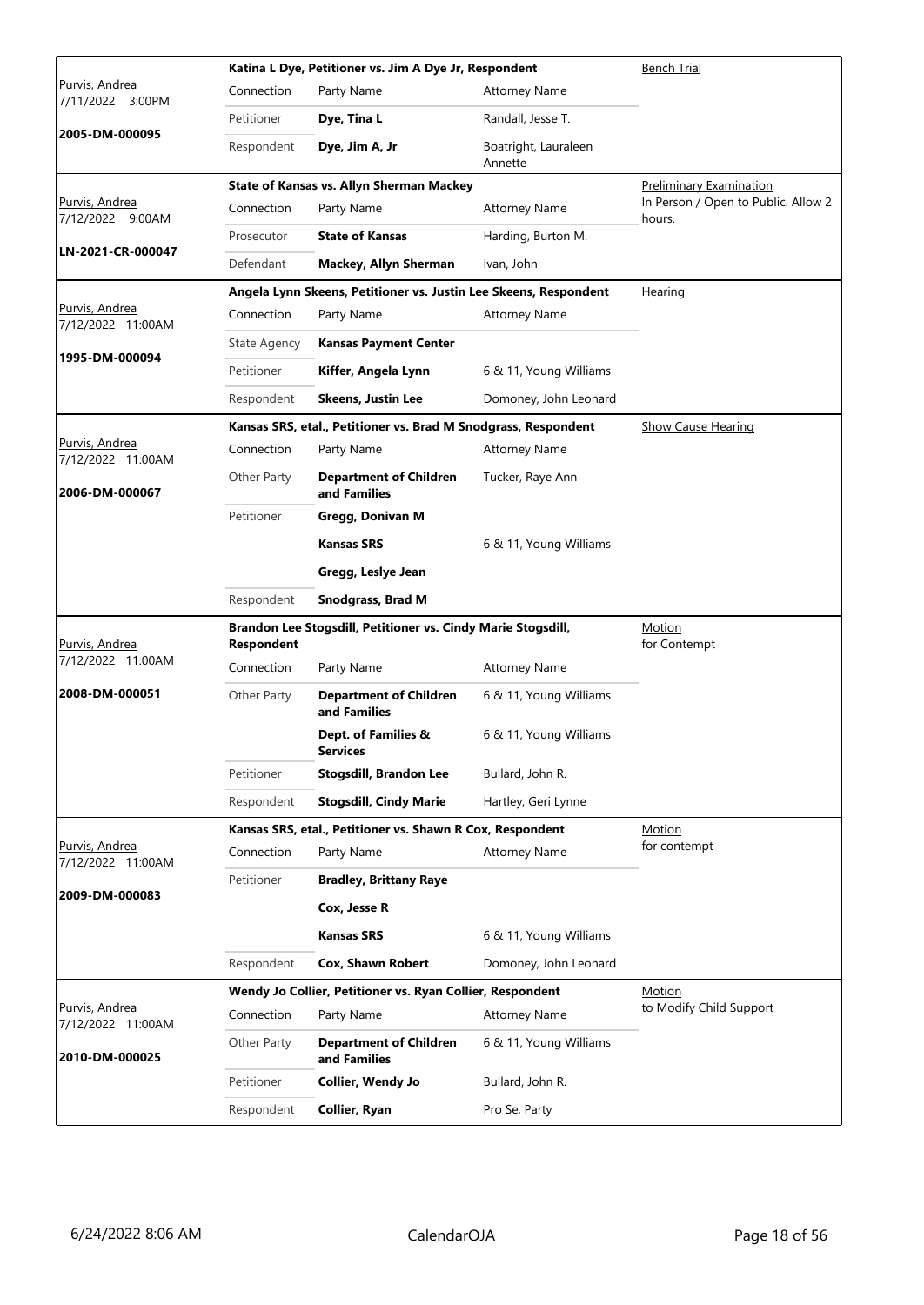|                                     |                                                | Amber Cox, Petitioner vs. Jeremy Taylor, Respondent  | Contempt - Indirect            |                                  |
|-------------------------------------|------------------------------------------------|------------------------------------------------------|--------------------------------|----------------------------------|
| Purvis, Andrea<br>7/12/2022 11:00AM | Connection                                     | Party Name                                           | <b>Attorney Name</b>           |                                  |
|                                     | Dependent                                      | <b>Sealed</b>                                        | Fisher, Richard Michael, Jr    |                                  |
| 2014-DM-000074                      | Other Party                                    | <b>State of Kansas</b>                               | 6 & 11, Young Williams         |                                  |
|                                     | Petitioner                                     | Cox, Amber D                                         | Hartley, Geri Lynne            |                                  |
|                                     | Respondent                                     | <b>Taylor, Jeremy</b>                                |                                |                                  |
|                                     |                                                | State of Michigan, et al vs. Danielle Stewart        |                                | Show Cause Hearing               |
| Purvis, Andrea<br>7/12/2022 11:00AM | Connection                                     | Party Name                                           | <b>Attorney Name</b>           |                                  |
|                                     | Dependent                                      | <b>Sealed</b>                                        |                                |                                  |
| LN-2021-DM-000005                   | Other Party                                    | <b>Department of Children</b><br>and Families        | 6 & 11, Young Williams         |                                  |
|                                     | Petitioner                                     | <b>State of Michigan</b>                             |                                |                                  |
|                                     |                                                | Shanteau, Mark                                       |                                |                                  |
|                                     | Respondent                                     | <b>Stewart, Danielle</b>                             |                                |                                  |
|                                     |                                                | <b>State of Kansas vs. Alexis Widner</b>             |                                | Motion                           |
| Purvis, Andrea<br>7/12/2022 11:00AM | Connection                                     | Party Name                                           | <b>Attorney Name</b>           | for default judgment for support |
| LN-2021-DM-000054                   | Dependent                                      | <b>Sealed</b>                                        |                                |                                  |
|                                     |                                                | <b>Sealed</b>                                        |                                |                                  |
|                                     | Petitioner                                     | <b>State of Kansas</b>                               | 6 & 11, Young Williams         |                                  |
|                                     | Respondent                                     | <b>Widner, Alexis</b>                                |                                |                                  |
|                                     | State of Kansas, et al vs. Johnathan Ayres, SR |                                                      |                                | Motion                           |
| Purvis, Andrea<br>7/12/2022 11:00AM | Connection                                     | Party Name                                           | <b>Attorney Name</b>           | for default judgment             |
| LN-2022-DM-000015                   | Dependent                                      | <b>Sealed</b>                                        |                                |                                  |
|                                     |                                                | <b>Sealed</b>                                        |                                |                                  |
|                                     | Petitioner                                     | <b>State of Kansas</b>                               | 6 & 11, Young Williams         |                                  |
|                                     |                                                | McClendon, Tinisha                                   | 6 & 11, Young Williams         |                                  |
|                                     | Respondent                                     | Ayres, Johnathan, Sr                                 |                                |                                  |
|                                     |                                                | <b>State of Kansas vs. Brett Michael Lemanske</b>    |                                | Diversion - Status               |
| Purvis, Andrea<br>7/12/2022 11:15AM | Connection                                     | Party Name                                           | <b>Attorney Name</b>           | In Person / Open to Public       |
| 2020-CR-000116                      | Prosecutor                                     | <b>State of Kansas</b>                               | Harding, Burton M.             |                                  |
|                                     | Defendant                                      | Lemanske, Brett Michael                              | Domoney, John Leonard          |                                  |
|                                     |                                                | <b>State of Kansas vs. Charles Eugene Walters</b>    |                                | Arraignment                      |
| Purvis, Andrea<br>7/12/2022 11:30AM | Connection                                     | Party Name                                           | <b>Attorney Name</b>           |                                  |
| LN-2022-TR-000060                   | Prosecutor                                     | <b>State of Kansas</b>                               | Meeks, Justin Byron<br>Johnson |                                  |
|                                     | Defendant                                      | <b>Walters, Charles Eugene</b>                       | Hartley, Geri Lynne            |                                  |
| Purvis, Andrea                      |                                                | State of Kansas, Ex Rel., DCF, et al vs. Nathan Hill |                                | <b>Pretrial Conference</b>       |
| 7/12/2022 11:45AM                   | Connection                                     | Party Name                                           | <b>Attorney Name</b>           |                                  |
| LN-2021-DM-000097                   | Dependent                                      | Sealed                                               |                                |                                  |
|                                     | Petitioner                                     | State of Kansas, Ex Rel.,<br><b>DCF</b>              | 6 & 11, Young Williams         |                                  |
|                                     |                                                | <b>Fesmire, Charlotte M</b>                          | 6 & 11, Young Williams         |                                  |
|                                     | Respondent                                     | Hill, Nathan                                         | Hartley, Geri Lynne            |                                  |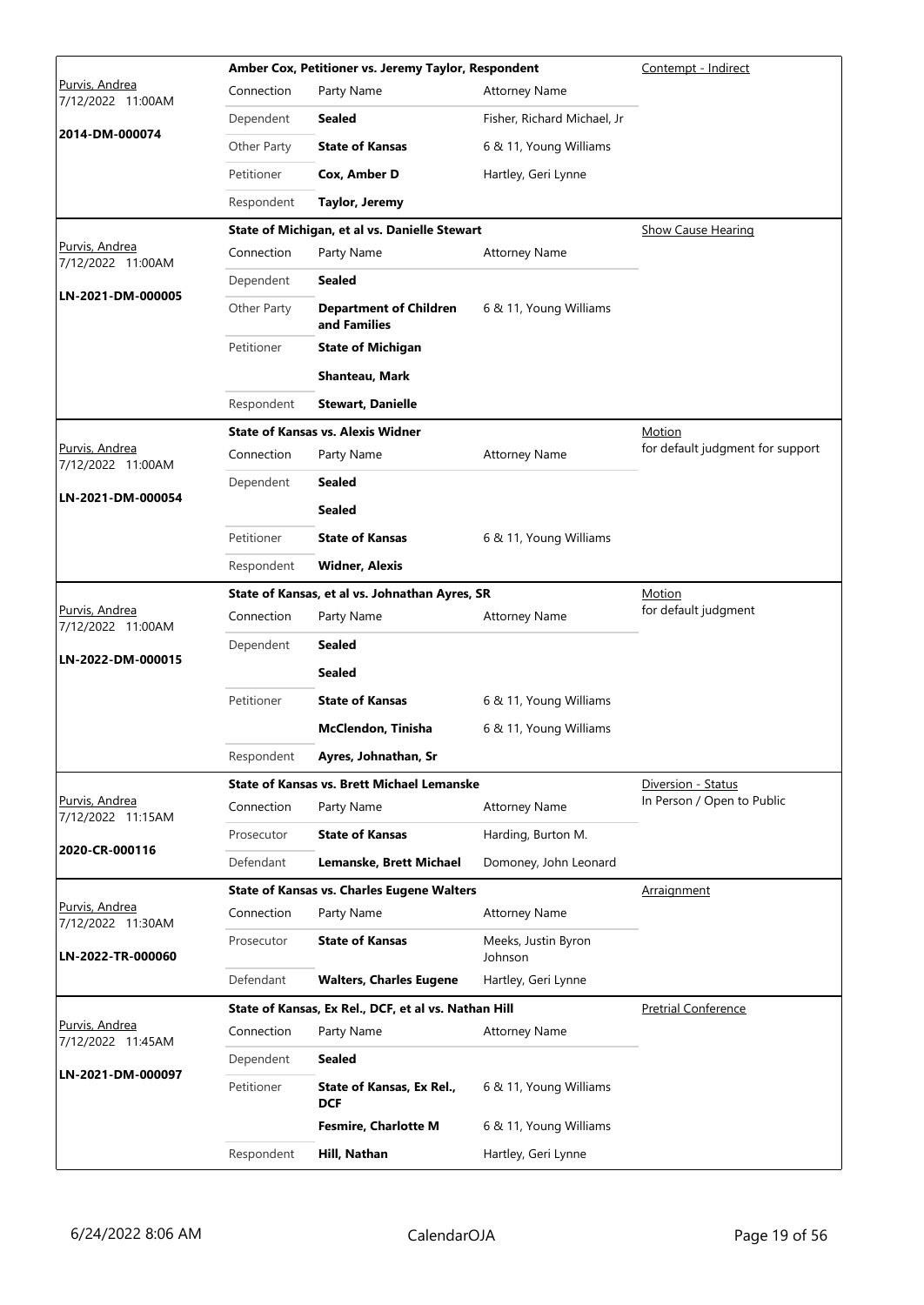|                                              |            | State of Kansas vs. Fernando Velasquez Reynoso    | Diversion - Status             |                                         |
|----------------------------------------------|------------|---------------------------------------------------|--------------------------------|-----------------------------------------|
| <u>Purvis, Andrea</u><br>7/12/2022<br>2:00PM | Connection | Party Name                                        | <b>Attorney Name</b>           | In Person / Open to Public (2)          |
|                                              | Prosecutor | <b>State of Kansas</b>                            | Harding, Burton M.             |                                         |
| LN-2021-CR-000175                            | Defendant  | Reynoso, Fernando<br>Velasquez                    | Domoney, John Leonard          |                                         |
|                                              |            | <b>State of Kansas vs. Timothy James Lacy</b>     |                                | <b>Preliminary Examination - Status</b> |
| Purvis, Andrea<br>7/12/2022 2:15PM           | Connection | Party Name                                        | <b>Attorney Name</b>           | In Person / Open to Public (3)          |
| LN-2021-CR-000147                            | Prosecutor | <b>State of Kansas</b>                            | Harding, Burton M.             |                                         |
|                                              | Defendant  | Lacy, Timothy James                               | Domoney, John Leonard          |                                         |
|                                              |            | State of Kansas vs. LARRY JAMES BROWN, II         |                                | Preliminary Examination - Status        |
| Purvis, Andrea<br>7/12/2022 2:15PM           | Connection | Party Name                                        | <b>Attorney Name</b>           | In Person / Open to Public (3)          |
|                                              | Prosecutor | <b>State of Kansas</b>                            | Harding, Burton M.             |                                         |
| LN-2022-CR-000040                            | Defendant  | <b>BROWN, LARRY JAMES, II</b>                     | Alsobrook, Luke Hoffman        |                                         |
|                                              |            | State of Kansas vs. Joshua Jay Brazeal            |                                | Sentencing                              |
| <u>Purvis, Andrea</u><br>7/12/2022 2:30PM    | Connection | Party Name                                        | <b>Attorney Name</b>           |                                         |
|                                              | Prosecutor | <b>State of Kansas</b>                            | Harding, Burton M.             |                                         |
| LN-2021-CR-000120                            | Defendant  | Brazeal, Joshua Jay                               | Domoney, John Leonard          |                                         |
|                                              |            | <b>State of Kansas vs. Savannah Capp</b>          |                                | Sentencing                              |
| Purvis, Andrea<br>7/12/2022 2:45PM           | Connection | Party Name                                        | <b>Attorney Name</b>           | In Person / Open to Public              |
| 2018-CR-000113                               | Prosecutor | <b>State of Kansas</b>                            | Harding, Burton M.             |                                         |
|                                              | Defendant  | Capp, Savannah                                    | Fisher, Richard Michael, Jr    |                                         |
|                                              |            |                                                   | Sentencing                     |                                         |
|                                              |            | <b>State of Kansas vs. Clark Lyman Montgomery</b> |                                |                                         |
| Purvis, Andrea                               | Connection | Party Name                                        | <b>Attorney Name</b>           | In Person / Open to Public              |
| 7/12/2022 3:00PM                             | Prosecutor | <b>State of Kansas</b>                            | Harding, Burton M.             |                                         |
| LN-2021-CR-000074                            | Defendant  | Montgomery, Clark Lyman                           | Domoney, John Leonard          |                                         |
|                                              |            | State of Kansas vs. Latonya Joy Andrews           |                                | Preliminary Examination - Status        |
| <u>Purvis, Andrea</u>                        | Connection | Party Name                                        | <b>Attorney Name</b>           | In Person / Open to Public              |
| 7/12/2022 3:00PM                             | Prosecutor | <b>State of Kansas</b>                            | Harding, Burton M.             |                                         |
| LN-2022-CR-000018                            | Defendant  | Andrews, Latonya Joy                              | De Marco, John Andrew          |                                         |
|                                              |            | <b>State of Kansas vs. Dillon Dewayne Tomblin</b> |                                | Competency Hearing                      |
| Purvis, Andrea<br>7/12/2022 3:15PM           | Connection | Party Name                                        | <b>Attorney Name</b>           | In Person / Open to Public              |
|                                              | Prosecutor | <b>State of Kansas</b>                            | Harding, Burton M.             |                                         |
| 2018-CR-000200                               | Defendant  | <b>Tomblin, Dillon Dewayne</b>                    | Domoney, John Leonard          |                                         |
|                                              |            | <b>State of Kansas vs. Nathan Charles Bland</b>   |                                | <b>Preliminary Examination - Status</b> |
| Purvis, Andrea                               | Connection | Party Name                                        | <b>Attorney Name</b>           | In Person / Open to Public              |
| 7/12/2022 3:30PM                             | Prosecutor | <b>State of Kansas</b>                            | Harding, Burton M.             |                                         |
| LN-2021-CR-000095                            | Defendant  | <b>Bland, Nathan Charles</b>                      | Fisher, Richard Michael, Jr    |                                         |
|                                              |            | <b>State of Kansas vs. Nathan Charles Bland</b>   |                                | <b>Arraignment</b>                      |
| Purvis, Andrea<br>7/12/2022 3:30PM           | Connection | Party Name                                        | <b>Attorney Name</b>           | In Person / Open to Public              |
| LN-2021-CR-000096                            | Prosecutor | <b>State of Kansas</b>                            | Meeks, Justin Byron<br>Johnson |                                         |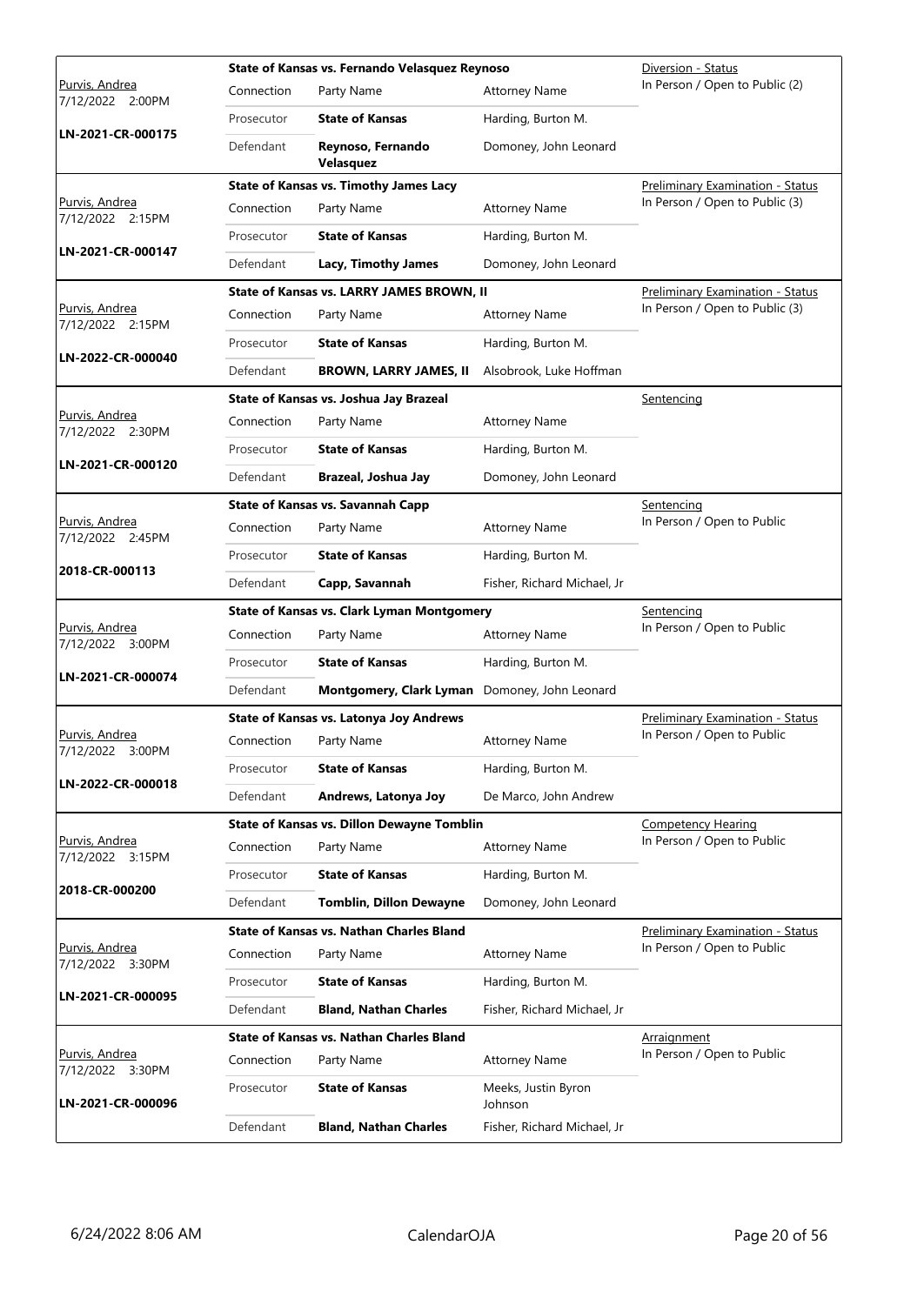|                                           | <b>State of Kansas vs. Nathan Charles Bland</b> |                                               |                             | <b>Preliminary Examination - Status</b> |
|-------------------------------------------|-------------------------------------------------|-----------------------------------------------|-----------------------------|-----------------------------------------|
| Purvis, Andrea<br>7/12/2022 3:30PM        | Connection                                      | Party Name                                    | <b>Attorney Name</b>        | In Person / Open to Public              |
|                                           | Prosecutor                                      | <b>State of Kansas</b>                        | Harding, Burton M.          |                                         |
| LN-2021-CR-000148                         | Defendant                                       | <b>Bland, Nathan Charles</b>                  | Fisher, Richard Michael, Jr |                                         |
|                                           |                                                 | <b>State of Kansas vs. Austin B Mebane</b>    |                             | Preliminary Examination - Status        |
| <u>Purvis, Andrea</u><br>7/12/2022 3:45PM | Connection                                      | Party Name                                    | <b>Attorney Name</b>        |                                         |
| LN-2021-CR-000106                         | Prosecutor                                      | <b>State of Kansas</b>                        | Harding, Burton M.          |                                         |
|                                           | Defendant                                       | <b>Mebane, Austin B</b>                       | Fisher, Richard Michael, Jr |                                         |
|                                           |                                                 | <b>State of Kansas vs. Patricia R Younger</b> |                             | Preliminary Examination - Status        |
| Purvis, Andrea<br>7/12/2022 3:45PM        | Connection                                      | Party Name                                    | <b>Attorney Name</b>        |                                         |
| LN-2022-CR-000057                         | Prosecutor                                      | <b>State of Kansas</b>                        | Harding, Burton M.          |                                         |
|                                           | Defendant                                       | Younger, Patricia R                           | Domoney, John Leonard       |                                         |
|                                           |                                                 | <b>State of Kansas vs. Michael Oliver</b>     |                             | Sentencing                              |
| Purvis, Andrea<br>7/12/2022 4:00PM        | Connection                                      | Party Name                                    | <b>Attorney Name</b>        |                                         |
|                                           | Prosecutor                                      | <b>State of Kansas</b>                        | Harding, Burton M.          |                                         |
| 2019-CR-000095                            | Defendant                                       | <b>Oliver, Michael</b>                        | Fisher, Richard Michael, Jr |                                         |
|                                           |                                                 | <b>State of Kansas vs. Michael Oliver</b>     |                             | Sentencing                              |
| Purvis, Andrea<br>7/12/2022 4:00PM        | Connection                                      | Party Name                                    | <b>Attorney Name</b>        |                                         |
|                                           | Prosecutor                                      | <b>State of Kansas</b>                        | Harding, Burton M.          |                                         |
| 2019-CR-000122                            | Defendant                                       | Oliver, Michael                               | Fisher, Richard Michael, Jr |                                         |
|                                           |                                                 | State of Kansas vs. Brandon Avery Dobson      |                             | Preliminary Hearing (CR) - Status       |
| Purvis, Andrea<br>7/13/2022 9:30AM        | Connection                                      | Party Name                                    | <b>Attorney Name</b>        |                                         |
|                                           | Prosecutor                                      | <b>State of Kansas</b>                        | Harding, Burton M.          |                                         |
| LN-2022-CR-000092                         | Defendant                                       | Dobson, Brandon Avery                         | Hartley, Geri Lynne         |                                         |
|                                           | Linn vs Jeremy J Johnson                        |                                               |                             | <b>Hearing</b>                          |
| Judge, Pro Tem<br>7/14/2022 10:00AM       | Connection                                      | Party Name                                    | <b>Attorney Name</b>        |                                         |
| LN-2022-CR-000090                         | Municipality                                    | Linn                                          | Thompson, Gary E.           |                                         |
|                                           |                                                 | <b>Linn County</b>                            | Thompson, Gary E.           |                                         |
|                                           | Defendant                                       | Johnson, Jeremy J                             |                             |                                         |
|                                           |                                                 | Linn County vs Jeremiah Wade Brockway         |                             | Hearing                                 |
| Judge, Pro Tem<br>7/14/2022 10:00AM       | Connection                                      | Party Name                                    | <b>Attorney Name</b>        |                                         |
| LN-2022-CR-000091                         | Municipality                                    | <b>Linn County</b>                            | Thompson, Gary E.           |                                         |
|                                           | Defendant                                       | Brockway, Jeremiah Wade                       |                             |                                         |
|                                           |                                                 | <b>Linn County vs Tiffany Phillips</b>        |                             | Hearing                                 |
| Judge, Pro Tem<br>7/14/2022 10:00AM       | Connection                                      | Party Name                                    | <b>Attorney Name</b>        |                                         |
| LN-2022-CR-000093                         | Municipality                                    | <b>Linn County</b>                            | Thompson, Gary E.           |                                         |
|                                           | Defendant                                       | Phillips, Tiffany                             |                             |                                         |
|                                           |                                                 | <b>Linn County vs Jason Phillips</b>          |                             | Hearing                                 |
| Judge, Pro Tem<br>7/14/2022 10:00AM       | Connection                                      | Party Name                                    | Attorney Name               |                                         |
| LN-2022-CR-000094                         | Municipality                                    | <b>Linn County</b>                            | Thompson, Gary E.           |                                         |
|                                           | Defendant                                       | Phillips, Jason                               |                             |                                         |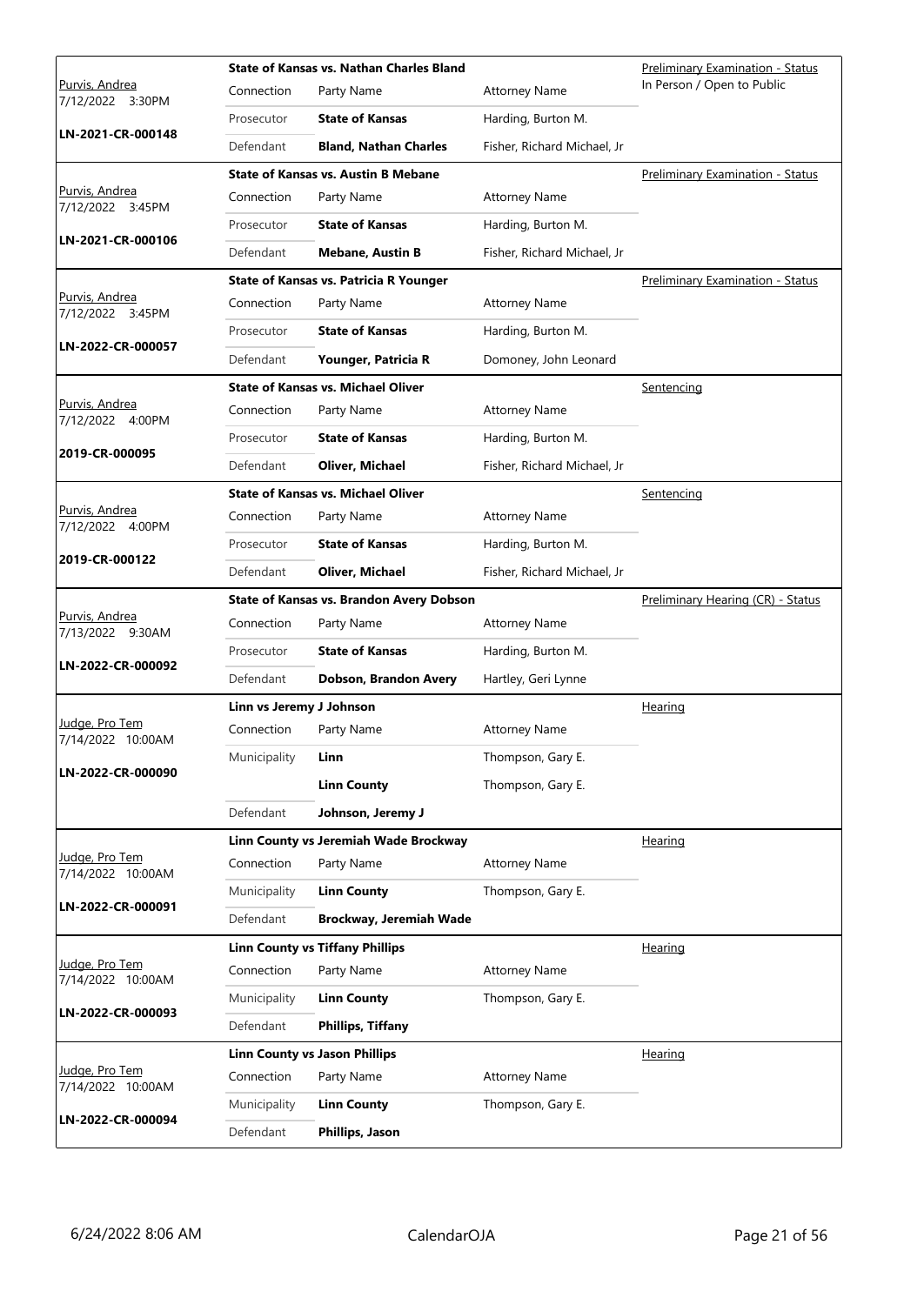|                                           | <b>Linn County vs Timmy Culbertson</b> |                                                  |                                  | Hearing                                 |
|-------------------------------------------|----------------------------------------|--------------------------------------------------|----------------------------------|-----------------------------------------|
| Judge, Pro Tem<br>7/14/2022 10:00AM       | Connection                             | Party Name                                       | <b>Attorney Name</b>             |                                         |
|                                           | Municipality                           | <b>Linn County</b>                               | Thompson, Gary E.                |                                         |
| LN-2022-CR-000095                         | Defendant                              | <b>Culbertson, Timmy</b>                         |                                  |                                         |
|                                           |                                        | <b>Linn County vs Chance Robert Holloway</b>     |                                  | Hearing                                 |
| Judge, Pro Tem<br>7/14/2022 10:00AM       | Connection                             | Party Name                                       | <b>Attorney Name</b>             |                                         |
|                                           | Municipality                           | <b>Linn County</b>                               | Thompson, Gary E.                |                                         |
| LN-2022-CR-000096                         | Defendant                              | <b>Holloway, Chance Robert</b>                   |                                  |                                         |
|                                           |                                        | <b>Linn County vs Sara Kennedy</b>               |                                  | Hearing                                 |
| Judge, Pro Tem<br>7/14/2022 10:00AM       | Connection                             | Party Name                                       | <b>Attorney Name</b>             |                                         |
|                                           | Municipality                           | <b>Linn County</b>                               | Thompson, Gary E.                |                                         |
| LN-2022-CR-000097                         | Defendant                              | Kennedy, Sara                                    |                                  |                                         |
|                                           |                                        | Linn County vs Karl Edger Butler                 |                                  | Hearing                                 |
| Judge, Pro Tem<br>7/14/2022 10:00AM       | Connection                             | Party Name                                       | <b>Attorney Name</b>             |                                         |
|                                           | Municipality                           | <b>Linn County</b>                               | Thompson, Gary E.                |                                         |
| LN-2022-CR-000098                         | Defendant                              | <b>Butler, Karl Edger</b>                        |                                  |                                         |
|                                           |                                        | Linn County vs Dianna Culbertson                 |                                  | Hearing                                 |
| Judge, Pro Tem<br>7/14/2022 10:00AM       | Connection                             | Party Name                                       | <b>Attorney Name</b>             |                                         |
|                                           | Municipality                           | <b>Linn County</b>                               | Thompson, Gary E.                |                                         |
| LN-2022-CR-000099                         | Defendant                              | <b>Culbertson, Dianna</b>                        |                                  |                                         |
|                                           |                                        | State of Kansas vs. Ezekiel Kareem Byron Douglas |                                  | <b>Bond - Forfeiture</b>                |
| Purvis, Andrea<br>7/18/2022 9:00AM        | Connection                             | Party Name                                       | <b>Attorney Name</b>             |                                         |
|                                           | Prosecutor                             | <b>State of Kansas</b>                           | Harding, Burton M.               |                                         |
| LN-2022-CR-000056                         | Defendant                              | Douglas, Ezekiel Kareem<br><b>Byron</b>          |                                  |                                         |
|                                           |                                        | State of Kansas vs. Kyle Lee Yount               |                                  | Jury Trial - Status                     |
| <u>Purvis, Andrea</u><br>7/18/2022 9:15AM | Connection                             | Party Name                                       | <b>Attorney Name</b>             |                                         |
|                                           | Prosecutor                             | <b>State of Kansas</b>                           | Harding, Burton M.               |                                         |
| LN-2021-CR-000067                         | Defendant                              | Yount, Kyle Lee                                  | Clark, Geoffrey William<br>Lewis |                                         |
|                                           |                                        | <b>State of Kansas vs. Andre Dwayne Gentry</b>   |                                  | Diversion - Status                      |
| Purvis, Andrea<br>7/18/2022 9:30AM        | Connection                             | Party Name                                       | <b>Attorney Name</b>             | In Person / Open to Public              |
|                                           | Prosecutor                             | <b>State of Kansas</b>                           | Harding, Burton M.               |                                         |
| LN-2021-CR-000173                         | Defendant                              | <b>Gentry, Andre Dwayne</b>                      | Brun, James Matthew              |                                         |
|                                           |                                        | <b>State of Kansas vs. Curtis Owen Myers</b>     |                                  | Plea Hearing                            |
| <u>Purvis, Andrea</u><br>7/18/2022 1:30PM | Connection                             | Party Name                                       | <b>Attorney Name</b>             | In Person / Open to Public              |
|                                           | Prosecutor                             | <b>State of Kansas</b>                           | Harding, Burton M.               |                                         |
| LN-2021-CR-000136                         | Defendant                              | <b>Myers, Curtis Owen</b>                        | Ivan, John                       |                                         |
|                                           |                                        | <b>State of Kansas vs. Ian Matthew Keys</b>      |                                  | <b>Preliminary Examination - Status</b> |
| Purvis, Andrea<br>7/18/2022 1:30PM        | Connection                             | Party Name                                       | <b>Attorney Name</b>             | In Person / Open to Public              |
| LN-2021-CR-000153                         | Prosecutor                             | <b>State of Kansas</b>                           | Harding, Burton M.               |                                         |
|                                           |                                        |                                                  |                                  |                                         |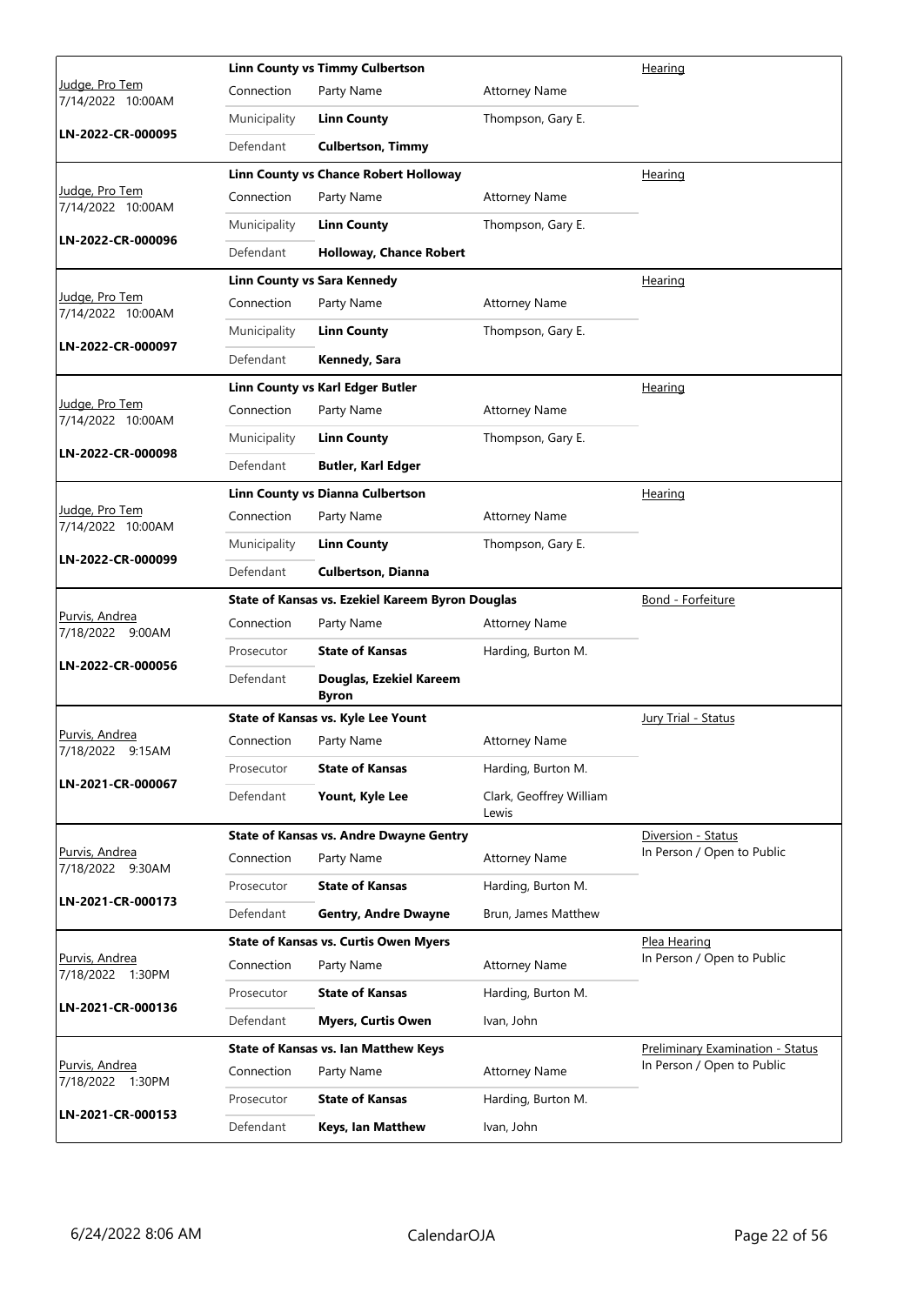|                                        | <b>State of Kansas vs. Cory Joseph Preston</b> |                                                            |                                |                                               |
|----------------------------------------|------------------------------------------------|------------------------------------------------------------|--------------------------------|-----------------------------------------------|
| Purvis, Andrea<br>7/18/2022 2:00PM     | Connection                                     | Party Name                                                 | <b>Attorney Name</b>           | In Person / Open to Public. Allow 2<br>hours. |
|                                        | Prosecutor                                     | <b>State of Kansas</b>                                     | Harding, Burton M.             |                                               |
| LN-2021-CR-000139                      | Defendant                                      | Preston, Cory Joseph                                       | Fisher, Richard Michael, Jr    |                                               |
|                                        |                                                | In the Matter of the Estate of Virginia J. Hampton         |                                | <b>Hearing</b>                                |
| Purvis, Andrea<br>7/19/2022 9:00AM     | Connection                                     | Party Name                                                 | <b>Attorney Name</b>           |                                               |
| LN-2022-PR-000023                      | Petitioner                                     | Overton, Julie                                             | Randall, Jesse T.              |                                               |
|                                        | Decedent                                       | Hampton, Virginia J.                                       |                                |                                               |
|                                        |                                                | In the Matter of Philip E Marshall                         |                                | <b>Status Conference</b>                      |
| Purvis, Andrea<br>7/19/2022 9:30AM     | Connection                                     | Party Name                                                 | <b>Attorney Name</b>           |                                               |
| 2000-PR-000033                         | Subject                                        | <b>Marshall, Philip E</b>                                  | Fisher, Richard Michael, Jr    |                                               |
|                                        | Other Party                                    | <b>Kansas SRS</b>                                          | Mitchell, Derenda J.           |                                               |
|                                        |                                                | <b>KS Dept for Aging and</b><br><b>Disability Services</b> |                                |                                               |
|                                        |                                                | Midwest Bin Builders, Inc. vs. Mine Creek Feed, LLC, et al |                                | Case Management Conference                    |
| Montgomery, Steve<br>7/19/2022 10:00AM | Connection                                     | Party Name                                                 | <b>Attorney Name</b>           | <b>ZOOM</b>                                   |
|                                        | Plaintiff                                      | <b>Midwest Bin Builders, Inc.</b>                          | Angermayer, Stephen Bruce      |                                               |
| LN-2021-CV-000005                      | Defendant                                      | <b>Mine Creek Feed, LLC</b>                                | Domoney, J. Darcy              |                                               |
|                                        |                                                | Hecke, Danny J                                             | Domoney, J. Darcy              |                                               |
|                                        |                                                | State of Kansas vs. Jakeina McCoy                          |                                | Plea Hearing                                  |
| Purvis, Andrea<br>7/19/2022 1:30PM     | Connection                                     | Party Name                                                 | <b>Attorney Name</b>           |                                               |
|                                        | Prosecutor                                     | <b>State of Kansas</b>                                     | Harding, Burton M.             |                                               |
| LN-2021-CR-000131                      | Defendant                                      | McCoy, Jakeina                                             | Duma, Michael Christian        |                                               |
|                                        |                                                | <b>State of Kansas vs. Tyler James Henry</b>               |                                | <b>Status Conference</b>                      |
| Leblanc, Valorie R<br>7/20/2022 9:00AM | Connection                                     | Party Name                                                 | <b>Attorney Name</b>           |                                               |
| 2020-TR-000028                         | Prosecutor                                     | <b>State of Kansas</b>                                     | Harding, Burton M.             |                                               |
|                                        | Defendant                                      | <b>Henry, Tyler James</b>                                  | Hartley, Geri Lynne            |                                               |
|                                        |                                                | State of Kansas vs. Trista M Eckstein                      |                                | <b>Bench Warrant</b>                          |
| Leblanc, Valorie R<br>7/20/2022 9:00AM | Connection                                     | Party Name                                                 | <b>Attorney Name</b>           | <b>FIRST APPEARANCE</b>                       |
| 2020-TR-000324                         | Prosecutor                                     | <b>State of Kansas</b>                                     | Brun, James Matthew            |                                               |
|                                        | Defendant                                      | Eckstein, Trista M                                         | Pro Se                         |                                               |
|                                        |                                                | <b>State of Kansas vs. Jacob Thomas Hays</b>               |                                | <b>First Appearance</b>                       |
| Leblanc, Valorie R<br>7/20/2022 9:00AM | Connection                                     | Party Name                                                 | Attorney Name                  |                                               |
| LN-2022-CR-000068                      | Prosecutor                                     | <b>State of Kansas</b>                                     | Harding, Burton M.             |                                               |
|                                        | Defendant                                      | Hays, Jacob Thomas                                         |                                |                                               |
|                                        |                                                | <b>State of Kansas vs. Robert E Burch</b>                  |                                | <b>First Appearance</b>                       |
| Leblanc, Valorie R<br>7/20/2022 9:00AM | Connection                                     | Party Name                                                 | <b>Attorney Name</b>           |                                               |
| LN-2022-TR-000149                      | Prosecutor                                     | <b>State of Kansas</b>                                     | Meeks, Justin Byron<br>Johnson |                                               |
|                                        | Defendant                                      | <b>Burch, Robert E</b>                                     |                                |                                               |
|                                        |                                                | State of Kansas vs. Nathan Allan Hurteau                   |                                | <b>First Appearance</b>                       |
| Leblanc, Valorie R<br>7/20/2022 9:00AM | Connection                                     | Party Name                                                 | <b>Attorney Name</b>           |                                               |
| LN-2022-TR-000150                      | Prosecutor                                     | <b>State of Kansas</b>                                     | Meeks, Justin Byron<br>Johnson |                                               |
|                                        | Defendant                                      | Hurteau, Nathan Allan                                      |                                |                                               |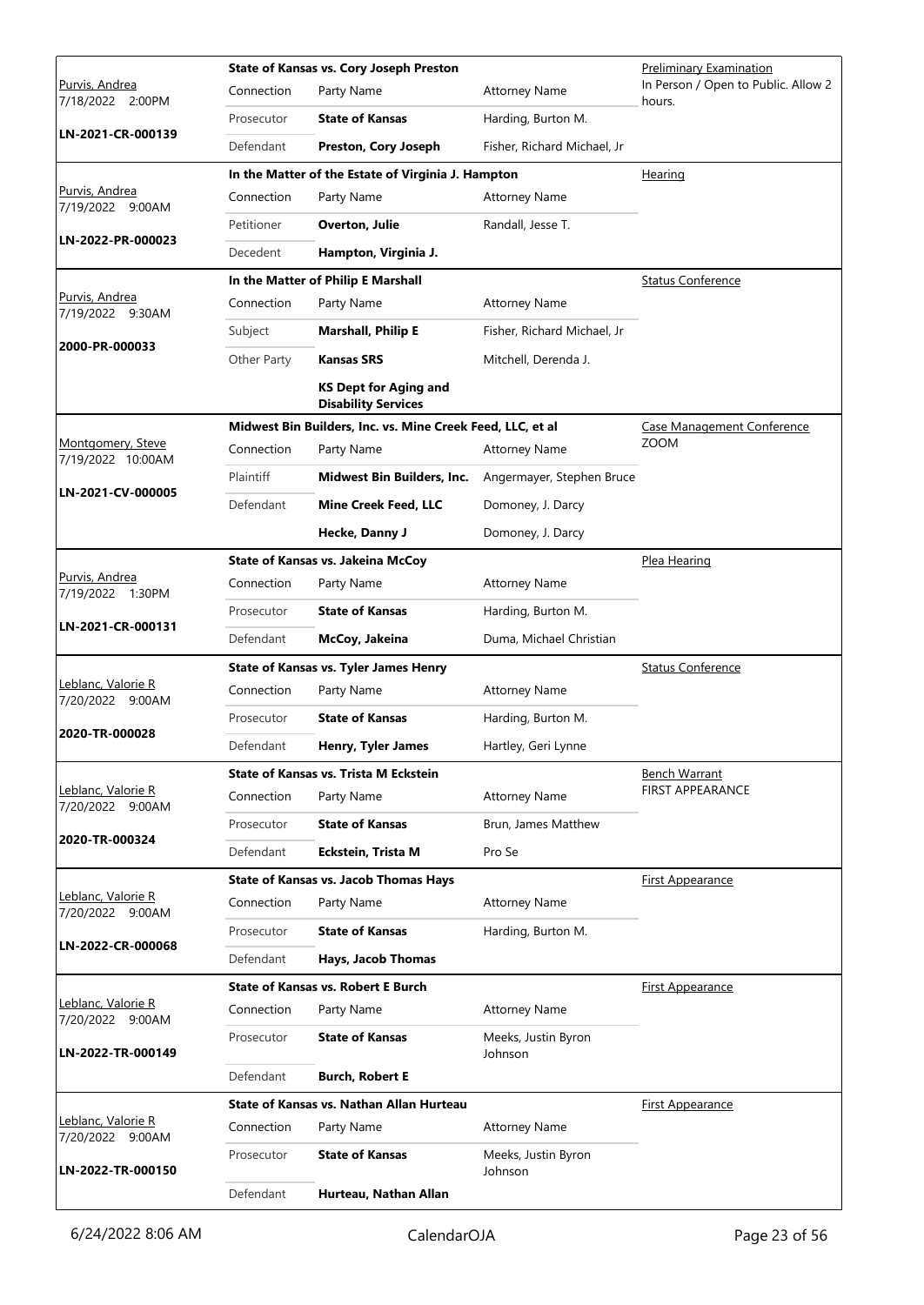|                                        |            | <b>State of Kansas vs. NICHOLAS ALEXANDER GRANDE</b> | First Appearance               |                          |
|----------------------------------------|------------|------------------------------------------------------|--------------------------------|--------------------------|
| Leblanc, Valorie R<br>7/20/2022 9:00AM | Connection | Party Name                                           | <b>Attorney Name</b>           |                          |
| LN-2022-TR-000153                      | Prosecutor | <b>State of Kansas</b>                               | Meeks, Justin Byron<br>Johnson |                          |
|                                        | Defendant  | <b>GRANDE, NICHOLAS</b><br><b>ALEXANDER</b>          |                                |                          |
|                                        |            | <b>State of Kansas vs. AUTUMN RENEE GILLEN</b>       |                                | <b>First Appearance</b>  |
| Leblanc, Valorie R<br>7/20/2022 9:00AM | Connection | Party Name                                           | <b>Attorney Name</b>           |                          |
| LN-2022-TR-000155                      | Prosecutor | <b>State of Kansas</b>                               | Meeks, Justin Byron<br>Johnson |                          |
|                                        | Defendant  | <b>GILLEN, AUTUMN RENEE</b>                          |                                |                          |
|                                        |            | <b>State of Kansas vs. Jacob Eric Corp</b>           |                                | Plea Hearing             |
| Leblanc, Valorie R<br>7/20/2022 9:30AM | Connection | Party Name                                           | <b>Attorney Name</b>           | <b>STATUS</b>            |
|                                        | Prosecutor | <b>State of Kansas</b>                               | Harding, Burton M.             |                          |
| LN-2021-TR-000200                      | Defendant  | Corp, Jacob Eric                                     | Brun, James Matthew            |                          |
|                                        |            | <b>State of Kansas vs. Van Alan Bruner</b>           |                                | Plea Hearing             |
| Leblanc, Valorie R<br>7/20/2022 9:30AM | Connection | Party Name                                           | <b>Attorney Name</b>           |                          |
|                                        | Prosecutor | <b>State of Kansas</b>                               | Harding, Burton M.             |                          |
| LN-2021-TR-000228                      | Defendant  | Bruner, Van Alan                                     | Brun, James Matthew            |                          |
|                                        |            | <b>State of Kansas vs. Brandon Michael Boch</b>      |                                | <u>Arraignment</u>       |
| Leblanc, Valorie R<br>7/20/2022 9:30AM | Connection | Party Name                                           | <b>Attorney Name</b>           |                          |
| LN-2021-TR-000259                      | Prosecutor | <b>State of Kansas</b>                               | Harding, Burton M.             |                          |
|                                        | Defendant  | <b>Boch, Brandon Michael</b>                         |                                |                          |
|                                        |            | State of Kansas vs. Richard Merle Needham, Jr        |                                | Arraignment              |
| Leblanc, Valorie R<br>7/20/2022 9:30AM | Connection | Party Name                                           | <b>Attorney Name</b>           |                          |
| LN-2021-TR-000345                      | Prosecutor | <b>State of Kansas</b>                               | Meeks, Justin Byron<br>Johnson |                          |
|                                        | Defendant  | Needham, Richard Merle,<br>Jr                        | Domoney, John Leonard          |                          |
|                                        |            | State of Kansas vs. Carston Theodore Wehrhahn        |                                | Diversion - Status       |
| Leblanc, Valorie R<br>7/20/2022 9:30AM | Connection | Party Name                                           | <b>Attorney Name</b>           |                          |
| LN-2021-TR-000346                      | Prosecutor | <b>State of Kansas</b>                               | Meeks, Justin Byron<br>Johnson |                          |
|                                        | Defendant  | Wehrhahn, Carston<br><b>Theodore</b>                 | Pro Se                         |                          |
|                                        |            | <b>State of Kansas vs. Brandon Michael Boch</b>      |                                | <b>Status Conference</b> |
| Leblanc, Valorie R<br>7/20/2022 9:30AM | Connection | Party Name                                           | <b>Attorney Name</b>           |                          |
| LN-2021-TR-000357                      | Prosecutor | <b>State of Kansas</b>                               | Harding, Burton M.             |                          |
|                                        | Defendant  | <b>Boch, Brandon Michael</b>                         |                                |                          |
|                                        |            | State of Kansas vs. Gerald Edward Cox, Jr            |                                | Diversion - Status       |
| Leblanc, Valorie R<br>7/20/2022 9:30AM | Connection | Party Name                                           | <b>Attorney Name</b>           |                          |
| LN-2022-CR-000029                      | Prosecutor | <b>State of Kansas</b>                               | Meeks, Justin Byron<br>Johnson |                          |
|                                        | Defendant  | Cox, Gerald Edward, Jr                               | Jensen, Steven A.              |                          |
|                                        |            | State of Kansas vs. Jana Rose Speedone               |                                | Arraignment              |
| Leblanc, Valorie R<br>7/20/2022 9:30AM | Connection | Party Name                                           | <b>Attorney Name</b>           |                          |
|                                        | Prosecutor | <b>State of Kansas</b>                               | Harding, Burton M.             |                          |
| LN-2022-CR-000061                      | Defendant  | Speedone, Jana Rose                                  | Fisher, Richard Michael, Jr    |                          |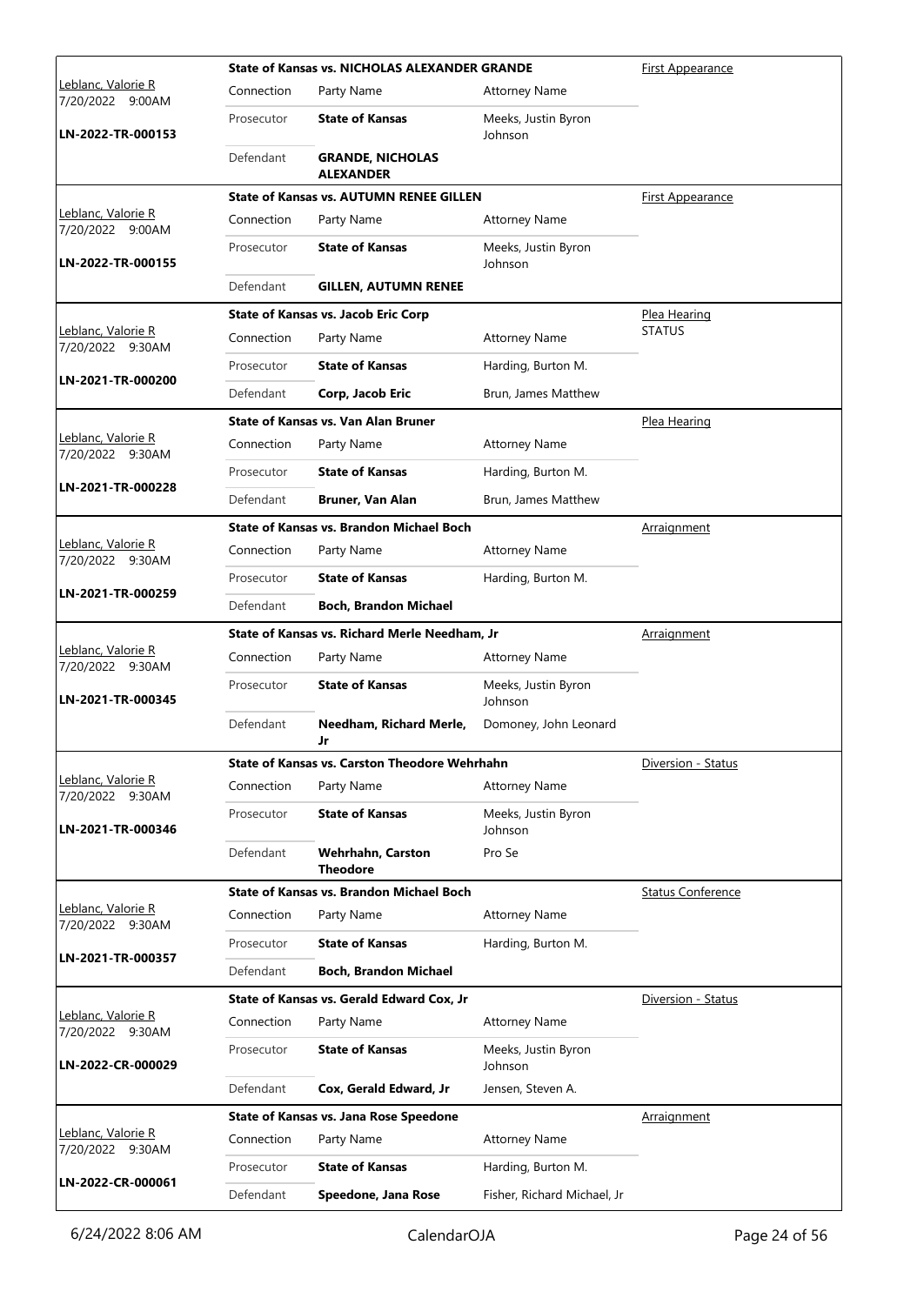|                                                |            | <b>State of Kansas vs. Shelly Dawn Collins</b> | Arraignment                       |                                        |  |
|------------------------------------------------|------------|------------------------------------------------|-----------------------------------|----------------------------------------|--|
| <u> Leblanc, Valorie R</u><br>7/20/2022 9:30AM | Connection | Party Name                                     | <b>Attorney Name</b>              |                                        |  |
| LN-2022-CR-000064                              | Prosecutor | <b>State of Kansas</b>                         | Meeks, Justin Byron<br>Johnson    |                                        |  |
|                                                | Defendant  | <b>Collins, Shelly Dawn</b>                    |                                   |                                        |  |
|                                                |            | <b>State of Kansas vs. Jennifer Ann Olson</b>  |                                   | Plea Hearing                           |  |
| Leblanc, Valorie R<br>7/20/2022 9:30AM         | Connection | Party Name                                     | <b>Attorney Name</b>              |                                        |  |
| LN-2022-CR-000070                              | Prosecutor | <b>State of Kansas</b>                         | Meeks, Justin Byron<br>Johnson    |                                        |  |
|                                                | Defendant  | <b>Olson, Jennifer Ann</b>                     | Randall, Jesse T.                 |                                        |  |
|                                                |            | State of Kansas vs. Jana Rose Speedone         |                                   | <b>Arraignment</b>                     |  |
| Leblanc, Valorie R<br>7/20/2022 9:30AM         | Connection | Party Name                                     | <b>Attorney Name</b>              |                                        |  |
| LN-2022-CR-000072                              | Prosecutor | <b>State of Kansas</b>                         | Meeks, Justin Byron<br>Johnson    |                                        |  |
|                                                | Defendant  | Speedone, Jana Rose                            | Fisher, Richard Michael, Jr       |                                        |  |
|                                                |            | <b>State of Kansas vs. Jacob Eric Corp</b>     |                                   | Plea Hearing                           |  |
| <u> Leblanc, Valorie R</u><br>7/20/2022 9:30AM | Connection | Party Name                                     | <b>Attorney Name</b>              |                                        |  |
| LN-2022-TR-000031                              | Prosecutor | <b>State of Kansas</b>                         | Meeks, Justin Byron<br>Johnson    |                                        |  |
|                                                | Defendant  | Corp, Jacob Eric                               | Brun, James Matthew               |                                        |  |
|                                                |            | State of Kansas vs. Robert D Austin, Jr        |                                   | Diversion - Status                     |  |
| Leblanc, Valorie R<br>7/20/2022 9:30AM         | Connection | Party Name                                     | <b>Attorney Name</b>              |                                        |  |
| LN-2022-TR-000032                              | Prosecutor | <b>State of Kansas</b>                         | Meeks, Justin Byron<br>Johnson    |                                        |  |
|                                                | Defendant  | Austin, Robert D, Jr                           | Domoney, John Leonard             |                                        |  |
|                                                |            | <b>State of Kansas vs. Toby Ray Cutshaw</b>    |                                   | Plea Hearing                           |  |
| Leblanc, Valorie R<br>7/20/2022 9:30AM         | Connection | Party Name                                     | <b>Attorney Name</b>              |                                        |  |
| LN-2022-TR-000033                              | Prosecutor | <b>State of Kansas</b>                         | Meeks, Justin Byron<br>Johnson    |                                        |  |
|                                                | Defendant  | Cutshaw, Toby Ray                              | Fleske, Carey Leonard             |                                        |  |
|                                                |            | State of Kansas vs. Alexander Lee Schreckhise  |                                   | Arraignment                            |  |
| Leblanc, Valorie R<br>7/20/2022 9:30AM         | Connection | Party Name                                     | <b>Attorney Name</b>              | MISD DISMISSED - INFRACTION<br>PENDING |  |
| LN-2022-TR-000064                              | Prosecutor | <b>State of Kansas</b>                         | Meeks, Justin Byron<br>Johnson    |                                        |  |
|                                                | Defendant  | Schreckhise, Alexander Lee Pro Se              |                                   |                                        |  |
|                                                |            | <b>State of Kansas vs. Travis D Threlfall</b>  |                                   | <b>Status Conference</b>               |  |
| Leblanc, Valorie R<br>7/20/2022 9:30AM         | Connection | Party Name                                     | <b>Attorney Name</b>              |                                        |  |
| LN-2022-TR-000078                              | Prosecutor | <b>State of Kansas</b>                         | Attorney's Office, Linn<br>County |                                        |  |
|                                                | Defendant  | <b>Threlfall, Travis D</b>                     | Klepper, Jim C.                   |                                        |  |
|                                                |            | State of Kansas vs. Paul Lee Jacobs, Jr        |                                   | Arraignment                            |  |
| Leblanc, Valorie R<br>7/20/2022 9:30AM         | Connection | Party Name                                     | <b>Attorney Name</b>              |                                        |  |
| LN-2022-TR-000079                              | Prosecutor | <b>State of Kansas</b>                         | Meeks, Justin Byron<br>Johnson    |                                        |  |
|                                                | Defendant  | Jacobs, Paul Lee, Jr                           | Domoney, John Leonard             |                                        |  |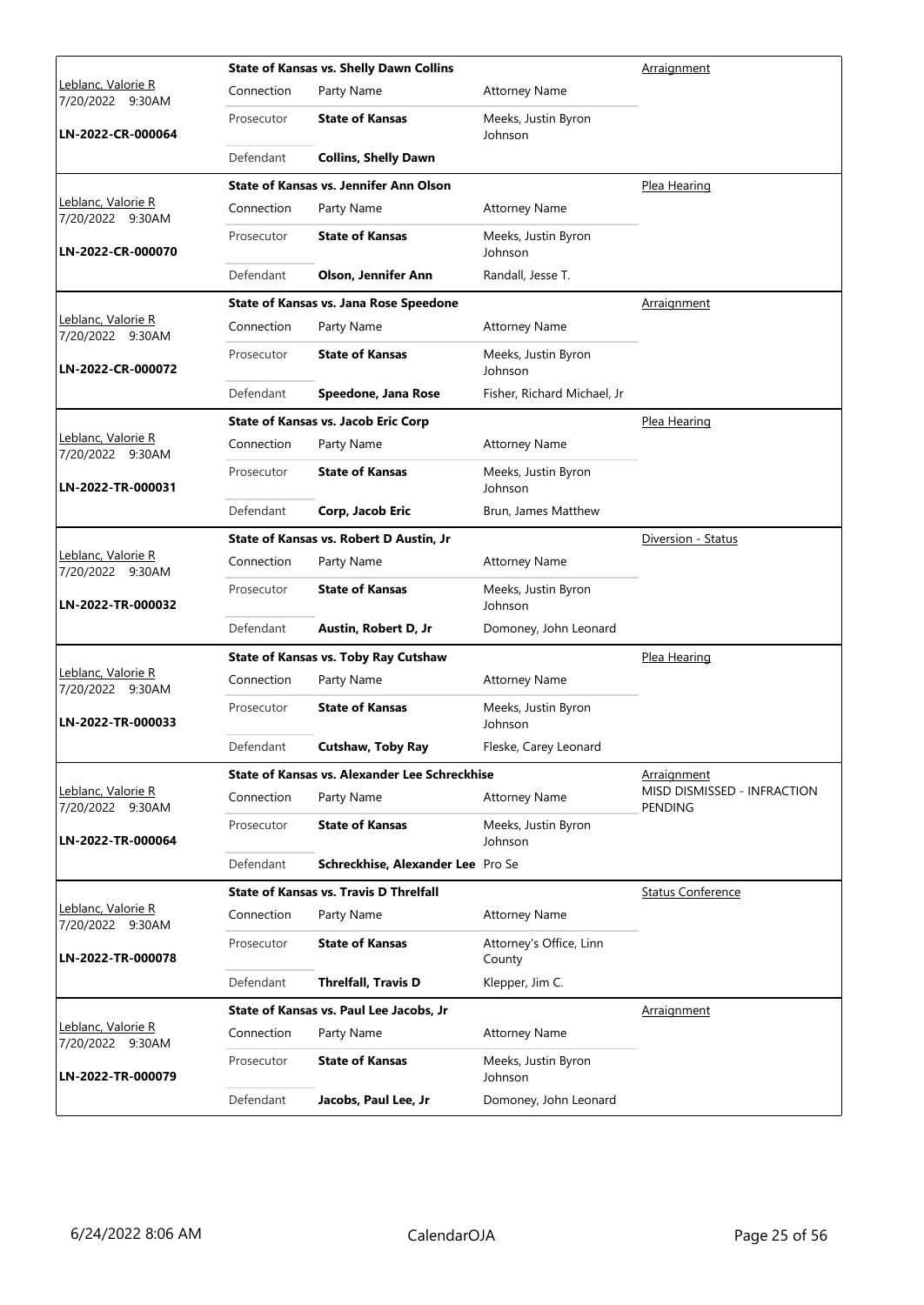|                                                 |            | <b>State of Kansas vs. Paul Dustin Oliphant</b>    |                                   | Arraignment                                           |
|-------------------------------------------------|------------|----------------------------------------------------|-----------------------------------|-------------------------------------------------------|
| Leblanc, Valorie R<br>7/20/2022 9:30AM          | Connection | Party Name                                         | <b>Attorney Name</b>              |                                                       |
| LN-2022-TR-000080                               | Prosecutor | <b>State of Kansas</b>                             | Meeks, Justin Byron<br>Johnson    |                                                       |
|                                                 | Defendant  | <b>Oliphant, Paul Dustin</b>                       | Jensen, Steven A.                 |                                                       |
|                                                 |            | State of Kansas vs. Danny Joe Holub                |                                   | Arraignment                                           |
| Leblanc, Valorie R<br>7/20/2022 9:30AM          | Connection | Party Name                                         | <b>Attorney Name</b>              |                                                       |
| LN-2022-TR-000099                               | Prosecutor | <b>State of Kansas</b>                             | Meeks, Justin Byron<br>Johnson    |                                                       |
|                                                 | Defendant  | Holub, Danny Joe                                   |                                   |                                                       |
|                                                 |            | <b>State of Kansas vs. Brandon M Boch</b>          |                                   | <b>First Appearance</b>                               |
| Leblanc, Valorie R<br>7/20/2022 9:30AM          | Connection | Party Name                                         | <b>Attorney Name</b>              |                                                       |
| LN-2022-TR-000114                               | Prosecutor | <b>State of Kansas</b>                             | Meeks, Justin Byron<br>Johnson    |                                                       |
|                                                 | Defendant  | Boch, Brandon M                                    |                                   |                                                       |
|                                                 |            | <b>State of Kansas vs. Savannah Dale Swarnes</b>   |                                   | <b>First Appearance</b>                               |
| Leblanc, Valorie R<br>7/20/2022 9:45AM          | Connection | Party Name                                         | <b>Attorney Name</b>              |                                                       |
| 2020-CR-000146                                  | Prosecutor | <b>State of Kansas</b>                             | Meeks, Justin Byron<br>Johnson    |                                                       |
|                                                 | Defendant  | Swarnes, Savannah Dale                             |                                   |                                                       |
|                                                 |            | <b>State of Kansas vs. Austin Matthew Phillips</b> |                                   | <b>First Appearance</b>                               |
| Leblanc, Valorie R<br>7/20/2022 10:00AM         | Connection | Party Name                                         | <b>Attorney Name</b>              |                                                       |
|                                                 | Prosecutor | <b>State of Kansas</b>                             | Harding, Burton M.                |                                                       |
| LN-2022-CR-000087                               | Defendant  | <b>Phillips, Austin Matthew</b>                    |                                   |                                                       |
|                                                 |            | <b>State of Kansas vs. Destinie Dawn Querry</b>    |                                   | <u>First Appearance</u>                               |
| <u> Leblanc, Valorie R</u><br>7/20/2022 10:00AM | Connection | Party Name                                         | <b>Attorney Name</b>              |                                                       |
| LN-2022-TR-000147                               | Prosecutor | <b>State of Kansas</b>                             | Meeks, Justin Byron<br>Johnson    |                                                       |
|                                                 | Defendant  | Querry, Destinie Dawn                              |                                   |                                                       |
|                                                 |            | <b>State of Kansas vs. Michael James Jaklevic</b>  |                                   | <b>First Appearance</b>                               |
| Leblanc, Valorie R<br>7/20/2022 10:00AM         | Connection | Party Name                                         | <b>Attorney Name</b>              |                                                       |
| LN-2022-TR-000151                               | Prosecutor | <b>State of Kansas</b>                             | Attorney's Office, Linn<br>County |                                                       |
|                                                 | Defendant  | Jaklevic, Michael James                            |                                   |                                                       |
|                                                 |            | <b>State of Kansas vs. Jody Marie Hayes</b>        |                                   | Motion                                                |
| Leblanc, Valorie R<br>7/20/2022 10:30AM         | Connection | Party Name                                         | <b>Attorney Name</b>              | Bond Forfeiture - Default Judgment<br>against Obligor |
| 2019-CR-000106                                  | Prosecutor | <b>State of Kansas</b>                             | Harding, Burton M.                |                                                       |
|                                                 | Defendant  | Hayes, Jody Marie                                  | Fisher, Richard Michael, Jr       |                                                       |
|                                                 |            | <b>State of Kansas vs. Michael E McKinsey</b>      |                                   | <b>Bond - Forfeiture</b>                              |
| Leblanc, Valorie R<br>7/20/2022 10:30AM         | Connection | Party Name                                         | <b>Attorney Name</b>              |                                                       |
|                                                 | Prosecutor | <b>State of Kansas</b>                             | Harding, Burton M.                |                                                       |
| 2020-CR-000170                                  | Defendant  | <b>Mckinsey, Michael E</b>                         | Hartley, Geri Lynne               |                                                       |
|                                                 |            | State of Kansas vs. Anthony Alan Tomblin, Jr       |                                   | Motion                                                |
| Leblanc, Valorie R<br>7/20/2022 10:30AM         | Connection | Party Name                                         | <b>Attorney Name</b>              | FOR DEFAULT JUDGMENT AGAINST<br><b>OBLIGOR</b>        |
|                                                 | Prosecutor | <b>State of Kansas</b>                             | Harding, Burton M.                |                                                       |
| LN-2021-TR-000246                               | Defendant  | Tomblin, Anthony Alan, Jr Pro Se                   |                                   |                                                       |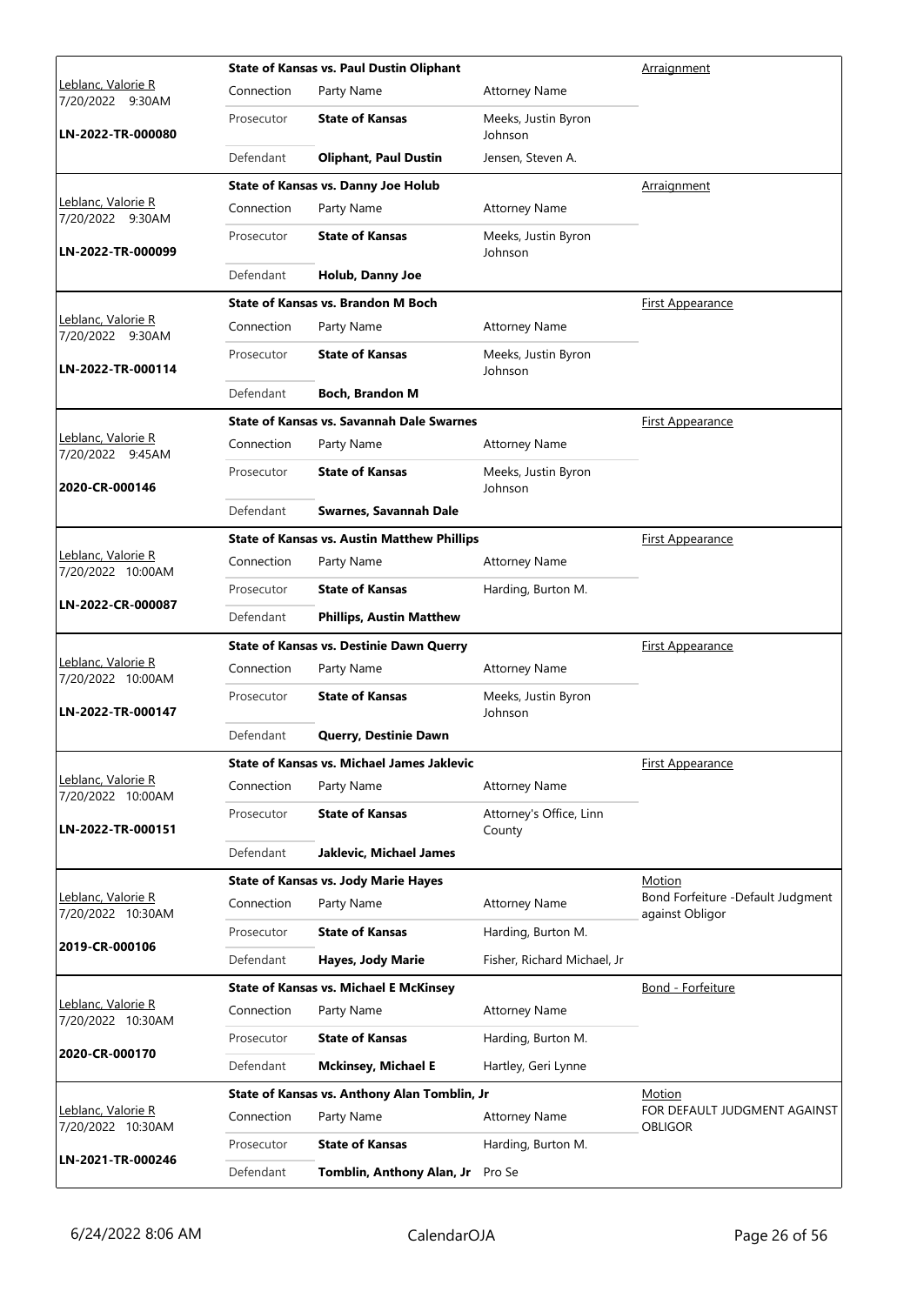|                                         |            | <b>State of Kansas vs. Roberto Torres</b>        |                                | <b>Bench Warrant</b>     |  |  |
|-----------------------------------------|------------|--------------------------------------------------|--------------------------------|--------------------------|--|--|
| Leblanc, Valorie R<br>7/20/2022 11:00AM | Connection | Party Name                                       | <b>Attorney Name</b>           | <b>FIRST APPEARANCE</b>  |  |  |
|                                         | Prosecutor | <b>State of Kansas</b>                           | Sutherland, John S.            |                          |  |  |
| 2011-FG-000024                          | Defendant  | <b>Torres, Roberto</b>                           | Pro Se                         |                          |  |  |
|                                         |            | <b>State of Kansas vs. Jason Ray Mayes</b>       |                                | First Appearance         |  |  |
| Leblanc, Valorie R<br>7/20/2022 11:00AM | Connection | Party Name                                       | <b>Attorney Name</b>           |                          |  |  |
| LN-2022-TR-000125                       | Prosecutor | <b>State of Kansas</b>                           | Meeks, Justin Byron<br>Johnson |                          |  |  |
|                                         | Defendant  | Mayes, Jason Ray                                 |                                |                          |  |  |
|                                         |            | <b>State of Kansas vs. Nathan Russell Stites</b> |                                | <u>First Appearance</u>  |  |  |
| Leblanc, Valorie R<br>7/20/2022 11:00AM | Connection | Party Name                                       | <b>Attorney Name</b>           |                          |  |  |
| LN-2022-TR-000158                       | Prosecutor | <b>State of Kansas</b>                           | Meeks, Justin Byron<br>Johnson |                          |  |  |
|                                         | Defendant  | <b>Stites, Nathan Russell</b>                    |                                |                          |  |  |
|                                         |            | <b>State of Kansas vs. Nathan Russell Stites</b> |                                | <b>First Appearance</b>  |  |  |
| Leblanc, Valorie R<br>7/20/2022 11:00AM | Connection | Party Name                                       | <b>Attorney Name</b>           |                          |  |  |
| LN-2022-TR-000159                       | Prosecutor | <b>State of Kansas</b>                           | Meeks, Justin Byron<br>Johnson |                          |  |  |
|                                         | Defendant  | <b>Stites, Nathan Russell</b>                    |                                |                          |  |  |
|                                         |            | <b>State of Kansas vs. Jamie G Snooks</b>        |                                | Diversion - Status       |  |  |
| Leblanc, Valorie R<br>7/20/2022 11:30AM | Connection | Party Name                                       | <b>Attorney Name</b>           |                          |  |  |
| LN-2021-TR-000351                       | Prosecutor | <b>State of Kansas</b>                           | Harding, Burton M.             |                          |  |  |
|                                         | Defendant  | Snooks, Jamie G                                  | Kennedy, Daniel James          |                          |  |  |
|                                         |            | <b>State of Kansas vs. Timothy Armstrong</b>     |                                | Diversion - Revocation   |  |  |
| Leblanc, Valorie R<br>7/20/2022 1:00PM  | Connection | Party Name                                       | <b>Attorney Name</b>           |                          |  |  |
| 2016-TR-000151                          | Prosecutor | <b>State of Kansas</b>                           | Brun, James Matthew            |                          |  |  |
|                                         | Defendant  | <b>Armstrong, Timothy</b>                        | Hartley, Geri Lynne            |                          |  |  |
|                                         |            | <b>State of Kansas vs. Kaitlyn Donell</b>        |                                | Diversion - Revocation   |  |  |
| Leblanc, Valorie R<br>7/20/2022 1:00PM  | Connection | Party Name                                       | <b>Attorney Name</b>           |                          |  |  |
| 2019-CR-000166                          | Prosecutor | <b>State of Kansas</b>                           | Meeks, Justin Byron<br>Johnson |                          |  |  |
|                                         | Defendant  | Donell, Kaitlyn                                  | Alexander, Dwight Dios, II     |                          |  |  |
|                                         |            | State of Kansas vs. Christian Robert Orr         |                                | <u>Arraignment</u>       |  |  |
| Leblanc, Valorie R<br>7/20/2022 1:00PM  | Connection | Party Name                                       | <b>Attorney Name</b>           |                          |  |  |
| 2019-TR-000559                          | Prosecutor | <b>State of Kansas</b>                           | Harding, Burton M.             |                          |  |  |
|                                         | Defendant  | <b>Orr, Christian Robert</b>                     | Hartley, Geri Lynne            |                          |  |  |
|                                         |            | State of Kansas vs. Stacy L Wilkerson Case       |                                | Diversion - Status       |  |  |
| Leblanc, Valorie R<br>7/20/2022 1:00PM  | Connection | Party Name                                       | <b>Attorney Name</b>           |                          |  |  |
| 2020-CR-000079                          | Prosecutor | <b>State of Kansas</b>                           | Harding, Burton M.             |                          |  |  |
|                                         | Defendant  | <b>Wilkerson Case, Stacy L</b>                   | Domoney, John Leonard          |                          |  |  |
|                                         |            | State of Kansas vs. Nickolas Gene Plumb          |                                | <b>Status Conference</b> |  |  |
| Leblanc, Valorie R<br>7/20/2022 1:00PM  | Connection | Party Name                                       | <b>Attorney Name</b>           |                          |  |  |
| 2020-TR-000428                          | Prosecutor | <b>State of Kansas</b>                           | Harding, Burton M.             |                          |  |  |
|                                         |            |                                                  |                                |                          |  |  |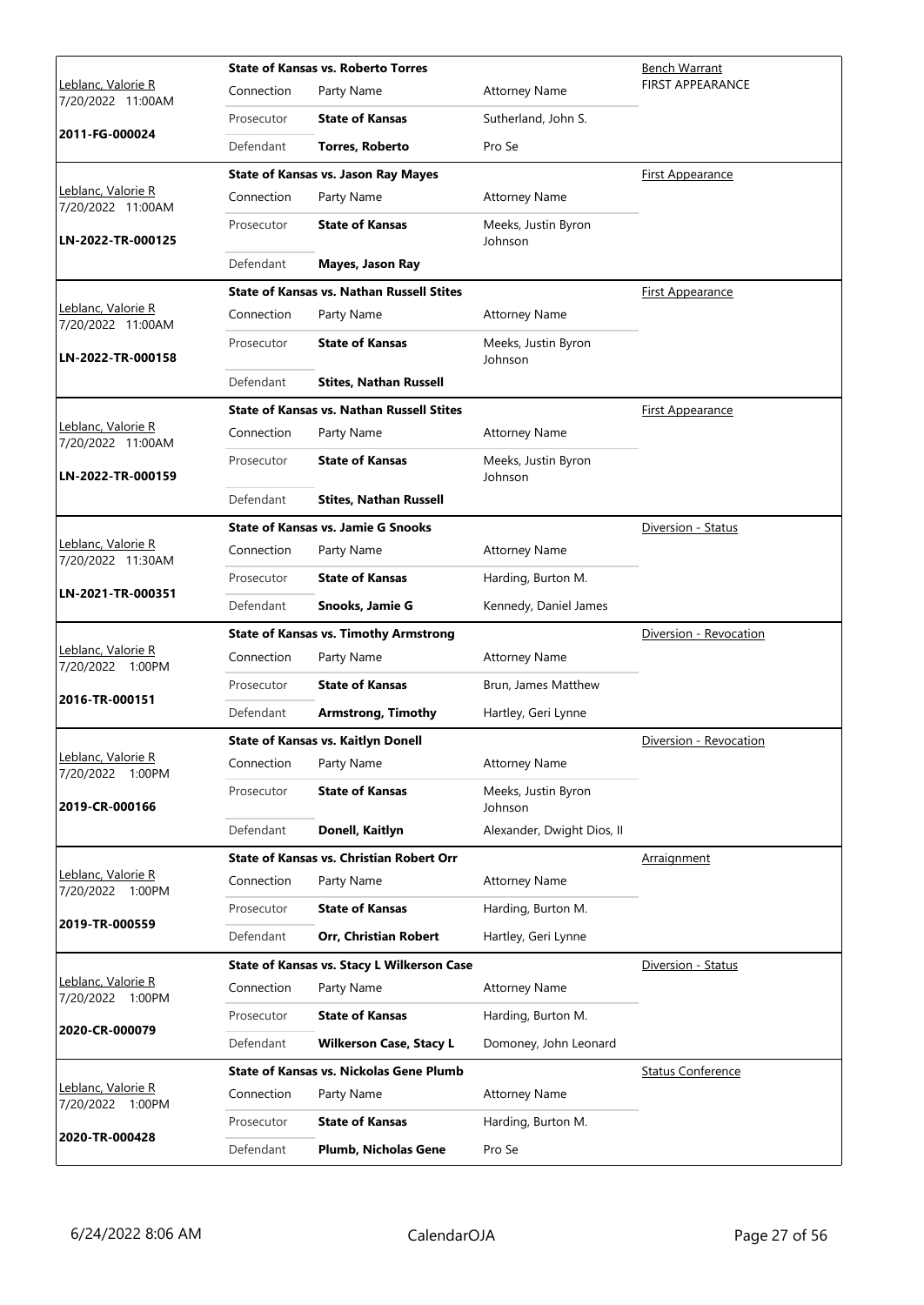|                                               | In the Matter of Ethan R Perry |                                                    |                                | Probation - Violation       |
|-----------------------------------------------|--------------------------------|----------------------------------------------------|--------------------------------|-----------------------------|
| <u>Leblanc, Valorie R</u><br>7/20/2022 1:00PM | Connection                     | Party Name                                         | <b>Attorney Name</b>           | <b>REVOCATION-IN PERSON</b> |
| LN-2021-JV-000003                             | Prosecutor                     | <b>State of Kansas</b>                             | Harding, Burton M.             |                             |
|                                               | Juvenile<br>Offender           | Perry, Ethan R                                     |                                |                             |
|                                               |                                | <b>State of Kansas vs. Jacob David Calfas</b>      |                                | Dismissal                   |
| Leblanc, Valorie R<br>7/20/2022 1:00PM        | Connection                     | Party Name                                         | <b>Attorney Name</b>           |                             |
| LN-2021-TR-000027                             | Prosecutor                     | <b>State of Kansas</b>                             | Harding, Burton M.             |                             |
|                                               | Defendant                      | Calfas, Jacob David                                | Pro Se                         |                             |
|                                               |                                | <b>State of Kansas vs. Jack William Hargrove</b>   |                                | Diversion - Status          |
| Leblanc, Valorie R<br>7/20/2022 1:00PM        | Connection                     | Party Name                                         | <b>Attorney Name</b>           |                             |
| LN-2021-TR-000045                             | Prosecutor                     | <b>State of Kansas</b>                             | Harding, Burton M.             |                             |
|                                               | Defendant                      | Hargrove, Jack William                             | Pro Se                         |                             |
|                                               |                                | <b>State of Kansas vs. James T. Hursh</b>          |                                | Diversion - Status          |
| Leblanc, Valorie R<br>7/20/2022 1:00PM        | Connection                     | Party Name                                         | <b>Attorney Name</b>           |                             |
| LN-2021-TR-000209                             | Prosecutor                     | <b>State of Kansas</b>                             | Harding, Burton M.             |                             |
|                                               | Defendant                      | Hursh, James T.                                    | Ginie, Ryan Stephan            |                             |
|                                               |                                | <b>State of Kansas vs. Nicholas Gene Plumb</b>     |                                | <b>Status Conference</b>    |
| Leblanc, Valorie R<br>7/20/2022 1:00PM        | Connection                     | Party Name                                         | <b>Attorney Name</b>           |                             |
| LN-2021-TR-000355                             | Prosecutor                     | <b>State of Kansas</b>                             | Meeks, Justin Byron<br>Johnson |                             |
|                                               | Defendant                      | <b>Plumb, Nicholas Gene</b>                        |                                |                             |
|                                               |                                | <b>State of Kansas vs. Christian Robert Horton</b> |                                | Arraignment                 |
| Leblanc, Valorie R<br>7/20/2022 1:00PM        | Connection                     | Party Name                                         | <b>Attorney Name</b>           |                             |
| LN-2022-CR-000038                             | Prosecutor                     | <b>State of Kansas</b>                             | Meeks, Justin Byron<br>Johnson |                             |
|                                               | Defendant                      | Horton, Christian Robert                           | Domoney, John Leonard          |                             |
|                                               |                                | <b>State of Kansas vs. Dustin Lee Hodgins</b>      |                                | <b>Arraignment</b>          |
| Leblanc, Valorie R<br>7/20/2022<br>1:00PM     | Connection                     | Party Name                                         | <b>Attorney Name</b>           |                             |
| LN-2022-TR-000092                             | Prosecutor                     | <b>State of Kansas</b>                             | Meeks, Justin Byron<br>Johnson |                             |
|                                               | Defendant                      | <b>Hodgins, Dustin Lee</b>                         | Pro Se                         |                             |
|                                               |                                | <b>State of Kansas vs. Carol Lynn Loving</b>       |                                | Arraignment                 |
| <u> Leblanc, Valorie R</u>                    | Connection                     | Party Name                                         | <b>Attorney Name</b>           |                             |
| 7/20/2022 1:30PM<br>2018-CR-000031            | Prosecutor                     | <b>State of Kansas</b>                             | Meeks, Justin Byron<br>Johnson |                             |
|                                               | Defendant                      | Loving, Carol Lynn                                 | Domoney, John Leonard          |                             |
|                                               |                                | <b>State of Kansas vs. Oneika Romae Smith</b>      |                                | Arraignment                 |
| Leblanc, Valorie R<br>7/20/2022 1:30PM        | Connection                     | Party Name                                         | <b>Attorney Name</b>           |                             |
| 2018-TR-000576                                | Prosecutor                     | <b>State of Kansas</b>                             | Meeks, Justin Byron<br>Johnson |                             |
|                                               | Defendant                      | Smith, Oneika Romae                                | Fisher, Richard Michael, Jr    |                             |
|                                               |                                | <b>State of Kansas vs. Darian Leigh Lewis</b>      |                                | Diversion - Revocation      |
| Leblanc, Valorie R<br>7/20/2022 1:30PM        | Connection                     | Party Name                                         | <b>Attorney Name</b>           |                             |
|                                               | Prosecutor                     | <b>State of Kansas</b>                             | Harding, Burton M.             |                             |
| 2020-CR-000056                                | Defendant                      | Lewis, Darian Leigh                                | Fisher, Richard Michael, Jr    |                             |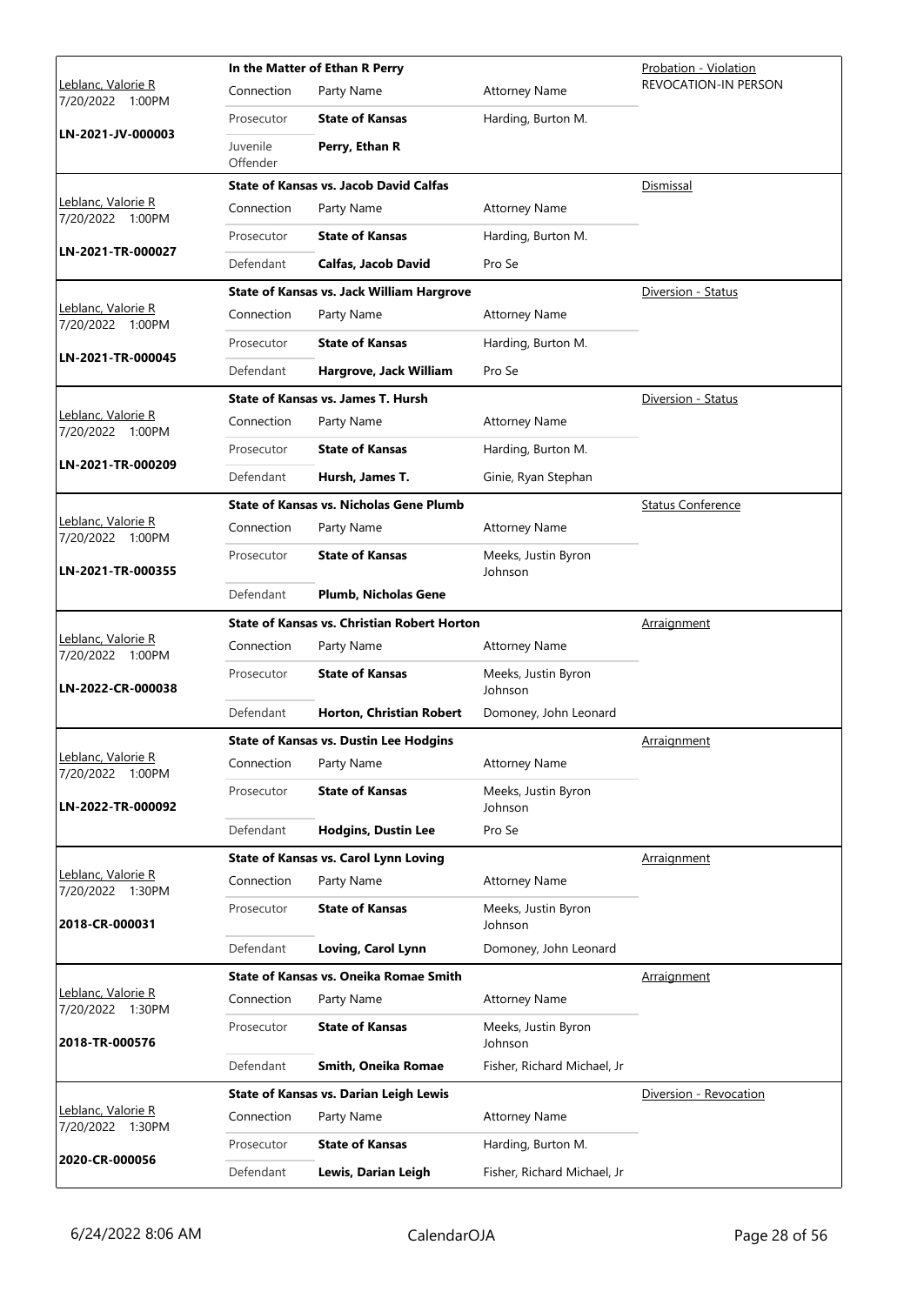|                                        |            | <b>State of Kansas vs. Danielle Glisson</b>          | Plea Hearing                   |                        |
|----------------------------------------|------------|------------------------------------------------------|--------------------------------|------------------------|
| Leblanc, Valorie R<br>7/20/2022 1:30PM | Connection | Party Name                                           | <b>Attorney Name</b>           |                        |
|                                        | Prosecutor | <b>State of Kansas</b>                               | Harding, Burton M.             |                        |
| 2020-TR-000151                         | Defendant  | <b>Glisson, Danielle</b>                             | Domoney, John Leonard          |                        |
|                                        |            | State of Kansas vs. Kenneth William Manning          |                                | Plea Hearing           |
| Leblanc, Valorie R<br>7/20/2022 1:30PM | Connection | Party Name                                           | <b>Attorney Name</b>           |                        |
|                                        | Prosecutor | <b>State of Kansas</b>                               | Harding, Burton M.             |                        |
| 2020-TR-000378                         | Defendant  | Manning, Kenneth William Fisher, Richard Michael, Jr |                                |                        |
|                                        |            | <b>State of Kansas vs. Heaven Leigh Collins</b>      |                                | Diversion - Status     |
| Leblanc, Valorie R<br>7/20/2022 1:30PM | Connection | Party Name                                           | <b>Attorney Name</b>           |                        |
|                                        | Prosecutor | <b>State of Kansas</b>                               | Harding, Burton M.             |                        |
| LN-2020-CR-000234                      | Defendant  | <b>Collins, Heaven Leigh</b>                         | Domoney, John Leonard          |                        |
|                                        |            | <b>State of Kansas vs. Angel Marie Balz</b>          |                                | Diversion - Status     |
| Leblanc, Valorie R<br>7/20/2022 1:30PM | Connection | Party Name                                           | <b>Attorney Name</b>           |                        |
|                                        | Prosecutor | <b>State of Kansas</b>                               | Harding, Burton M.             |                        |
| LN-2021-CR-000027                      | Defendant  | <b>Balz, Angel Marie</b>                             | Fisher, Richard Michael, Jr    |                        |
|                                        |            | State of Kansas vs. Kelcy Jo Doles                   |                                | <u>Arraignment</u>     |
| Leblanc, Valorie R                     | Connection | Party Name                                           | <b>Attorney Name</b>           | <b>DIVERSION CHECK</b> |
| 7/20/2022 1:30PM                       | Prosecutor | <b>State of Kansas</b>                               | Harding, Burton M.             |                        |
| LN-2021-CR-000090                      | Defendant  | Doles, Kelcy Jo                                      | Hartley, Geri Lynne            |                        |
|                                        |            | State of Kansas vs. Layne Bart J Heymann             |                                | Diversion - Status     |
| Leblanc, Valorie R                     | Connection | Party Name                                           | <b>Attorney Name</b>           |                        |
| 7/20/2022 1:30PM                       | Prosecutor | <b>State of Kansas</b>                               | Meeks, Justin Byron            |                        |
| LN-2021-CR-000115                      |            |                                                      | Johnson                        |                        |
|                                        | Defendant  | Heymann, Layne Bart J                                | Hartley, Geri Lynne            |                        |
| <u> Leblanc, Valorie R</u>             |            | State of Kansas vs. Jacky R Whitehead                | Plea Hearing                   |                        |
| 7/20/2022 1:30PM                       | Connection | Party Name                                           | <b>Attorney Name</b>           |                        |
| LN-2021-TR-000004                      | Prosecutor | <b>State of Kansas</b>                               | Harding, Burton M.             |                        |
|                                        | Defendant  | <b>Whitehead, Jacky R</b>                            | Hartley, Geri Lynne            |                        |
|                                        |            | <b>State of Kansas vs. Keith M Gavin</b>             |                                | Arraignment            |
| Leblanc, Valorie R<br>7/20/2022 1:30PM | Connection | Party Name                                           | <b>Attorney Name</b>           |                        |
| LN-2021-TR-000101                      | Prosecutor | <b>State of Kansas</b>                               | Harding, Burton M.             |                        |
|                                        | Defendant  | Gavin, Keith M                                       | Hartley, Geri Lynne            |                        |
|                                        |            | State of Kansas vs. Robert Dale Blanck, Jr           |                                | Diversion - Status     |
| Leblanc, Valorie R<br>7/20/2022 1:30PM | Connection | Party Name                                           | <b>Attorney Name</b>           |                        |
|                                        | Prosecutor | <b>State of Kansas</b>                               | Harding, Burton M.             |                        |
| LN-2021-TR-000213                      | Defendant  | Blanck, Robert Dale, Jr                              | Fisher, Richard Michael, Jr    |                        |
|                                        |            | State of Kansas vs. Briana C A Roop                  |                                | <u>Arraignment</u>     |
| Leblanc, Valorie R<br>7/20/2022 1:30PM | Connection | Party Name                                           | <b>Attorney Name</b>           |                        |
| LN-2022-CR-000002                      | Prosecutor | <b>State of Kansas</b>                               | Meeks, Justin Byron<br>Johnson |                        |
|                                        | Defendant  | Roop, Briana C A                                     | Hartley, Geri Lynne            |                        |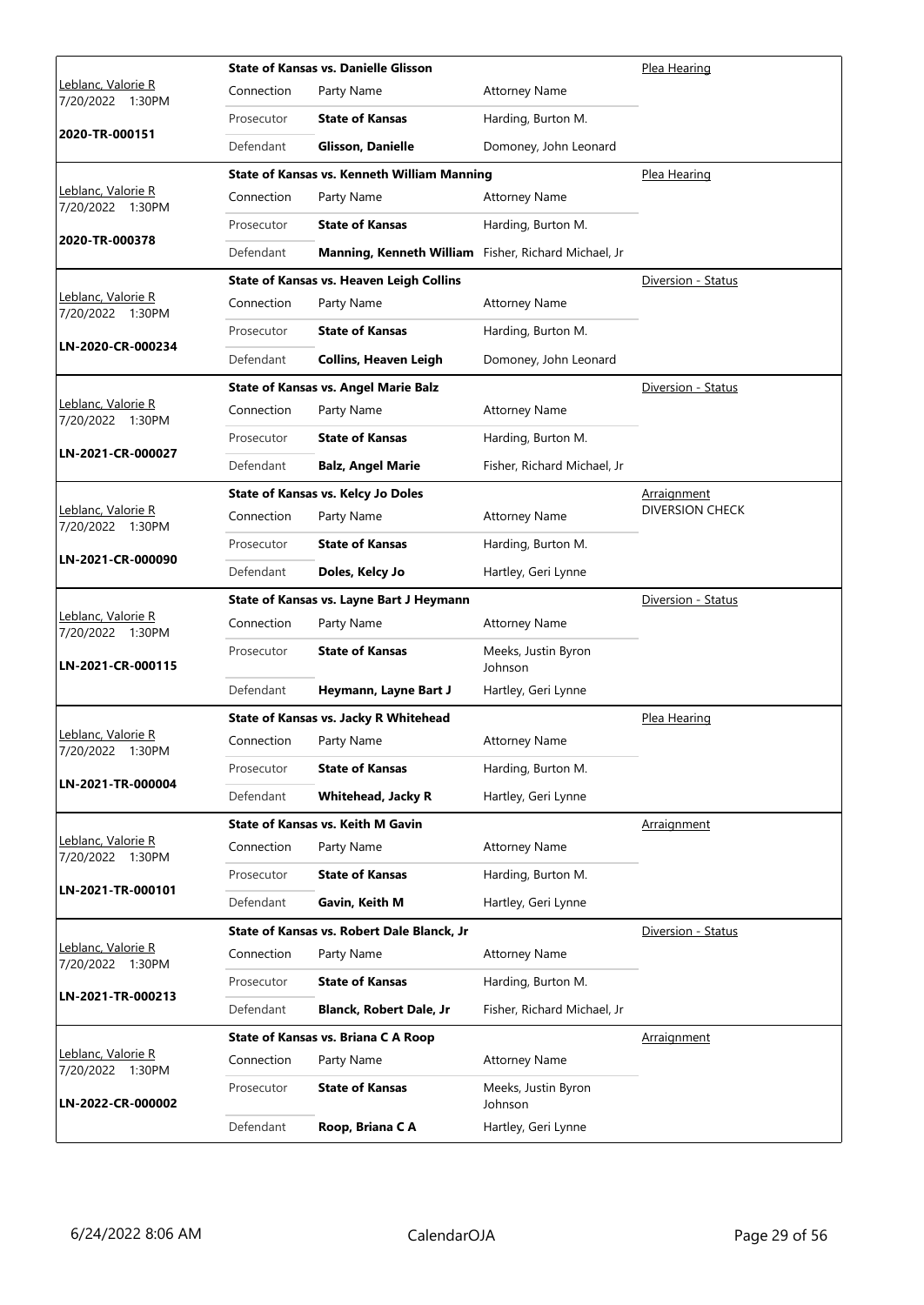|                                        |            | <b>State of Kansas vs. Clarence W Shaffer, III</b> |                                | Arraignment                 |
|----------------------------------------|------------|----------------------------------------------------|--------------------------------|-----------------------------|
| Leblanc, Valorie R<br>7/20/2022 1:30PM | Connection | Party Name                                         | <b>Attorney Name</b>           |                             |
| LN-2022-CR-000046                      | Prosecutor | <b>State of Kansas</b>                             | Meeks, Justin Byron<br>Johnson |                             |
|                                        | Defendant  | Shaffer, Clarence W, III                           | Stephenson, Mary               |                             |
|                                        |            | <b>State of Kansas vs. Jessica Dawn Owens</b>      |                                | <b>Arraignment - Status</b> |
| Leblanc, Valorie R<br>7/20/2022 1:30PM | Connection | Party Name                                         | <b>Attorney Name</b>           |                             |
| LN-2022-CR-000065                      | Prosecutor | <b>State of Kansas</b>                             | Meeks, Justin Byron<br>Johnson |                             |
|                                        | Defendant  | <b>Owens, Jessica Dawn</b>                         |                                |                             |
|                                        |            | <b>State of Kansas vs. Jason Matthew Phillips</b>  |                                | <u>Arraignment</u>          |
| Leblanc, Valorie R<br>7/20/2022 1:30PM | Connection | Party Name                                         | <b>Attorney Name</b>           |                             |
| LN-2022-CR-000066                      | Prosecutor | <b>State of Kansas</b>                             | Meeks, Justin Byron<br>Johnson |                             |
|                                        | Defendant  | <b>Phillips, Jason Matthew</b>                     |                                |                             |
|                                        |            | <b>State of Kansas vs. Eric Millard</b>            |                                | Plea Hearing                |
| Leblanc, Valorie R<br>7/20/2022 1:30PM | Connection | Party Name                                         | <b>Attorney Name</b>           |                             |
| LN-2022-TR-000007                      | Prosecutor | <b>State of Kansas</b>                             | Meeks, Justin Byron<br>Johnson |                             |
|                                        | Defendant  | Millard, Eric                                      | Fisher, Richard Michael, Jr    |                             |
|                                        |            | State of Kansas vs. Robert Dale Blanck, Jr         |                                | <b>Arraignment</b>          |
| Leblanc, Valorie R<br>7/20/2022 1:30PM | Connection | Party Name                                         | <b>Attorney Name</b>           |                             |
| LN-2022-TR-000082                      | Prosecutor | <b>State of Kansas</b>                             | Meeks, Justin Byron<br>Johnson |                             |
|                                        | Defendant  | <b>Blanck, Robert Dale, Jr</b>                     | Fisher, Richard Michael, Jr    |                             |
|                                        |            |                                                    |                                |                             |
|                                        |            | <b>State of Kansas vs. Vincent Steven Meganck</b>  |                                | Diversion - Status          |
| Leblanc, Valorie R<br>7/20/2022 1:30PM | Connection | Party Name                                         | <b>Attorney Name</b>           |                             |
| LN-2022-TR-000107                      | Prosecutor | <b>State of Kansas</b>                             | Meeks, Justin Byron<br>Johnson |                             |
|                                        | Defendant  | <b>Meganck, Vincent Steven</b>                     | Pro Se                         |                             |
|                                        |            | State of Kansas vs. Jeremiah Ricky Glen Wallace    |                                | Arraignment                 |
| Leblanc, Valorie R<br>7/20/2022 2:00PM | Connection | Party Name                                         | <b>Attorney Name</b>           |                             |
|                                        | Prosecutor | <b>State of Kansas</b>                             | Harding, Burton M.             |                             |
| LN-2021-CR-000058                      | Defendant  | <b>Wallace, Jeremiah Ricky</b><br>Glen             | Domoney, John Leonard          |                             |
|                                        |            | <b>State of Kansas vs. Shana Leann Ussery</b>      |                                | Plea Hearing                |
| Leblanc, Valorie R<br>7/20/2022 2:00PM | Connection | Party Name                                         | <b>Attorney Name</b>           |                             |
| LN-2022-TR-000053                      | Prosecutor | <b>State of Kansas</b>                             | Meeks, Justin Byron<br>Johnson |                             |
|                                        | Defendant  | <b>Ussery, Shana Leann</b>                         | Fisher, Richard Michael, Jr    |                             |
|                                        |            | <b>State of Kansas vs. Lauren Candise Ashcraft</b> |                                | Sentencing                  |
| Leblanc, Valorie R<br>7/20/2022 2:30PM | Connection | Party Name                                         | <b>Attorney Name</b>           |                             |
|                                        | Prosecutor | <b>State of Kansas</b>                             | Harding, Burton M.             |                             |
| 2020-TR-000366                         | Defendant  | Ashcraft, Lauren Candise                           | Hartley, Geri Lynne            |                             |
|                                        |            | State of Kansas vs. Cody Wayne Robertson           |                                | Plea Hearing                |
| Leblanc, Valorie R                     | Connection | Party Name                                         | <b>Attorney Name</b>           |                             |
| 7/20/2022 2:30PM<br>LN-2020-TR-000549  | Prosecutor | <b>State of Kansas</b>                             | Harding, Burton M.             |                             |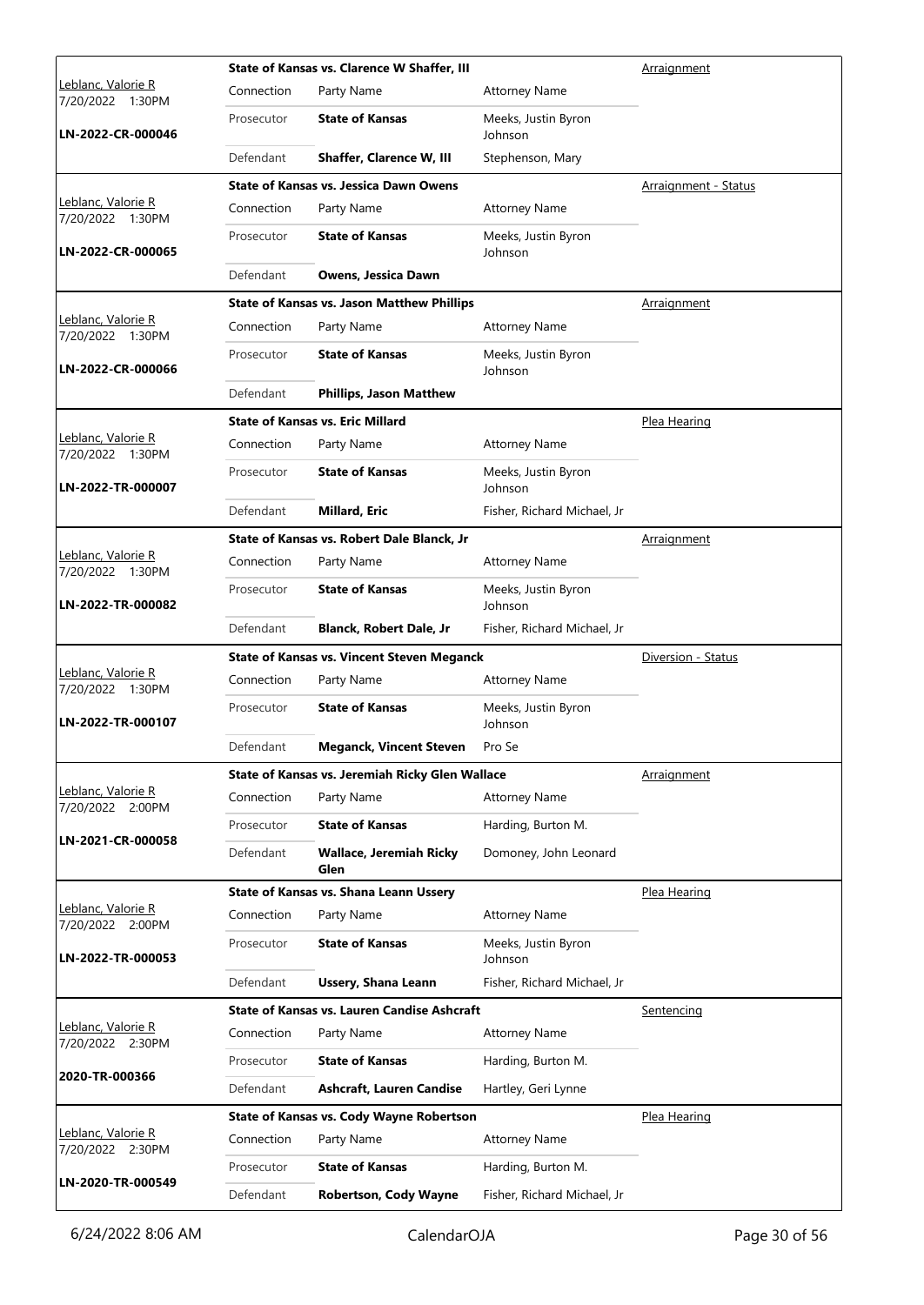|                                        |            | State of Kansas vs. Matthew J Hochhalter      |                                | Arraignment        |
|----------------------------------------|------------|-----------------------------------------------|--------------------------------|--------------------|
| Leblanc, Valorie R<br>7/20/2022 2:30PM | Connection | Party Name                                    | <b>Attorney Name</b>           |                    |
|                                        | Prosecutor | <b>State of Kansas</b>                        | Harding, Burton M.             |                    |
| LN-2021-TR-000314                      | Defendant  | <b>Hochhalter, Matthew J</b>                  | Domoney, John Leonard          |                    |
|                                        |            | State of Kansas vs. Adicia Mona Kendricks     |                                | Diversion          |
| Leblanc, Valorie R<br>7/20/2022 3:00PM | Connection | Party Name                                    | <b>Attorney Name</b>           |                    |
| 2020-CR-000093                         | Prosecutor | <b>State of Kansas</b>                        | Harding, Burton M.             |                    |
|                                        | Defendant  | Kendricks, Adicia Mona                        | Fisher, Richard Michael, Jr    |                    |
|                                        |            | <b>State of Kansas vs. Dennis R Rakestraw</b> |                                | <b>Arraignment</b> |
| Leblanc, Valorie R<br>7/20/2022 3:00PM | Connection | Party Name                                    | <b>Attorney Name</b>           |                    |
| 2020-TR-000293                         | Prosecutor | <b>State of Kansas</b>                        | Harding, Burton M.             |                    |
|                                        | Defendant  | <b>Rakestraw, Dennis R</b>                    | Pro Se                         |                    |
|                                        |            | <b>State of Kansas vs. Trever Dean Stroud</b> |                                | <b>Arraignment</b> |
| Leblanc, Valorie R<br>7/20/2022 3:00PM | Connection | Party Name                                    | <b>Attorney Name</b>           |                    |
| LN-2021-CR-000166                      | Prosecutor | <b>State of Kansas</b>                        | Meeks, Justin Byron<br>Johnson |                    |
|                                        | Defendant  | <b>Stroud, Trever Dean</b>                    | Domoney, John Leonard          |                    |
|                                        |            | <b>State of Kansas vs. Jamie Ann Hughes</b>   |                                | Arraignment        |
| Leblanc, Valorie R<br>7/20/2022 3:00PM | Connection | Party Name                                    | <b>Attorney Name</b>           |                    |
| LN-2021-TR-000359                      | Prosecutor | <b>State of Kansas</b>                        | Meeks, Justin Byron<br>Johnson |                    |
|                                        | Defendant  | Hughes, Jamie Ann                             | Fisher, Richard Michael, Jr    |                    |
|                                        |            | <b>State of Kansas vs. Trever Dean Stroud</b> |                                | Arraignment        |
| Leblanc, Valorie R<br>7/20/2022 3:00PM | Connection | Party Name                                    | <b>Attorney Name</b>           |                    |
| LN-2022-CR-000010                      | Prosecutor | <b>State of Kansas</b>                        | Meeks, Justin Byron<br>Johnson |                    |
|                                        | Defendant  | <b>Stroud, Trever Dean</b>                    | Domoney, John Leonard          |                    |
| Leblanc, Valorie R                     |            | <b>State of Kansas vs. Perley T Rossnagel</b> |                                | <b>Arraignment</b> |
| 7/20/2022 3:00PM                       | Connection | Party Name                                    | <b>Attorney Name</b>           |                    |
| LN-2022-CR-000013                      | Prosecutor | <b>State of Kansas</b>                        | Meeks, Justin Byron<br>Johnson |                    |
|                                        | Defendant  | <b>Rossnagel, Perley T</b>                    | Hartley, Geri Lynne            |                    |
| <u> Leblanc, Valorie R</u>             |            | <b>State of Kansas vs. Jakeina McCoy</b>      |                                | <b>Arraignment</b> |
| 7/20/2022 3:00PM                       | Connection | Party Name                                    | <b>Attorney Name</b>           |                    |
| LN-2022-CR-000050                      | Prosecutor | <b>State of Kansas</b>                        | Meeks, Justin Byron<br>Johnson |                    |
|                                        | Defendant  | McCoy, Jakeina                                | Domoney, John Leonard          |                    |
| Leblanc, Valorie R                     |            | <b>State of Kansas vs. Jamie Ann Hughes</b>   |                                | Arraignment        |
| 7/20/2022 3:00PM                       | Connection | Party Name                                    | <b>Attorney Name</b>           |                    |
| LN-2022-TR-000067                      | Prosecutor | <b>State of Kansas</b>                        | Meeks, Justin Byron<br>Johnson |                    |
|                                        | Defendant  | Hughes, Jamie Ann                             | Fisher, Richard Michael, Jr    |                    |
| Leblanc, Valorie R                     |            | <b>State of Kansas vs. Trever Dean Stroud</b> |                                | Arraignment        |
| 7/20/2022 3:00PM                       | Connection | Party Name                                    | <b>Attorney Name</b>           |                    |
| LN-2022-TR-000108                      | Prosecutor | <b>State of Kansas</b>                        | Meeks, Justin Byron<br>Johnson |                    |
|                                        | Defendant  | <b>Stroud, Trever Dean</b>                    | Domoney, John Leonard          |                    |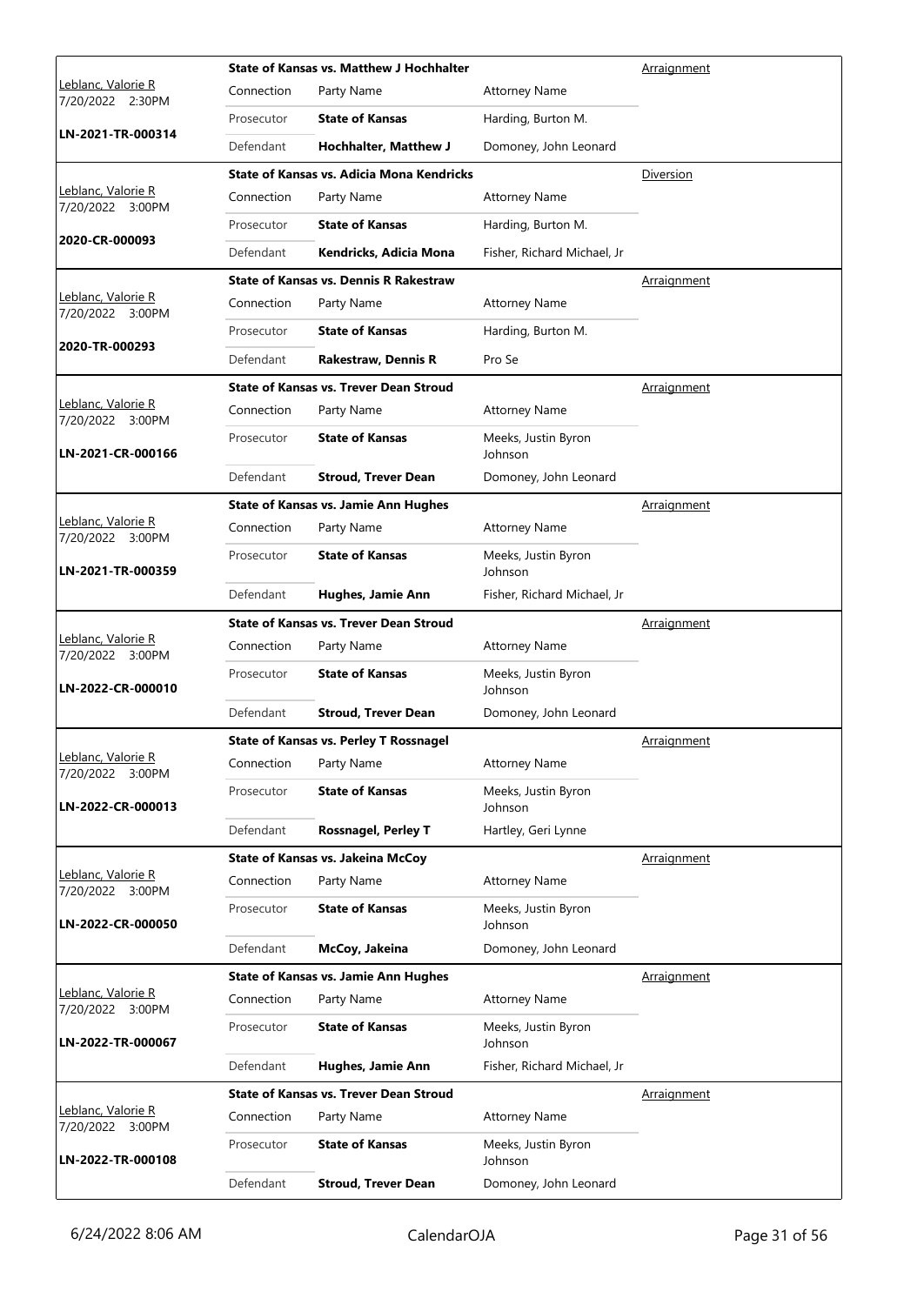|                                                | <b>State of Kansas vs. Trever Dean Stroud</b> |                                                  |                                |                          |
|------------------------------------------------|-----------------------------------------------|--------------------------------------------------|--------------------------------|--------------------------|
| <u> Leblanc, Valorie R</u><br>7/20/2022 3:00PM | Connection                                    | Party Name                                       | <b>Attorney Name</b>           |                          |
| LN-2022-TR-000115                              | Prosecutor                                    | <b>State of Kansas</b>                           | Meeks, Justin Byron<br>Johnson |                          |
|                                                | Defendant                                     | <b>Stroud, Trever Dean</b>                       | Domoney, John Leonard          |                          |
|                                                |                                               | <b>State of Kansas vs. Tron L Brewer</b>         |                                | Arraignment              |
| Leblanc, Valorie R<br>7/20/2022 3:30PM         | Connection                                    | Party Name                                       | <b>Attorney Name</b>           |                          |
|                                                | Prosecutor                                    | <b>State of Kansas</b>                           | Harding, Burton M.             |                          |
| 2020-TR-000403                                 | Defendant                                     | <b>Brewer, Tron L</b>                            | Pro Se                         |                          |
|                                                |                                               | <b>State of Kansas vs. Ricky Lee Milton</b>      |                                | <b>Status Conference</b> |
| Leblanc, Valorie R<br>7/20/2022 3:30PM         | Connection                                    | Party Name                                       | <b>Attorney Name</b>           |                          |
|                                                | Prosecutor                                    | <b>State of Kansas</b>                           | Harding, Burton M.             |                          |
| LN-2021-CR-000029                              | Defendant                                     | <b>Milton, Ricky Lee</b>                         | Domoney, John Leonard          |                          |
|                                                |                                               | State of Kansas vs. J'Lin J Peterson-Ward        |                                | Plea Hearing             |
| Leblanc, Valorie R<br>7/20/2022 3:30PM         | Connection                                    | Party Name                                       | <b>Attorney Name</b>           |                          |
| LN-2021-CR-000157                              | Prosecutor                                    | <b>State of Kansas</b>                           | Meeks, Justin Byron<br>Johnson |                          |
|                                                | Defendant                                     | Peterson-Ward, J'Lin J                           | Hartley, Geri Lynne            |                          |
|                                                |                                               | <b>State of Kansas vs. Ricky Lee Milton</b>      |                                | <b>Status Conference</b> |
| Leblanc, Valorie R<br>7/20/2022 3:30PM         | Connection                                    | Party Name                                       | <b>Attorney Name</b>           |                          |
|                                                | Prosecutor                                    | <b>State of Kansas</b>                           | Harding, Burton M.             |                          |
| LN-2021-TR-000166                              | Defendant                                     | <b>Milton, Ricky Lee</b>                         | Domoney, John Leonard          |                          |
|                                                |                                               | <b>State of Kansas vs. Diane M Landis</b>        |                                | Plea Hearing             |
| Leblanc, Valorie R<br>7/20/2022 3:30PM         | Connection                                    | Party Name                                       | <b>Attorney Name</b>           |                          |
|                                                | Prosecutor                                    | <b>State of Kansas</b>                           | Harding, Burton M.             |                          |
| LN-2021-TR-000190                              | Defendant                                     | Landis, Diane M                                  | Domoney, John Leonard          |                          |
|                                                |                                               | <b>State of Kansas vs. Timothy Wayne Roberts</b> |                                | Bench Trial              |
| Leblanc, Valorie R<br>7/21/2022 1:00PM         |                                               | Connection Party Name                            | <b>Attorney Name</b>           |                          |
| LN-2021-CR-000172                              | Prosecutor                                    | <b>State of Kansas</b>                           | Meeks, Justin Byron<br>Johnson |                          |
|                                                | Defendant                                     | <b>Roberts, Timothy Wayne</b>                    | Hartley, Geri Lynne            |                          |
|                                                |                                               | <b>State of Kansas vs. Daniel Lee Brenneman</b>  |                                | <b>Bench Trial</b>       |
| Leblanc, Valorie R<br>7/21/2022 1:30PM         | Connection                                    | Party Name                                       | <b>Attorney Name</b>           | <b>IN PERSON</b>         |
| 2019-CR-000203                                 | Prosecutor                                    | <b>State of Kansas</b>                           | Harding, Burton M.             |                          |
|                                                | Defendant                                     | <b>Brenneman, Daniel Lee</b>                     | Hartley, Geri Lynne            |                          |
|                                                |                                               | <b>State of Kansas vs. Gaylord Joseph Stotts</b> |                                | Plea Hearing             |
| Leblanc, Valorie R<br>7/21/2022 1:30PM         | Connection                                    | Party Name                                       | <b>Attorney Name</b>           |                          |
| LN-2022-TR-000015                              | Prosecutor                                    | <b>State of Kansas</b>                           | Meeks, Justin Byron<br>Johnson |                          |
|                                                | Defendant                                     | <b>Stotts, Gaylord Joseph</b>                    | Domoney, John Leonard          |                          |
|                                                |                                               | State of Kansas vs. Joshua James Cougill         |                                | <b>Bench Trial</b>       |
| Leblanc, Valorie R<br>7/21/2022 2:00PM         | Connection                                    | Party Name                                       | <b>Attorney Name</b>           |                          |
|                                                | Prosecutor                                    | <b>State of Kansas</b>                           | Meeks, Justin Byron            |                          |
| LN-2022-CR-000005                              |                                               |                                                  | Johnson                        |                          |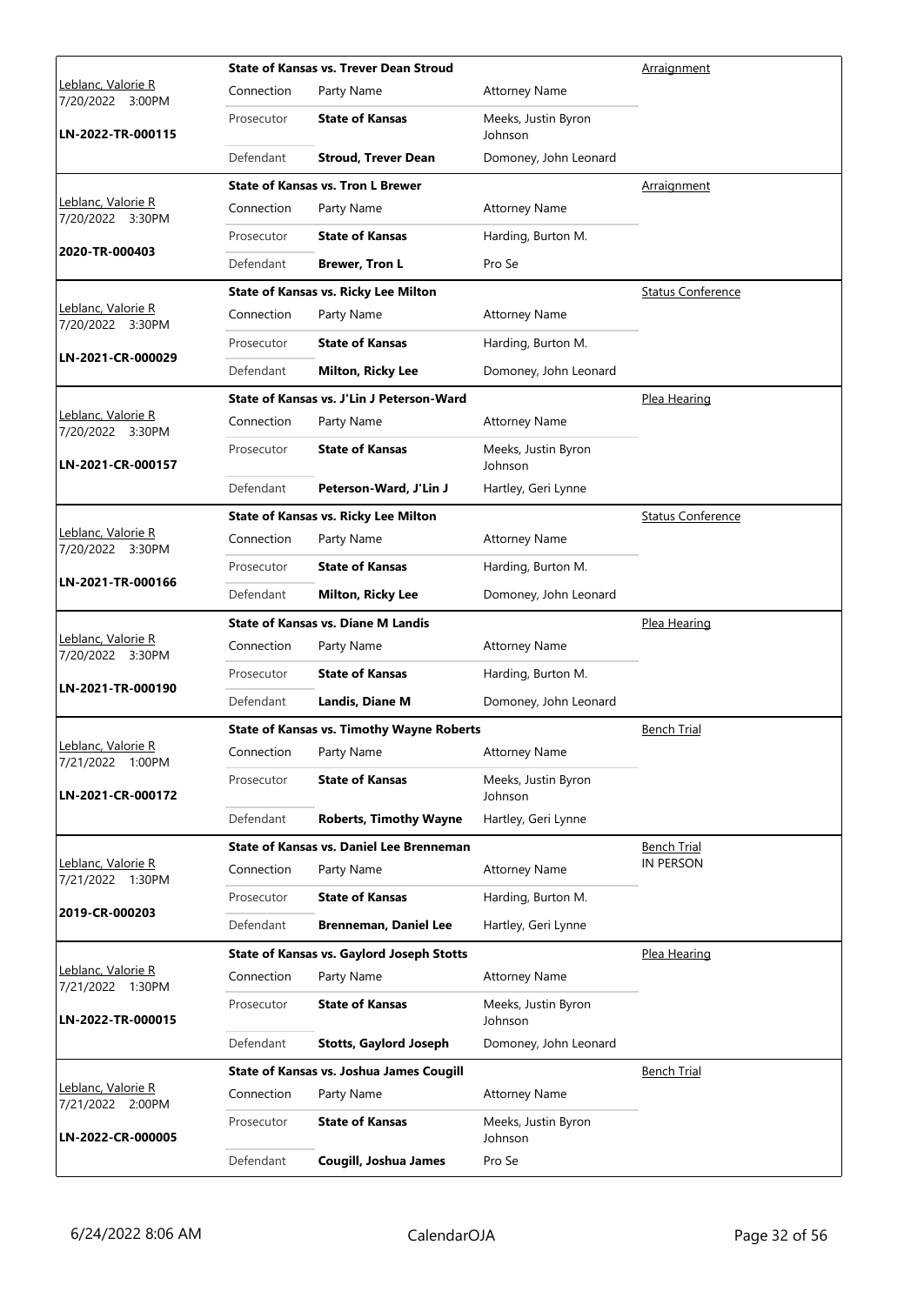| <u>Purvis, Andrea</u>                      | In the Matter of the Marriage of Carlee Rae Campbell vs. Daniel<br><b>Wayne McCullough</b> |                                                         |                                  | Motion - Status                         |
|--------------------------------------------|--------------------------------------------------------------------------------------------|---------------------------------------------------------|----------------------------------|-----------------------------------------|
| 7/22/2022 9:00AM                           | Connection                                                                                 | Party Name                                              | <b>Attorney Name</b>             |                                         |
| LN-2022-DM-000035                          | Dependent                                                                                  | Sealed                                                  |                                  |                                         |
|                                            |                                                                                            | Sealed                                                  |                                  |                                         |
|                                            | Petitioner                                                                                 | <b>Campbell, Carlee Rae</b>                             | Mason, Gayla De Shannon          |                                         |
|                                            | Respondent                                                                                 | McCullough, Daniel Wayne Landon, Heather R.             |                                  |                                         |
|                                            |                                                                                            | <b>Galt Ventures, LLC vs. Kevin Richardson</b>          |                                  | <b>Pretrial Conference</b>              |
| Purvis, Andrea<br>7/22/2022 10:00AM        | Connection                                                                                 | Party Name                                              | <b>Attorney Name</b>             |                                         |
|                                            | Plaintiff                                                                                  | <b>Galt Ventures, LLC</b>                               | Kahrs, Mark A.                   |                                         |
| LN-2022-LM-000014                          | Defendant                                                                                  | Richardson, Kevin                                       |                                  |                                         |
|                                            |                                                                                            | In the Matter of the Estate of Shawn Z Todd             |                                  | Determination of Descent                |
| <u>Purvis, Andrea</u><br>7/22/2022 10:30AM | Connection                                                                                 | Party Name                                              | <b>Attorney Name</b>             |                                         |
|                                            | Petitioner                                                                                 | Bond, Eric, Jr                                          | Ward, Lisa M.                    |                                         |
| LN-2022-PR-000020                          | Decedent                                                                                   | Todd, Shawn Z                                           | Ward, Lisa M.                    |                                         |
|                                            |                                                                                            | Laura Covell, Petitioner vs. Jeffrey Hamons, Respondent |                                  | <b>Bench Trial</b>                      |
| <u>Purvis, Andrea</u><br>7/22/2022 1:30PM  | Connection                                                                                 | Party Name                                              | <b>Attorney Name</b>             |                                         |
|                                            | Other Party                                                                                | Hamons, Alaina Bay                                      | Bolton, Andrew Lee               |                                         |
| 2020-DM-000067                             |                                                                                            | Hamons, Elise Kathleen                                  | Bolton, Andrew Lee               |                                         |
|                                            | Petitioner                                                                                 | Covell, Laura                                           | Bell-Lloyd, Lewanna              |                                         |
|                                            | Respondent                                                                                 | Hamons, Jeffrey Ryan                                    | Decena Triplett, Catherine<br>М. |                                         |
|                                            | Guardian Ad                                                                                | <b>Bolton, Andrew Lee</b>                               |                                  |                                         |
|                                            | Litem                                                                                      | <b>Bolton, Andrew Lee</b>                               |                                  |                                         |
|                                            |                                                                                            | State of Kansas vs. Brandon Keith Walker                |                                  | Plea Hearing                            |
| Purvis, Andrea<br>7/22/2022 2:30PM         | Connection                                                                                 | Party Name                                              | <b>Attorney Name</b>             |                                         |
|                                            | Prosecutor                                                                                 | <b>State of Kansas</b>                                  | Harding, Burton M.               |                                         |
| LN-2021-CR-000082                          | Defendant                                                                                  | Walker, Brandon Keith                                   | Domoney, John Leonard            |                                         |
|                                            |                                                                                            | State of Kansas vs. Jesse James Duncan                  |                                  | <b>Preliminary Examination - Status</b> |
| Purvis, Andrea<br>7/25/2022 9:00AM         | Connection                                                                                 | Party Name                                              | <b>Attorney Name</b>             | In Person / Open to Public              |
|                                            | Prosecutor                                                                                 | <b>State of Kansas</b>                                  | Harding, Burton M.               |                                         |
| LN-2022-CR-000042                          | Defendant                                                                                  | Duncan, Jesse James                                     | Hartley, Geri Lynne              |                                         |
|                                            |                                                                                            | <b>State of Kansas vs. Jesse William Jolliff</b>        |                                  | <b>Preliminary Examination - Status</b> |
| Purvis, Andrea<br>7/25/2022 9:15AM         | Connection                                                                                 | Party Name                                              | <b>Attorney Name</b>             | (3) In Person / Open to Public          |
|                                            | Prosecutor                                                                                 | <b>State of Kansas</b>                                  | Harding, Burton M.               |                                         |
| LN-2022-CR-000039                          | Defendant                                                                                  | Jolliff, Jesse William                                  | Cole, Craig Everett              |                                         |
|                                            |                                                                                            | <b>State of Kansas vs. Wayne Edward Bright</b>          |                                  | <u>Plea Hearing</u>                     |
| Purvis, Andrea<br>7/25/2022 9:30AM         | Connection                                                                                 | Party Name                                              | <b>Attorney Name</b>             | In Person / Open to Public              |
|                                            | Prosecutor                                                                                 | <b>State of Kansas</b>                                  | Harding, Burton M.               |                                         |
| LN-2021-CR-000073                          | Defendant                                                                                  | <b>Bright, Wayne Edward</b>                             | Hartley, Geri Lynne              |                                         |
|                                            |                                                                                            | <b>State of Kansas vs. Travis Dale Richter</b>          |                                  | Diversion - Status                      |
| <u>Purvis, Andrea</u><br>7/25/2022 9:30AM  | Connection                                                                                 | Party Name                                              | <b>Attorney Name</b>             | In Person / Open to Public              |
|                                            | Prosecutor                                                                                 | <b>State of Kansas</b>                                  | Harding, Burton M.               |                                         |
| LN-2022-CR-000034                          | Defendant                                                                                  | <b>Richter, Travis Dale</b>                             | Fisher, Richard Michael, Jr      |                                         |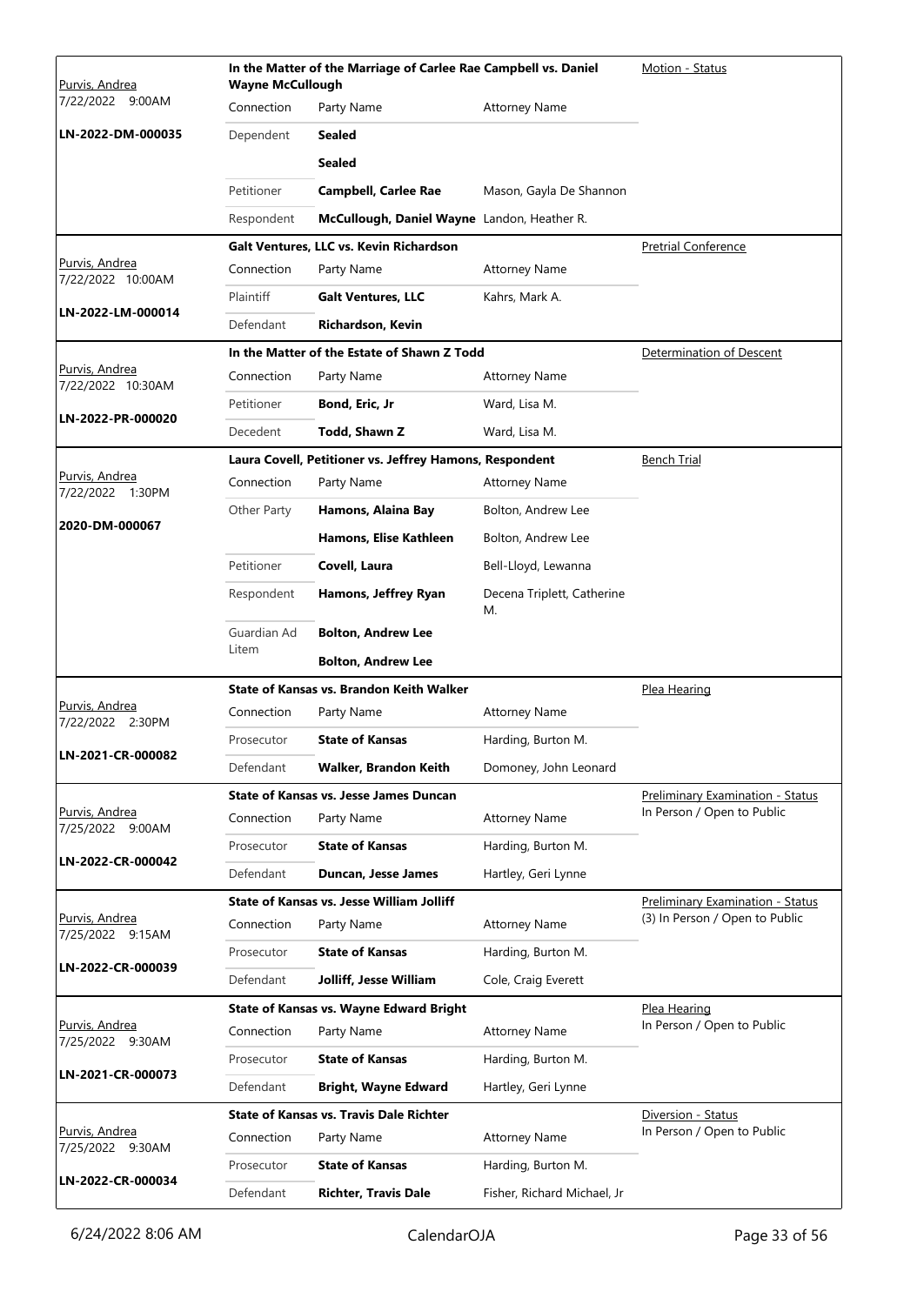|                                     |                  | State of Kansas vs. Philip Aaron Soref, III                       |                           | <b>Status Conference</b>       |
|-------------------------------------|------------------|-------------------------------------------------------------------|---------------------------|--------------------------------|
| Purvis, Andrea<br>7/25/2022 9:45AM  | Connection       | Party Name                                                        | <b>Attorney Name</b>      |                                |
| LN-2021-CR-000007                   | Prosecutor       | <b>State of Kansas</b>                                            | Harding, Burton M.        |                                |
|                                     | Defendant        | Soref, Philip Aaron, III                                          | Domoney, John Leonard     |                                |
|                                     |                  | State of Kansas vs. Curtis Ray Dean Jr                            |                           | Motion                         |
| Purvis, Andrea<br>7/25/2022 10:00AM | Connection       | Party Name                                                        | <b>Attorney Name</b>      |                                |
| 2017-CR-000125                      | Prosecutor       | <b>State of Kansas</b>                                            | Harding, Burton M.        |                                |
|                                     | Defendant        | Dean, Curtis Ray, Jr                                              | Cole, Craig Everett       |                                |
|                                     |                  | State of Kansas vs. Raymone Cunningham, Sr                        |                           | <b>Preliminary Examination</b> |
| Purvis, Andrea<br>7/25/2022 10:00AM | Connection       | Party Name                                                        | Attorney Name             | NO GO                          |
|                                     | Prosecutor       | <b>State of Kansas</b>                                            | Harding, Burton M.        |                                |
| LN-2022-CR-000079                   | Defendant        | Cunningham, Raymone, Sr Holliday, Harold Lee                      |                           |                                |
|                                     |                  | In the Matter of the Marriage of Toni Nickell vs. Jason Nickell   |                           | Hearing                        |
| Purvis, Andrea<br>7/25/2022 11:30AM | Connection       | Party Name                                                        | <b>Attorney Name</b>      | testimony                      |
|                                     | Petitioner       | Nickell, Toni                                                     | Cole, Craig Everett       |                                |
| LN-2022-DM-000041                   | Respondent       | Nickell, Jason                                                    |                           |                                |
|                                     |                  | Sandra Stokes vs. Heartland Rural Electric Cooperative Inc, et al |                           | <b>Status Conference</b>       |
| Purvis, Andrea<br>7/25/2022 1:30PM  | Connection       | Party Name                                                        | <b>Attorney Name</b>      |                                |
| LN-2022-CV-000021                   | <b>Plaintiff</b> | Stokes, Sandra                                                    | Hillebrand, Joseph Robert |                                |
|                                     | Defendant        | <b>Heartland Rural Electric</b><br><b>Cooperative Inc</b>         | Lee, Gregory A.           |                                |
|                                     |                  | <b>Osmose Utilities Services,</b><br>Inc.                         |                           |                                |
|                                     |                  | <b>State of Kansas vs. Vince Edwin Basore</b>                     |                           | Diversion - Status             |
| Purvis, Andrea<br>7/26/2022 1:30AM  | Connection       | Party Name                                                        | <b>Attorney Name</b>      |                                |
|                                     | Prosecutor       | <b>State of Kansas</b>                                            | Harding, Burton M.        |                                |
| LN-2021-CR-000181                   | Defendant        | <b>Basore, Vince Edwin</b>                                        | Hartley, Geri Lynne       |                                |
|                                     |                  | Christina Knight, Petitioner vs. Robert Knight, Respondent        |                           | <b>Pretrial Conference</b>     |
| Purvis, Andrea<br>7/26/2022 10:00AM | Connection       | Party Name                                                        | <b>Attorney Name</b>      |                                |
|                                     | Dependent        | <b>Sealed</b>                                                     | Bolton, Andrew Lee        |                                |
| 2020-DM-000089                      |                  | <b>Sealed</b>                                                     | Bolton, Andrew Lee        |                                |
|                                     | Petitioner       | Knight, Christina                                                 | Dasenbrock, Jeffrey Ford  |                                |
|                                     | Respondent       | Knight, Robert                                                    | Pilgrim, Robert Joseph    |                                |
|                                     | Guardian Ad      | <b>Bolton, Andrew Lee</b>                                         |                           |                                |
|                                     | Litem            | <b>Bolton, Andrew Lee</b>                                         |                           |                                |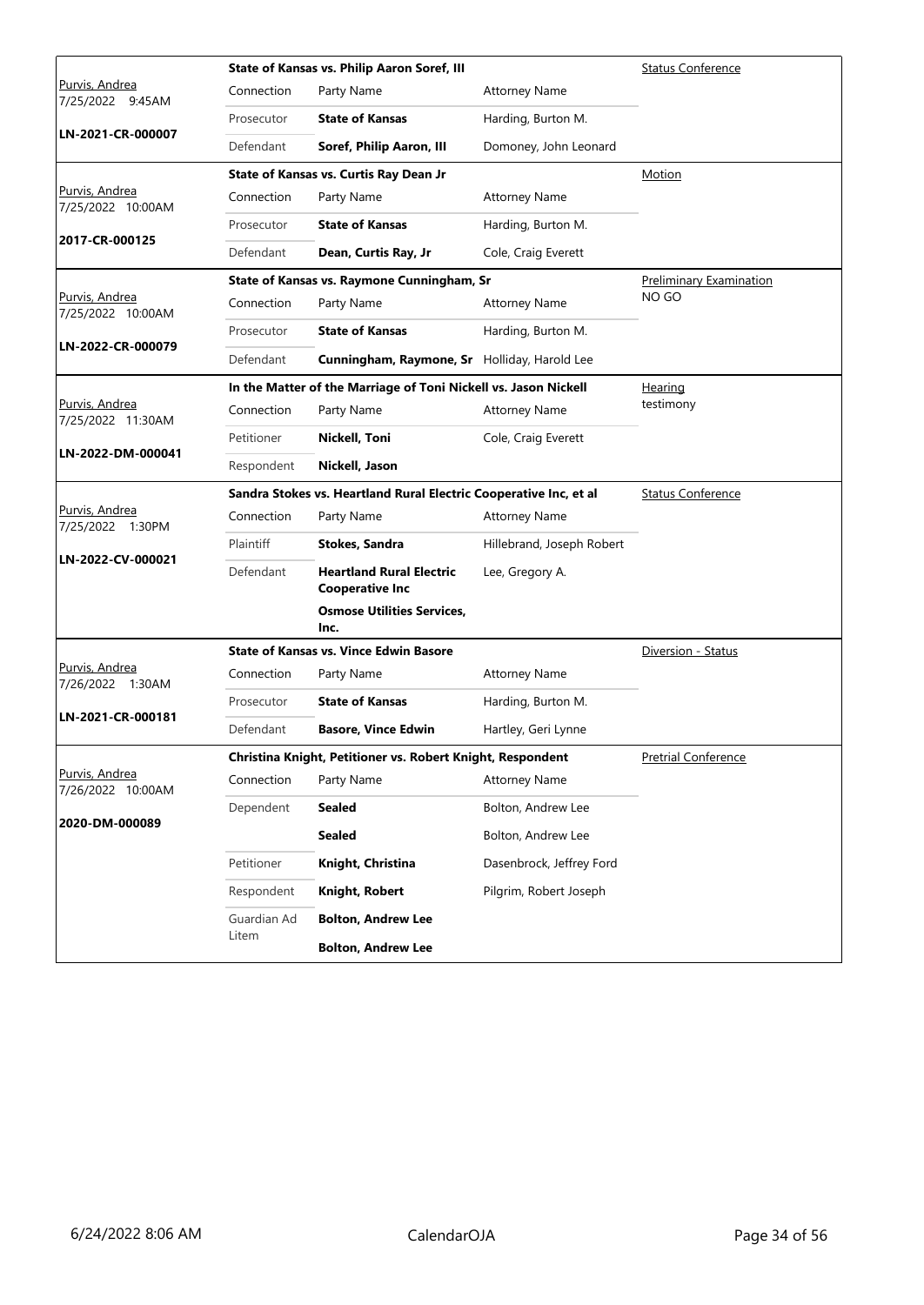| Montgomery, Steve                     | Inc., et al | Charles Toynbee, et al vs. Tanglewood Lake Owners' Association, |                                | <u>Motion</u><br>IN PERSON - OA's - Motion to |  |  |
|---------------------------------------|-------------|-----------------------------------------------------------------|--------------------------------|-----------------------------------------------|--|--|
| 7/28/2022 10:00AM                     | Connection  | Party Name                                                      | <b>Attorney Name</b>           | <b>Dismiss</b>                                |  |  |
| LN-2021-CV-000071                     | Plaintiff   | Toynbee, Sherri L                                               | Ivan, John                     |                                               |  |  |
|                                       |             | Toynbee, Charles W.                                             | Ivan, John                     |                                               |  |  |
|                                       |             | Evans, Sabrina Irene                                            |                                |                                               |  |  |
|                                       |             | Wilson, Mark                                                    |                                |                                               |  |  |
|                                       |             | <b>Wilson, Antionette</b>                                       |                                |                                               |  |  |
|                                       |             | Steck, Tyler                                                    |                                |                                               |  |  |
|                                       |             | <b>Elkins, Jeff</b>                                             |                                |                                               |  |  |
|                                       | Defendant   | <b>Tanglewood Lake Owners'</b><br><b>Association, Inc.</b>      | Housley, Casey O.              |                                               |  |  |
|                                       |             | Adams, Ryan                                                     | Housley, Casey O.              |                                               |  |  |
|                                       |             | Jensen, Chris                                                   | Housley, Casey O.              |                                               |  |  |
|                                       |             | West, Tate                                                      | Housley, Casey O.              |                                               |  |  |
|                                       |             | Price, John                                                     | Housley, Casey O.              |                                               |  |  |
|                                       |             | <b>Curtis, Kathy</b>                                            | Housley, Casey O.              |                                               |  |  |
|                                       |             | Kelsey, Ralph                                                   | Housley, Casey O.              |                                               |  |  |
|                                       |             | <b>Pfeffer, Niel</b>                                            | Housley, Casey O.              |                                               |  |  |
|                                       |             | <b>State of Kansas vs. Matthew Allen Joles</b>                  |                                | Sentencing                                    |  |  |
| Purvis, Andrea<br>8/1/2022 9:30AM     | Connection  | Party Name                                                      | <b>Attorney Name</b>           | In Person / Open to Public                    |  |  |
| LN-2021-CR-000178                     | Prosecutor  | <b>State of Kansas</b>                                          | Harding, Burton M.             |                                               |  |  |
|                                       | Defendant   | <b>Joles, Matthew Allen</b>                                     | Todd, Zane Lee, Jr             |                                               |  |  |
| Purvis, Andrea                        |             | <b>State of Kansas vs. Melody J Masuch</b>                      |                                | <b>Motion</b><br>Motion to Pay in Bond        |  |  |
| 8/1/2022 9:30AM                       | Connection  | Party Name                                                      | <b>Attorney Name</b>           |                                               |  |  |
| LN-2022-CR-000014                     | Prosecutor  | <b>State of Kansas</b>                                          | Harding, Burton M.             |                                               |  |  |
|                                       | Defendant   | Masuch, Melody J                                                | Fisher, Richard Michael, Jr    |                                               |  |  |
| Purvis, Andrea                        |             | <b>State of Kansas vs. Ora Mitchal Munger</b>                   |                                | <b>Pretrial Conference</b>                    |  |  |
| 8/2/2022 9:00AM                       | Connection  | Party Name                                                      | <b>Attorney Name</b>           |                                               |  |  |
| 2018-CR-000129                        | Prosecutor  | <b>State of Kansas</b>                                          | Harding, Burton M.             |                                               |  |  |
|                                       | Defendant   | <b>Munger, Ora Mitchal</b>                                      | Pro Se                         |                                               |  |  |
| Leblanc, Valorie R                    | Connection  | <b>State of Kansas vs. BRENDA TOLLETT</b><br>Party Name         | <b>Attorney Name</b>           | First Appearance                              |  |  |
| 8/3/2022 9:00AM                       | Prosecutor  | <b>State of Kansas</b>                                          | Meeks, Justin Byron            |                                               |  |  |
| LN-2022-TR-000160                     |             |                                                                 | Johnson                        |                                               |  |  |
|                                       | Defendant   | <b>TOLLETT, BRENDA</b>                                          |                                |                                               |  |  |
|                                       |             | <b>State of Kansas vs. Dustin James McMillin</b>                |                                | Bond - Forfeiture                             |  |  |
| Leblanc, Valorie R<br>8/3/2022 9:30AM | Connection  | Party Name                                                      | <b>Attorney Name</b>           |                                               |  |  |
| LN-2021-CR-000146                     | Prosecutor  | <b>State of Kansas</b>                                          | Meeks, Justin Byron<br>Johnson |                                               |  |  |
|                                       | Defendant   | <b>McMillin, Dustin James</b>                                   | Domoney, John Leonard          |                                               |  |  |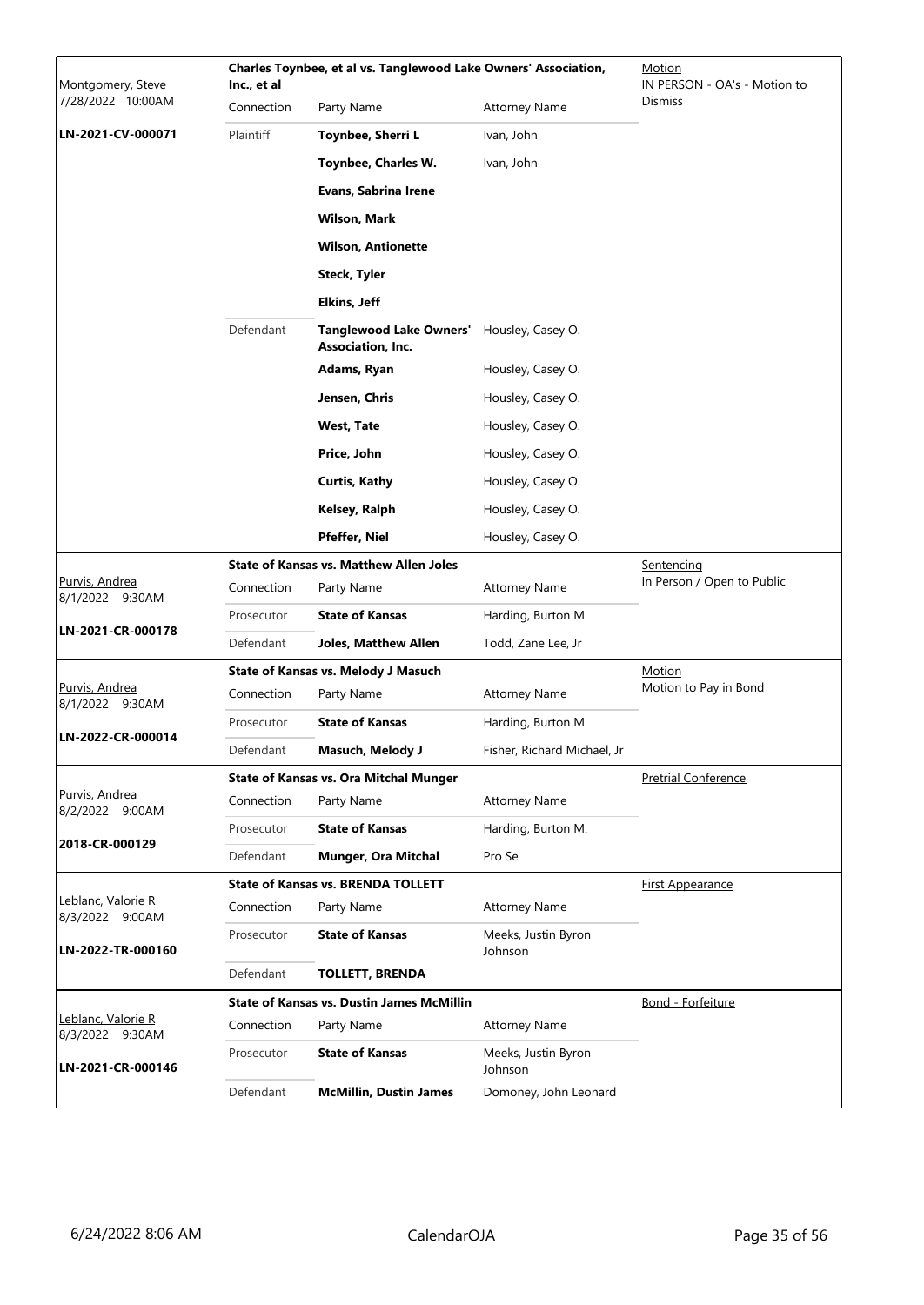|                                          |                                   | State of Kansas vs. Kenneth August Hauenschild            |                                | Arraignment                                    |
|------------------------------------------|-----------------------------------|-----------------------------------------------------------|--------------------------------|------------------------------------------------|
| Leblanc, Valorie R<br>8/3/2022 9:30AM    | Connection                        | Party Name                                                | <b>Attorney Name</b>           |                                                |
|                                          | Prosecutor                        | <b>State of Kansas</b>                                    | Harding, Burton M.             |                                                |
| LN-2021-TR-000208                        | Defendant                         | Hauenschild, Kenneth                                      | Pro Se                         |                                                |
|                                          |                                   | <b>August</b>                                             |                                |                                                |
| Leblanc, Valorie R                       |                                   | <b>State of Kansas vs. Christopher Thomas Thies</b>       |                                | Arraignment                                    |
| 8/3/2022 9:30AM                          | Connection                        | Party Name                                                | <b>Attorney Name</b>           |                                                |
| LN-2022-CR-000003                        | Prosecutor                        | <b>State of Kansas</b>                                    | Meeks, Justin Byron<br>Johnson |                                                |
|                                          | Defendant                         | Thies, Christopher Thomas Pro Se                          |                                |                                                |
|                                          |                                   | <b>State of Kansas vs. Austin Matthew Phillips</b>        |                                | <b>First Appearance</b>                        |
| Leblanc, Valorie R<br>8/3/2022 10:00AM   | Connection                        | Party Name                                                | <b>Attorney Name</b>           |                                                |
|                                          | Prosecutor                        | <b>State of Kansas</b>                                    | Harding, Burton M.             |                                                |
| LN-2022-CR-000067                        | Defendant                         | <b>Phillips, Austin Matthew</b>                           |                                |                                                |
|                                          |                                   | <b>State of Kansas vs. Matthew Allen Broyles</b>          |                                | Motion                                         |
| Leblanc, Valorie R<br>8/3/2022 10:30AM   | Connection                        | Party Name                                                | <b>Attorney Name</b>           | FOR DEFAULT JUDGMENT AGAINST<br><b>OBLIGOR</b> |
|                                          | Prosecutor                        | <b>State of Kansas</b>                                    | Harding, Burton M.             |                                                |
| 2020-TR-000430                           | Defendant                         | <b>Broyles, Matthew Allen</b>                             | Pro Se                         |                                                |
|                                          |                                   | <b>State of Kansas vs. James Alan Carter</b>              |                                | <b>Bond - Forfeiture</b>                       |
| Leblanc, Valorie R<br>8/3/2022 10:30AM   | Connection                        | Party Name                                                | <b>Attorney Name</b>           |                                                |
|                                          | Prosecutor                        | <b>State of Kansas</b>                                    | Harding, Burton M.             |                                                |
| LN-2022-CR-000037                        | Defendant                         | <b>Carter, James Alan</b>                                 | Domoney, John Leonard          |                                                |
|                                          |                                   | <b>State of Kansas vs. Nicholas Xavier Albert Ramirez</b> |                                | Diversion - Status                             |
| Leblanc, Valorie R<br>8/3/2022 11:30AM   | Connection                        | Party Name                                                | <b>Attorney Name</b>           |                                                |
|                                          | Prosecutor                        | <b>State of Kansas</b>                                    | Harding, Burton M.             |                                                |
| 2019-TR-000643                           | Defendant                         | Ramirez, Nicholas Xavier<br>Albert                        | Mc Afee, Stanley R.            |                                                |
|                                          | Sealed ********* Sealed ********* |                                                           |                                | <b>Review Hearing</b>                          |
| Leblanc, Valorie R<br>8/3/2022<br>1:00PM | Connection                        | Party Name                                                | <b>Attorney Name</b>           |                                                |
| 2020-JC-000001                           | Child in Need<br>of Care          | <b>Sealed</b>                                             | Domoney, John Leonard          |                                                |
|                                          | Petitioner                        | <b>Sealed</b>                                             | Harding, Burton M.             |                                                |
|                                          | Sealed ********* Sealed ********* |                                                           |                                | Review Hearing                                 |
| Leblanc, Valorie R<br>8/3/2022 1:00PM    | Connection                        | Party Name                                                | <b>Attorney Name</b>           |                                                |
| LN-2020-JC-000032                        | Child in Need<br>of Care          | Sealed                                                    | Domoney, John Leonard          |                                                |
|                                          | Petitioner                        | <b>Sealed</b>                                             |                                |                                                |
|                                          |                                   | <b>Sealed</b>                                             | Harding, Burton M.             |                                                |
|                                          | Guardian Ad<br>Litem              | <b>Sealed</b>                                             |                                |                                                |
|                                          | Sealed ********* Sealed ********* |                                                           |                                | <b>Review Hearing</b>                          |
| Leblanc, Valorie R<br>8/3/2022 1:00PM    | Connection                        | Party Name                                                | <b>Attorney Name</b>           |                                                |
| LN-2020-JC-000033                        | Child in Need<br>of Care          | <b>Sealed</b>                                             | Domoney, John Leonard          |                                                |
|                                          | Petitioner                        | <b>Sealed</b>                                             |                                |                                                |
|                                          |                                   | <b>Sealed</b>                                             | Harding, Burton M.             |                                                |
|                                          | Guardian Ad<br>Litem              | <b>Sealed</b>                                             |                                |                                                |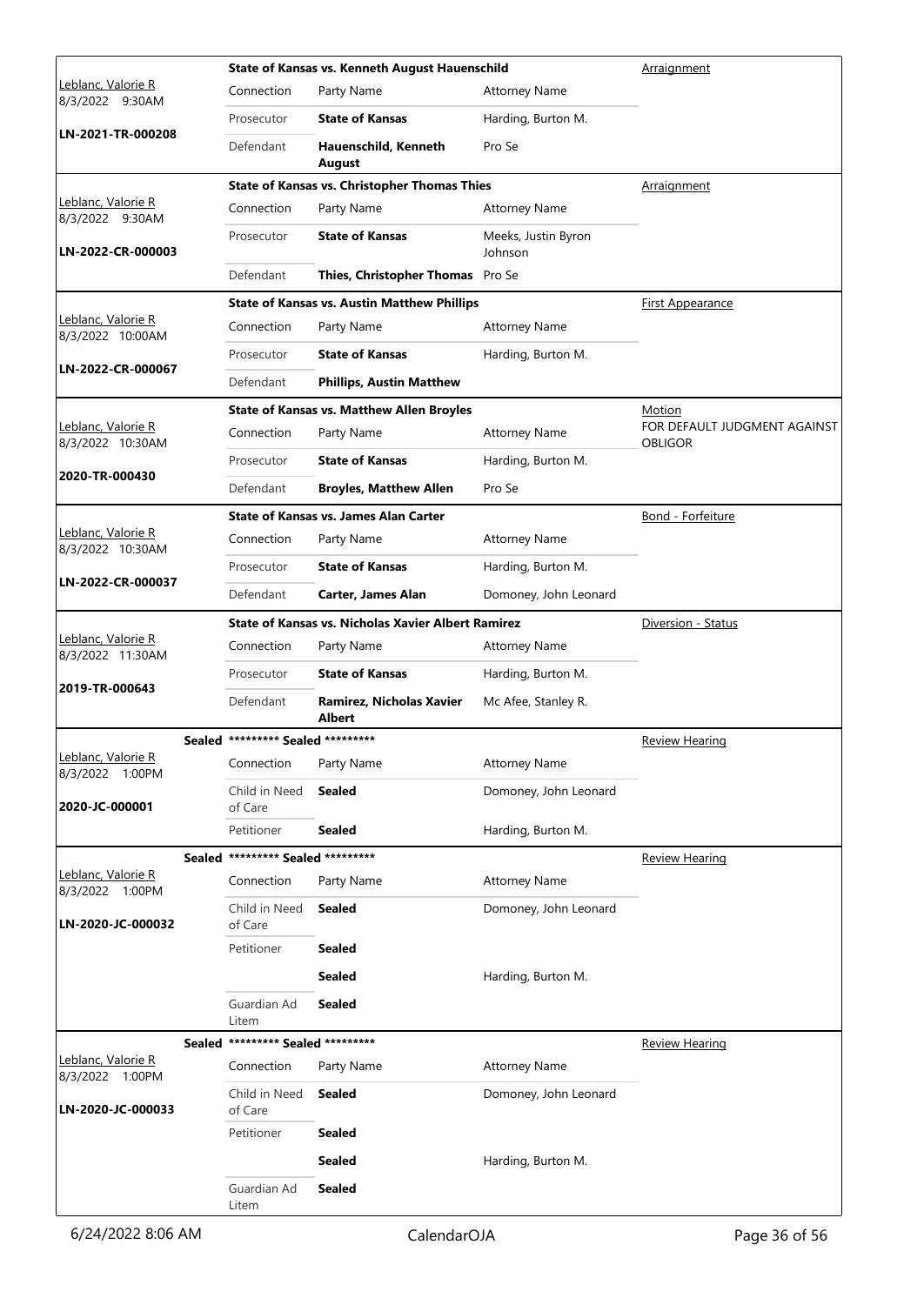|                                       | Sealed ********* Sealed ********* |               |                                | Disposition                    |
|---------------------------------------|-----------------------------------|---------------|--------------------------------|--------------------------------|
| Leblanc, Valorie R<br>8/3/2022 1:15PM | Connection                        | Party Name    | <b>Attorney Name</b>           |                                |
| LN-2021-JC-000005                     | Child in Need<br>of Care          | Sealed        | Randall, Jesse T.              |                                |
|                                       | Petitioner                        | <b>Sealed</b> | Harding, Burton M.             |                                |
|                                       | Guardian Ad<br>Litem              | <b>Sealed</b> |                                |                                |
|                                       | Sealed ********* Sealed ********* |               |                                | Disposition                    |
| Leblanc, Valorie R<br>8/3/2022 1:30PM | Connection                        | Party Name    | <b>Attorney Name</b>           |                                |
| LN-2022-JC-000009                     | Child in Need<br>of Care          | <b>Sealed</b> | Hartley, Geri Lynne            |                                |
|                                       | Petitioner                        | <b>Sealed</b> | Meeks, Justin Byron<br>Johnson |                                |
|                                       | Guardian Ad<br>Litem              | <b>Sealed</b> |                                |                                |
|                                       | Sealed ********* Sealed ********* |               |                                | <b>Adjudication - Court</b>    |
| Leblanc, Valorie R<br>8/3/2022 1:45PM | Connection                        | Party Name    | <b>Attorney Name</b>           | NON-EVIDENTIARY                |
| LN-2022-JC-000011                     | Child in Need<br>of Care          | <b>Sealed</b> | Hartley, Geri Lynne            |                                |
|                                       | Petitioner                        | <b>Sealed</b> | Meeks, Justin Byron<br>Johnson |                                |
|                                       | Guardian                          | <b>Sealed</b> |                                |                                |
|                                       |                                   | <b>Sealed</b> |                                |                                |
|                                       | Guardian Ad<br>Litem              | <b>Sealed</b> |                                |                                |
|                                       | Sealed ********* Sealed ********* |               |                                | Permanency - 2                 |
| Leblanc, Valorie R<br>8/3/2022 2:00PM | Connection                        | Party Name    | <b>Attorney Name</b>           |                                |
| LN-2021-JC-000007                     | Child in Need<br>of Care          | Sealed        | Domoney, John Leonard          |                                |
|                                       | Petitioner                        | <b>Sealed</b> | Harding, Burton M.             |                                |
|                                       | Guardian Ad<br>Litem              | <b>Sealed</b> |                                |                                |
|                                       | Sealed ********* Sealed ********* |               |                                | Post-Termination Review        |
| Leblanc, Valorie R<br>8/3/2022 2:15PM | Connection                        | Party Name    | <b>Attorney Name</b>           |                                |
| 2016-JC-000027                        | Child in Need<br>of Care          | <b>Sealed</b> | Domoney, John Leonard          |                                |
|                                       | Other Party                       | <b>Sealed</b> |                                |                                |
|                                       |                                   | <b>Sealed</b> |                                |                                |
|                                       |                                   | <b>Sealed</b> |                                |                                |
|                                       | Petitioner                        | <b>Sealed</b> | Harding, Burton M.             |                                |
|                                       | Sealed ********* Sealed ********* |               |                                | <b>Post-Termination Review</b> |
| Leblanc, Valorie R<br>8/3/2022 2:15PM | Connection                        | Party Name    | <b>Attorney Name</b>           |                                |
| 2016-JC-000031                        | Child in Need<br>of Care          | <b>Sealed</b> | Fisher, Richard Michael, Jr    |                                |
|                                       | Other Party                       | <b>Sealed</b> |                                |                                |
|                                       |                                   | <b>Sealed</b> |                                |                                |
|                                       |                                   | <b>Sealed</b> |                                |                                |
|                                       | Petitioner                        | <b>Sealed</b> | Harding, Burton M.             |                                |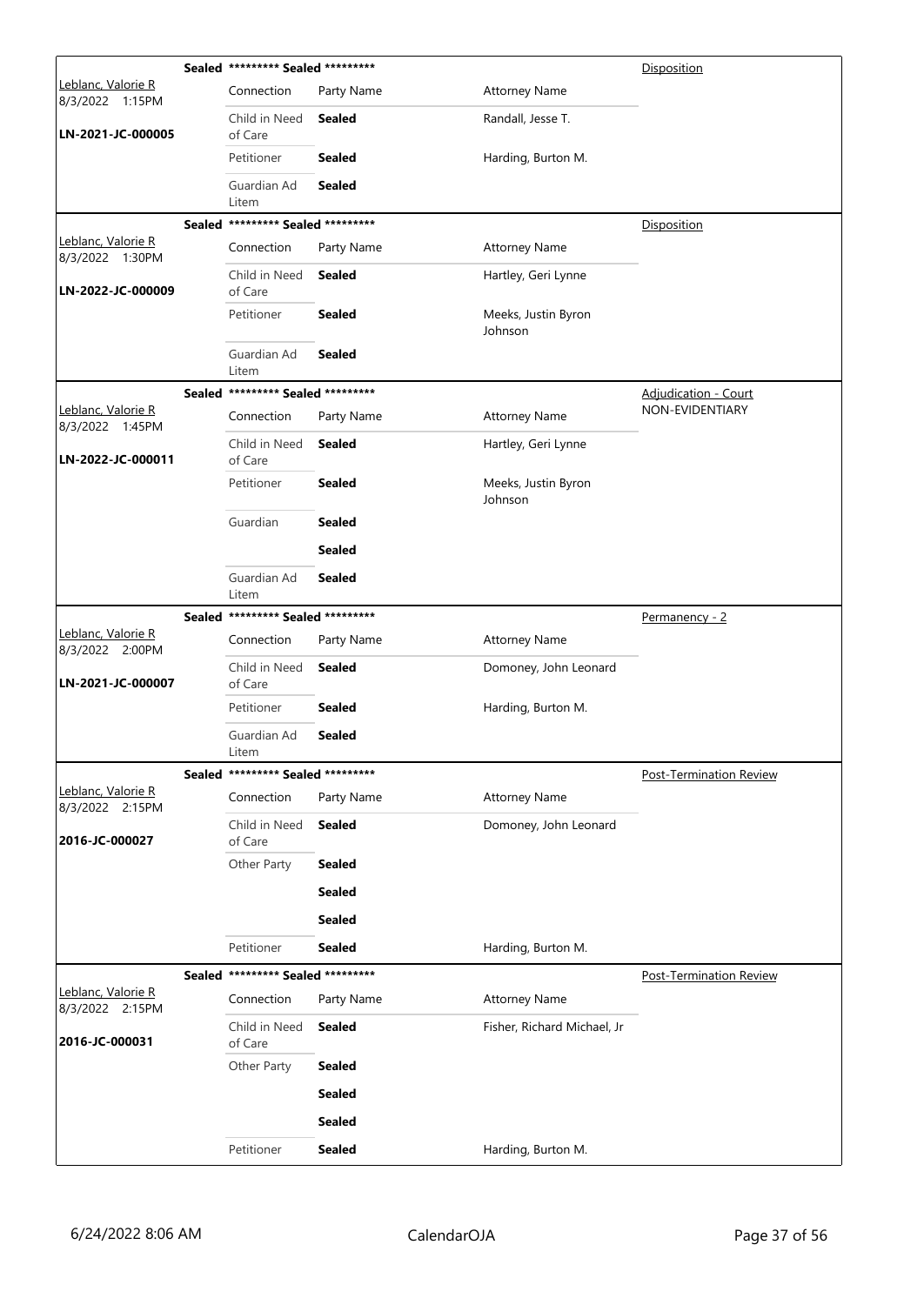|                                               |               | Sealed ********* Sealed ********* |                                       |                                   | Adjudication - Court                             |
|-----------------------------------------------|---------------|-----------------------------------|---------------------------------------|-----------------------------------|--------------------------------------------------|
| Leblanc, Valorie R<br>8/3/2022 2:15PM         |               | Connection                        | Party Name                            | <b>Attorney Name</b>              | NON-EVIDENTIARY<br>MIGUEL RIQUELME - INTERPRETER |
| LN-2022-JC-000014                             |               | Child in Need<br>of Care          | <b>Sealed</b>                         | Domoney, John Leonard             |                                                  |
|                                               |               | Petitioner                        | <b>Sealed</b>                         | Meeks, Justin Byron<br>Johnson    |                                                  |
|                                               |               | Guardian Ad<br>Litem              | <b>Sealed</b>                         |                                   |                                                  |
|                                               | <b>Sealed</b> | ********* Sealed *********        |                                       |                                   | <b>Review Hearing</b>                            |
| Leblanc, Valorie R<br>8/3/2022 2:30PM         |               | Connection                        | Party Name                            | <b>Attorney Name</b>              |                                                  |
| LN-2021-JC-000020                             |               | Child in Need<br>of Care          | <b>Sealed</b>                         | Domoney, John Leonard             |                                                  |
|                                               |               | Petitioner                        | <b>Sealed</b>                         |                                   |                                                  |
|                                               |               |                                   | <b>Sealed</b>                         | Harding, Burton M.                |                                                  |
|                                               |               | Guardian Ad<br>Litem              | <b>Sealed</b>                         |                                   |                                                  |
|                                               |               |                                   | In the Matter of Daylan Kane Sherwood |                                   | Adjudication - Court                             |
| Leblanc, Valorie R<br>8/3/2022 2:45PM         |               | Connection                        | Party Name                            | <b>Attorney Name</b>              | Non-evidentiary                                  |
| LN-2022-JV-000007                             |               | Prosecutor                        | <b>State of Kansas</b>                | Meeks, Justin Byron<br>Johnson    |                                                  |
|                                               |               | Juvenile<br>Offender              | Sherwood, Daylan Kane                 | Hartley, Geri Lynne               |                                                  |
|                                               |               | Sealed ********* Sealed ********* |                                       |                                   | <b>Review Hearing</b>                            |
| Leblanc, Valorie R<br>8/3/2022 3:00PM         |               | Connection                        | Party Name                            | <b>Attorney Name</b>              |                                                  |
| LN-2022-JC-000010                             |               | Child in Need<br>of Care          | <b>Sealed</b>                         | Hartley, Geri Lynne               |                                                  |
|                                               |               | Petitioner                        | <b>Sealed</b>                         | Attorney's Office, Linn<br>County |                                                  |
|                                               |               | Guardian Ad<br>Litem              | <b>Sealed</b>                         |                                   |                                                  |
|                                               |               | Sealed ********* Sealed ********* |                                       |                                   | Review Hearing                                   |
| <u> Leblanc, Valorie R</u><br>8/3/2022 3:15PM |               | Connection                        | Party Name                            | <b>Attorney Name</b>              |                                                  |
| LN-2021-JC-000004                             |               | Child in Need<br>of Care          | <b>Sealed</b>                         | Hartley, Geri Lynne               |                                                  |
|                                               |               | Other Party                       | <b>Sealed</b>                         |                                   |                                                  |
|                                               |               |                                   | <b>Sealed</b>                         |                                   |                                                  |
|                                               |               | Petitioner                        | <b>Sealed</b>                         | Harding, Burton M.                |                                                  |
|                                               |               | Guardian Ad<br>Litem              | <b>Sealed</b>                         |                                   |                                                  |
|                                               |               | Sealed ********* Sealed ********* |                                       |                                   | Adjudication - Court                             |
| Leblanc, Valorie R<br>8/3/2022 3:15PM         |               | Connection                        | Party Name                            | <b>Attorney Name</b>              | NON-EVIDENTIARY                                  |
| LN-2022-JC-000012                             |               | Child in Need<br>of Care          | <b>Sealed</b>                         | Fisher, Richard Michael, Jr       |                                                  |
|                                               |               | Petitioner                        | <b>Sealed</b>                         | Meeks, Justin Byron<br>Johnson    |                                                  |
|                                               |               | Guardian Ad<br>Litem              | <b>Sealed</b>                         |                                   |                                                  |
|                                               |               |                                   |                                       |                                   |                                                  |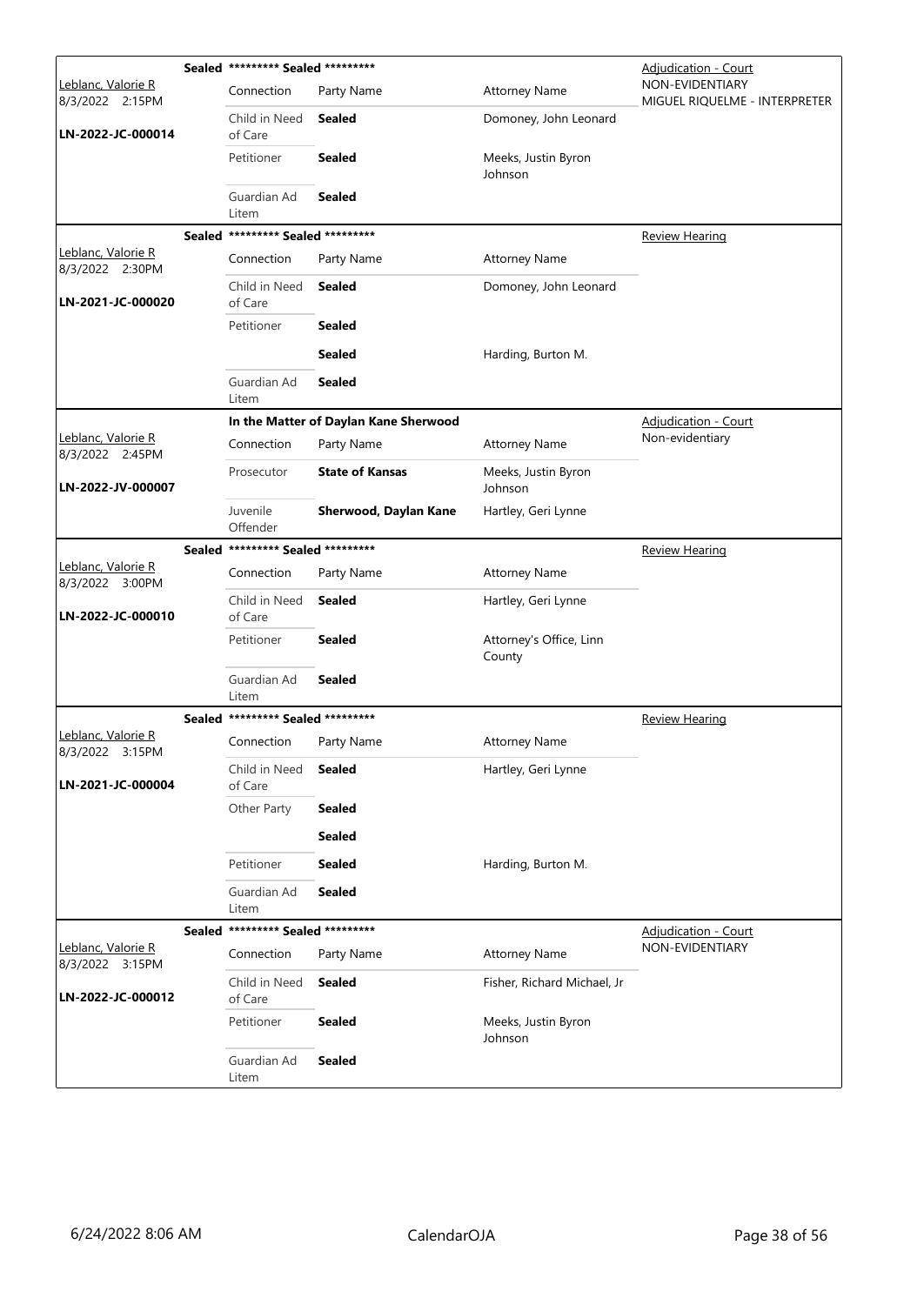|                                       | Sealed ********* Sealed ********* |                                    |                                   | Adjudication - Court        |
|---------------------------------------|-----------------------------------|------------------------------------|-----------------------------------|-----------------------------|
| Leblanc, Valorie R<br>8/3/2022 3:15PM | Connection                        | Party Name                         | <b>Attorney Name</b>              | NON-EVIDENTIARY             |
| LN-2022-JC-000013                     | Child in Need<br>of Care          | Sealed                             | Fisher, Richard Michael, Jr       |                             |
|                                       | Petitioner                        | <b>Sealed</b>                      | Attorney's Office, Linn<br>County |                             |
|                                       | Guardian Ad<br>Litem              | <b>Sealed</b>                      |                                   |                             |
|                                       |                                   | In the Matter of Donovan Sweat     |                                   | <b>Adjudication - Court</b> |
| Leblanc, Valorie R<br>8/3/2022 3:30PM | Connection                        | Party Name                         | <b>Attorney Name</b>              | NON-EVIDENTIARY             |
| LN-2022-JV-000002                     | Prosecutor                        | <b>State of Kansas</b>             | Meeks, Justin Byron<br>Johnson    |                             |
|                                       | Juvenile<br>Offender              | Sweat, Donovan                     | Domoney, John Leonard             |                             |
|                                       |                                   | In the Matter of Donovan Sweat     |                                   | Adjudication - Court        |
| Leblanc, Valorie R<br>8/3/2022 3:30PM | Connection                        | Party Name                         | <b>Attorney Name</b>              | NON-EVIDENTIARY             |
| LN-2022-JV-000004                     | Prosecutor                        | <b>State of Kansas</b>             | Meeks, Justin Byron<br>Johnson    |                             |
|                                       | Juvenile<br>Offender              | Sweat, Donovan                     | Domoney, John Leonard             |                             |
|                                       |                                   | In the Matter of Donovan Sweat     |                                   | <b>Adjudication - Court</b> |
| Leblanc, Valorie R<br>8/3/2022 3:30PM | Connection                        | Party Name                         | <b>Attorney Name</b>              | NON-EVIDENTIARY             |
| LN-2022-JV-000006                     | Prosecutor                        | <b>State of Kansas</b>             | Meeks, Justin Byron<br>Johnson    |                             |
|                                       | Juvenile<br>Offender              | Sweat, Donovan                     | Domoney, John Leonard             |                             |
|                                       | Sealed ********* Sealed ********* |                                    |                                   | Disposition                 |
| Leblanc, Valorie R<br>8/3/2022 3:45PM | Connection                        | Party Name                         | <b>Attorney Name</b>              |                             |
| LN-2022-JC-000007                     | Child in Need<br>of Care          | Sealed                             | Hartley, Geri Lynne               |                             |
|                                       | Petitioner                        | Sealed                             | Meeks, Justin Byron<br>Johnson    |                             |
|                                       | Guardian Ad<br>Litem              | <b>Sealed</b>                      |                                   |                             |
|                                       | Sealed ********* Sealed ********* |                                    |                                   | Disposition                 |
| Leblanc, Valorie R<br>8/3/2022 3:45PM | Connection                        | Party Name                         | <b>Attorney Name</b>              |                             |
| LN-2022-JC-000008                     | Child in Need<br>of Care          | Sealed                             | Hartley, Geri Lynne               |                             |
|                                       | Petitioner                        | Sealed                             | Meeks, Justin Byron<br>Johnson    |                             |
|                                       | Guardian Ad<br>Litem              | Sealed                             |                                   |                             |
|                                       |                                   | In the Matter of Lucas Ray Cassett |                                   | <b>Adjudication - Court</b> |
| Leblanc, Valorie R<br>8/3/2022 3:45PM | Connection                        | Party Name                         | <b>Attorney Name</b>              | IN PERSON                   |
| LN-2022-JV-000008                     | Prosecutor                        | <b>State of Kansas</b>             | Meeks, Justin Byron<br>Johnson    |                             |
|                                       | Juvenile<br>Offender              | <b>Cassett, Lucas Ray</b>          | Fisher, Richard Michael, Jr       |                             |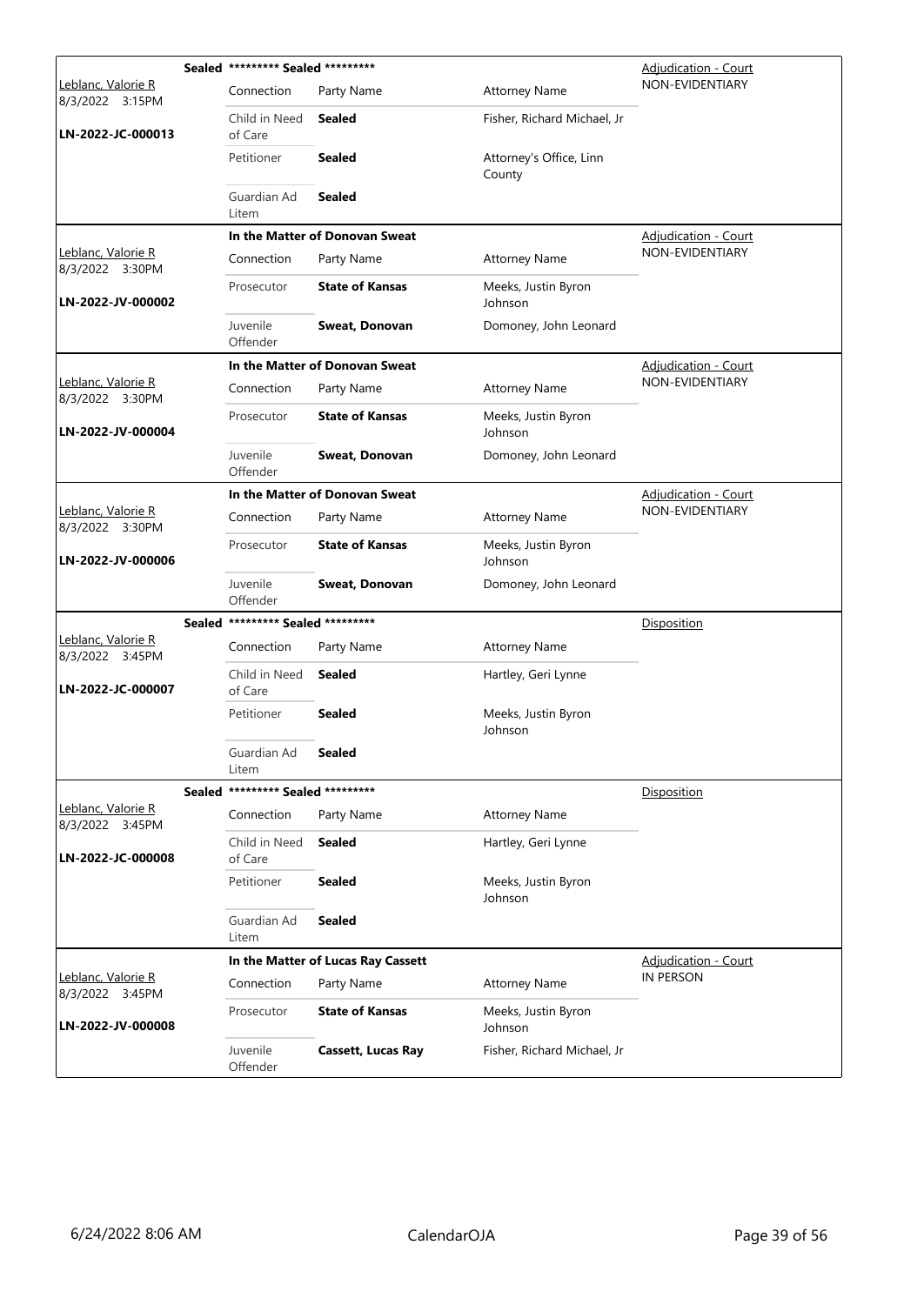|                                           | Sealed ********* Sealed ********* |                                                  |                                | Disposition                                   |
|-------------------------------------------|-----------------------------------|--------------------------------------------------|--------------------------------|-----------------------------------------------|
| Leblanc, Valorie R<br>8/3/2022 4:00PM     | Connection                        | Party Name                                       | <b>Attorney Name</b>           |                                               |
| LN-2022-JC-000017                         | Child in Need<br>of Care          | <b>Sealed</b>                                    | Hartley, Geri Lynne            |                                               |
|                                           | Petitioner                        | <b>Sealed</b>                                    | Meeks, Justin Byron<br>Johnson |                                               |
|                                           | Guardian                          | <b>Sealed</b>                                    |                                |                                               |
|                                           |                                   | State of Kansas, et al vs. Cole Cunningham       |                                | Motion                                        |
| Purvis, Andrea<br>8/9/2022 11:00AM        | Connection                        | Party Name                                       | <b>Attorney Name</b>           | for default judgment for support              |
| LN-2021-DM-000061                         | Dependent                         | <b>Sealed</b>                                    |                                |                                               |
|                                           | Petitioner                        | <b>State of Kansas</b>                           | 6 & 11, Young Williams         |                                               |
|                                           |                                   | Mohn, Chloe                                      | 6 & 11, Young Williams         |                                               |
|                                           | Respondent                        | Cunningham, Cole                                 | Tetwiler, Lee H.               |                                               |
|                                           |                                   | <b>State of Kansas vs. Dillon D Tomblin</b>      |                                | Overdue Hold                                  |
| Overdue, Judge Hold<br>8/12/2022 9:00AM   | Connection                        | Party Name                                       | <b>Attorney Name</b>           |                                               |
| 2018-TR-000742                            | Prosecutor                        | <b>State of Kansas</b>                           | Harding, Burton M.             |                                               |
|                                           | Defendant                         | <b>Tomblin, Dillon Dewayne</b>                   | Domoney, John Leonard          |                                               |
|                                           |                                   | <b>State of Kansas vs. Robert Andrew Butters</b> |                                | <u>Overdue Hold</u>                           |
| Overdue, Judge Hold<br>8/12/2022 9:00AM   | Connection                        | Party Name                                       | <b>Attorney Name</b>           | To stop susp process                          |
| 2020-CR-000026                            | Prosecutor                        | <b>State of Kansas</b>                           | Harding, Burton M.             |                                               |
|                                           | Defendant                         | <b>Butters, Robert Andrew</b>                    | Domoney, John Leonard          |                                               |
|                                           |                                   | <b>State of Kansas vs. Lance Tyler Haley</b>     |                                | Overdue Hold                                  |
| Overdue, Judge Hold<br>8/12/2022 9:00AM   | Connection                        | Party Name                                       | <b>Attorney Name</b>           |                                               |
| LN-2021-TR-000138                         | Prosecutor                        | <b>State of Kansas</b>                           | Harding, Burton M.             |                                               |
|                                           | Defendant                         | Haley, Lance Tyler                               | Morin, Katherine M. White      |                                               |
|                                           |                                   | State of Kansas vs. Kathleen Maria Covell        | Bench Trial                    |                                               |
| <u>Purvis, Andrea</u><br>8/12/2022 1:00PM | Connection                        | Party Name                                       | <b>Attorney Name</b>           | In Person / Open to Public. Allow 2<br>hours. |
| 2019-CR-000124                            | Prosecutor                        | <b>State of Kansas</b>                           | Harding, Burton M.             |                                               |
|                                           | Defendant                         | Covell, Kathleen Maria                           | Pro Se                         |                                               |
|                                           |                                   | State of Kansas vs. Kathleen Maria Covell        |                                | <b>Bench Trial</b>                            |
| <u>Purvis, Andrea</u><br>8/12/2022 3:00PM | Connection                        | Party Name                                       | <b>Attorney Name</b>           | In Person / Open to Public. Allow 2<br>hours. |
| 2019-CR-000206                            | Prosecutor                        | <b>State of Kansas</b>                           | Harding, Burton M.             |                                               |
|                                           | Defendant                         | Covell, Kathleen Maria                           | Pro Se                         |                                               |
|                                           |                                   | <b>State of Kansas vs. Dallas Tyler Calkins</b>  |                                | Sentencing                                    |
| Purvis, Andrea<br>8/16/2022 9:00AM        | Connection                        | Party Name                                       | <b>Attorney Name</b>           |                                               |
| LN-2021-CR-000037                         | Prosecutor                        | <b>State of Kansas</b>                           | Harding, Burton M.             |                                               |
|                                           | Defendant                         | <b>Calkins, Dallas Tyler</b>                     | Fisher, Richard Michael, Jr    |                                               |
|                                           |                                   | <b>State of Kansas vs. Christopher M Conner</b>  |                                | Sentencing                                    |
|                                           |                                   |                                                  |                                |                                               |
| Purvis, Andrea<br>8/16/2022 10:00AM       | Connection                        | Party Name                                       | <b>Attorney Name</b>           | Allow 2 hours                                 |
| 2018-CR-000168                            | Prosecutor                        | <b>State of Kansas</b>                           | Harding, Burton M.             |                                               |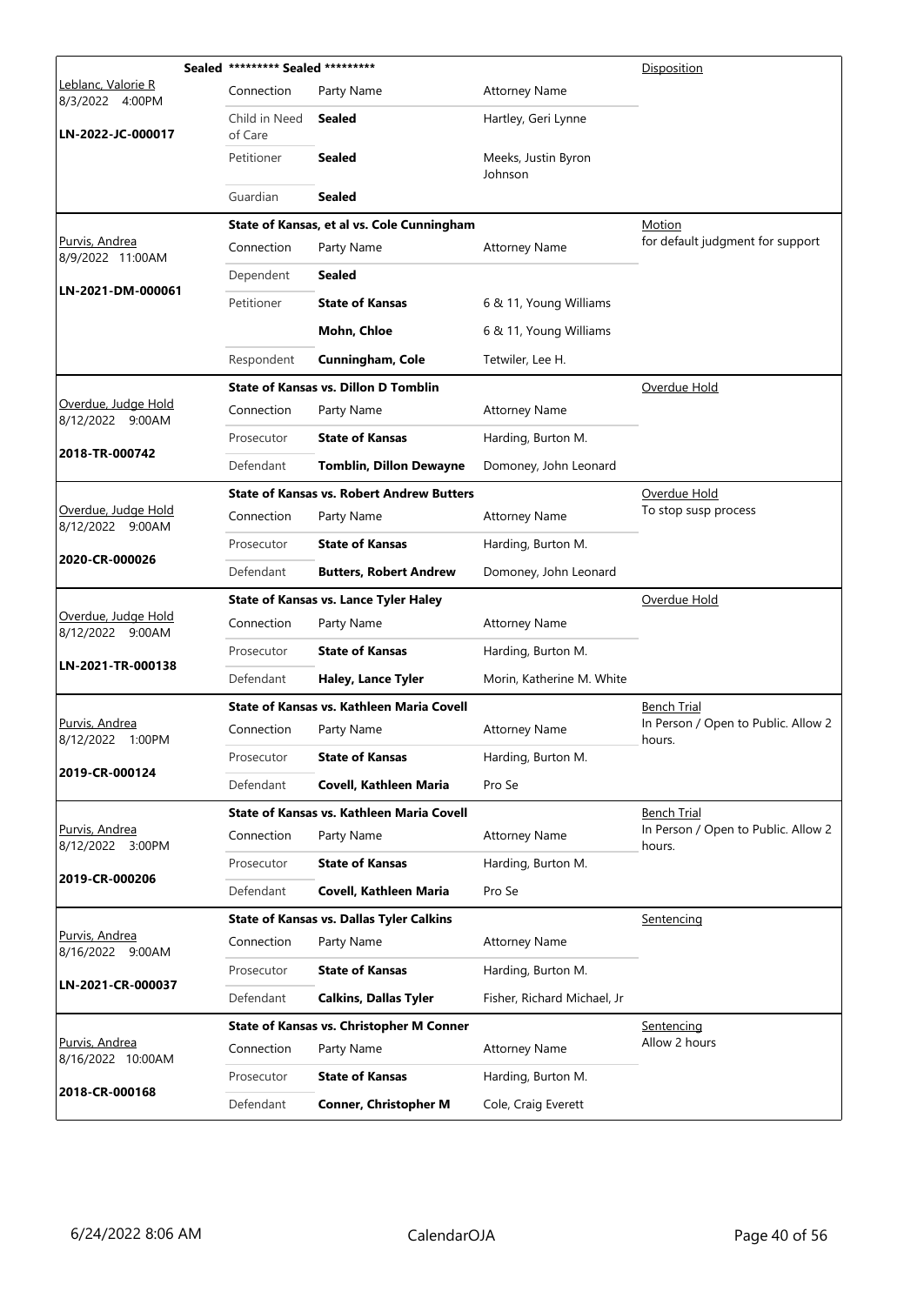|                                            |            | <b>State of Kansas vs. Chris L Grass</b>            |                                | Sentencing                        |
|--------------------------------------------|------------|-----------------------------------------------------|--------------------------------|-----------------------------------|
| <u>Purvis, Andrea</u><br>8/16/2022 10:30AM | Connection | Party Name                                          | <b>Attorney Name</b>           |                                   |
|                                            | Prosecutor | <b>State of Kansas</b>                              | Harding, Burton M.             |                                   |
| LN-2021-CR-000150                          | Defendant  | Grass, Chris L                                      | Cole, Craig Everett            |                                   |
|                                            |            | <b>State of Kansas vs. Trevor Bruce Askins</b>      |                                | Sentencing                        |
| Purvis, Andrea<br>8/16/2022 11:00AM        | Connection | Party Name                                          | <b>Attorney Name</b>           |                                   |
|                                            | Prosecutor | <b>State of Kansas</b>                              | Harding, Burton M.             |                                   |
| LN-2021-CR-000097                          | Defendant  | <b>Askins, Trevor Bruce</b>                         | Duma, Michael Christian        |                                   |
|                                            |            | <b>State of Kansas vs. Tyler Daniel Fornoff</b>     |                                | Preliminary Hearing (CR) - Status |
| Purvis, Andrea<br>8/16/2022 1:00PM         | Connection | Party Name                                          | <b>Attorney Name</b>           |                                   |
| 2018-CR-000111                             | Prosecutor | <b>State of Kansas</b>                              | Meeks, Justin Byron<br>Johnson |                                   |
|                                            | Defendant  | <b>Fornoff, Tyler Daniel</b>                        | Cole, Craig Everett            |                                   |
|                                            |            | <b>State of Kansas vs. Jennifer M Lowe</b>          |                                | First Appearance                  |
| Leblanc, Valorie R<br>8/17/2022 9:00AM     | Connection | Party Name                                          | <b>Attorney Name</b>           |                                   |
| LN-2022-TR-000095                          | Prosecutor | <b>State of Kansas</b>                              | Meeks, Justin Byron<br>Johnson |                                   |
|                                            | Defendant  | Lowe, Jennifer M                                    | Hernandez, Carlos Antonio      |                                   |
|                                            |            | <b>State of Kansas vs. Michalle Janette Brooks</b>  |                                | Arraignment                       |
| Leblanc, Valorie R<br>8/17/2022 9:30AM     | Connection | Party Name                                          | <b>Attorney Name</b>           |                                   |
| 2019-TR-000136                             | Prosecutor | <b>State of Kansas</b>                              | Meeks, Justin Byron<br>Johnson |                                   |
|                                            | Defendant  | <b>Brooks, Michalle Janette</b>                     | Pro Se                         |                                   |
|                                            |            | <b>State of Kansas vs. Dallas Eugene Gilpatrick</b> |                                | Diversion - Revocation            |
| Leblanc, Valorie R<br>8/17/2022 1:00PM     | Connection | Party Name                                          | <b>Attorney Name</b>           |                                   |
| 2020-CR-000036                             | Prosecutor | <b>State of Kansas</b>                              | Harding, Burton M.             |                                   |
|                                            | Defendant  | <b>Gilpatrick, Dallas Eugene</b>                    | Pro Se, Party                  |                                   |
|                                            |            | State of Kansas vs. Jason M Phillips                |                                | <b>Status Conference</b>          |
| Leblanc, Valorie R<br>8/17/2022<br>1:00PM  | Connection | Party Name                                          | <b>Attorney Name</b>           |                                   |
| 2020-TR-000130                             | Prosecutor | <b>State of Kansas</b>                              | Harding, Burton M.             |                                   |
|                                            | Defendant  | Phillips, Jason M                                   | Ivan, John                     |                                   |
|                                            |            | <b>State of Kansas vs. Darrell Gene Blossom</b>     |                                | <u>Arraignment</u>                |
| Leblanc, Valorie R<br>8/17/2022 1:00PM     | Connection | Party Name                                          | <b>Attorney Name</b>           |                                   |
| 2020-TR-000325                             | Prosecutor | <b>State of Kansas</b>                              | Harding, Burton M.             |                                   |
|                                            |            |                                                     |                                |                                   |
|                                            | Defendant  | <b>Blossom, Darrell Gene</b>                        | Pro Se, Party                  |                                   |
|                                            |            | State of Kansas vs. Eva Nicole Riojas               |                                | Plea Hearing                      |
| Leblanc, Valorie R                         | Connection | Party Name                                          | <b>Attorney Name</b>           |                                   |
| 8/17/2022 1:00PM<br>LN-2021-CR-000018      | Prosecutor | <b>State of Kansas</b>                              | Meeks, Justin Byron<br>Johnson |                                   |
|                                            | Defendant  | Riojas, Eva Nicole                                  | Fulcher, Darren E.             |                                   |
|                                            |            | <b>State of Kansas vs. Justin Charles Wingate</b>   |                                | Plea Hearing                      |
| Leblanc, Valorie R<br>8/17/2022 1:00PM     | Connection | Party Name                                          | <b>Attorney Name</b>           | IN PERSON                         |
| LN-2021-CR-000075                          | Prosecutor | <b>State of Kansas</b>                              | Harding, Burton M.             |                                   |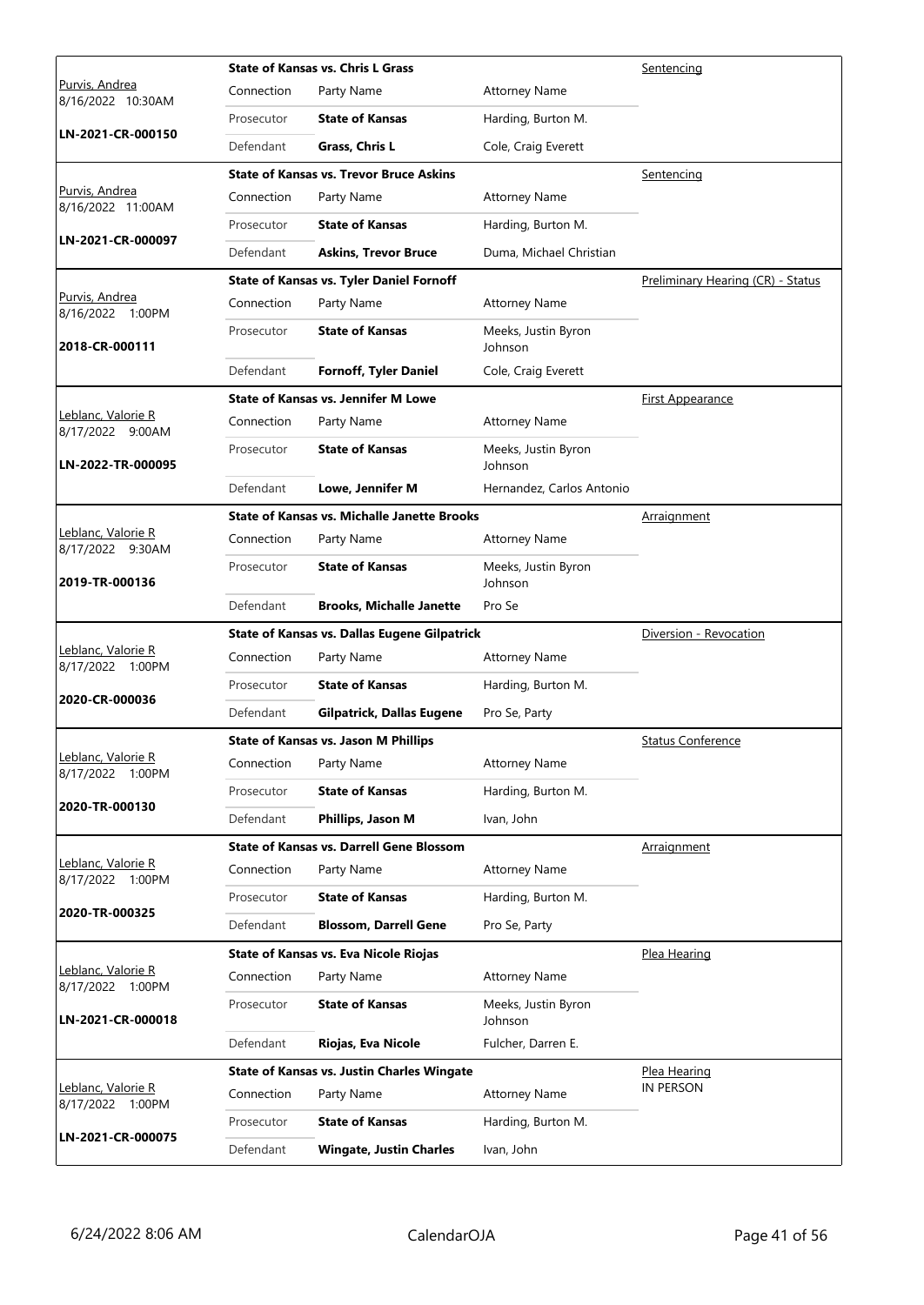|                                        |            | State of Kansas vs. Casey Lyle Kowalski                      |                                | <b>Status Conference</b>                  |
|----------------------------------------|------------|--------------------------------------------------------------|--------------------------------|-------------------------------------------|
| Leblanc, Valorie R<br>8/17/2022 1:00PM | Connection | Party Name                                                   | <b>Attorney Name</b>           |                                           |
|                                        | Prosecutor | <b>State of Kansas</b>                                       | Harding, Burton M.             |                                           |
| LN-2021-CR-000076                      | Defendant  | Kowalski, Casey Lyle                                         | Fulcher, Darren E.             |                                           |
|                                        |            | <b>State of Kansas vs. Justin Charles Wingate</b>            |                                | Plea Hearing                              |
| Leblanc, Valorie R<br>8/17/2022 1:00PM | Connection | Party Name                                                   | <b>Attorney Name</b>           |                                           |
| LN-2021-CR-000118                      | Prosecutor | <b>State of Kansas</b>                                       | Harding, Burton M.             |                                           |
|                                        | Defendant  | <b>Wingate, Justin Charles</b>                               | Ivan, John                     |                                           |
|                                        |            | <b>State of Kansas vs. Dillon D Tomblin</b>                  |                                | Plea Hearing                              |
| Leblanc, Valorie R<br>8/17/2022 1:30PM | Connection | Party Name                                                   | <b>Attorney Name</b>           |                                           |
| 2018-TR-000742                         | Prosecutor | <b>State of Kansas</b>                                       | Harding, Burton M.             |                                           |
|                                        | Defendant  | <b>Tomblin, Dillon Dewayne</b>                               | Domoney, John Leonard          |                                           |
|                                        |            | <b>State of Kansas vs. Jessica C Pritchett</b>               |                                | Diversion - Revocation                    |
| Leblanc, Valorie R<br>8/17/2022 1:30PM | Connection | Party Name                                                   | <b>Attorney Name</b>           |                                           |
| 2020-CR-000050                         | Prosecutor | <b>State of Kansas</b>                                       | Harding, Burton M.             |                                           |
|                                        | Defendant  | Pritchett, Jessica C                                         | Fisher, Richard Michael, Jr    |                                           |
|                                        |            | State of Kansas vs. Joshua James Cougill                     |                                | <u>Plea Hearing</u>                       |
| Leblanc, Valorie R<br>8/17/2022 1:30PM | Connection | Party Name                                                   | <b>Attorney Name</b>           |                                           |
|                                        | Prosecutor | <b>State of Kansas</b>                                       | Harding, Burton M.             |                                           |
| LN-2021-CR-000098                      | Defendant  | Cougill, Joshua James                                        | Fisher, Richard Michael, Jr    |                                           |
|                                        |            | State of Kansas vs. Brayden David Miller                     |                                | Plea Hearing                              |
| Leblanc, Valorie R<br>8/17/2022 1:30PM | Connection | Party Name                                                   | <b>Attorney Name</b>           | <b>STATUS</b>                             |
| LN-2022-CR-000055                      | Prosecutor | <b>State of Kansas</b>                                       | Harding, Burton M.             |                                           |
|                                        | Defendant  | Miller, Brayden David                                        | Fisher, Richard Michael, Jr    |                                           |
|                                        |            | State of Kansas vs. Jonah Phillip Earl                       |                                | <b>Status Conference</b>                  |
| Leblanc, Valorie R<br>8/17/2022 1:30PM | Connection | Party Name                                                   | <b>Attorney Name</b>           |                                           |
| LN-2022-TR-000019                      | Prosecutor | <b>State of Kansas</b>                                       | Meeks, Justin Byron<br>Johnson |                                           |
|                                        | Defendant  | Earl, Jonah Phillip                                          | Pro Se                         |                                           |
|                                        |            | State of Kansas vs. Dana Leigh Beerbower                     |                                | Arraignment                               |
| Leblanc, Valorie R<br>8/17/2022 1:30PM | Connection | Party Name                                                   | <b>Attorney Name</b>           |                                           |
| LN-2022-TR-000035                      | Prosecutor | <b>State of Kansas</b>                                       | Meeks, Justin Byron<br>Johnson |                                           |
|                                        | Defendant  | Beerbower, Dana Leigh                                        | Hartley, Geri Lynne            |                                           |
|                                        |            | <b>State of Kansas vs. Gina R Good</b>                       |                                | <b>Bench Trial</b>                        |
| Leblanc, Valorie R<br>8/18/2022 2:00PM | Connection | Party Name                                                   | <b>Attorney Name</b>           | IN PERSON                                 |
| 2020-TR-000281                         | Prosecutor | <b>State of Kansas</b>                                       | Harding, Burton M.             |                                           |
|                                        | Defendant  | Good, Gina R                                                 | Fleske, Carey Leonard          |                                           |
|                                        |            | Alison J Hamilton, Petitioner vs. Tarrell D Vann, Respondent |                                | <b>Motion</b>                             |
| Purvis, Andrea<br>8/19/2022 9:30AM     | Connection | Party Name                                                   | <b>Attorney Name</b>           | TO PAY GAL FEES<br>IF PAID NO APPEARANCES |
| 2005-DM-000116                         | Dependent  | <b>Sealed</b>                                                | Bolton, Andrew Lee             |                                           |
|                                        | Petitioner | Hamilton, Alison Julia                                       | Domoney, John Leonard          |                                           |
|                                        | Respondent | Vann, Tarrell D                                              | Mason, Gayla De Shannon        |                                           |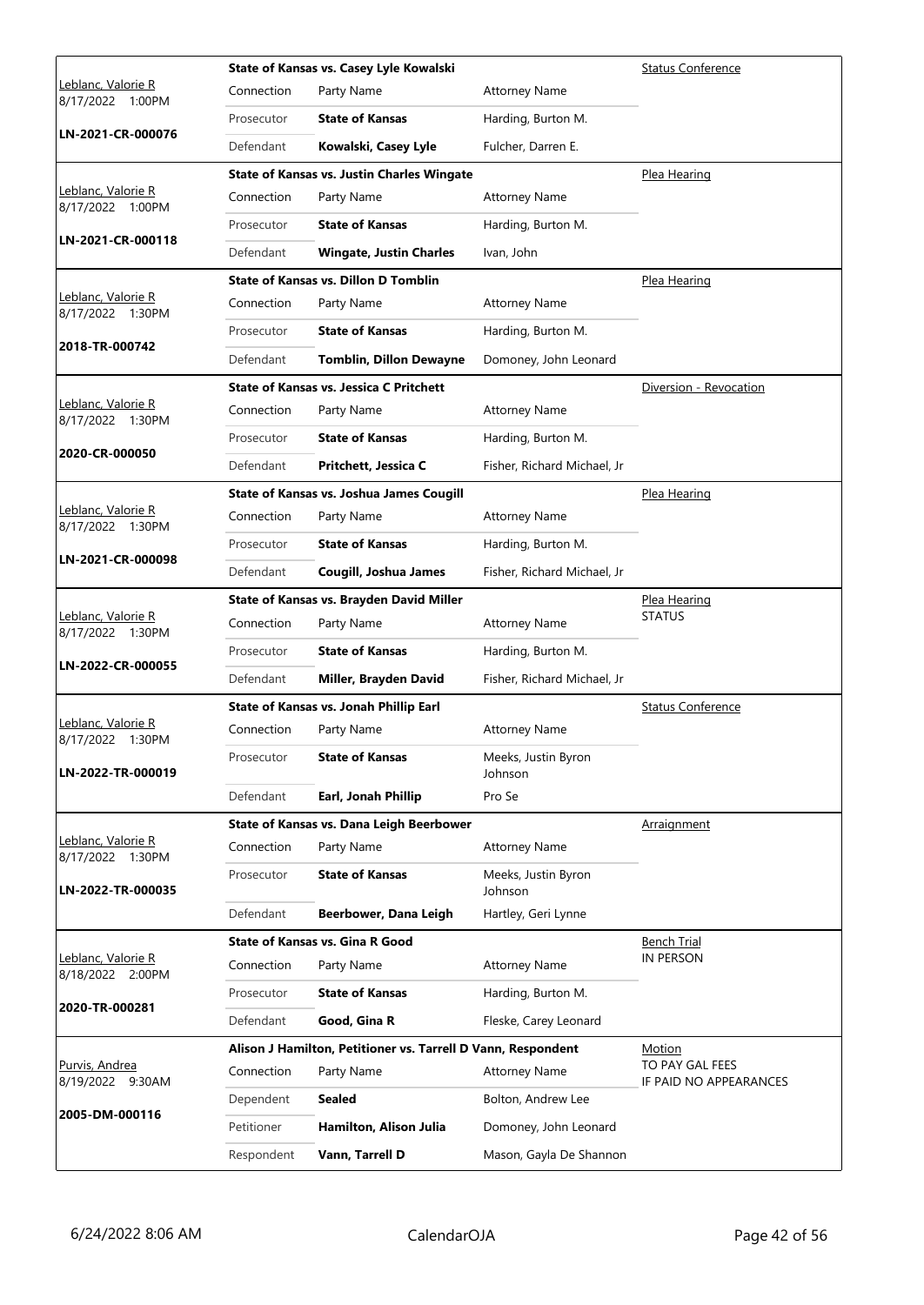|                                                |            | Acuity, A Mutual Insurance Company vs. Marvin Scott Hartman |                                | Hearing                      |
|------------------------------------------------|------------|-------------------------------------------------------------|--------------------------------|------------------------------|
| Montgomery, Steve<br>8/19/2022 3:00PM          | Connection | Party Name                                                  | <b>Attorney Name</b>           | ZOOM - Citation in Contempt  |
| LN-2021-CV-000053                              | Plaintiff  | Acuity, A Mutual Insurance Fanning, Gary L., Jr<br>Company  |                                |                              |
|                                                | Defendant  | Hartman, Marvin Scott                                       | Domoney, John Leonard          |                              |
|                                                |            | State of Kansas vs. Nickolas Gene Plumb                     |                                | Overdue Hold                 |
| Overdue, Judge Hold<br>8/26/2022 9:00AM        | Connection | Party Name                                                  | <b>Attorney Name</b>           |                              |
|                                                | Prosecutor | <b>State of Kansas</b>                                      | Harding, Burton M.             |                              |
| 2020-TR-000428                                 | Defendant  | <b>Plumb, Nicholas Gene</b>                                 | Pro Se                         |                              |
|                                                |            | <b>State of Kansas vs. Ian Matthew Keys</b>                 |                                | Overdue Hold                 |
| Overdue, Judge Hold<br>8/26/2022 9:00AM        | Connection | Party Name                                                  | <b>Attorney Name</b>           |                              |
|                                                | Prosecutor | <b>State of Kansas</b>                                      | Harding, Burton M.             |                              |
| LN-2021-CR-000153                              | Defendant  | Keys, Ian Matthew                                           | Ivan, John                     |                              |
|                                                |            | State of Kansas vs. Kyle S Wheeler                          |                                | Overdue Hold                 |
| Overdue, Judge Hold<br>8/26/2022 9:00AM        | Connection | Party Name                                                  | <b>Attorney Name</b>           |                              |
|                                                | Prosecutor | <b>State of Kansas</b>                                      | Harding, Burton M.             |                              |
| LN-2021-TR-000218                              | Defendant  | <b>Wheeler, Kyle S</b>                                      | Domoney, John Leonard          |                              |
|                                                |            | <b>State of Kansas vs. Nicholas Gene Plumb</b>              |                                | Overdue Hold                 |
| Overdue, Judge Hold<br>8/26/2022 9:00AM        | Connection | Party Name                                                  | <b>Attorney Name</b>           |                              |
| LN-2021-TR-000355                              | Prosecutor | <b>State of Kansas</b>                                      | Meeks, Justin Byron<br>Johnson |                              |
|                                                | Defendant  | Plumb, Nicholas Gene                                        |                                |                              |
|                                                |            | <b>State of Kansas vs. Latonya Joy Andrews</b>              |                                | Overdue Hold                 |
| Overdue, Judge Hold<br>8/26/2022 9:00AM        | Connection | Party Name                                                  | <b>Attorney Name</b>           | to prevent suspension of DL  |
|                                                | Prosecutor | <b>State of Kansas</b>                                      | Harding, Burton M.             |                              |
| LN-2022-CR-000018                              | Defendant  | Andrews, Latonya Joy                                        | De Marco, John Andrew          |                              |
|                                                |            | State of Kansas vs. Paul R Weitman                          |                                | Overdue Hold                 |
| <u>Overdue, Judge Hold</u><br>8/26/2022 9:00AM |            | Connection Party Name                                       | <b>Attorney Name</b>           |                              |
|                                                | Prosecutor | <b>State of Kansas</b>                                      | Harding, Burton M.             |                              |
| LN-2022-FG-000002                              | Defendant  | <b>Weitman, Paul R</b>                                      | Randall, Jesse T.              |                              |
|                                                |            | <b>State of Kansas vs. Ora Mitchal Munger</b>               |                                | <b>Jury Trial</b>            |
| Purvis, Andrea<br>8/29/2022 9:00AM             | Connection | Party Name                                                  | <b>Attorney Name</b>           |                              |
|                                                | Prosecutor | <b>State of Kansas</b>                                      | Harding, Burton M.             |                              |
| 2018-CR-000129                                 | Defendant  | <b>Munger, Ora Mitchal</b>                                  | Pro Se                         |                              |
|                                                |            | <b>State of Kansas vs. Phillip Anthony Smith</b>            |                                | Diversion - Status           |
| Leblanc, Valorie R<br>9/7/2022 9:30AM          | Connection | Party Name                                                  | <b>Attorney Name</b>           |                              |
| LN-2022-TR-000104                              | Prosecutor | <b>State of Kansas</b>                                      | Meeks, Justin Byron<br>Johnson |                              |
|                                                | Defendant  | <b>Smith, Phillip Anthony</b>                               |                                |                              |
|                                                |            | State of Kansas vs. Tre Joseph Allen Oshel                  |                                | Motion                       |
| Leblanc, Valorie R                             |            | Party Name                                                  | <b>Attorney Name</b>           | FOR DEFAULT JUDGMENT AGAINST |
|                                                | Connection |                                                             |                                |                              |
| 9/7/2022 10:30AM<br>LN-2020-TR-000509          | Prosecutor | <b>State of Kansas</b>                                      | Harding, Burton M.             | OBLIGOR                      |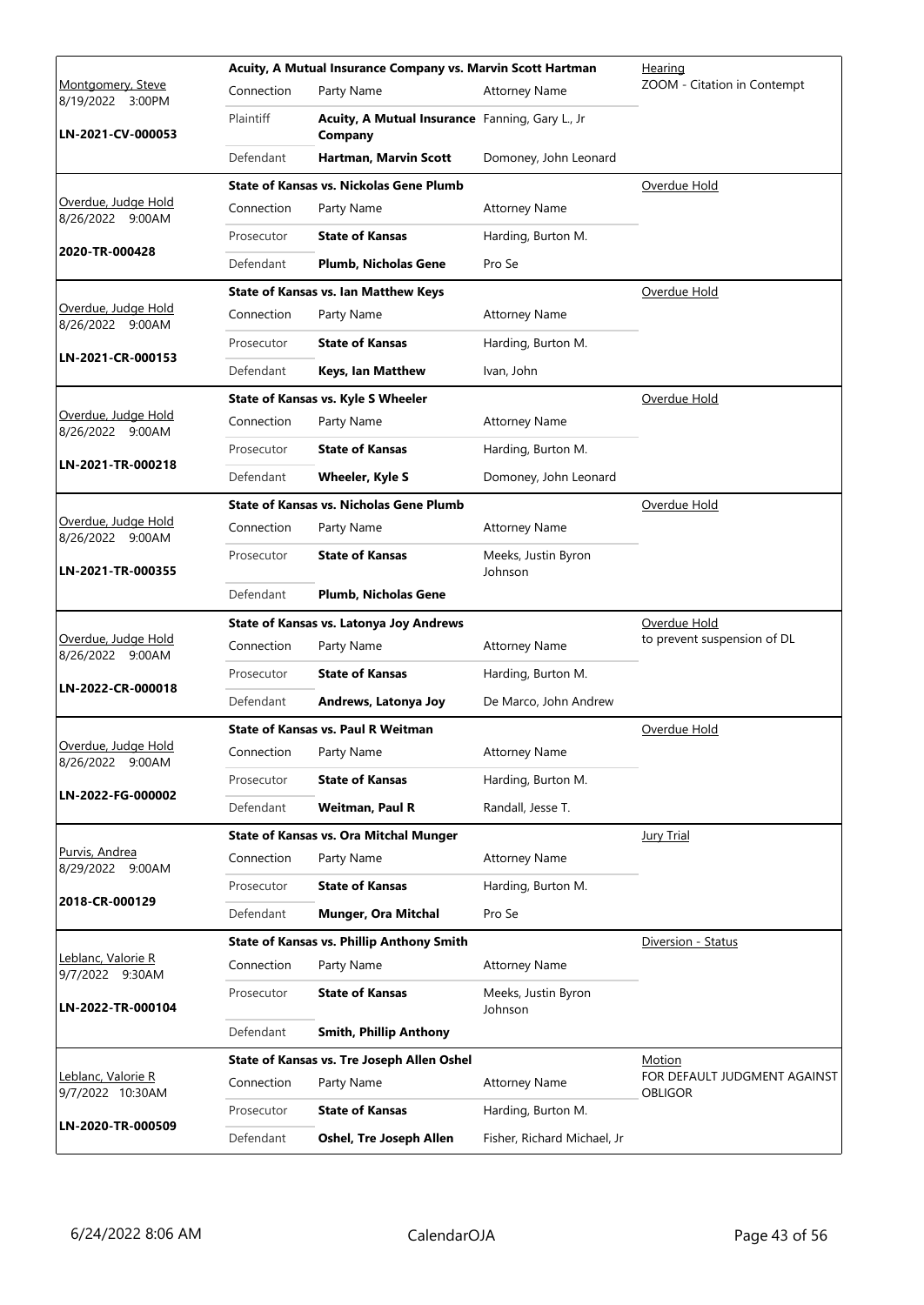|                                        |                                   | <b>State of Kansas vs. Devon Micheal Horton</b> |                                | Bond - Forfeiture                              |
|----------------------------------------|-----------------------------------|-------------------------------------------------|--------------------------------|------------------------------------------------|
| Leblanc, Valorie R<br>9/7/2022 10:30AM | Connection                        | Party Name                                      | <b>Attorney Name</b>           |                                                |
| LN-2021-CR-000149                      | Prosecutor                        | <b>State of Kansas</b>                          | Meeks, Justin Byron<br>Johnson |                                                |
|                                        | Defendant                         | Horton, Devon Micheal                           | Pro Se                         |                                                |
|                                        |                                   | State of Kansas vs. Johnny Lee Spears, Jr       |                                | Motion                                         |
| Leblanc, Valorie R<br>9/7/2022 10:30AM | Connection                        | Party Name                                      | <b>Attorney Name</b>           | FOR DEFAULT JUDGMENT AGAINST<br><b>OBLIGOR</b> |
| LN-2022-TR-000063                      | Prosecutor                        | <b>State of Kansas</b>                          | Meeks, Justin Byron<br>Johnson |                                                |
|                                        | Defendant                         | Spears, Johnny Lee, Jr                          |                                |                                                |
|                                        | Sealed ********* Sealed ********* |                                                 |                                | <b>Informal Supervision - Review 1</b>         |
| Leblanc, Valorie R<br>9/7/2022 1:00PM  | Connection                        | Party Name                                      | <b>Attorney Name</b>           |                                                |
| LN-2022-JC-000001                      | Child in Need<br>of Care          | <b>Sealed</b>                                   | Fisher, Richard Michael, Jr    |                                                |
|                                        | Petitioner                        | <b>Sealed</b>                                   | Meeks, Justin Byron<br>Johnson |                                                |
|                                        | Guardian Ad<br>Litem              | <b>Sealed</b>                                   |                                |                                                |
|                                        | Sealed ********* Sealed ********* |                                                 |                                | <b>Informal Supervision - Review 1</b>         |
| Leblanc, Valorie R<br>9/7/2022 1:00PM  | Connection                        | Party Name                                      | <b>Attorney Name</b>           |                                                |
| LN-2022-JC-000002                      | Child in Need<br>of Care          | <b>Sealed</b>                                   | Fisher, Richard Michael, Jr    |                                                |
|                                        | Petitioner                        | <b>Sealed</b>                                   | Meeks, Justin Byron<br>Johnson |                                                |
|                                        | Guardian Ad<br>Litem              | <b>Sealed</b>                                   |                                |                                                |
|                                        | Sealed ********* Sealed ********* |                                                 |                                | <b>Review Hearing</b>                          |
| Leblanc, Valorie R<br>9/7/2022 1:15PM  | Connection                        | Party Name                                      | <b>Attorney Name</b>           | Dismissal                                      |
| 2019-JC-000012                         | Child in Need<br>of Care          | <b>Sealed</b>                                   | Fisher, Richard Michael, Jr    |                                                |
|                                        | Other Party                       | <b>Sealed</b>                                   |                                |                                                |
|                                        |                                   | <b>Sealed</b>                                   |                                |                                                |
|                                        |                                   | <b>Sealed</b>                                   |                                |                                                |
|                                        |                                   | <b>Sealed</b>                                   |                                |                                                |
|                                        | Petitioner                        | <b>Sealed</b>                                   | Harding, Burton M.             |                                                |
|                                        | Sealed ********* Sealed ********* |                                                 |                                | <b>Review Hearing</b>                          |
| Leblanc, Valorie R<br>9/7/2022 1:30PM  | Connection                        | Party Name                                      | <b>Attorney Name</b>           |                                                |
| 2018-JC-000027                         | Child in Need<br>of Care          | <b>Sealed</b>                                   | Hartley, Geri Lynne            |                                                |
|                                        | Other Party                       | <b>Sealed</b>                                   |                                |                                                |
|                                        |                                   | <b>Sealed</b>                                   |                                |                                                |
|                                        |                                   | <b>Sealed</b>                                   |                                |                                                |
|                                        |                                   | <b>Sealed</b>                                   |                                |                                                |
|                                        |                                   | <b>Sealed</b>                                   |                                |                                                |
|                                        | Petitioner                        | <b>Sealed</b>                                   | Meeks, Justin Byron<br>Johnson |                                                |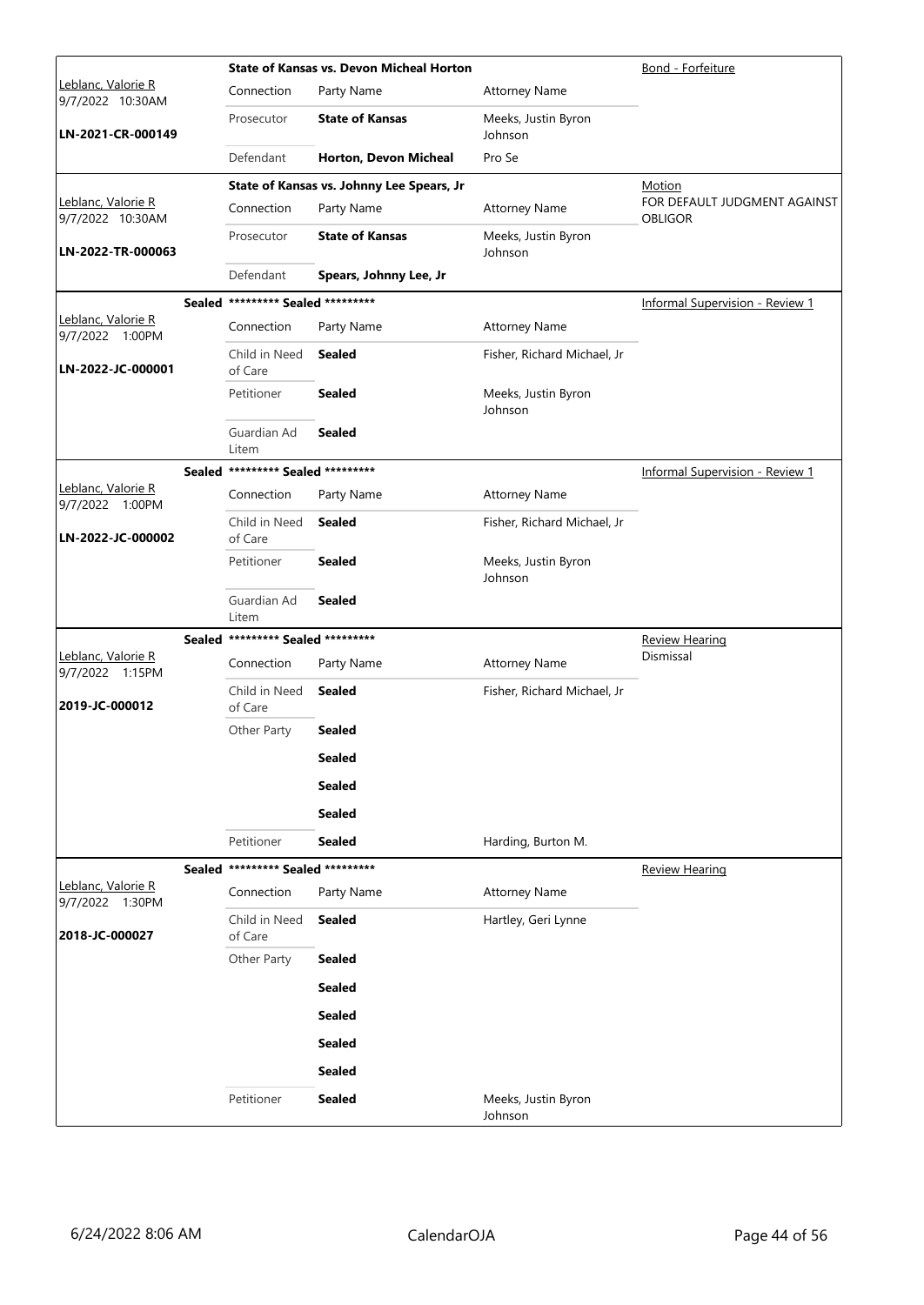|                                        | Sealed ********* Sealed ********* |                                                      |                                | <b>Review Hearing</b>                  |
|----------------------------------------|-----------------------------------|------------------------------------------------------|--------------------------------|----------------------------------------|
| Leblanc, Valorie R<br>9/7/2022 1:30PM  | Connection                        | Party Name                                           | <b>Attorney Name</b>           |                                        |
| 2018-JC-000029                         | Child in Need<br>of Care          | Sealed                                               | Hartley, Geri Lynne            |                                        |
|                                        | Other Party                       | <b>Sealed</b>                                        |                                |                                        |
|                                        |                                   | <b>Sealed</b>                                        |                                |                                        |
|                                        | Petitioner                        | <b>Sealed</b>                                        | Meeks, Justin Byron<br>Johnson |                                        |
|                                        | Sealed ********* Sealed ********* |                                                      |                                | <u>Review Hearing</u>                  |
| Leblanc, Valorie R<br>9/7/2022 1:30PM  | Connection                        | Party Name                                           | <b>Attorney Name</b>           |                                        |
| 2018-JC-000030                         | Child in Need<br>of Care          | Sealed                                               | Hartley, Geri Lynne            |                                        |
|                                        | Other Party                       | <b>Sealed</b>                                        |                                |                                        |
|                                        |                                   | <b>Sealed</b>                                        |                                |                                        |
|                                        | Petitioner                        | <b>Sealed</b>                                        | Meeks, Justin Byron<br>Johnson |                                        |
|                                        | Sealed ********* Sealed ********* |                                                      |                                | <b>Informal Supervision - Review 2</b> |
| Leblanc, Valorie R<br>9/7/2022 1:45PM  | Connection                        | Party Name                                           | <b>Attorney Name</b>           |                                        |
| LN-2022-JC-000003                      | Child in Need<br>of Care          | Sealed                                               | Domoney, John Leonard          |                                        |
|                                        | Petitioner                        | <b>Sealed</b>                                        | Meeks, Justin Byron<br>Johnson |                                        |
|                                        | Guardian Ad<br>Litem              | <b>Sealed</b>                                        |                                |                                        |
|                                        | Sealed ********* Sealed ********* |                                                      |                                | <u>Review Hearing</u>                  |
| Leblanc, Valorie R<br>9/7/2022 2:00PM  | Connection                        | Party Name                                           | <b>Attorney Name</b>           |                                        |
| LN-2021-JC-000009                      | Child in Need<br>of Care          | Sealed                                               | Alsobrook, Luke Hoffman        |                                        |
|                                        | Petitioner                        | <b>Sealed</b>                                        | Harding, Burton M.             |                                        |
|                                        | Guardian Ad<br>Litem              | <b>Sealed</b>                                        |                                |                                        |
|                                        |                                   | State of Kansas vs. Kenneth William Manning          |                                | Overdue Hold                           |
| Overdue, Judge Hold<br>9/9/2022 9:00AM | Connection                        | Party Name                                           | <b>Attorney Name</b>           |                                        |
| 2020-TR-000378                         | Prosecutor                        | <b>State of Kansas</b>                               | Harding, Burton M.             |                                        |
|                                        | Defendant                         | Manning, Kenneth William Fisher, Richard Michael, Jr |                                |                                        |
|                                        |                                   | State of Kansas vs. Andrea Nicole Elliott            |                                | Overdue Hold                           |
| Overdue, Judge Hold<br>9/9/2022 9:00AM | Connection                        | Party Name                                           | <b>Attorney Name</b>           |                                        |
| LN-2021-CR-000020                      | Prosecutor                        | <b>State of Kansas</b>                               | Harding, Burton M.             |                                        |
|                                        | Defendant                         | <b>Elliott, Andrea Nicole</b>                        | Ivan, John                     |                                        |
|                                        |                                   | State of Kansas vs. James Julian Lawler              |                                | Overdue Hold                           |
| Overdue, Judge Hold<br>9/9/2022 9:00AM | Connection                        | Party Name                                           | <b>Attorney Name</b>           |                                        |
| LN-2021-TR-000332                      | Prosecutor                        | <b>State of Kansas</b>                               | Harding, Burton M.             |                                        |
|                                        | Defendant                         | Lawler, James Julian                                 | Edmonds, Norman Robb           |                                        |
|                                        |                                   | State of Kansas vs. Keagen William Young             |                                | Diversion - Revocation                 |
| Leblanc, Valorie R<br>9/21/2022 1:30PM | Connection                        | Party Name                                           | <b>Attorney Name</b>           |                                        |
| 2020-CR-000039                         | Prosecutor                        | <b>State of Kansas</b>                               | Harding, Burton M.             |                                        |
|                                        | Defendant                         | Young, Keagen William                                | Domoney, John Leonard          |                                        |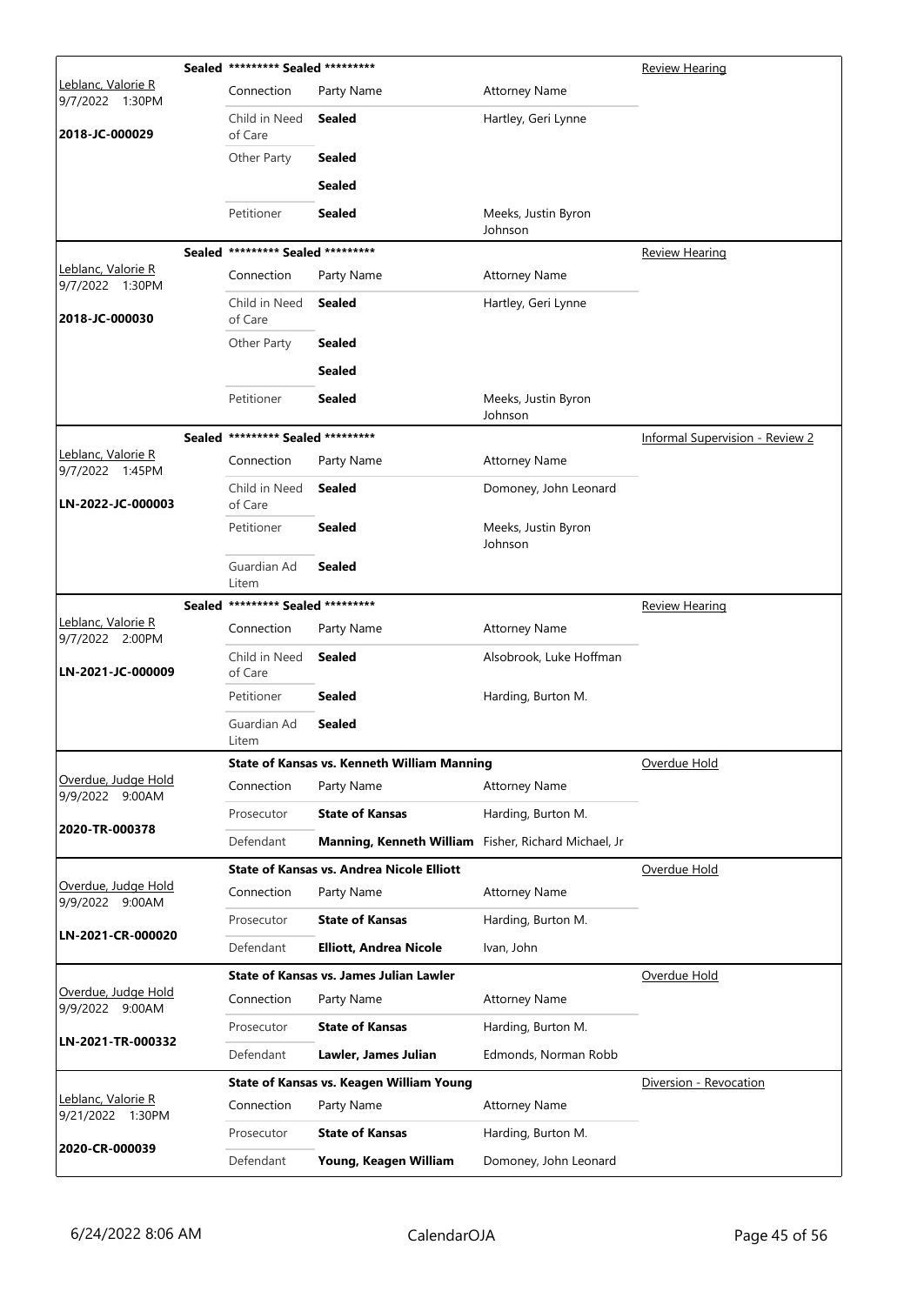|                                                |            | State of Kansas vs. Van Alan Bruner             |                                | Overdue Hold             |
|------------------------------------------------|------------|-------------------------------------------------|--------------------------------|--------------------------|
| <u>Overdue, Judge Hold</u><br>9/23/2022 9:00AM | Connection | Party Name                                      | <b>Attorney Name</b>           |                          |
|                                                | Prosecutor | <b>State of Kansas</b>                          | Harding, Burton M.             |                          |
| LN-2021-TR-000228                              | Defendant  | Bruner, Van Alan                                | Brun, James Matthew            |                          |
|                                                |            | State of Kansas vs. Nathan A Hurteau            |                                | Overdue Hold             |
| Overdue, Judge Hold<br>9/23/2022 9:00AM        | Connection | Party Name                                      | <b>Attorney Name</b>           |                          |
|                                                | Prosecutor | <b>State of Kansas</b>                          | Harding, Burton M.             |                          |
| LN-2021-TR-000326                              | Defendant  | Hurteau, Nathan A                               | Hartley, Geri Lynne            |                          |
|                                                |            | <b>State of Kansas vs. Toby Ray Cutshaw</b>     |                                | Overdue Hold             |
| Overdue, Judge Hold<br>9/23/2022 9:00AM        | Connection | Party Name                                      | <b>Attorney Name</b>           |                          |
| LN-2022-TR-000033                              | Prosecutor | <b>State of Kansas</b>                          | Meeks, Justin Byron<br>Johnson |                          |
|                                                | Defendant  | Cutshaw, Toby Ray                               | Fleske, Carey Leonard          |                          |
|                                                |            | <b>State of Kansas vs. Tyler Alan Mathews</b>   |                                | Overdue Hold             |
| Overdue, Judge Hold<br>10/7/2022 9:00AM        | Connection | Party Name                                      | <b>Attorney Name</b>           |                          |
|                                                | Prosecutor | <b>State of Kansas</b>                          | Harding, Burton M.             |                          |
| 2020-CR-000021                                 | Defendant  | <b>Mathews, Tyler Alan</b>                      | Ivan, John                     |                          |
|                                                |            | <b>State of Kansas vs. Jason M Phillips</b>     |                                | Overdue Hold             |
| Overdue, Judge Hold<br>10/7/2022 9:00AM        | Connection | Party Name                                      | <b>Attorney Name</b>           |                          |
|                                                | Prosecutor | <b>State of Kansas</b>                          | Harding, Burton M.             |                          |
| 2020-TR-000034                                 | Defendant  | Phillips, Jason M                               | Ivan, John                     |                          |
|                                                |            | <b>State of Kansas vs. Kristi Leigh Huggins</b> |                                | Overdue Hold             |
| Overdue, Judge Hold<br>10/7/2022 9:00AM        | Connection | Party Name                                      | <b>Attorney Name</b>           |                          |
| LN-2020-TR-000513                              | Prosecutor | <b>State of Kansas</b>                          | Harding, Burton M.             |                          |
|                                                | Defendant  | Huggins, Kristi Leigh                           | Domoney, John Leonard          |                          |
|                                                |            | <b>State of Kansas vs. James Rocky Allen</b>    |                                | Preliminary Hearing (CR) |
| <u>Purvis, Andrea</u><br>10/17/2022 9:00AM     | Connection | Party Name                                      | <b>Attorney Name</b>           |                          |
| LN-2020-CR-000240                              | Prosecutor | <b>State of Kansas</b>                          | Rush, Shannon Dawn             |                          |
|                                                | Defendant  | <b>Allen, James Rocky</b>                       | Riebli, Vanessa Marie          |                          |
|                                                | Attorney   | Rieg, Cynthia Jo                                |                                |                          |
|                                                | General    | <b>Southall, Nicole Renee</b>                   |                                |                          |
|                                                |            | Johnson, Melissa Gay                            |                                |                          |
|                                                |            | Rush, Shannon Dawn                              |                                |                          |
|                                                |            | <b>State of Kansas vs. Curtis Owen Myers</b>    |                                | Overdue Hold             |
| Overdue, Judge Hold<br>10/21/2022 9:00AM       | Connection | Party Name                                      | <b>Attorney Name</b>           |                          |
| LN-2021-CR-000136                              | Prosecutor | <b>State of Kansas</b>                          | Harding, Burton M.             |                          |
|                                                | Defendant  | <b>Myers, Curtis Owen</b>                       | Ivan, John                     |                          |
|                                                |            | <b>State of Kansas vs. Jacob Eric Corp</b>      |                                | Overdue Hold             |
| Overdue, Judge Hold<br>10/21/2022 9:00AM       | Connection | Party Name                                      | <b>Attorney Name</b>           |                          |
|                                                |            |                                                 |                                |                          |
| LN-2021-TR-000200                              | Prosecutor | <b>State of Kansas</b>                          | Harding, Burton M.             |                          |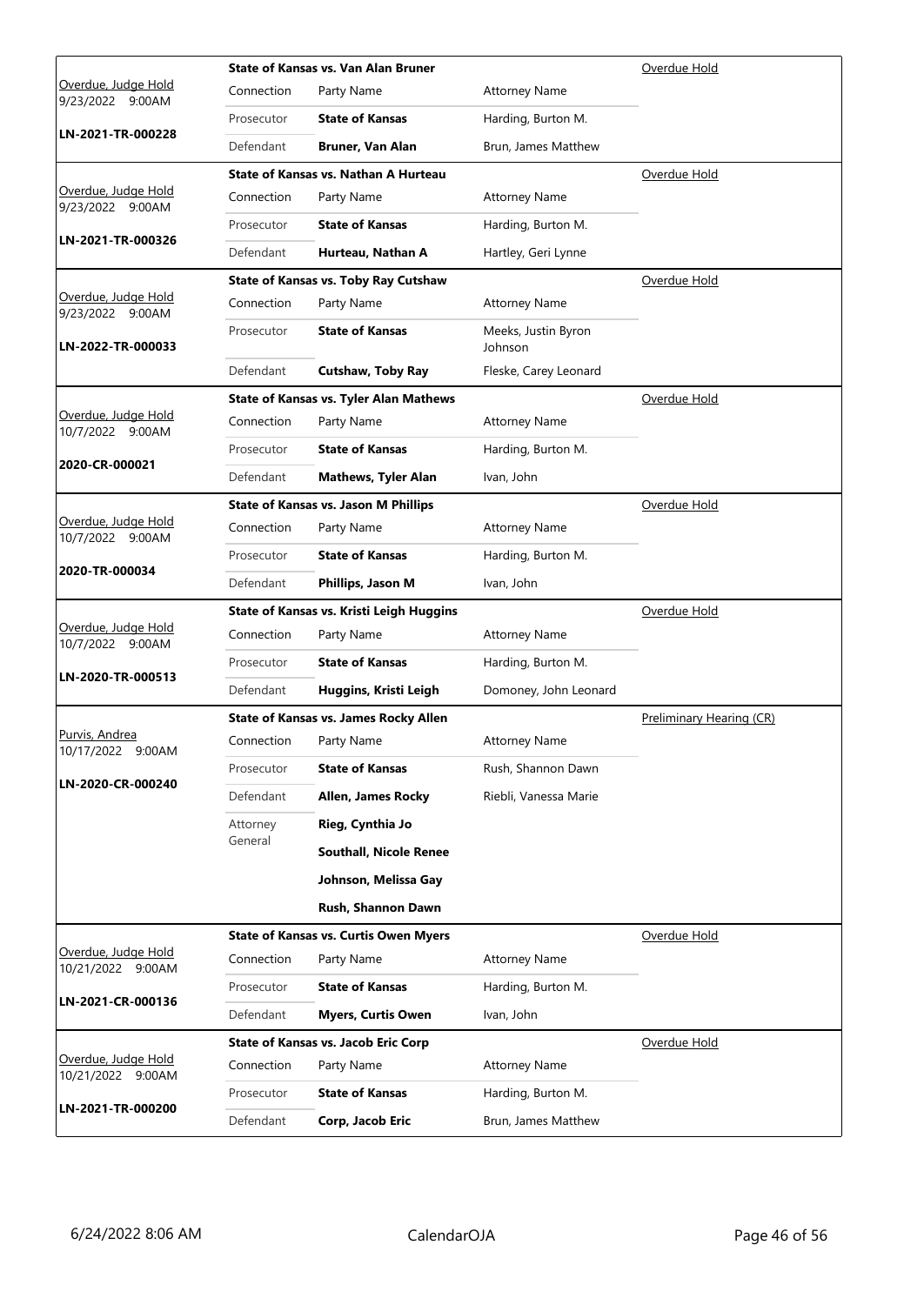|                                          |            | <b>State of Kansas vs. Jacob Eric Corp</b>           |                                   | Overdue Hold |
|------------------------------------------|------------|------------------------------------------------------|-----------------------------------|--------------|
| Overdue, Judge Hold<br>10/21/2022 9:00AM | Connection | Party Name                                           | <b>Attorney Name</b>              |              |
| LN-2022-TR-000031                        | Prosecutor | <b>State of Kansas</b>                               | Meeks, Justin Byron<br>Johnson    |              |
|                                          | Defendant  | Corp, Jacob Eric                                     | Brun, James Matthew               |              |
|                                          |            | <b>State of Kansas vs. Armando Perez Cruz</b>        |                                   | Overdue Hold |
| Overdue, Judge Hold<br>11/18/2022 9:00AM | Connection | Party Name                                           | <b>Attorney Name</b>              |              |
| LN-2022-FG-000006                        | Prosecutor | <b>State of Kansas</b>                               | Meeks, Justin Byron<br>Johnson    |              |
|                                          | Defendant  | <b>Cruz, Armando Perez</b>                           |                                   |              |
|                                          |            | <b>State of Kansas vs. Bradley Charles Jones</b>     |                                   | Overdue Hold |
| Overdue, Judge Hold<br>11/18/2022 9:00AM | Connection | Party Name                                           | <b>Attorney Name</b>              |              |
| LN-2022-TR-000051                        | Prosecutor | <b>State of Kansas</b>                               | Meeks, Justin Byron<br>Johnson    |              |
|                                          | Defendant  | <b>Jones, Bradley Charles</b>                        | Sloan, Taylor Baird               |              |
|                                          |            | State of Kansas vs. Matthew William Knemeyer         |                                   | Overdue Hold |
| Overdue, Judge Hold<br>11/18/2022 9:00AM | Connection | Party Name                                           | <b>Attorney Name</b>              |              |
| LN-2022-TR-000052                        | Prosecutor | <b>State of Kansas</b>                               | Meeks, Justin Byron<br>Johnson    |              |
|                                          | Defendant  | <b>Knemeyer, Matthew</b><br>William                  | Domoney, John Leonard             |              |
|                                          |            | State of Kansas vs. Shana Leann Ussery               |                                   | Overdue Hold |
| Overdue, Judge Hold<br>11/18/2022 9:00AM | Connection | Party Name                                           | <b>Attorney Name</b>              |              |
| LN-2022-TR-000053                        | Prosecutor | <b>State of Kansas</b>                               | Meeks, Justin Byron<br>Johnson    |              |
|                                          | Defendant  | Ussery, Shana Leann                                  | Fisher, Richard Michael, Jr       |              |
|                                          |            | <b>State of Kansas vs. Travis D Threlfall</b>        |                                   | Overdue Hold |
| Overdue, Judge Hold<br>11/18/2022 9:00AM | Connection | Party Name                                           | <b>Attorney Name</b>              |              |
| LN-2022-TR-000078                        | Prosecutor | <b>State of Kansas</b>                               | Attorney's Office, Linn<br>County |              |
|                                          | Defendant  | <b>Threlfall, Travis D</b>                           | Klepper, Jim C.                   |              |
|                                          |            | State of Kansas vs. Jacky R Whitehead                |                                   | Overdue Hold |
| Overdue, Judge Hold<br>12/2/2022 9:00AM  | Connection | Party Name                                           | <b>Attorney Name</b>              |              |
|                                          | Prosecutor | <b>State of Kansas</b>                               | Harding, Burton M.                |              |
| LN-2021-TR-000004                        | Defendant  | <b>Whitehead, Jacky R</b>                            | Hartley, Geri Lynne               |              |
|                                          |            | <b>State of Kansas vs. Brandon Michael Boch</b>      |                                   | Overdue Hold |
| Overdue, Judge Hold<br>12/2/2022 9:00AM  | Connection | Party Name                                           | <b>Attorney Name</b>              |              |
|                                          | Prosecutor | <b>State of Kansas</b>                               | Harding, Burton M.                |              |
| LN-2021-TR-000259                        | Defendant  | <b>Boch, Brandon Michael</b>                         |                                   |              |
|                                          |            | <b>State of Kansas vs. Carston Theodore Wehrhahn</b> |                                   | Overdue Hold |
| Overdue, Judge Hold<br>12/2/2022 9:00AM  | Connection | Party Name                                           | <b>Attorney Name</b>              |              |
| LN-2021-TR-000346                        | Prosecutor | <b>State of Kansas</b>                               | Meeks, Justin Byron<br>Johnson    |              |
|                                          | Defendant  | Wehrhahn, Carston<br><b>Theodore</b>                 | Pro Se                            |              |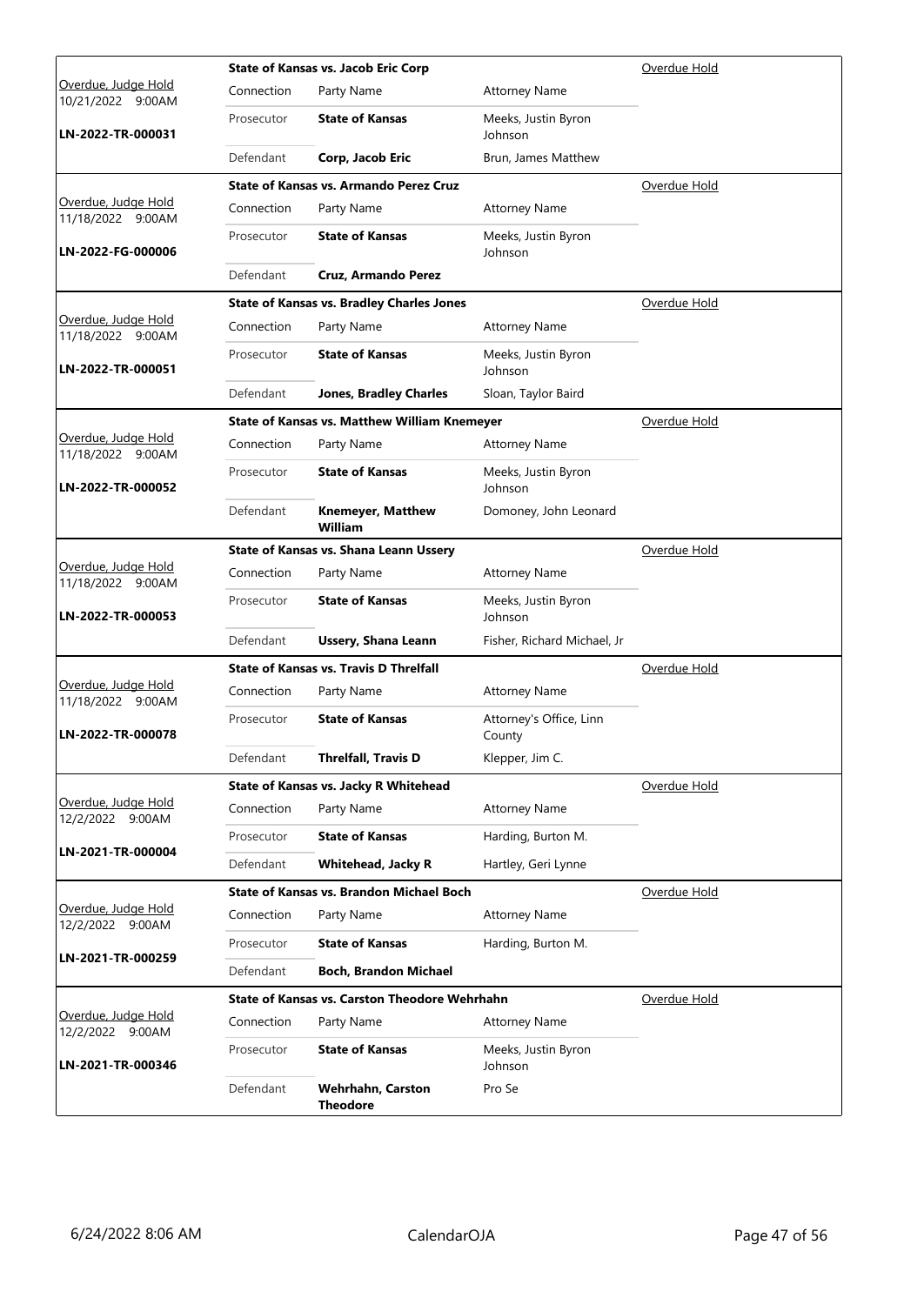|                                          |            | State of Kansas vs. Jonah Phillip Earl                |                                  | Overdue Hold        |
|------------------------------------------|------------|-------------------------------------------------------|----------------------------------|---------------------|
| Overdue, Judge Hold<br>12/2/2022 9:00AM  | Connection | Party Name                                            | <b>Attorney Name</b>             |                     |
| LN-2022-TR-000019                        | Prosecutor | <b>State of Kansas</b>                                | Meeks, Justin Byron<br>Johnson   |                     |
|                                          | Defendant  | Earl, Jonah Phillip                                   | Pro Se                           |                     |
|                                          |            | <b>State of Kansas vs. Lauren Candise Ashcraft</b>    |                                  | Overdue Hold        |
| Overdue, Judge Hold<br>12/16/2022 9:00AM | Connection | Party Name                                            | <b>Attorney Name</b>             |                     |
|                                          | Prosecutor | <b>State of Kansas</b>                                | Harding, Burton M.               |                     |
| 2020-TR-000366                           | Defendant  | <b>Ashcraft, Lauren Candise</b>                       | Hartley, Geri Lynne              |                     |
|                                          |            | State of Kansas vs. Andrea Rosemarie Kincaid          |                                  | Overdue Hold        |
| Overdue, Judge Hold<br>12/16/2022 9:00AM | Connection | Party Name                                            | <b>Attorney Name</b>             |                     |
| LN-2021-CR-000180                        | Prosecutor | <b>State of Kansas</b>                                | Meeks, Justin Byron<br>Johnson   |                     |
|                                          | Defendant  | Kincaid, Andrea Rosemarie Fisher, Richard Michael, Jr |                                  |                     |
|                                          |            | State of Kansas vs. Dana Gayle Elliott                |                                  | Overdue Hold        |
| Overdue, Judge Hold<br>12/16/2022 9:00AM | Connection | Party Name                                            | <b>Attorney Name</b>             |                     |
| LN-2021-TR-000347                        | Prosecutor | <b>State of Kansas</b>                                | Meeks, Justin Byron<br>Johnson   |                     |
|                                          | Defendant  | <b>Elliott, Dana Gayle</b>                            | Pro Se                           |                     |
|                                          |            | <b>State of Kansas vs. Steven Terry Eastwood</b>      |                                  | Overdue Hold        |
| Overdue, Judge Hold<br>12/30/2022 9:00AM | Connection | Party Name                                            | <b>Attorney Name</b>             |                     |
| LN-2022-TR-000022                        | Prosecutor | <b>State of Kansas</b>                                | Meeks, Justin Byron<br>Johnson   |                     |
|                                          | Defendant  | <b>Eastwood, Steven Terry</b>                         |                                  |                     |
|                                          |            | State of Kansas vs. Alexander Lee Schreckhise         |                                  | Overdue Hold        |
| Overdue, Judge Hold<br>12/30/2022 9:00AM | Connection | Party Name                                            | <b>Attorney Name</b>             |                     |
|                                          |            |                                                       |                                  |                     |
| LN-2022-TR-000064                        | Prosecutor | <b>State of Kansas</b>                                | Meeks, Justin Byron<br>Johnson   |                     |
|                                          | Defendant  | Schreckhise, Alexander Lee Pro Se                     |                                  |                     |
|                                          |            | <b>State of Kansas vs. Kenneth August Hauenschild</b> |                                  | Overdue Hold        |
| Overdue, Judge Hold<br>1/13/2023 9:00AM  | Connection | Party Name                                            | <b>Attorney Name</b>             |                     |
|                                          | Prosecutor | <b>State of Kansas</b>                                | Harding, Burton M.               |                     |
| LN-2021-TR-000208                        | Defendant  | Hauenschild, Kenneth<br><b>August</b>                 | Pro Se                           |                     |
|                                          |            | <b>State of Kansas vs. Douglas Richard Regers</b>     |                                  | Overdue Hold        |
| Overdue, Judge Hold<br>1/13/2023 9:00AM  | Connection | Party Name                                            | <b>Attorney Name</b>             |                     |
|                                          | Prosecutor | <b>State of Kansas</b>                                | Harding, Burton M.               |                     |
| LN-2021-TR-000216                        | Defendant  | Regers, Douglas Richard                               | Clark, Geoffrey William<br>Lewis |                     |
|                                          |            | <b>State of Kansas vs. Kori L Foster</b>              |                                  | <u>Overdue Hold</u> |
| Overdue, Judge Hold<br>1/13/2023 9:00AM  | Connection | Party Name                                            | <b>Attorney Name</b>             |                     |
|                                          | Prosecutor | <b>State of Kansas</b>                                | Harding, Burton M.               |                     |
| LN-2021-TR-000220                        | Defendant  | Foster, Kori L                                        | Hartley, Geri Lynne              |                     |
|                                          |            | State of Kansas vs. Jason C Harp                      |                                  | Overdue Hold        |
| Overdue, Judge Hold                      | Connection | Party Name                                            | <b>Attorney Name</b>             |                     |
| 1/13/2023 9:00AM<br>LN-2021-TR-000238    | Prosecutor | <b>State of Kansas</b>                                | Harding, Burton M.               |                     |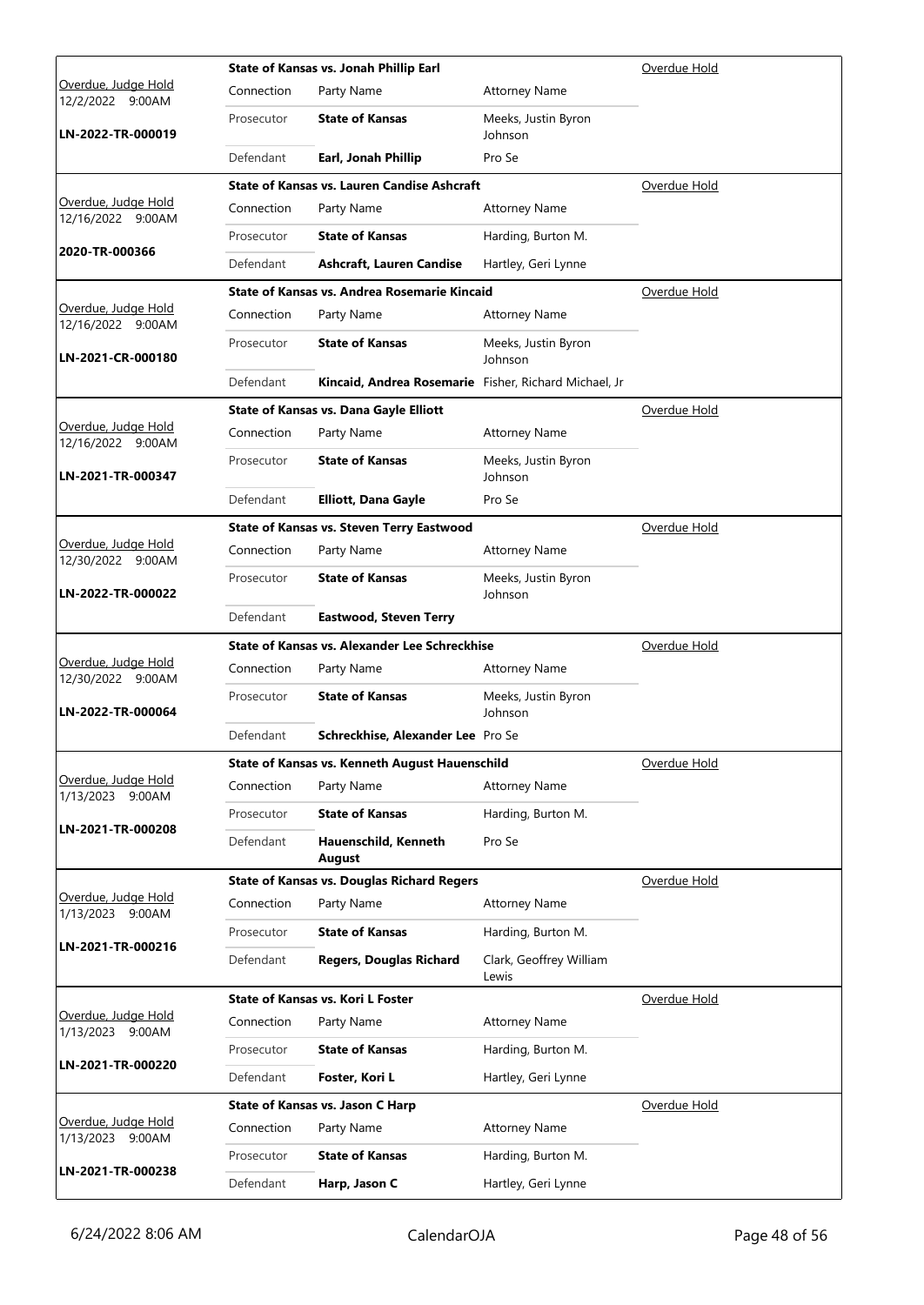|                                         |            | <b>State of Kansas vs. Brandon Michael Boch</b>   |                                | Overdue Hold |
|-----------------------------------------|------------|---------------------------------------------------|--------------------------------|--------------|
| Overdue, Judge Hold<br>1/13/2023 9:00AM | Connection | Party Name                                        | <b>Attorney Name</b>           |              |
|                                         | Prosecutor | <b>State of Kansas</b>                            | Harding, Burton M.             |              |
| LN-2021-TR-000357                       | Defendant  | <b>Boch, Brandon Michael</b>                      |                                |              |
|                                         |            | <b>State of Kansas vs. Charles Eugene Walters</b> |                                | Overdue Hold |
| Overdue, Judge Hold<br>1/13/2023 9:00AM | Connection | Party Name                                        | <b>Attorney Name</b>           |              |
| LN-2022-TR-000060                       | Prosecutor | <b>State of Kansas</b>                            | Meeks, Justin Byron<br>Johnson |              |
|                                         | Defendant  | <b>Walters, Charles Eugene</b>                    | Hartley, Geri Lynne            |              |
|                                         |            | <b>State of Kansas vs. COREY DEWAYNE DANNELS</b>  |                                | Overdue Hold |
| Overdue, Judge Hold<br>1/13/2023 9:00AM | Connection | Party Name                                        | <b>Attorney Name</b>           |              |
| LN-2022-TR-000077                       | Prosecutor | <b>State of Kansas</b>                            | Meeks, Justin Byron<br>Johnson |              |
|                                         | Defendant  | <b>DANNELS, COREY</b><br><b>DEWAYNE</b>           | Fisher, Richard Michael, Jr    |              |
|                                         |            | State of Kansas vs. Joshua Jay Brazeal            |                                | Overdue Hold |
| Overdue, Judge Hold<br>1/27/2023 9:00AM | Connection | Party Name                                        | <b>Attorney Name</b>           |              |
|                                         | Prosecutor | <b>State of Kansas</b>                            | Harding, Burton M.             |              |
| LN-2021-CR-000120                       | Defendant  | Brazeal, Joshua Jay                               | Domoney, John Leonard          |              |
|                                         |            | <b>State of Kansas vs. Andrea Nicole Elliott</b>  |                                | Overdue Hold |
| Overdue, Judge Hold<br>1/27/2023 9:00AM | Connection | Party Name                                        | <b>Attorney Name</b>           |              |
| LN-2022-TR-000089                       | Prosecutor | <b>State of Kansas</b>                            | Meeks, Justin Byron<br>Johnson |              |
|                                         | Defendant  | <b>Elliott, Andrea Nicole</b>                     |                                |              |
|                                         |            | <b>State of Kansas vs. Dustin Lee Hodgins</b>     |                                | Overdue Hold |
|                                         |            |                                                   |                                |              |
| Overdue, Judge Hold<br>1/27/2023 9:00AM | Connection | Party Name                                        | <b>Attorney Name</b>           |              |
| LN-2022-TR-000092                       | Prosecutor | <b>State of Kansas</b>                            | Meeks, Justin Byron<br>Johnson |              |
|                                         | Defendant  | <b>Hodgins, Dustin Lee</b>                        | Pro Se                         |              |
|                                         |            | <b>State of Kansas vs. James Kenneth Woolery</b>  |                                | Overdue Hold |
| Overdue, Judge Hold<br>2/10/2023 9:00AM | Connection | Party Name                                        | <b>Attorney Name</b>           |              |
|                                         | Prosecutor | <b>State of Kansas</b>                            | Harding, Burton M.             |              |
| LN-2022-CR-000051                       | Defendant  | <b>Woolery, James Kenneth</b>                     |                                |              |
|                                         |            | <b>State of Kansas vs. Tommy Dean Bailey</b>      |                                | Overdue Hold |
| Overdue, Judge Hold<br>2/10/2023 9:00AM | Connection | Party Name                                        | <b>Attorney Name</b>           |              |
| LN-2022-TR-000027                       | Prosecutor | <b>State of Kansas</b>                            | Meeks, Justin Byron<br>Johnson |              |
|                                         | Defendant  | <b>Bailey, Tommy Dean</b>                         | Hartley, Geri Lynne            |              |
|                                         |            | State of Kansas vs. Robert D Austin, Jr           |                                | Overdue Hold |
| Overdue, Judge Hold<br>2/10/2023 9:00AM | Connection | Party Name                                        | <b>Attorney Name</b>           |              |
| LN-2022-TR-000032                       | Prosecutor | <b>State of Kansas</b>                            | Meeks, Justin Byron<br>Johnson |              |
|                                         | Defendant  | Austin, Robert D, Jr                              | Domoney, John Leonard          |              |
|                                         |            | State of Kansas vs. Paul Lee Jacobs, Jr           |                                | Overdue Hold |
| Overdue, Judge Hold<br>2/10/2023 9:00AM | Connection | Party Name                                        | <b>Attorney Name</b>           |              |
| LN-2022-TR-000079                       | Prosecutor | <b>State of Kansas</b>                            | Meeks, Justin Byron<br>Johnson |              |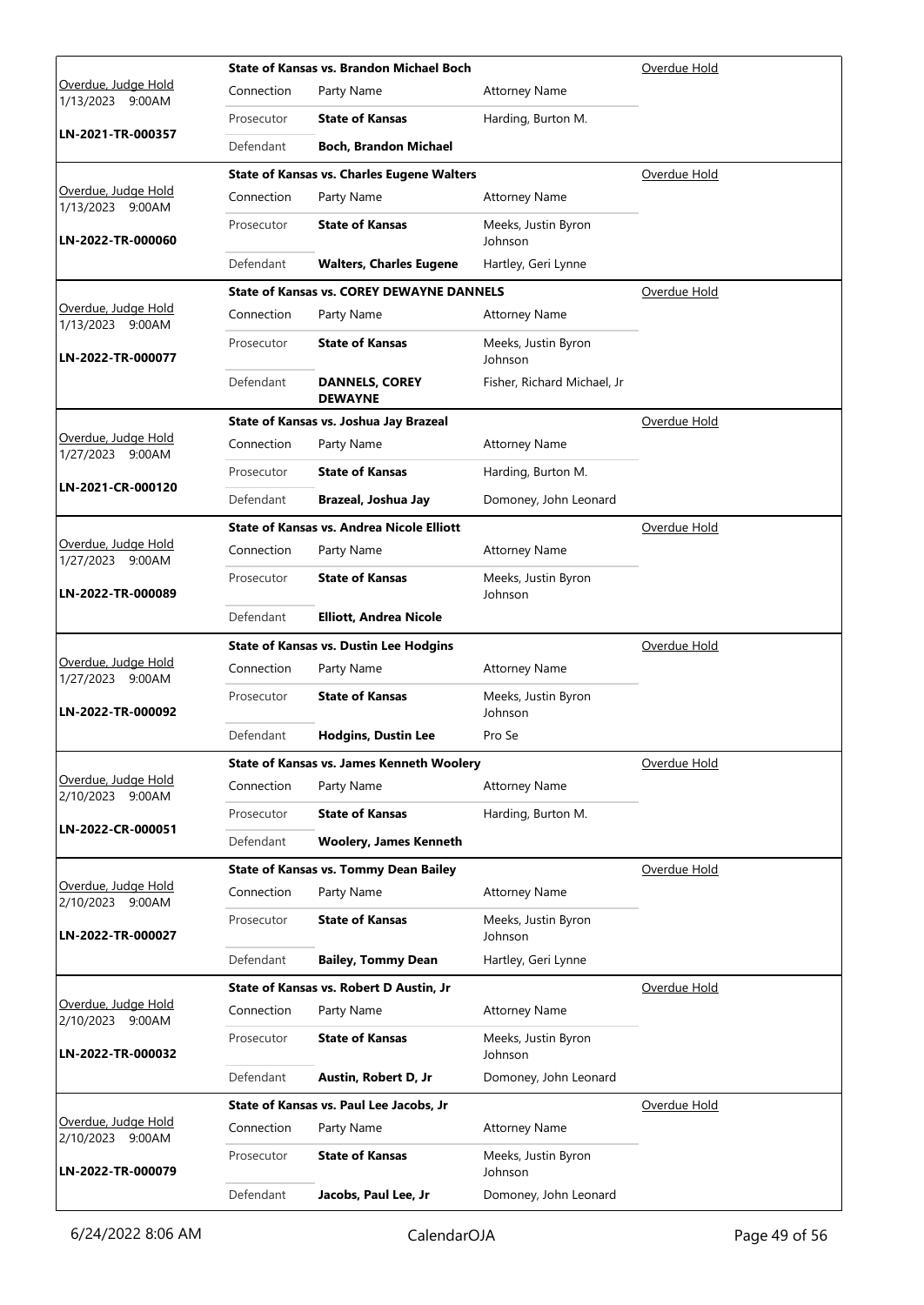|                                            | <b>State of Kansas vs. Paul Dustin Oliphant</b> |                                                   |                                | Overdue Hold        |
|--------------------------------------------|-------------------------------------------------|---------------------------------------------------|--------------------------------|---------------------|
| Overdue, Judge Hold<br>2/10/2023<br>9:00AM | Connection                                      | Party Name                                        | <b>Attorney Name</b>           |                     |
| LN-2022-TR-000080                          | Prosecutor                                      | <b>State of Kansas</b>                            | Meeks, Justin Byron<br>Johnson |                     |
|                                            | Defendant                                       | <b>Oliphant, Paul Dustin</b>                      | Jensen, Steven A.              |                     |
|                                            |                                                 | State of Kansas vs. Robert Dale Blanck, Jr        |                                | Overdue Hold        |
| Overdue, Judge Hold<br>2/10/2023 9:00AM    | Connection                                      | Party Name                                        | <b>Attorney Name</b>           |                     |
| LN-2022-TR-000082                          | Prosecutor                                      | <b>State of Kansas</b>                            | Meeks, Justin Byron<br>Johnson |                     |
|                                            | Defendant                                       | <b>Blanck, Robert Dale, Jr</b>                    | Fisher, Richard Michael, Jr    |                     |
|                                            |                                                 | <b>State of Kansas vs. Jennifer M Lowe</b>        | Overdue Hold                   |                     |
| Overdue, Judge Hold<br>2/10/2023<br>9:00AM | Connection                                      | Party Name                                        | <b>Attorney Name</b>           |                     |
| LN-2022-TR-000095                          | Prosecutor                                      | <b>State of Kansas</b>                            | Meeks, Justin Byron<br>Johnson |                     |
|                                            | Defendant                                       | Lowe, Jennifer M                                  | Hernandez, Carlos Antonio      |                     |
|                                            |                                                 | <b>State of Kansas vs. Vincent Steven Meganck</b> |                                | Overdue Hold        |
| Overdue, Judge Hold<br>2/10/2023 9:00AM    | Connection                                      | Party Name                                        | <b>Attorney Name</b>           |                     |
| LN-2022-TR-000107                          | Prosecutor                                      | <b>State of Kansas</b>                            | Meeks, Justin Byron<br>Johnson |                     |
|                                            | Defendant                                       | <b>Meganck, Vincent Steven</b>                    | Pro Se                         |                     |
|                                            |                                                 | State of Kansas vs. Bradley Adam Kirch            |                                | Overdue Hold        |
| Overdue, Judge Hold<br>2/24/2023 9:00AM    | Connection                                      | Party Name                                        | <b>Attorney Name</b>           |                     |
| LN-2021-CR-000070                          | Prosecutor                                      | <b>State of Kansas</b>                            | Harding, Burton M.             |                     |
|                                            | Defendant                                       | Kirch, Bradley Adam                               | Fisher, Richard Michael, Jr    |                     |
|                                            |                                                 | State of Kansas vs. Dana Leigh Beerbower          |                                | Overdue Hold        |
| Overdue, Judge Hold<br>2/24/2023 9:00AM    | Connection                                      | Party Name                                        | <b>Attorney Name</b>           |                     |
| LN-2022-TR-000035                          | Prosecutor                                      | <b>State of Kansas</b>                            | Meeks, Justin Byron<br>Johnson |                     |
|                                            | Defendant                                       | Beerbower, Dana Leigh                             | Hartley, Geri Lynne            |                     |
|                                            |                                                 | <b>State of Kansas vs. Jason Ray Mayes</b>        |                                | Overdue Hold        |
| Overdue, Judge Hold<br>2/24/2023 9:00AM    | Connection                                      | Party Name                                        | <b>Attorney Name</b>           |                     |
| LN-2022-TR-000125                          | Prosecutor                                      | <b>State of Kansas</b>                            | Meeks, Justin Byron<br>Johnson |                     |
|                                            | Defendant                                       | Mayes, Jason Ray                                  |                                |                     |
|                                            |                                                 | State of Kansas vs. Nathan Allan Hurteau          |                                | Overdue Hold        |
| Overdue, Judge Hold<br>2/24/2023 9:00AM    | Connection                                      | Party Name                                        | <b>Attorney Name</b>           |                     |
| LN-2022-TR-000150                          | Prosecutor                                      | <b>State of Kansas</b>                            | Meeks, Justin Byron<br>Johnson |                     |
|                                            | Defendant                                       | Hurteau, Nathan Allan                             |                                |                     |
| Overdue, Judge Hold                        |                                                 | State of Kansas vs. Jeremy Ray Taylor             |                                | <u>Overdue Hold</u> |
| 3/10/2023<br>9:00AM                        | Connection                                      | Party Name                                        | <b>Attorney Name</b>           |                     |
| 2019-TR-000198                             | Prosecutor                                      | <b>State of Kansas</b>                            | Harding, Burton M.             |                     |
|                                            | Defendant                                       | Taylor, Jeremy Ray                                | Domoney, John Leonard          |                     |
|                                            |                                                 | State of Kansas vs. Jeremy Ray Taylor             |                                | Overdue Hold        |
| Overdue, Judge Hold<br>3/10/2023 9:00AM    | Connection                                      | Party Name                                        | <b>Attorney Name</b>           |                     |
|                                            | Prosecutor                                      | <b>State of Kansas</b>                            | Harding, Burton M.             |                     |
| 2019-TR-000227                             | Defendant                                       | Taylor, Jeremy Ray                                | Domoney, John Leonard          |                     |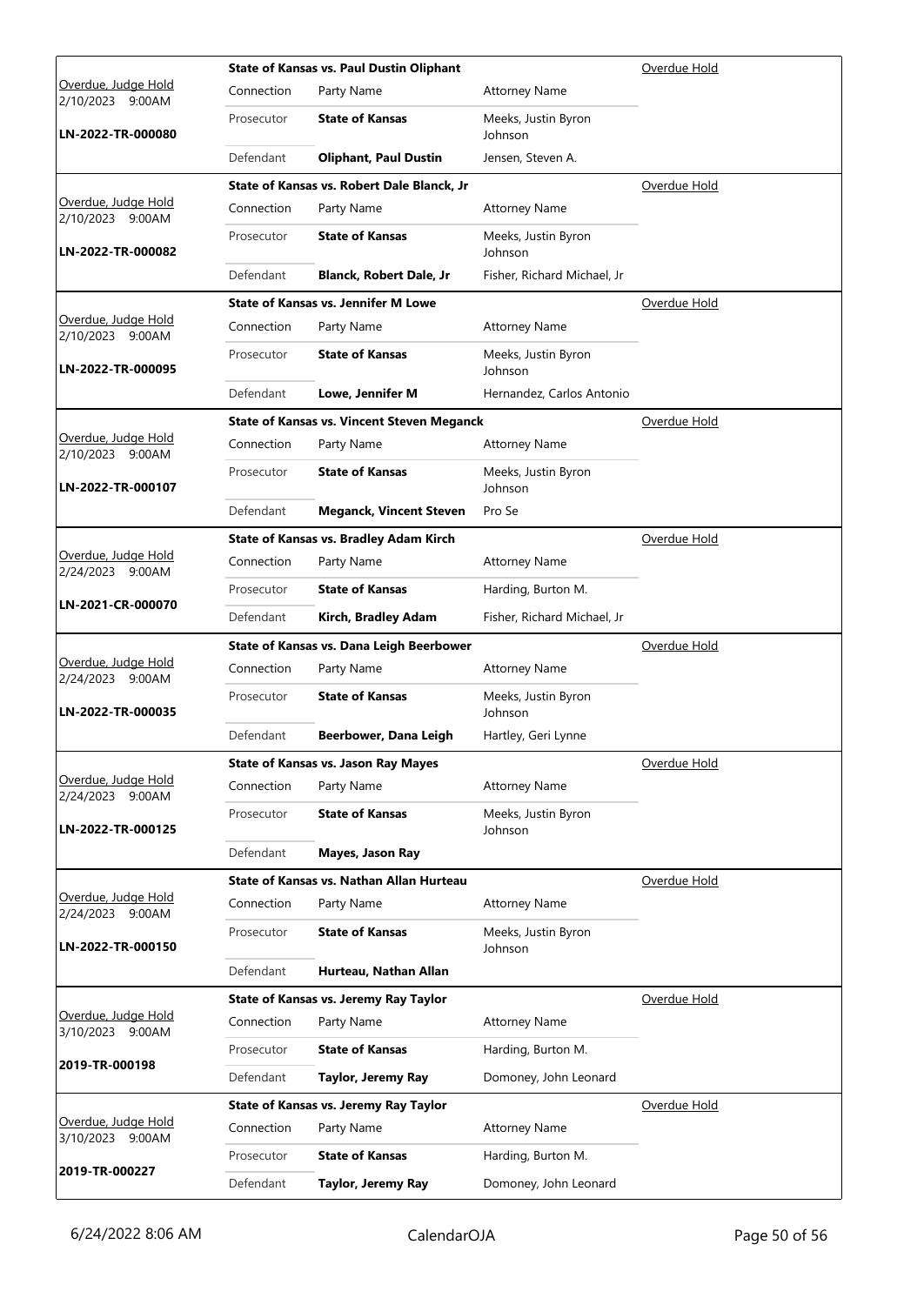|                                         | <b>State of Kansas vs. Trever Dean Stroud</b> |                                                      |                                   | Overdue Hold |
|-----------------------------------------|-----------------------------------------------|------------------------------------------------------|-----------------------------------|--------------|
| Overdue, Judge Hold<br>3/10/2023 9:00AM | Connection                                    | Party Name                                           | <b>Attorney Name</b>              |              |
| LN-2022-TR-000108                       | Prosecutor                                    | <b>State of Kansas</b>                               | Meeks, Justin Byron<br>Johnson    |              |
|                                         | Defendant                                     | <b>Stroud, Trever Dean</b>                           | Domoney, John Leonard             |              |
|                                         |                                               | <b>State of Kansas vs. Andrew L Woods</b>            |                                   | Overdue Hold |
| Overdue, Judge Hold<br>3/10/2023 9:00AM | Connection                                    | Party Name                                           | <b>Attorney Name</b>              |              |
| LN-2022-TR-000129                       | Prosecutor                                    | <b>State of Kansas</b>                               | Meeks, Justin Byron<br>Johnson    |              |
|                                         | Defendant                                     | <b>Woods, Andrew L</b>                               |                                   |              |
|                                         |                                               | <b>State of Kansas vs. Robert E Burch</b>            |                                   | Overdue Hold |
| Overdue, Judge Hold<br>3/10/2023 9:00AM | Connection                                    | Party Name                                           | <b>Attorney Name</b>              |              |
| LN-2022-TR-000149                       | Prosecutor                                    | <b>State of Kansas</b>                               | Meeks, Justin Byron<br>Johnson    |              |
|                                         | Defendant                                     | <b>Burch, Robert E</b>                               |                                   |              |
|                                         |                                               | <b>State of Kansas vs. Michael James Jaklevic</b>    |                                   | Overdue Hold |
| Overdue, Judge Hold<br>3/10/2023 9:00AM | Connection                                    | Party Name                                           | <b>Attorney Name</b>              |              |
| LN-2022-TR-000151                       | Prosecutor                                    | <b>State of Kansas</b>                               | Attorney's Office, Linn<br>County |              |
|                                         | Defendant                                     | Jaklevic, Michael James                              |                                   |              |
|                                         |                                               | <b>State of Kansas vs. Ty W Page</b>                 |                                   | Overdue Hold |
| Overdue, Judge Hold<br>3/10/2023 9:00AM | Connection                                    | Party Name                                           | <b>Attorney Name</b>              |              |
| LN-2022-TR-000152                       | Prosecutor                                    | <b>State of Kansas</b>                               | Meeks, Justin Byron<br>Johnson    |              |
|                                         | Defendant                                     | Page, Ty W                                           |                                   |              |
|                                         |                                               | State of Kansas vs. Jennifer Ann Olson               |                                   | Overdue Hold |
| Overdue, Judge Hold<br>3/24/2023 9:00AM | Connection                                    | Party Name                                           | <b>Attorney Name</b>              |              |
| LN-2022-CR-000070                       | Prosecutor                                    | <b>State of Kansas</b>                               | Meeks, Justin Byron<br>Johnson    |              |
|                                         | Defendant                                     | <b>Olson, Jennifer Ann</b>                           | Randall, Jesse T.                 |              |
|                                         |                                               | <b>State of Kansas vs. Caelan Seth Crawford</b>      |                                   | Overdue Hold |
| Overdue, Judge Hold<br>3/24/2023 9:00AM | Connection                                    | Party Name                                           | <b>Attorney Name</b>              |              |
| LN-2022-TR-000050                       | Prosecutor                                    | <b>State of Kansas</b>                               | Meeks, Justin Byron<br>Johnson    |              |
|                                         | Defendant                                     | <b>Crawford, Caelan Seth</b>                         | Fisher, Richard Michael, Jr       |              |
|                                         |                                               | <b>State of Kansas vs. NICHOLAS ALEXANDER GRANDE</b> |                                   | Overdue Hold |
| Overdue, Judge Hold<br>3/24/2023 9:00AM | Connection                                    | Party Name                                           | <b>Attorney Name</b>              |              |
| LN-2022-TR-000153                       | Prosecutor                                    | <b>State of Kansas</b>                               | Meeks, Justin Byron<br>Johnson    |              |
|                                         | Defendant                                     | <b>GRANDE, NICHOLAS</b><br><b>ALEXANDER</b>          |                                   |              |
|                                         |                                               | <b>State of Kansas vs. AUTUMN RENEE GILLEN</b>       |                                   | Overdue Hold |
| Overdue, Judge Hold<br>3/24/2023 9:00AM | Connection                                    | Party Name                                           | <b>Attorney Name</b>              |              |
| LN-2022-TR-000155                       | Prosecutor                                    | <b>State of Kansas</b>                               | Meeks, Justin Byron<br>Johnson    |              |
|                                         | Defendant                                     | <b>GILLEN, AUTUMN RENEE</b>                          |                                   |              |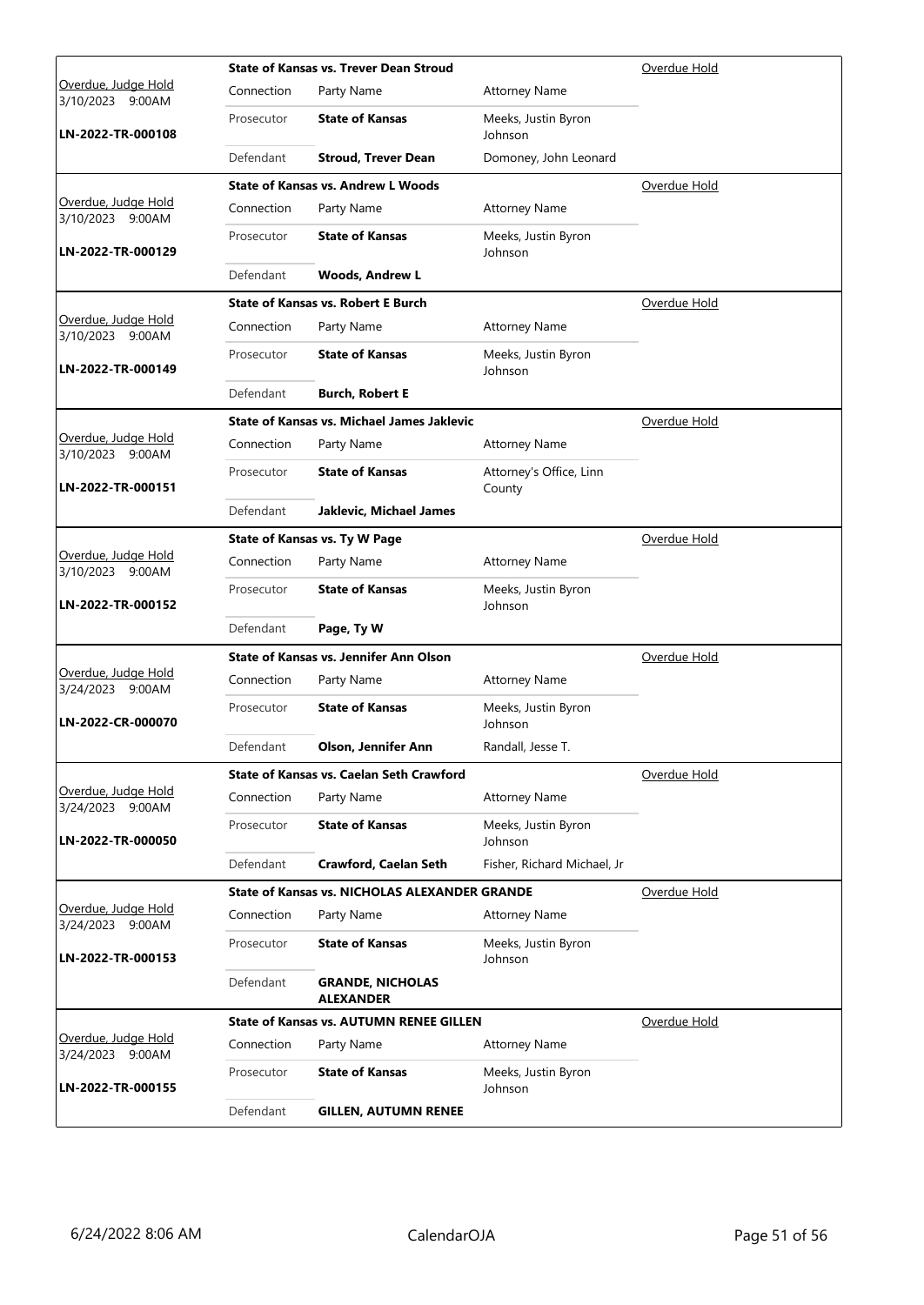|                                               | <b>State of Kansas vs. Nathan Russell Stites</b> |                                                  |                                | Overdue Hold                                                    |
|-----------------------------------------------|--------------------------------------------------|--------------------------------------------------|--------------------------------|-----------------------------------------------------------------|
| Overdue, Judge Hold<br>3/24/2023 9:00AM       | Connection                                       | Party Name                                       | <b>Attorney Name</b>           |                                                                 |
| LN-2022-TR-000158                             | Prosecutor                                       | <b>State of Kansas</b>                           | Meeks, Justin Byron<br>Johnson |                                                                 |
|                                               | Defendant                                        | <b>Stites, Nathan Russell</b>                    |                                |                                                                 |
|                                               |                                                  | <b>State of Kansas vs. Nathan Russell Stites</b> |                                | Overdue Hold                                                    |
| Overdue, Judge Hold<br>3/24/2023 9:00AM       | Connection                                       | Party Name                                       | <b>Attorney Name</b>           |                                                                 |
| LN-2022-TR-000159                             | Prosecutor                                       | <b>State of Kansas</b>                           | Meeks, Justin Byron<br>Johnson |                                                                 |
|                                               | Defendant                                        | <b>Stites, Nathan Russell</b>                    |                                |                                                                 |
|                                               |                                                  | <b>State of Kansas vs. BRENDA TOLLETT</b>        |                                | Overdue Hold                                                    |
| Overdue, Judge Hold<br>3/24/2023 9:00AM       | Connection                                       | Party Name                                       | <b>Attorney Name</b>           |                                                                 |
| LN-2022-TR-000160                             | Prosecutor                                       | <b>State of Kansas</b>                           | Meeks, Justin Byron<br>Johnson |                                                                 |
|                                               | Defendant                                        | <b>TOLLETT, BRENDA</b>                           |                                |                                                                 |
|                                               |                                                  | State of Kansas vs. Clarence W Shaffer, III      |                                | Overdue Hold                                                    |
| Overdue, Judge Hold<br>4/7/2023 9:00AM        | Connection                                       | Party Name                                       | <b>Attorney Name</b>           |                                                                 |
| LN-2022-CR-000046                             | Prosecutor                                       | <b>State of Kansas</b>                           | Meeks, Justin Byron<br>Johnson |                                                                 |
|                                               | Defendant                                        | Shaffer, Clarence W, III                         | Stephenson, Mary               |                                                                 |
|                                               |                                                  | State of Kansas vs. Jose Roberto Quijada         |                                | Overdue Hold                                                    |
| Overdue, Judge Hold<br>4/7/2023 9:00AM        | Connection                                       | Party Name                                       | <b>Attorney Name</b>           |                                                                 |
| LN-2022-FG-000009                             | Prosecutor                                       | <b>State of Kansas</b>                           | Meeks, Justin Byron<br>Johnson |                                                                 |
|                                               | Defendant                                        | Quijada, Jose Roberto                            |                                |                                                                 |
|                                               |                                                  | <b>State of Kansas vs. Brandon M Boch</b>        |                                | Overdue Hold                                                    |
| Overdue, Judge Hold<br>4/7/2023<br>9:00AM     | Connection                                       | Party Name                                       | <b>Attorney Name</b>           |                                                                 |
| LN-2022-TR-000114                             | Prosecutor                                       | <b>State of Kansas</b>                           | Meeks, Justin Byron<br>Johnson |                                                                 |
|                                               | Defendant                                        | <b>Boch, Brandon M</b>                           |                                |                                                                 |
|                                               |                                                  | <b>State of Kansas vs. Dylan S Campos</b>        |                                | Overdue Hold                                                    |
| Overdue, Judge Hold<br>4/7/2023 9:00AM        | Connection                                       | Party Name                                       | <b>Attorney Name</b>           |                                                                 |
|                                               | Prosecutor                                       | <b>State of Kansas</b>                           | Harding, Burton M.             |                                                                 |
| LN-2022-TR-000127                             | Defendant                                        | Campos, Dylan S                                  |                                |                                                                 |
|                                               |                                                  | State of Kansas vs. Rodney Alan Boehm            |                                | Overdue Hold                                                    |
| <u>Overdue, Judge Hold</u><br>4/7/2023 9:00AM | Connection                                       | Party Name                                       | <b>Attorney Name</b>           |                                                                 |
| LN-2022-TR-000146                             | Prosecutor                                       | <b>State of Kansas</b>                           | Meeks, Justin Byron<br>Johnson |                                                                 |
|                                               | Defendant                                        | Boehm, Rodney Alan                               |                                |                                                                 |
|                                               | <b>State of Kansas vs. Darrell Gene Blossom</b>  |                                                  |                                | Overdue Hold                                                    |
| Overdue, Judge Hold<br>4/21/2023 9:00AM       | Connection                                       | Party Name                                       | <b>Attorney Name</b>           | Set to stop Suspension process. 30<br>Day Letter sent in error. |
|                                               | Prosecutor                                       | <b>State of Kansas</b>                           | Harding, Burton M.             |                                                                 |
| 2020-TR-000325                                | Defendant                                        | <b>Blossom, Darrell Gene</b>                     | Pro Se, Party                  |                                                                 |
|                                               |                                                  | State of Kansas vs. Michael D Triplett, Jr       |                                | Overdue Hold                                                    |
| Overdue, Judge Hold<br>4/21/2023 9:00AM       | Connection                                       | Party Name                                       | <b>Attorney Name</b>           | TO PREVENT SUSPENSION<br><b>PROCESS</b>                         |
| LN-2021-CR-000116                             | Prosecutor                                       | <b>State of Kansas</b>                           | Meeks, Justin Byron<br>Johnson |                                                                 |
|                                               | Defendant                                        | Triplett, Michael D, Jr                          | Alsobrook, Luke Hoffman        |                                                                 |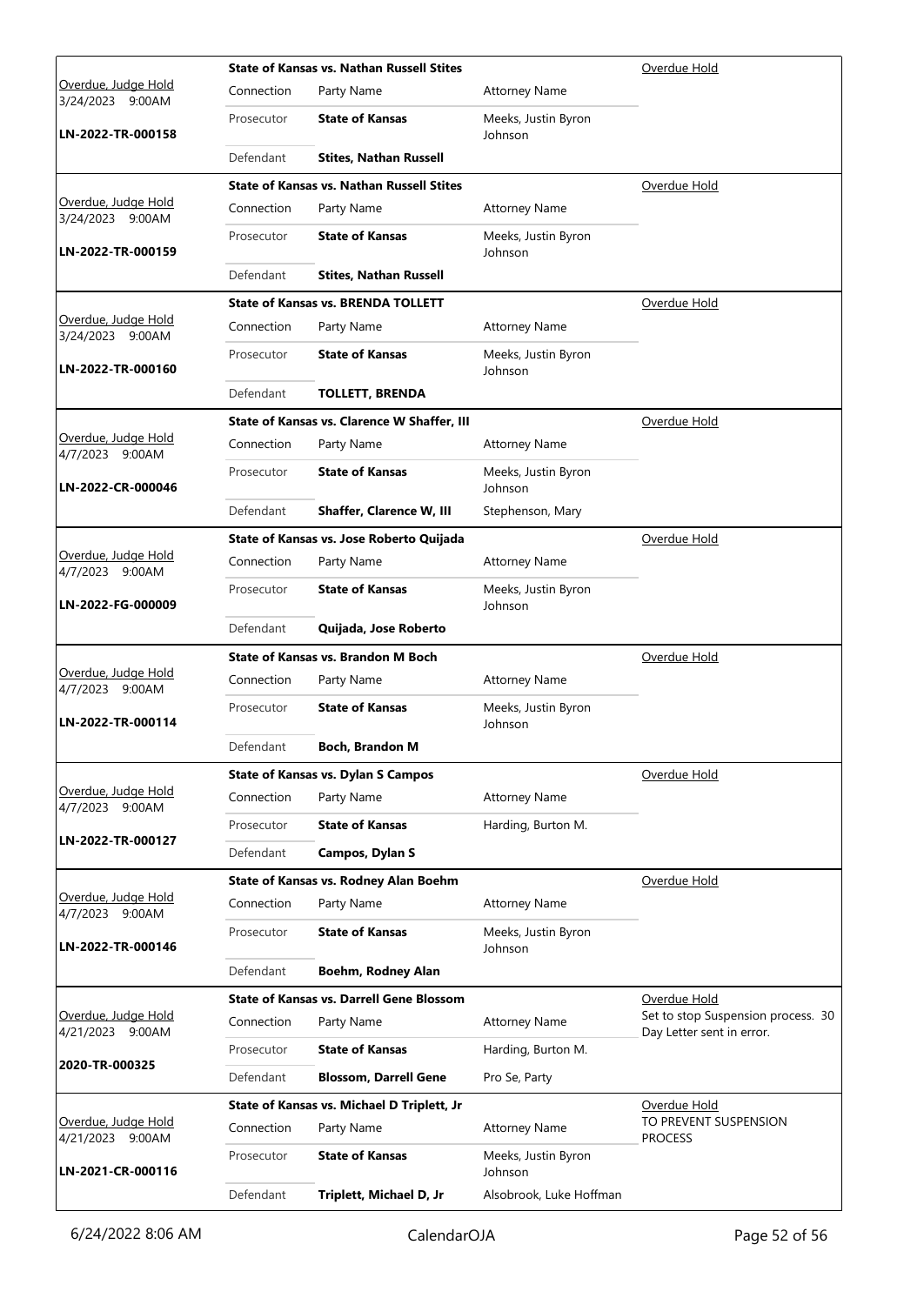|                                         |            | <b>State of Kansas vs. Jack William Hargrove</b>  |                                | Overdue Hold                                |
|-----------------------------------------|------------|---------------------------------------------------|--------------------------------|---------------------------------------------|
| Overdue, Judge Hold<br>4/21/2023 9:00AM | Connection | Party Name                                        | <b>Attorney Name</b>           | SET TO PREVENT OVERDUE<br><b>PROCESSING</b> |
|                                         | Prosecutor | <b>State of Kansas</b>                            | Harding, Burton M.             |                                             |
| LN-2021-TR-000045                       | Defendant  | Hargrove, Jack William                            | Pro Se                         |                                             |
|                                         |            | <b>State of Kansas vs. MELISSA ANNE TAICLET</b>   |                                | Overdue Hold                                |
| Overdue, Judge Hold<br>4/21/2023 9:00AM | Connection | Party Name                                        | <b>Attorney Name</b>           |                                             |
| LN-2022-TR-000006                       | Prosecutor | <b>State of Kansas</b>                            | Meeks, Justin Byron<br>Johnson |                                             |
|                                         | Defendant  | <b>TAICLET, MELISSA ANNE</b>                      | Pro Se                         |                                             |
|                                         |            | <b>State of Kansas vs. Jamie Ann Hughes</b>       | Overdue Hold                   |                                             |
| Overdue, Judge Hold<br>4/21/2023 9:00AM | Connection | Party Name                                        | <b>Attorney Name</b>           |                                             |
| LN-2022-TR-000067                       | Prosecutor | <b>State of Kansas</b>                            | Meeks, Justin Byron<br>Johnson |                                             |
|                                         | Defendant  | Hughes, Jamie Ann                                 | Fisher, Richard Michael, Jr    |                                             |
|                                         |            | <b>State of Kansas vs. Kieran S Lingle</b>        |                                | Overdue Hold                                |
| Overdue, Judge Hold<br>4/21/2023 9:00AM | Connection | Party Name                                        | <b>Attorney Name</b>           |                                             |
| LN-2022-TR-000070                       | Prosecutor | <b>State of Kansas</b>                            | Meeks, Justin Byron<br>Johnson |                                             |
|                                         | Defendant  | Lingle, Kieran S                                  |                                |                                             |
|                                         |            | <b>State of Kansas vs. Destinie Dawn Querry</b>   |                                | Overdue Hold                                |
| Overdue, Judge Hold<br>4/21/2023 9:00AM | Connection | Party Name                                        | <b>Attorney Name</b>           |                                             |
| LN-2022-TR-000147                       | Prosecutor | <b>State of Kansas</b>                            | Meeks, Justin Byron<br>Johnson |                                             |
|                                         | Defendant  | Querry, Destinie Dawn                             |                                |                                             |
| Overdue, Judge Hold<br>5/5/2023 9:00AM  |            | <b>State of Kansas vs. Justin Charles Wingate</b> |                                | Overdue Hold                                |
|                                         | Connection | Party Name                                        | <b>Attorney Name</b>           |                                             |
|                                         | Prosecutor | <b>State of Kansas</b>                            | Harding, Burton M.             |                                             |
| LN-2021-CR-000075                       | Defendant  | <b>Wingate, Justin Charles</b>                    | Ivan, John                     |                                             |
|                                         |            | State of Kansas vs. Robert Dale Blanck, Jr        |                                | Overdue Hold                                |
| Overdue, Judge Hold<br>5/5/2023 9:00AM  | Connection | Party Name                                        | <b>Attorney Name</b>           |                                             |
|                                         | Prosecutor | <b>State of Kansas</b>                            | Harding, Burton M.             |                                             |
| LN-2021-TR-000213                       | Defendant  | Blanck, Robert Dale, Jr                           | Fisher, Richard Michael, Jr    |                                             |
|                                         |            | <b>State of Kansas vs. Christina Dawn Roberts</b> |                                | Overdue Hold                                |
| Overdue, Judge Hold<br>5/5/2023 9:00AM  | Connection | Party Name                                        | <b>Attorney Name</b>           |                                             |
|                                         | Prosecutor | <b>State of Kansas</b>                            | Harding, Burton M.             |                                             |
| LN-2021-TR-000267                       | Defendant  | Roberts, Christina Dawn                           |                                |                                             |
|                                         |            | State of Kansas vs. Rebecca J McAnany             |                                | Overdue Hold                                |
| Overdue, Judge Hold<br>5/5/2023 9:00AM  | Connection | Party Name                                        | <b>Attorney Name</b>           |                                             |
|                                         | Prosecutor | <b>State of Kansas</b>                            | Harding, Burton M.             |                                             |
| LN-2022-CR-000052                       | Defendant  | <b>McAnany, Rebecca J</b>                         | Hartley, Geri Lynne            |                                             |
|                                         |            | State of Kansas vs. Cortia Emerald JC Robinson    |                                | Overdue Hold                                |
| Overdue, Judge Hold<br>5/5/2023 9:00AM  | Connection | Party Name                                        | <b>Attorney Name</b>           |                                             |
|                                         | Prosecutor | <b>State of Kansas</b>                            | Harding, Burton M.             |                                             |
| LN-2022-CR-000053                       | Defendant  | Robinson, Cortia Emerald<br>JC                    | Repp, Ashley Elizabeth         |                                             |
|                                         |            |                                                   |                                |                                             |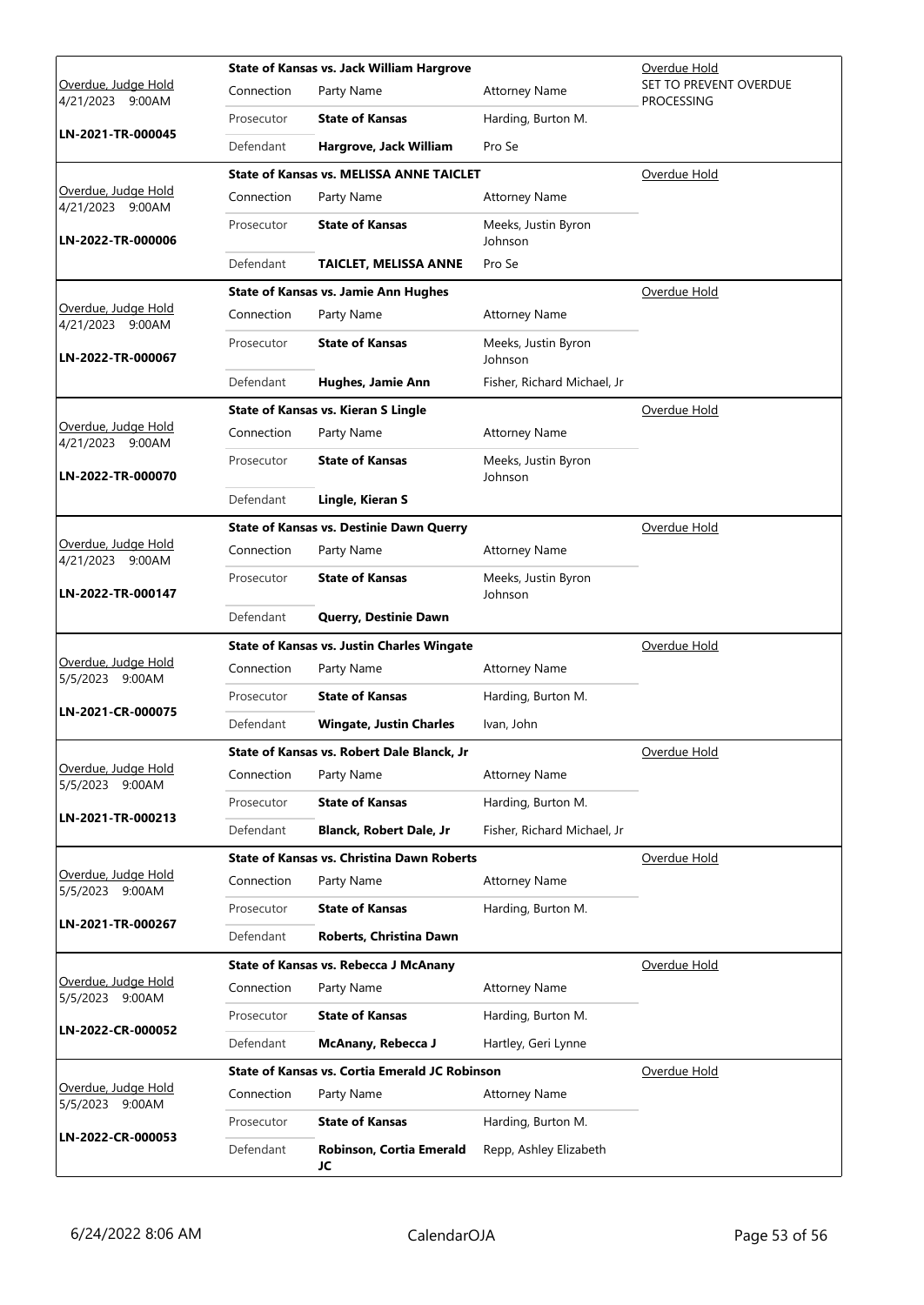|                                         | <b>State of Kansas vs. Gaylord Joseph Stotts</b> |                                               |                                  | Overdue Hold                                  |
|-----------------------------------------|--------------------------------------------------|-----------------------------------------------|----------------------------------|-----------------------------------------------|
| Overdue, Judge Hold<br>5/5/2023 9:00AM  | Connection                                       | Party Name                                    | <b>Attorney Name</b>             |                                               |
| LN-2022-TR-000015                       | Prosecutor                                       | <b>State of Kansas</b>                        | Meeks, Justin Byron<br>Johnson   |                                               |
|                                         | Defendant                                        | <b>Stotts, Gaylord Joseph</b>                 | Domoney, John Leonard            |                                               |
|                                         |                                                  | <b>State of Kansas vs. David E Rhoades</b>    |                                  | Overdue Hold                                  |
| Overdue, Judge Hold<br>5/5/2023 9:00AM  | Connection                                       | Party Name                                    | <b>Attorney Name</b>             |                                               |
| LN-2022-TR-000020                       | Prosecutor                                       | <b>State of Kansas</b>                        | Meeks, Justin Byron<br>Johnson   |                                               |
|                                         | Defendant                                        | <b>Rhoades, David E</b>                       |                                  |                                               |
|                                         |                                                  | <b>State of Kansas vs. Gina R Good</b>        | Overdue Hold                     |                                               |
| Overdue, Judge Hold<br>5/19/2023 9:00AM | Connection                                       | Party Name                                    | <b>Attorney Name</b>             |                                               |
|                                         | Prosecutor                                       | <b>State of Kansas</b>                        | Harding, Burton M.               |                                               |
| 2020-TR-000281                          | Defendant                                        | Good, Gina R                                  | Fleske, Carey Leonard            |                                               |
|                                         |                                                  | State of Kansas vs. Lucas Ryan Powell         |                                  | Overdue Hold                                  |
| Overdue, Judge Hold<br>5/19/2023 9:00AM | Connection                                       | Party Name                                    | <b>Attorney Name</b>             | to prevent drivers license from<br>suspension |
|                                         | Prosecutor                                       | <b>State of Kansas</b>                        | Harding, Burton M.               |                                               |
| LN-2021-TR-000312                       | Defendant                                        | Powell, Lucas Ryan                            | Fisher, Richard Michael, Jr      |                                               |
|                                         |                                                  | State of Kansas vs. Briana C A Roop           |                                  | Overdue Hold                                  |
| Overdue, Judge Hold<br>5/19/2023 9:00AM | Connection                                       | Party Name                                    | <b>Attorney Name</b>             |                                               |
| LN-2022-CR-000002                       | Prosecutor                                       | <b>State of Kansas</b>                        | Meeks, Justin Byron<br>Johnson   |                                               |
|                                         | Defendant                                        | Roop, Briana C A                              | Hartley, Geri Lynne              |                                               |
|                                         | <b>State of Kansas vs. Brian K Hilt</b>          |                                               |                                  | Overdue Hold                                  |
| Overdue, Judge Hold<br>6/2/2023 9:00AM  | Connection                                       | Party Name                                    | <b>Attorney Name</b>             | SET TO STOP SUSPENSION<br><b>PROCESS</b>      |
|                                         | Prosecutor                                       | <b>State of Kansas</b>                        | Harding, Burton M.               |                                               |
| 2020-TR-000153                          | Defendant                                        | Hilt, Brian K                                 | Ivan, John                       |                                               |
|                                         |                                                  | <b>State of Kansas vs. Dennis R Rakestraw</b> |                                  | Overdue Hold                                  |
|                                         |                                                  |                                               |                                  |                                               |
| Overdue, Judge Hold                     | Connection                                       | Party Name                                    | <b>Attorney Name</b>             |                                               |
| 6/2/2023<br>9:00AM                      | Prosecutor                                       | <b>State of Kansas</b>                        | Harding, Burton M.               |                                               |
| 2020-TR-000293                          | Defendant                                        | <b>Rakestraw, Dennis R</b>                    | Pro Se                           |                                               |
|                                         |                                                  | State of Kansas vs. Dylan T Schibi            |                                  | Overdue Hold                                  |
| Overdue, Judge Hold                     | Connection                                       | Party Name                                    | <b>Attorney Name</b>             |                                               |
| 6/2/2023 9:00AM<br>LN-2021-CR-000059    | Prosecutor                                       | <b>State of Kansas</b>                        | Meeks, Justin Byron<br>Johnson   |                                               |
|                                         | Defendant                                        | Schibi, Dylan T                               | Clark, Geoffrey William<br>Lewis |                                               |
|                                         |                                                  | State of Kansas vs. Gerald Edward Cox, Jr     |                                  | Overdue Hold                                  |
| Overdue, Judge Hold                     | Connection                                       | Party Name                                    | <b>Attorney Name</b>             |                                               |
| 6/2/2023 9:00AM<br>LN-2022-CR-000029    | Prosecutor                                       | <b>State of Kansas</b>                        | Meeks, Justin Byron<br>Johnson   |                                               |
|                                         | Defendant                                        | Cox, Gerald Edward, Jr                        | Jensen, Steven A.                |                                               |
|                                         |                                                  | State of Kansas vs. Danny Joe Holub           |                                  | Overdue Hold                                  |
| Overdue, Judge Hold<br>6/2/2023 9:00AM  | Connection                                       | Party Name                                    | <b>Attorney Name</b>             |                                               |
| LN-2022-TR-000099                       | Prosecutor                                       | <b>State of Kansas</b>                        | Meeks, Justin Byron<br>Johnson   |                                               |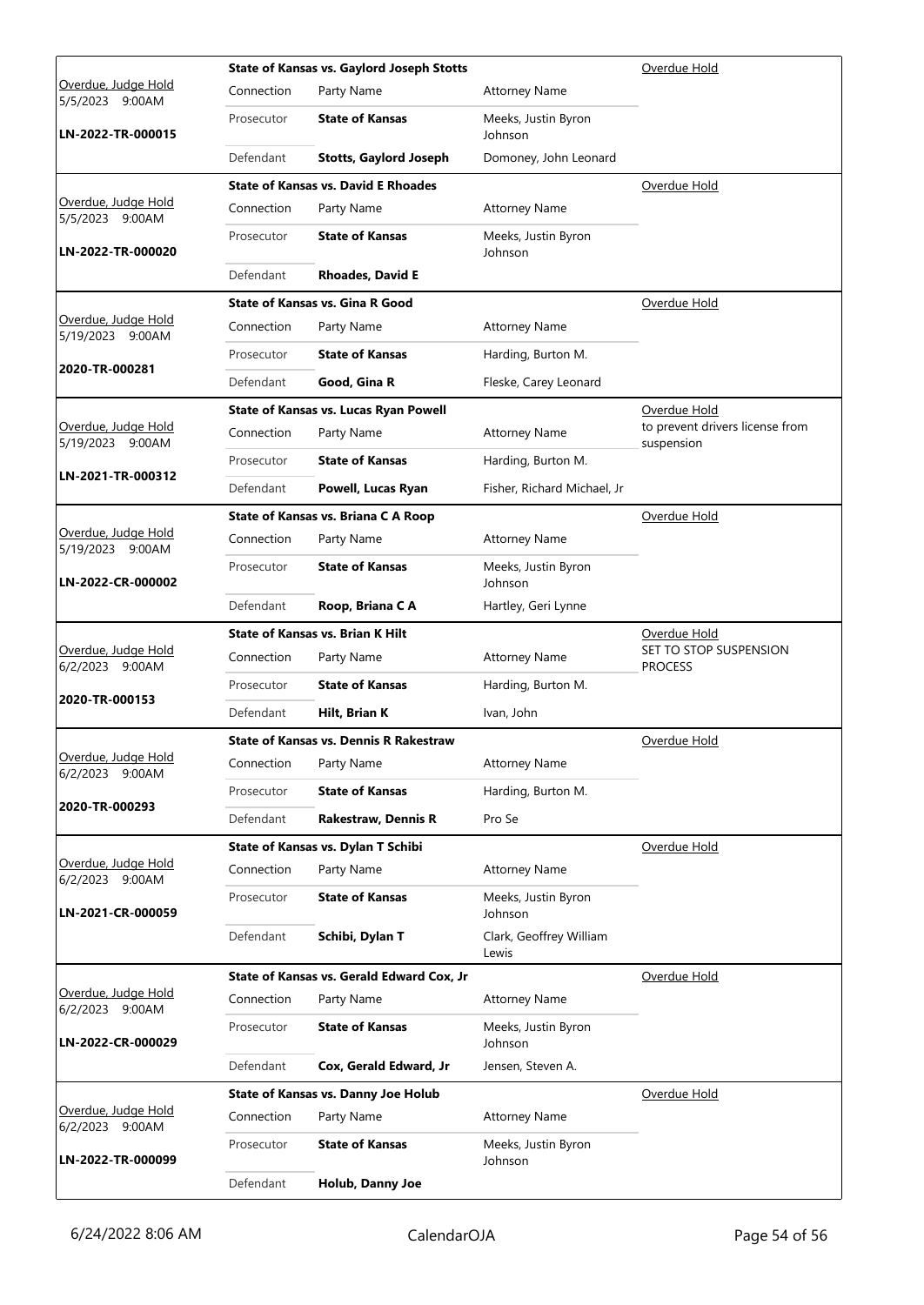|                                                              | <b>State of Kansas vs. Trever Dean Stroud</b>     |                                                  |                                | Overdue Hold                                       |
|--------------------------------------------------------------|---------------------------------------------------|--------------------------------------------------|--------------------------------|----------------------------------------------------|
| Overdue, Judge Hold<br>6/2/2023 9:00AM                       | Connection                                        | Party Name                                       | <b>Attorney Name</b>           |                                                    |
| LN-2022-TR-000115                                            | Prosecutor                                        | <b>State of Kansas</b>                           | Meeks, Justin Byron<br>Johnson |                                                    |
|                                                              | Defendant                                         | <b>Stroud, Trever Dean</b>                       | Domoney, John Leonard          |                                                    |
|                                                              |                                                   | State of Kansas vs. Dillon Dewayne Tomblin       | Overdue Hold                   |                                                    |
| Overdue, Judge Hold<br>6/16/2023 9:00AM                      | Connection                                        | Party Name                                       | <b>Attorney Name</b>           |                                                    |
|                                                              | Prosecutor                                        | <b>State of Kansas</b>                           | Harding, Burton M.             |                                                    |
| 2018-CR-000200                                               | Defendant                                         | <b>Tomblin, Dillon Dewayne</b>                   | Domoney, John Leonard          |                                                    |
|                                                              |                                                   | State of Kansas vs. Casey Lyle Kowalski          | Overdue Hold                   |                                                    |
| Overdue, Judge Hold<br>6/16/2023 9:00AM                      | Connection                                        | Party Name                                       | <b>Attorney Name</b>           | to PREVENT suspension of drivers<br>license        |
|                                                              | Prosecutor                                        | <b>State of Kansas</b>                           | Harding, Burton M.             |                                                    |
| LN-2021-CR-000076                                            | Defendant                                         | Kowalski, Casey Lyle                             | Fulcher, Darren E.             |                                                    |
|                                                              |                                                   | <b>State of Kansas vs. Andre Dwayne Gentry</b>   |                                | Overdue Hold                                       |
| Overdue, Judge Hold<br>6/16/2023 9:00AM                      | Connection                                        | Party Name                                       | <b>Attorney Name</b>           |                                                    |
|                                                              | Prosecutor                                        | <b>State of Kansas</b>                           | Harding, Burton M.             |                                                    |
| LN-2021-CR-000173                                            | Defendant                                         | <b>Gentry, Andre Dwayne</b>                      | Brun, James Matthew            |                                                    |
|                                                              |                                                   | <b>State of Kansas vs. Diane M Landis</b>        |                                | Overdue Hold                                       |
| Overdue, Judge Hold<br>6/16/2023 9:00AM<br>LN-2021-TR-000190 | Connection                                        | Party Name                                       | <b>Attorney Name</b>           | to PREVENT suspension of Drivers<br>License        |
|                                                              | Prosecutor                                        | <b>State of Kansas</b>                           | Harding, Burton M.             |                                                    |
|                                                              | Defendant                                         | Landis, Diane M                                  | Domoney, John Leonard          |                                                    |
|                                                              |                                                   | <b>State of Kansas vs. James T. Hursh</b>        | Overdue Hold                   |                                                    |
| Overdue, Judge Hold<br>6/16/2023 9:00AM                      | Connection                                        | Party Name                                       | <b>Attorney Name</b>           | TO PREVENT SUSPENSION OF<br><b>DRIVERS LICENSE</b> |
|                                                              | Prosecutor                                        | <b>State of Kansas</b>                           | Harding, Burton M.             |                                                    |
| LN-2021-TR-000209                                            | Defendant                                         | Hursh, James T.                                  | Ginie, Ryan Stephan            |                                                    |
|                                                              | State of Kansas vs. Richard Merle Needham, Jr     |                                                  |                                | <u>Overdue Hold</u>                                |
| Overdue, Judge Hold<br>6/16/2023 9:00AM                      | Connection                                        | Party Name                                       | <b>Attorney Name</b>           |                                                    |
| LN-2021-TR-000345                                            | Prosecutor                                        | <b>State of Kansas</b>                           | Meeks, Justin Byron<br>Johnson |                                                    |
|                                                              | Defendant                                         | Needham, Richard Merle,<br>Jr                    | Domoney, John Leonard          |                                                    |
|                                                              |                                                   | <b>State of Kansas vs. Phillip Anthony Smith</b> |                                | Overdue Hold                                       |
| Overdue, Judge Hold<br>6/16/2023 9:00AM                      | Connection                                        | Party Name                                       | <b>Attorney Name</b>           |                                                    |
| LN-2022-TR-000104                                            | Prosecutor                                        | <b>State of Kansas</b>                           | Meeks, Justin Byron<br>Johnson |                                                    |
|                                                              | Defendant                                         | <b>Smith, Phillip Anthony</b>                    |                                |                                                    |
|                                                              | <b>State of Kansas vs. William Edward Swarnes</b> |                                                  |                                | Overdue Hold                                       |
| Overdue, Judge Hold<br>6/30/2023 9:00AM                      | Connection                                        | Party Name                                       | <b>Attorney Name</b>           |                                                    |
|                                                              | Prosecutor                                        | <b>State of Kansas</b>                           | Harding, Burton M.             |                                                    |
| LN-2021-CR-000156                                            | Defendant                                         | <b>Swarnes, William Edward</b>                   | Domoney, John Leonard          |                                                    |
|                                                              |                                                   | <b>State of Kansas vs. Jamie G Snooks</b>        |                                | Overdue Hold                                       |
| Overdue, Judge Hold<br>6/30/2023 9:00AM                      | Connection                                        | Party Name                                       | <b>Attorney Name</b>           | to prevent suspension of Drivers<br>License        |
|                                                              | Prosecutor                                        | <b>State of Kansas</b>                           | Harding, Burton M.             |                                                    |
| LN-2021-TR-000351                                            | Defendant                                         | Snooks, Jamie G                                  | Kennedy, Daniel James          |                                                    |